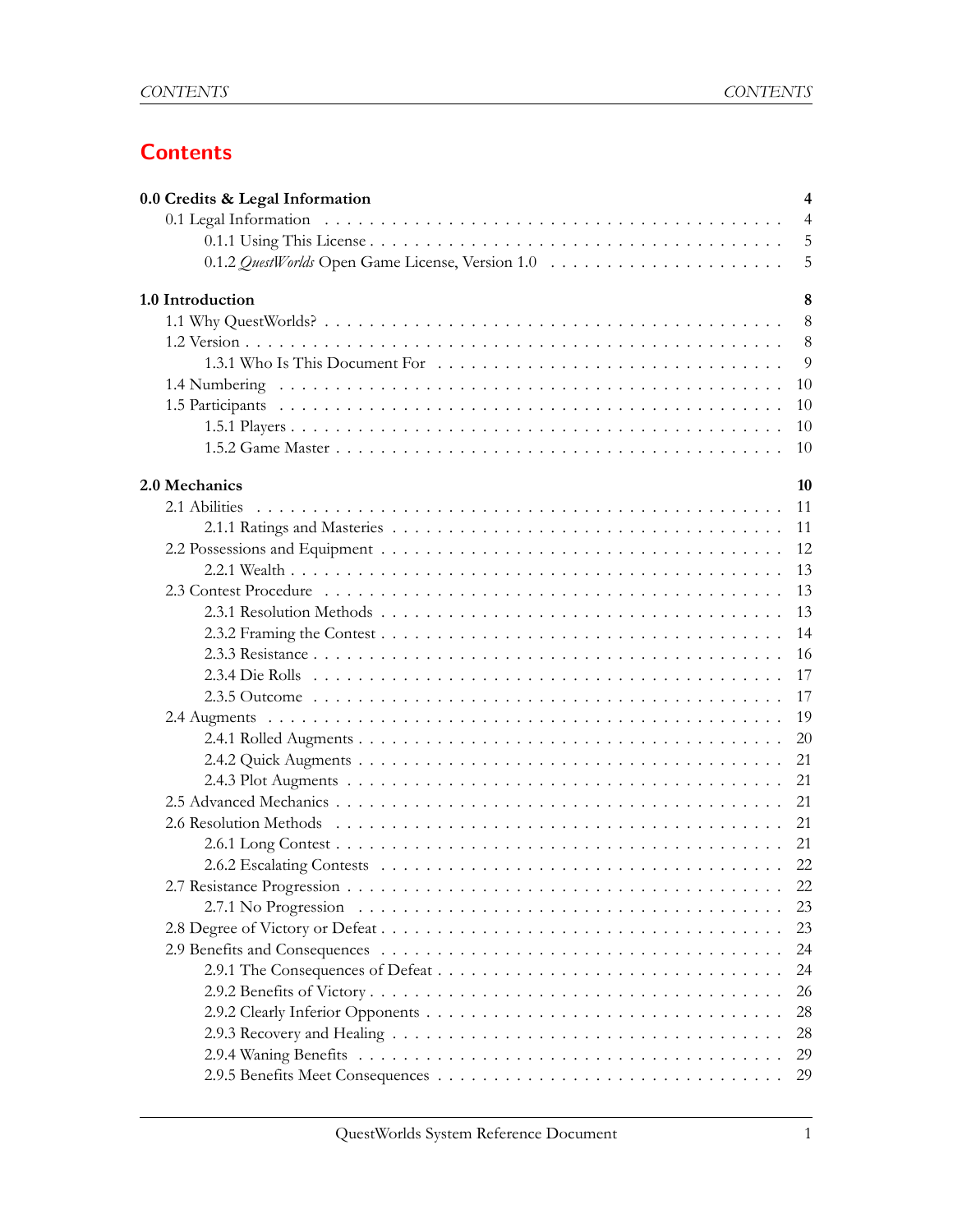|                              | -29      |
|------------------------------|----------|
|                              |          |
|                              | 30       |
|                              | 30       |
|                              | 31       |
|                              | 31       |
|                              | 31       |
|                              | 32       |
|                              | 32       |
|                              | 32       |
|                              | 33       |
|                              | 33       |
|                              | 33       |
|                              |          |
| 3.0 Character Creation       | 33       |
|                              | 33       |
|                              | 34       |
|                              | 34       |
|                              | 35       |
|                              | 35       |
|                              | 35       |
|                              | 36       |
|                              | 36       |
|                              | 36       |
|                              |          |
| 4.0 Simple Contests          | 37<br>37 |
|                              |          |
|                              | 37       |
|                              | 37       |
|                              | 37       |
|                              | 38       |
|                              | 38       |
|                              |          |
|                              |          |
|                              | 39       |
|                              | 39       |
|                              | 39       |
|                              | 40       |
|                              | 40       |
|                              | 40       |
| 5.0 (Advanced) Long Contests | 41       |
|                              | 42       |
|                              | 43       |
|                              | 44       |
|                              |          |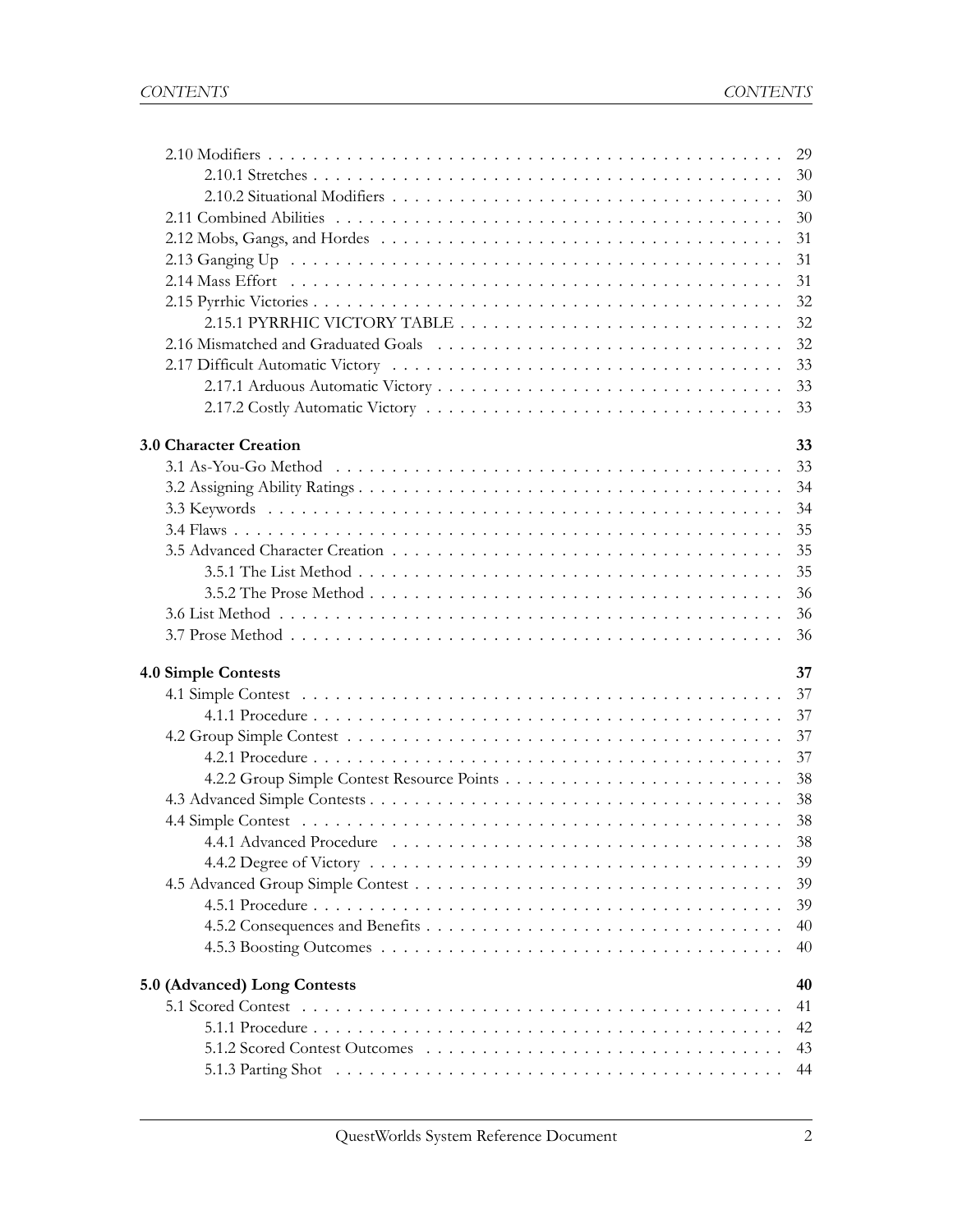|                          | 45 |
|--------------------------|----|
|                          | 45 |
|                          | 46 |
|                          | 46 |
|                          | 47 |
|                          | 47 |
|                          | 48 |
|                          | 48 |
|                          | 49 |
|                          | 49 |
|                          | 49 |
|                          | 49 |
|                          | 50 |
|                          | 50 |
|                          | 51 |
|                          | 52 |
|                          | 52 |
|                          | 53 |
|                          | 54 |
|                          | 55 |
|                          |    |
|                          | 55 |
|                          | 55 |
|                          | 55 |
|                          | 56 |
|                          | 57 |
|                          | 57 |
|                          | 57 |
|                          | 58 |
|                          | 59 |
|                          | 59 |
|                          | 59 |
|                          | 59 |
|                          | 60 |
|                          |    |
| <b>6.0 Relationships</b> | 60 |
|                          | 60 |
|                          | 61 |
|                          | 61 |
|                          | 61 |
|                          | 61 |
|                          | 61 |
|                          | 61 |
|                          | 62 |
|                          | 62 |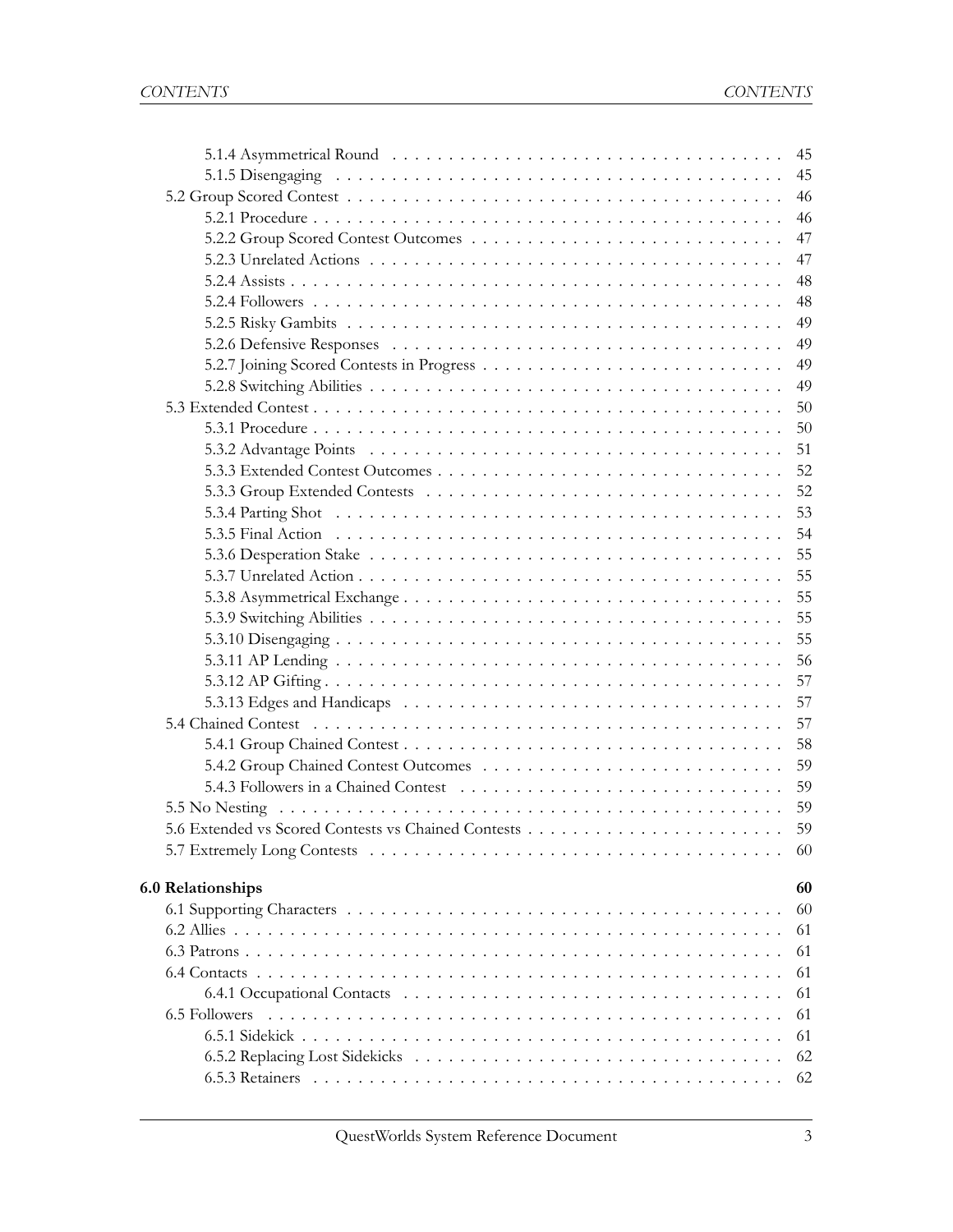|                                                | 63 |
|------------------------------------------------|----|
|                                                | 63 |
| 7.0 Hero Points                                | 63 |
|                                                | 63 |
|                                                | 64 |
|                                                | 64 |
|                                                | 64 |
| 8.0 (Advanced) Community Resources and Support | 65 |
|                                                | 66 |
|                                                | 66 |
|                                                | 66 |
|                                                | 66 |
|                                                | 67 |
|                                                | 67 |
|                                                | 68 |
|                                                | 68 |
|                                                | 68 |
|                                                | 69 |
|                                                | 69 |
|                                                | 70 |
|                                                | 70 |
|                                                | 70 |
| 9.0 Appendix                                   | 70 |
|                                                | 70 |
|                                                | 75 |
|                                                | 75 |

# <span id="page-3-0"></span>**0.0 Credits & Legal Information**

# <span id="page-3-1"></span>**0.1 Legal Information**

The *QuestWorlds* System Reference Document 0.11 ("QWSRD0.11") describes the rules of *QuestWorlds*. You may incorporate the rules as they appear in QWSRD0.11, wholly or in part, into a derivative work, through the use of the *QuestWorlds* Open Game License, Version 1.0. You should read and understand the terms of that License before creating a derivative work from QWSRD0.11.

<span id="page-3-2"></span>Thanks to Wizards of the Coast, the Open Source Initiative, and Creative Commons for their work in creating the framework behind Open Source (and in this case Open Game) licenses. You should be aware that the *QuestWorlds* Open Game License for use of the *QuestWorlds* system differs from the Wizards Open Game License and has different terms and conditions.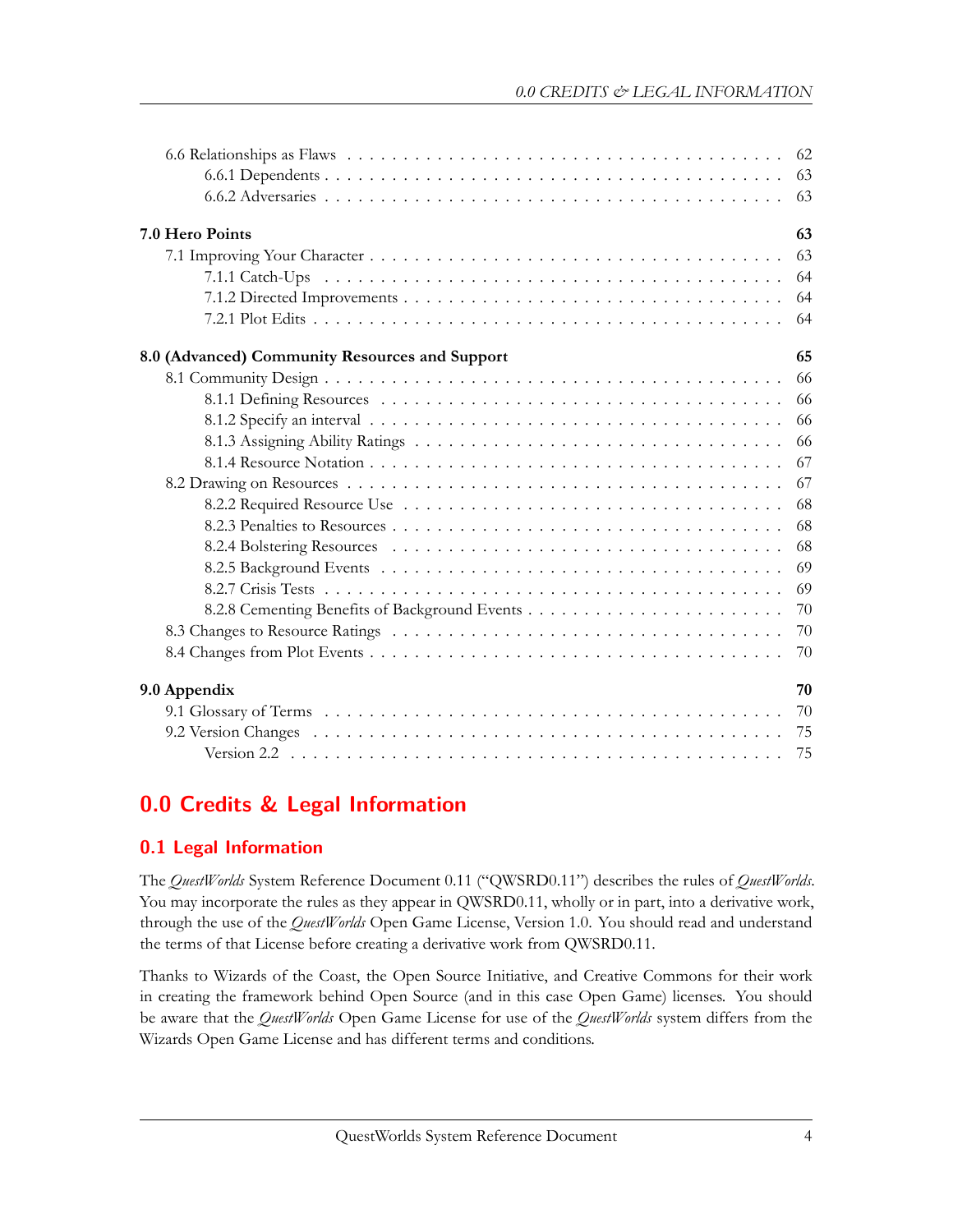# **0.1.1 Using This License**

You should note that this is version of 0.11 of the*QuestWorlds* System Reference Document. We expect to release revised versions of this SRD, especially after development of Chaosium's upcoming *QuestWorlds Core Book*. When we release the *QuestWorlds Core Book* we will update the version designation to 1.0, indicating that the SRD reflects the text published in that book. If you are developing materials for *QuestWorlds* projects you may want to bear this in mind. We will track any changes to the SRD at *https://github.com/ChaosiumInc/QuestWorlds*.

Once we release SRD version 1.0 we expect that to be stable for some time.

If you have questions about this license, please reach out to Moon Design at licensing@chaosium.com.

#### <span id="page-4-0"></span>**0.1.2** *QuestWorlds* **Open Game License, Version 1.0**

All Rights Reserved.

- 1. Definitions:
- (a) "Contributors" means the copyright and/or trademark owners who have contributed Open Game Content;
- (b) "Derivative Material" means copyrighted material including derivative works and translations (including into computer languages), potation, modification, correction, addition, extension, upgrade, improvement, compilation, abridgment, or other forms in which an existing work may be recast, transformed, or adapted;
- (c) "Distribute" means to reproduce, license, rent, lease, sell, broadcast, publicly display, transmit, or otherwise distribute;
- (d) "Open Game Content" means the *QuestWorlds* game, including the game mechanics and the methods, procedures, processes, and routines to the extent such content does not embody Prohibited Content and is an enhancement over the prior art and any additional content clearly identified as Open Game Content by the Contributor, and means any work covered by this License, including translations and derivative works under copyright law, but specifically excludes Prohibited Content;
- (e) The following items are hereby identified as "Prohibited Content": All trademarks, registered trademarks, proper names (characters, deities, place names, etc.), plots, story elements, locations, characters, artwork, or trade dress from any of the following: any releases from the product lines of *Call of Cthulhu*, *Dragon Lords of Melniboné*, *ElfQuest*, *Elric!*, *Hawkmoon*, *HeroQuest*, *Hero Wars*, *King Arthur Pendragon*, *Magic World*, *Nephilim*, *Prince Valiant*, *Ringworld*, *RuneQuest*, *7th Sea*, *Stormbringer*, *Superworld*, *Thieves' World*, *Worlds of Wonder*, and any related sublines; the world and mythology of Glorantha; all works related to the Cthulhu Mythos, including those that are otherwise public domain; and all works related to *Le Morte d'Arthur*. This list may be updated in future versions of the License.
- (f) "Trademark" means the logos, names, marks, signs, mottos, and designs that are used by a Contributor to identify itself or its products or the associated products contributed to the *QuestWorlds* Open Game License by the Contributor;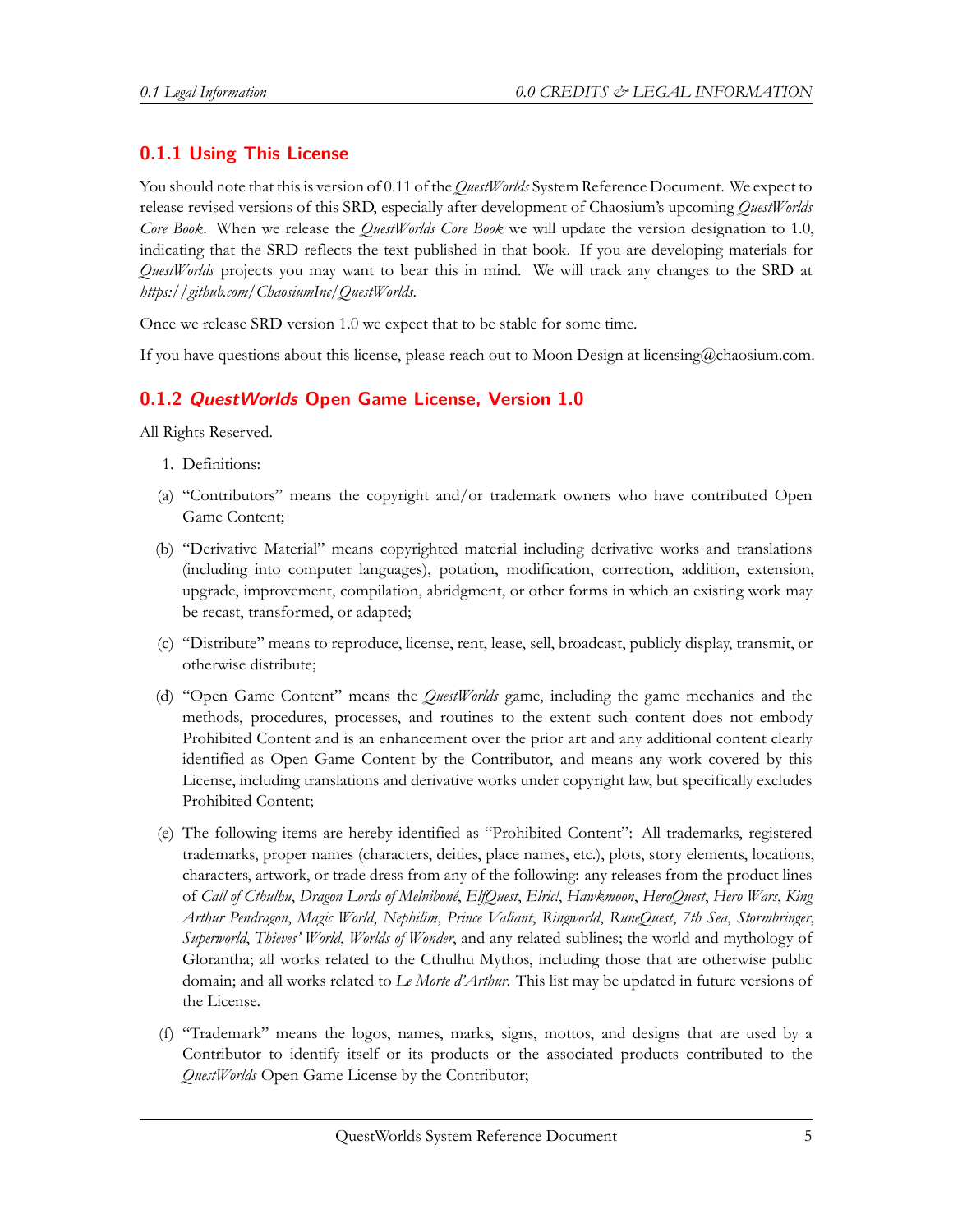- (g) "Use," "Used," or "Using" means to use, distribute, copy, edit, format, modify, translate, and otherwise create Derivative Material of Open Game Content;
- (h) "You" or "Your" means the licensee in terms of this agreement.
- 2. Grant: Except for material designated as Prohibited Content (see Section 1(e) above), the *QuestWorlds* System Reference Document is Open Game Content, as defined in the *QuestWorlds* Open Game License version 1.0, Section 1(d). No portion of this work other than the material designated as Open Game Content may be reproduced in any form without permission from Moon Design.
- 3. The License: This License applies to any work Using *QuestWorlds* Open Game Content published by Moon Design. You must affix a complete copy of this License to any *QuestWorlds* Open Game Content that You Use and include the Copyright Notice detailed in Section 7 in all appropriate locations. No terms may be added to or subtracted from this License except as described by the License itself. No other terms or conditions may be applied to any *QuestWorlds* Open Game Content distributed Using this License.
- 4. Offer and Acceptance: By Using the *QuestWorlds* Open Game Content You indicate Your acceptance of the terms of the *QuestWorlds Open Game License*.
- 5. Grant of License: Subject to the terms and conditions of this License, the Contributors grant You a perpetual, worldwide, royalty-free, non-exclusive license to Use the Open Game Content.
- 6. Representation of Authority to Contribute: If You are contributing original material as Open Game Content, You represent that Your contributions are Your original creation and/or You have sufficient rights to grant the rights conveyed by this License.
- 7. Copyright Notice: You must update the Copyright Notice portion of this License to include the current version of the text of the Copyright Notice of any *QuestWorlds* Open Game Content You are copying, modifying, or distributing.

This work created using the *QuestWorlds* Open Game License.

*QuestWorlds* Open Game License v 1.0 © copyright 2020 Moon Design Publications LLC.

*QuestWorlds* © copyright 2019–2020 Moon Design Publications LLC; Author, original rules: Robin D. Laws; developed by Greg Stafford, Ian Cooper, David Dunham, Mark Galeotti, Jeff Richard, Neil Robinson, Roderick Robinson, David Scott, and Lawrence Whitaker.

QuestWorlds and the QuestWorlds logo are trademarks of Moon Design Publications LLC. Used with permission.

- 8. Limitations on Grant: You agree not to Use any Prohibited Content, except as expressly licensed in another, independent Agreement with Moon Design. You agree not to indicate compatibility or co-adaptability with any Trademark or Registered Trademark in conjunction with a work containing *QuestWorlds* Open Game Content except as expressly licensed in another, independent Agreement with the owner of such Trademark or Registered Trademark.
- 9. Identification: If you distribute Open Game Content You must clearly indicate which portions of the work that you are distributing are Open Game Content.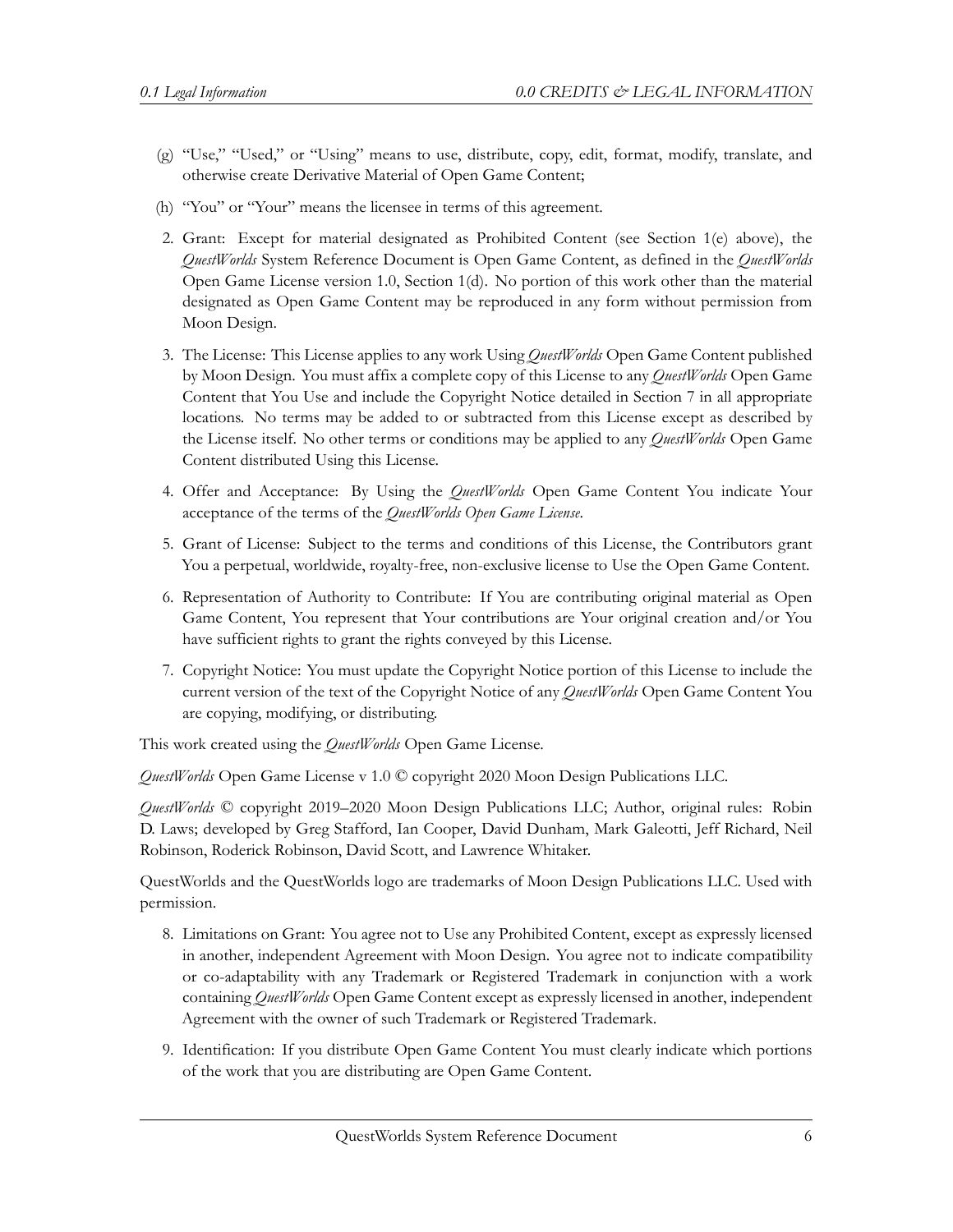- 10. Updating the License: Moon Design or its designated Agents may publish updated versions of the *QuestWorlds* Open Game License, including updates to the Prohibited Content list. Material published under any version of the License can continue to be published Using the terms of that version, but You agree to Use the most recent authorized version of this License for any new Open Game Content You publish or for revised or updated works with thirty percent (30%) or more revised or new content, by total word count.
- 11. Use of Contributor Credits: You may not market or advertise the Open Game Content using the name of any Contributor unless You have written permission from the Contributor to do so.
- 12. Reputation: You must not copy, modify, or distribute Open Game Content connected to this License in a way that would be prejudicial or harmful to the honor or reputation of the Contributors.
- 13. Inability to Comply: If it is impossible for You to comply with any of the terms of this License with respect to some or all of the *QuestWorlds* Open Game Content due to statute, judicial order, or governmental regulation then You may not Use any Open Game Material so affected.
- 14. Termination: This License will terminate automatically if You fail to comply with all terms herein and fail to cure such breach within thirty (30) days of becoming aware of the breach.
- 15. Labeling: You must prominently display one of the following *QuestWorlds* logos on the front and back exterior and in the interior package, on the title page or its equivalent, of your Use of the Open Content. You are granted permission to reproduce the logo only for that purpose.



- 16. Severability: If any provision of this License is held to be unenforceable, such provision shall be severed only to the extent necessary to make it enforceable.
- 17. Governing Law and Venue: The governing law for any disputes arising under this License shall be the laws of the State of Michigan, without reference to its choice of laws provisions. Venue is exclusively vested in the United States Federal District Court for the Eastern District of Michigan. ## 0.2 Credits

Original Rules: Robin D. Laws

Further Development: Greg Stafford, Ian Cooper, David Dunham, Mark Galeotti, Jeff Richard, Neil Robinson, Roderick Robinson, David Scott, Lawrence Whitaker

Additional Contributions: Shannon Appelcline, Simon Bray, David Cake, Dave Camoirano, Melissa Camoirano, John Carnahan, Charles Corrigan, David Dunham, Alex Ferguson, James Frusetta, Phil Hibbs, Simon D. Hibbs, Jeff Kyer, Martin Laurie, Mark Leymaster, Julian Lord, Rick Meints, Peter Metcalfe, Peter Nordstrand, Wesley Quadros, Mikael Raaterova, Jamie Revell, Graham Robinson, Jonas Schiött, Gary Sturgess, Ian Thomson, Nils Weinander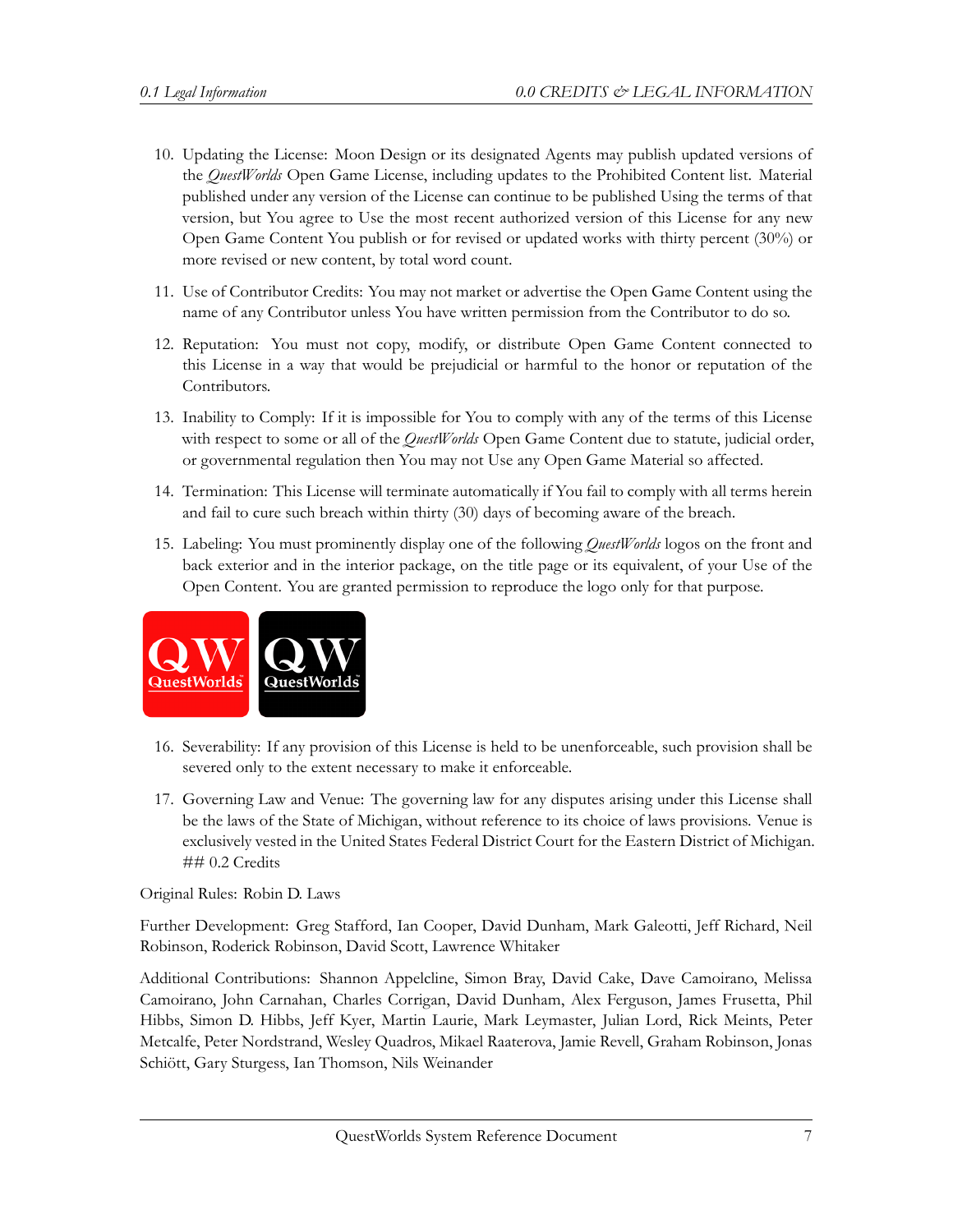Chained Contests and Plot Edits from *Mythic Russia* © copyright 2006, 2010 Mark Galeotti; developed by Graham Robinson (for "Chained Contests") and added as Open Game Content here with permission.

Material in *Section 1, Introduction* and *Section 2, Basic Mechanics* © copyright 2018 Jonathan Laufersweiler and added as Open Game Content here with permission.

QuestWorlds SRD with annotations for individual contributions can be found at GitHub: [https://gith](https://github.com/ChaosiumInc/QuestWorlds/pulls) [ub.com/ChaosiumInc/QuestWorlds/pulls](https://github.com/ChaosiumInc/QuestWorlds/pulls).

Development of this version: Ian Cooper

Development Assistance for this version: Jonathan Laufersweiler, James Lowder, Michael O'Brien, Jeff Richard, David Scott

Proofreading of this version: Martin Helsdon

# <span id="page-7-0"></span>**1.0 Introduction**

*QuestWorlds* is a roleplaying rules engine suitable for you to play in any genre.

It is a traditional roleplaying game in that there is a GM and players. The players play characters, each guided by the internal thoughts of their character as to what decisions they make, and the GM plays the world, including non-player characters (NPCs) and abstract threats.

It features an abstract, conflict-based, resolution method and scalable, customizable, character descriptions. Designed to emulate the way characters in fiction face and overcome challenges, it is suitable for a wide variety of genres and play styles.

It is a rules-light system that facilitates beginning play easily, and resolving conflicts in play quickly.

We refer to a rules-light but traditional roleplaying game as a storytelling game, after Greg Stafford's definition in *Prince Valiant*.

# <span id="page-7-1"></span>**1.1 Why QuestWorlds?**

*QuestWorlds* is meant to facilitate your creativity, and then to get out of your way.

It is well suited to a collaborative, friendly group with a high degree of trust in each other's creativity. Characters in *QuestWorlds* are described more in terms of their place in your imagination and the game setting than by game mechanics.

If your group are often at odds and rely on their chosen rules kit as an arbiter between competing visions of how the game ought to develop, or use mechanical options to decide "what action to take," *QuestWorlds* is not a rules set that provides that structure. Make sure to discuss with your group whether you are collectively on board with trying a new play style dynamic, or if you would rather stick to more structured systems.

# <span id="page-7-2"></span>**1.2 Version**

The first version of these rules *Hero Wars* was published in 2000 (ISBN 978-1-929052-01-1)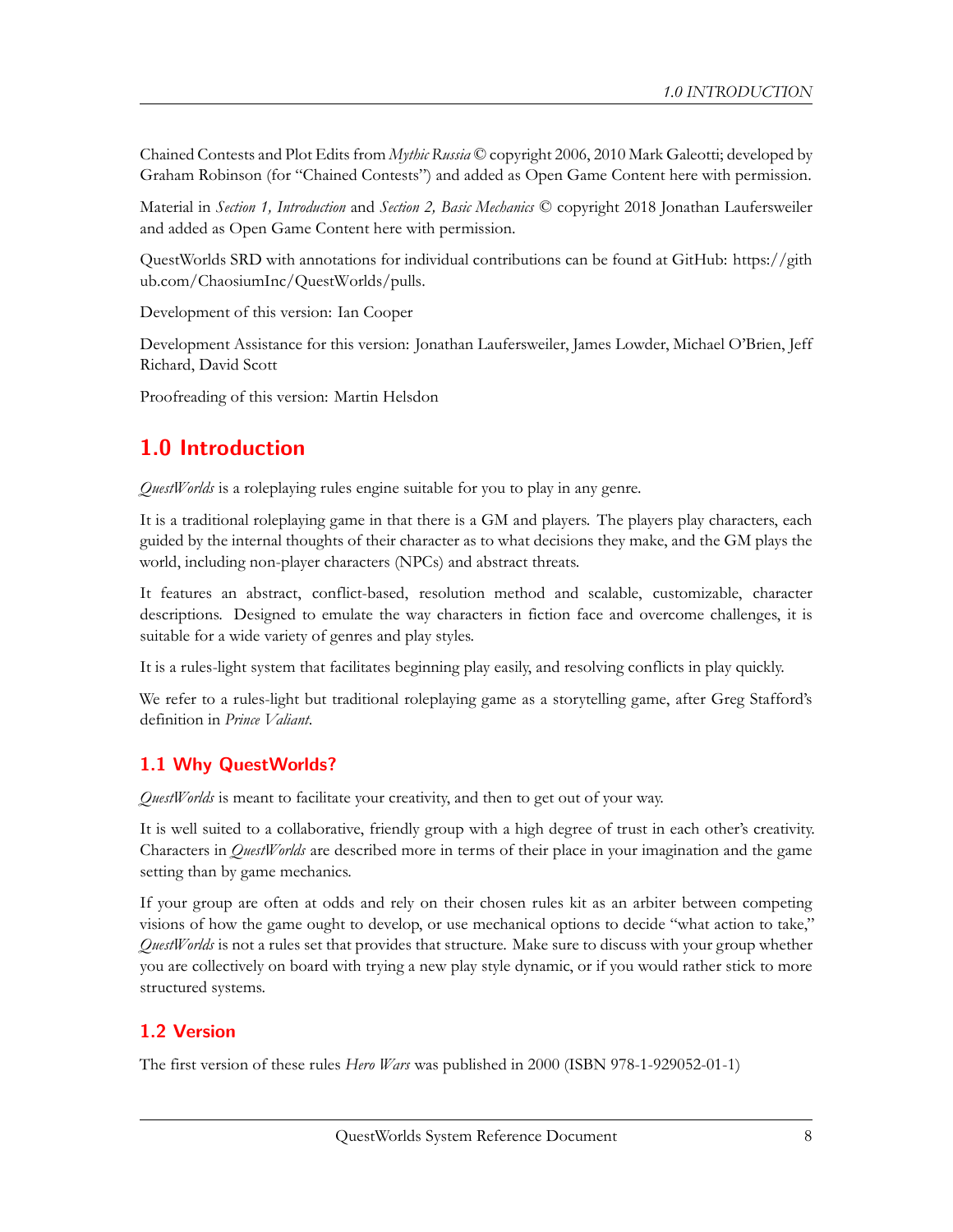The second version *HeroQuest* was published in 2003 (ISBN 978-1-929052-12-7). We refer to this as *HeroQuest* 1e to disambiguate.

The third version *HeroQuest*: Core Rules was published in 2009 (ISBN 978-0-977785-32-2). We refer to this as *HeroQuest* 2e.

*HeroQuest Glorantha* was published in 2015 (ISBN 978-1-943223-01-5). It is the version of the rules in *HeroQuest* 2e, presented for playing in Glorantha. We refer to this as *HeroQuest* 2.1e.

*QuestWorlds* was published as a System Reference Document (SRD) (this document) in 2020. The version of the rules here is slightly updated, mainly to clarify ambiguities, from the version presented in *HeroQuest* 2e and *HeroQuest* 2.1e. This makes this ruleset *HeroQuest* 2.2e, despite the name change. However, to simplify we identify this version as *QuestWorlds* 1e.

An Appendix lists changes in this version. As the SRD is updated we will continue to track version changes there. ## 1.3 Basic & Advanced Mechanics

As the *QuestWorlds* engine is oriented towards rules-light play, we designate some mechanics as "Basic" and others as "Advanced."

Basic rules represent the minimum mechanical structure you need to play a game with the feel of *QuestWorlds*, while advanced rules add mechanical depth to areas of play which you might wish to emphasize, though possibly at a cost in speed of play.

In this document, we put advanced mechanics in their own section from the relevant basic mechanic section.

The advanced mechanics can be added to play individually; you do not have to bring them in together. In cases where an optional mechanic depends upon or interrelates with another optional mechanic, we note that in the text.

If this is your first time reading these rules, you may wish to skip over these sections. Return to them once you understand the basic mechanics. Similarly, if this is your first time playing these rules, you may wish to omit the advanced rules at first, getting a feel for the game in its simplest form, and then add them in as you want more depth. Your GM may even decide to employ certain advanced rules on a case by case basis, providing more detail or nuance to particularly interesting conflicts where beneficial, while otherwise taking a lighter approach.

# <span id="page-8-0"></span>**1.3.1 Who Is This Document For**

The primary audience for this document is game-designers who wish to utilize the *QuestWorlds* rules framework to implement their own game.

We also recognize that some people will use this document to learn about the *QuestWorlds* system before purchasing it, and some players in games were the GM has a rule book, may use this as a reference to help understand the rules.

For that latter reason, we address the rules here to a player.

However, this remains a technical document with few examples, advice, or other non-rules text to help you play your game, as such are beyond the scope of this System Reference Document.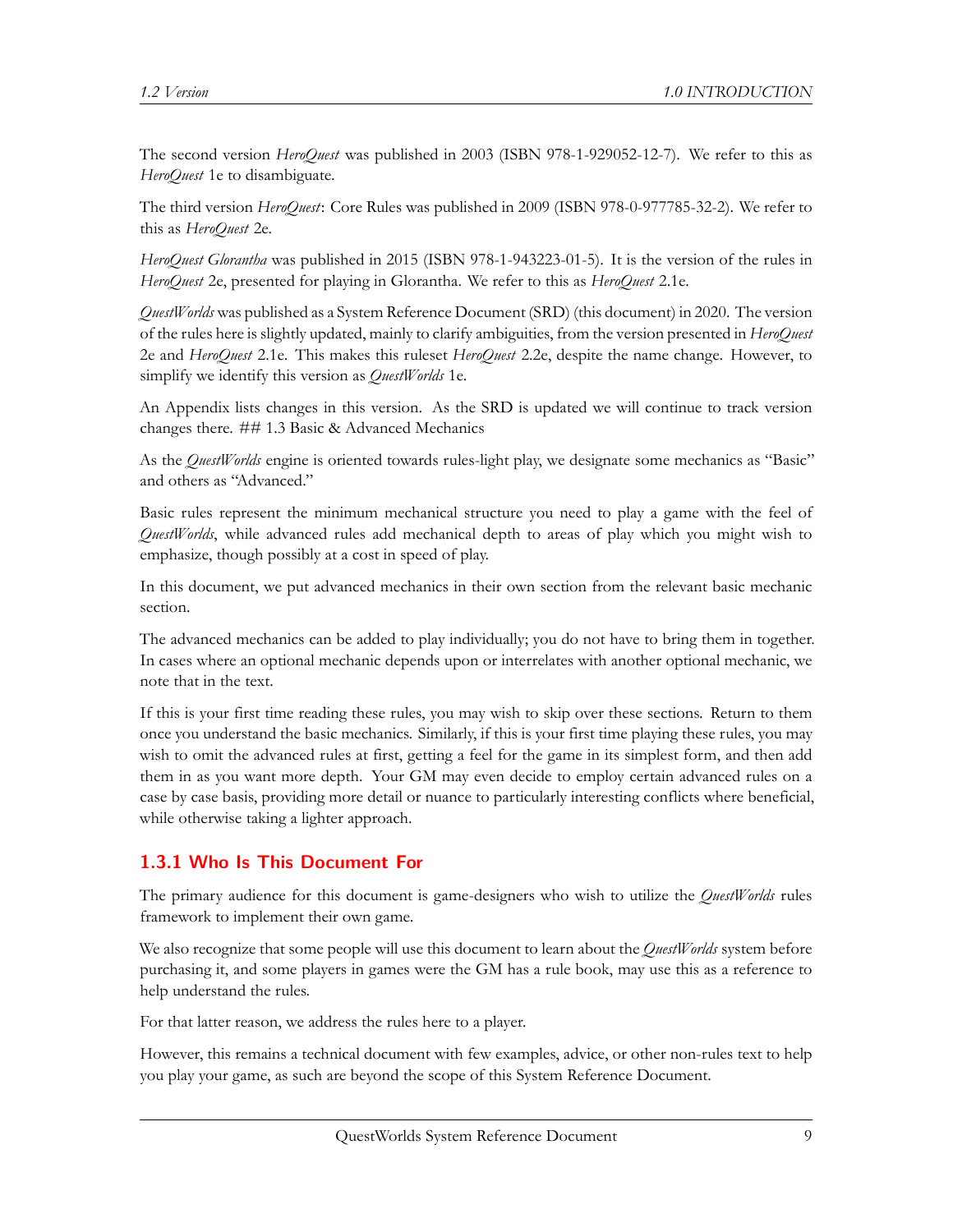It is expected that the designers of games you play based on these rules will include such guidance and context as is relevant to their game's particular genre or setting, presented in a format better suited for learning how to play.

# <span id="page-9-0"></span>**1.4 Numbering**

Sections within this document are numbered. This is for the benefit of game designers and reviewers.

This does not imply that game designers need number the rules in their own games.

Numbering however makes it easy to refer to rules in this document when page numbers may vary by presentation format for the purposes of error trapping or tracking changes. If you need to give us feedback about this document, that will assist us.

# <span id="page-9-1"></span>**1.5 Participants**

#### <span id="page-9-2"></span>**1.5.1 Players**

You and your fellow players each create a Player Character (PC) to be the "avatar" or "persona" whose role you will play in the game. The PCs pursue various goals in an imaginary world, using their **abilities**, motivations, connections, and more to solve problems and overcome **story obstacles** that stand in their way.

When we say 'you' in this document we may mean the player or their PC. Which should be clear from context, or explicitly noted.

## <span id="page-9-3"></span>**1.5.2 Game Master**

Your Game Master (GM) is the interface between your imagination and the game-world in which the PCs have their adventures; describing the people, places, creatures, objects, and events therein. Your GM also plays the role of any Non-Player Characters (NPCs) with whom your PC interacts in the course of your adventures.

We generally refer to the GM as 'your GM' in this document's player-facing language. However, if you are the GM for a given game, this naturally refers to you.

# <span id="page-9-4"></span>**2.0 Mechanics**

In a *QuestWorlds* game, stories develop dynamically as you and your GM work together to role-play the dramatic conflict between your group's PCs in pursuit of their goals and the challenges, or threats that your GM presents to stand in your way. Stories advance by two methods: conflict, where your PC is prevented from achieving their goals because there is something that must be overcome, a **story obstacle**, to gain a desired person, thing, or even status: the **prize**; or revelation, where something must be overcome, a **story obstacle**, to learn a secret, uncover the past, or reach understanding: the **prize**.

Over the course of play, your GM will present various **story obstacles** as conflicts to the PCs, resulting in either **victory** or **defeat** for your character, which determines whether or not you gain the **prize** you sought. These conflicts can represent any sort of challenge you might face: fighting, a trial or debate, survival in a harsh environment, out-wooing rival suitors, and so on.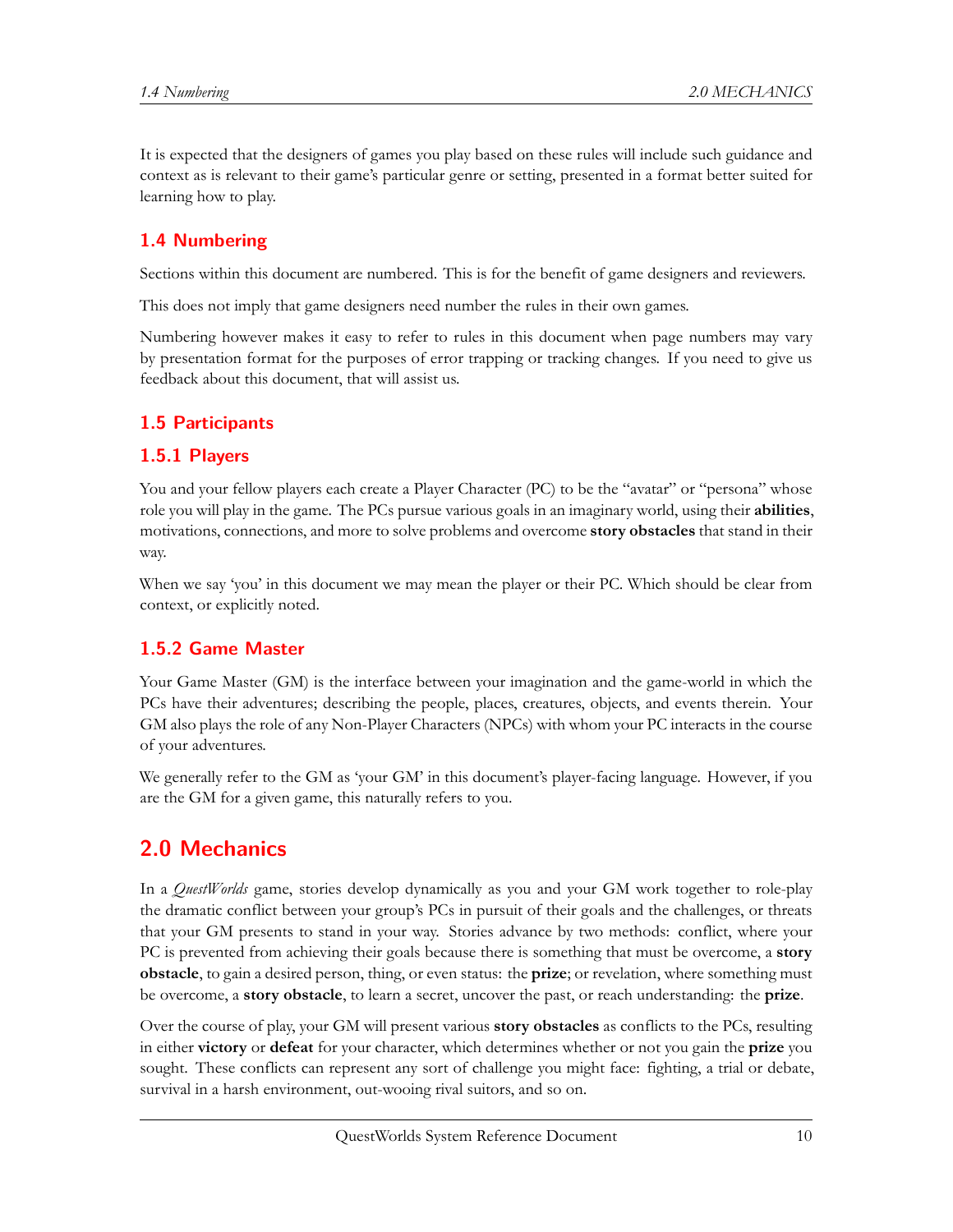Rather than mechanically addressing the individual tasks that make up these conflicts, *QuestWorlds* usually assesses your overall **victory** or **defeat** in a single **contest** where you and your GM make an opposed roll pitting your characters **ability** vs the **resistance** the **story obstacle** presents to you achieving the **prize**.

Whenever the GM presents a **story obstacle** for you to overcome, you should **frame the contest** by describing what you are trying to accomplish, the **prize**, and which of your **abilities** (see below) you want to use to achieve that **prize**, and how.

Based on that **framing** and other factors, your GM will assess what **resistance** the characters face.

You roll a twenty-sided die (D20) against your PC's **ability**, and your GM rolls a D20 against the **resistance**. Your GM will assess your overall **victory** or **defeat** in the contest based on the **success** or **failure** of both rolls, and narrates the results of your attempt to overcome the **story obstacle** and gain the **prize** accordingly. The direction of the story changes, in either a big or small way, depending on whether you gain the **prize** or not.

We encourage your GM to work with your suggestions when narrating the **victory** or **defeat**, but the final decision rests with them.

## <span id="page-10-0"></span>**2.1 Abilities**

Characters in *QuestWorlds* are defined by the **abilities** they use to face the challenges that arise in the course of their story. Rather than having a standard list of attributes, skills, powers, etc. for all characters, anything that you can apply to solve a problem or overcome a **story obstacle** could be one of your **abilities**. While your GM may provide some example **abilities** to choose from that connect your PC to a particular story or game world (whether created by your GM or by the designer of a particular game), you get to make up and describe most or all of your **abilities**.

Some **abilities** might be broad descriptions of your background or expertise, like "Dwarf of the Chalk Hills" or "Private Detective" - implying a variety of related capabilities. Others might represent specific capabilities or assets such as "Lore of the Ancients," "Captain of the Fencing Team," or "The Jade Eye Medallion."

Ultimately, **abilities** are just names for the interesting things your character can do.

# <span id="page-10-1"></span>**2.1.1 Ratings and Masteries**

*QuestWorlds* **abilities** are **rated** on a range of 1–20, representing the **target number (TN)** you need to roll or less to succeed on your roll during a **contest** (see §2.3 for more details). **Ratings** are also scalable beyond that range using tiers of capability we refer to as **Mastery**. When you raise a **rating** of 20 by one point, either permanently through character advancement or a temporarily with **modifier** to a contest roll, the **rating** increases not to 21, but to 1M.

The "M" after the **rating** signifies **mastery**. You have now reached a new order of excellence in that **ability**, such that your die rolls will almost always succeed. Unless opposed by similarly exalted **resistance** (see §2.3.5.2 for more details) the number in front of the M is now the **target number** you seek to roll or less to achieve a **critical**!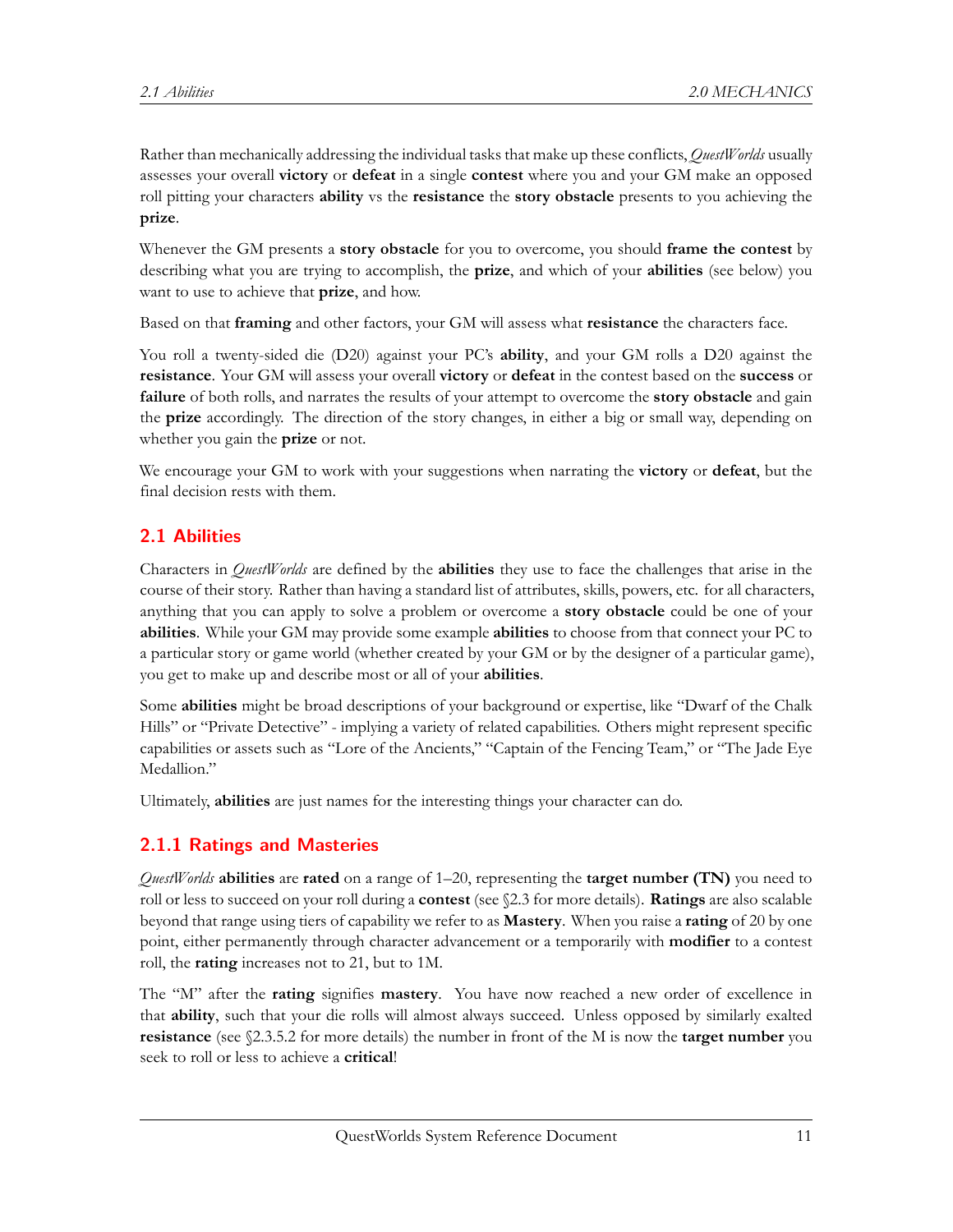As a **rating** climbs, you may even gain multiple **masteries** in it. **Mastery** tiers above one (representing an overall **rating** or 41 or more) are marked with a number to the right of the M symbol. Each successive **rating** increase over 20 becomes a new **mastery** tier. Thus, if you have 10M2, you have two **masteries** (representing a total **rating** of 50, 10+20+20). 10M3 means that you have three **masteries**, and so on.

Specific *QuestWorlds* games or genre packs may use other symbols relevant to their setting or genre to denote **mastery** instead of M. If so, this should be clearly noted by their designers.

In summary, to reflect abilities (or **resistance**s), higher than 20, you divide the **ability** by 20, noting a **mastery** for each multiple of 20 the **ability** exceeds, and treating the remainder as the **target number**. So, for an **ability** of 27,  $27 \div 20 = 1$  remainder 7, which translates into a **rating** of seven with one **mastery** written as "7M"; while for an **ability** of  $43$ ,  $43 \div 20 = 2$  remainder 3, which translates into a **rating** of three with two **masteries**, written as "3M2" on the character sheet.

#### **2.1.1.1 No Relevant ability**

You may sometimes be faced with a **story obstacle** for which you have no relevant **ability** whatsoever. In such cases, you may still enter into conflict with the **story obstacle** using a minimum base **target number** of 6 for your **contest** roll. Like **ratings**, it may also be subject to **modifiers**.

#### **2.1.1.2 Making Ratings Quantitative**

While *QuestWorlds* generally treats **ratings** as abstract measures of problem solving power rather than quantitive measures of in-fiction traits, some games may also depart from this practice in order to more closely couple key fictional elements to the mechanics. For example, a magic system might classify certain supernatural effects as Apprentice, Journeyman, or Master level, and require **ratings** of 15, 5M, or 1M2 (respectively) in a relevant **ability** to even attempt them.

Such departures from abstraction should generally only be made where the increased complexity they bring leads to rewarding choices in a key area of interest to the setting or genre at hand. In most cases, you and your GM can simply follow the fiction surrounding your **ability** and its context within the setting for guidance as to what applications of the **ability** are credible.

## <span id="page-11-0"></span>**2.2 Possessions and Equipment**

Your character will generally be considered to have whatever equipment is reasonably implied by your abilities. Having an "Athenian Hoplite" **ability** will mean that your character possesses bronze armor, a shield, a spear, and a short-sword; while a "Country Doctor" would be expected to have a well-stocked medical-bag and possibly a horse & buggy in the right setting.

However, if you wish your character to possess something that is particularly special, interesting, or unusual, you may also enumerate it as a rated **ability** in its own right, just like any other **ability** your character might use to solve a problem.

In play, the degree to which you can overcome **story obstacles** with your possessions depends not on any qualities inherent to the objects themselves, but to the **rating** of your relevant **ability**. However the significance of various sorts of gear lies in the types of actions you can credibly propose, and what their impact might reasonably be. An "Invisibility Cloak" **ability** implies very different fictional capabilities than "Souped-up Muscle Car" does.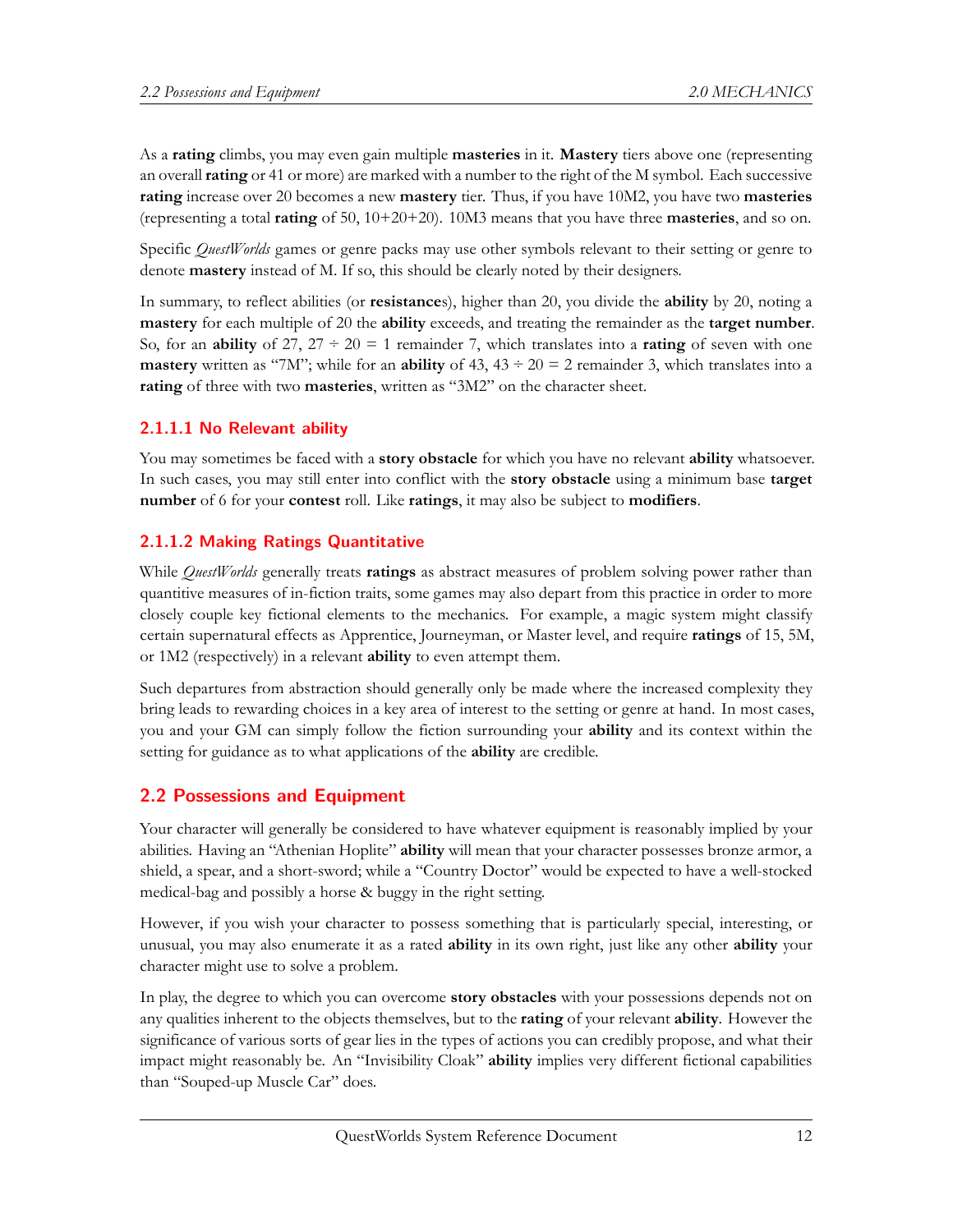Conversely, if in the course of play you find your character in a situation without equipment essential to utilize an ability effectively, or where your character's gear is poorly suited to the task at hand, your GM may take into account in assessing credibility-based **modifiers**.

### <span id="page-12-0"></span>**2.2.1 Wealth**

In *QuestWorlds*, wealth is treated as just another way to overcome **story obstacles**. Many characters may not even have an explicit wealth **ability**, with their wealth or assets instead implied by **abilities** representing their background, profession, or status. Whether explicit or implied, the relevant **rating** is not an objective measure of the size of your fortune, but instead indicates how well you solve problems with money and resources.

Similarly, treasures and other windfalls that arise during play may be represented in the rules via **plot augments** (see § 2.4.3) in **contests** where using the resource is relevant.

#### <span id="page-12-1"></span>**2.3 Contest Procedure**

You choose an **ability** relevant to the conflict at hand, describe exactly what you are trying to accomplish, and how. Your GM may modify these suggested actions to better fit the fictional circumstances, and describe the actions of the NPCs or forces on the other side of the conflict.

#### <span id="page-12-2"></span>**2.3.1 Resolution Methods**

The Basic resolution methods are as follows:

#### **2.3.1.1 Automatic Victory**

Sometimes, your GM may not call for a **contest** at all, in which case you are simply victorious in overcoming the **story obstacle** at hand. This may be because **defeat** in the conflict to overcome the **story obstacle** would lead to uninteresting results or a narrative dead-end, such as when finding an important clue is essential to the progress of an adventure.

Your GM might also do this in cases where, within the fictional context, the particular **ability** you have brought to bear on the **story obstacle** is such that overcoming the **story obstacle** should be a trivial matter under normal circumstances (e.g. - a professional hunter bringing in the evening meal in a forest filled with game animals). In such cases, **defeat** would simply not be credible unless your GM wanted to introduce some further complications to the story. Generally, your GM will only use **automatic victory** when you have a relevant **ability** to justify its application.

For cases where overall **victory** may be a given, but the degree, timeliness, or cost of that **victory** may be interesting concerns, consider the Advanced rules in §2.19.

#### **2.3.1.2 Simple Contest**

The **simple contest** *QuestWorlds*' primary resolution mechanic for overcoming **story obstacles**, and is used the most often. It also provides the foundation for other types of **contest**, including several Advanced ones. As such, it receives both an overview of key concepts here as well as a more detailed treatment in §4.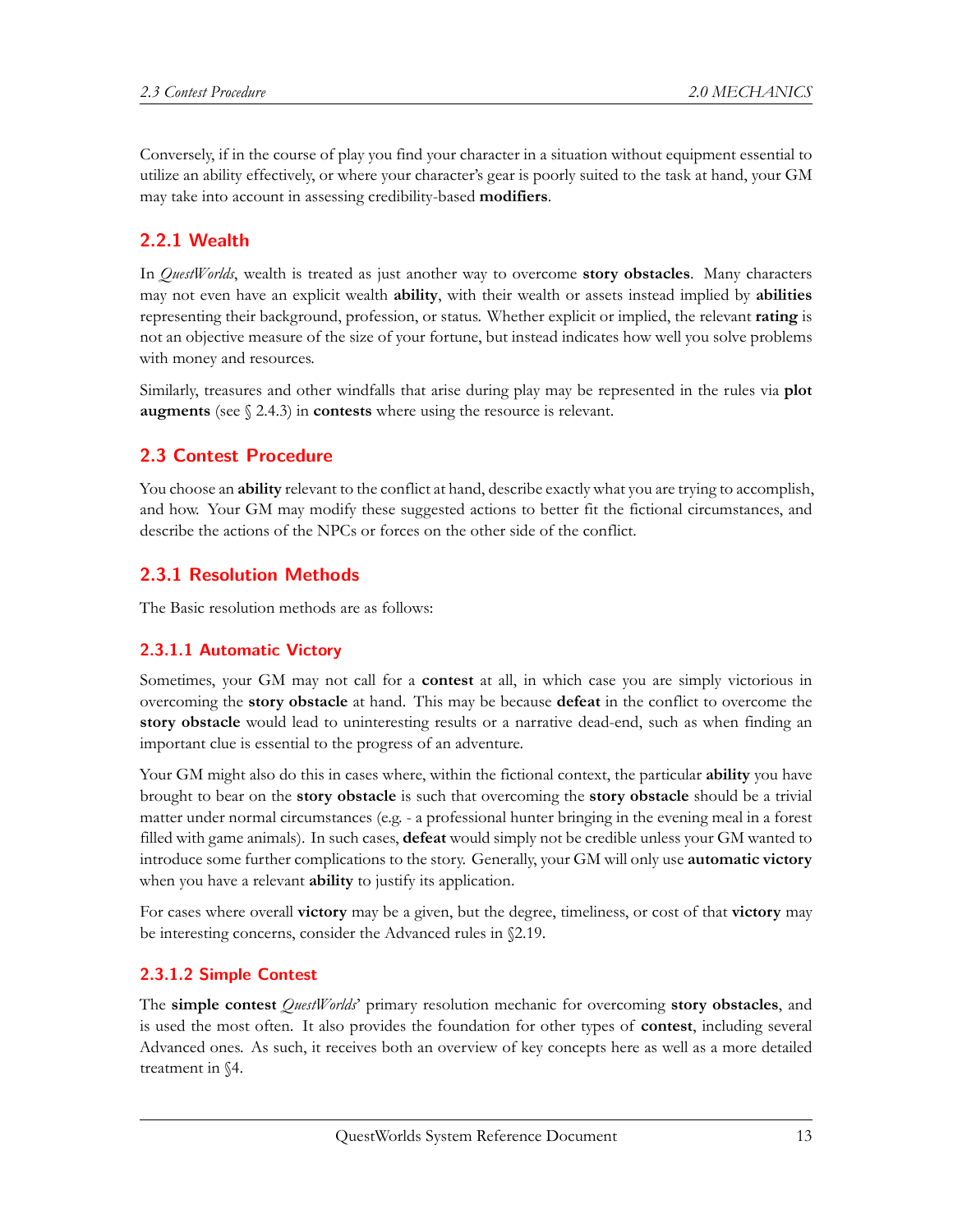At is most basic, a **simple contest** can be summarized as follows:

- 1. You and your GM agree upon the terms of the **contest**.
- 2. You roll a D20 vs your relevant **ability**, while your GM rolls a D20 vs the **resistance**.
- 3. Your GM compares the **success** or **failure** of the two rolls, and assesses your overall **victory** or **defeat**.
- 4. Your GM then narrates the **outcome** of the conflict as appropriate.

If you enter into conflict with another player rather than a **story obstacle** presented by your GM, you both roll your relevant abilities for the **contest** instead of against a GM-set **resistance**, and your GM interprets the **results**, as described above.

#### <span id="page-13-0"></span>**2.3.2 Framing the Contest**

#### **2.3.2.1 Contest Framing Overview**

When a conflict arises during the game, you and your GM start by clearly agreeing on:

- What goal you are trying to achieve. We call this the **prize**.
- What the **story obstacle** is you are trying to overcome.
- What **tactic** you are using to and overcome it.

This process is called **framing the contest**.

#### **2.3.2.2 Conflict: Goals vs Obstacles**

**Contests** in *QuestWorlds* don't simply tell you how well you performed at a particular task: they tell you whether or not you overcame a **story obstacle**, which moves the story in a new direction. Unlike some other roleplaying games, a **contest** in *QuestWorlds* does not resolve a task, it resolves the whole **story obstacle**.

If you need secret records which are stored in a vault within a government compound, your goal is to get the information - while the fact that it is secured against your access is a **story obstacle** you must overcome to attain that goal. Overcoming that **story obstacle** may involve many possible tasks, evading guards, lock-picking, forging credentials, etc. - but the **contest** doesn't address those individually. The **contest** is framed around the entire conflict against the **story obstacle** as a whole.

In a fight, your **story obstacle** may be the opponents themselves, who you are fighting to capture or kill. Just as often you are seeking another goal and you might just as easily attain it by incapacitating or evading your foes. In this case, beating the enemy is a task, not the **story obstacle**. For example, if an **ally** has been accused of treason by the King, your goal could be to prove the **ally's** innocence. The power of the King threatening your **ally** is a **story obstacle** to be overcome, and a trial by combat could be a **contest** to resolve the conflict with an **ability** like "Knight Errant."

In a court trial, your goal is likely a particular verdict, while the **story obstacle** might be the opposing lawyer, an unjust law, or even the justice system itself. In this case, jury selection, a closing argument, revelatory evidence, or legal procedural challenges are tasks, not the entire **story obstacle**. The overall conflict encompasses all those things.

A conflict to overcome a **story obstacle** moves the story forward when it is resolved. If it is merely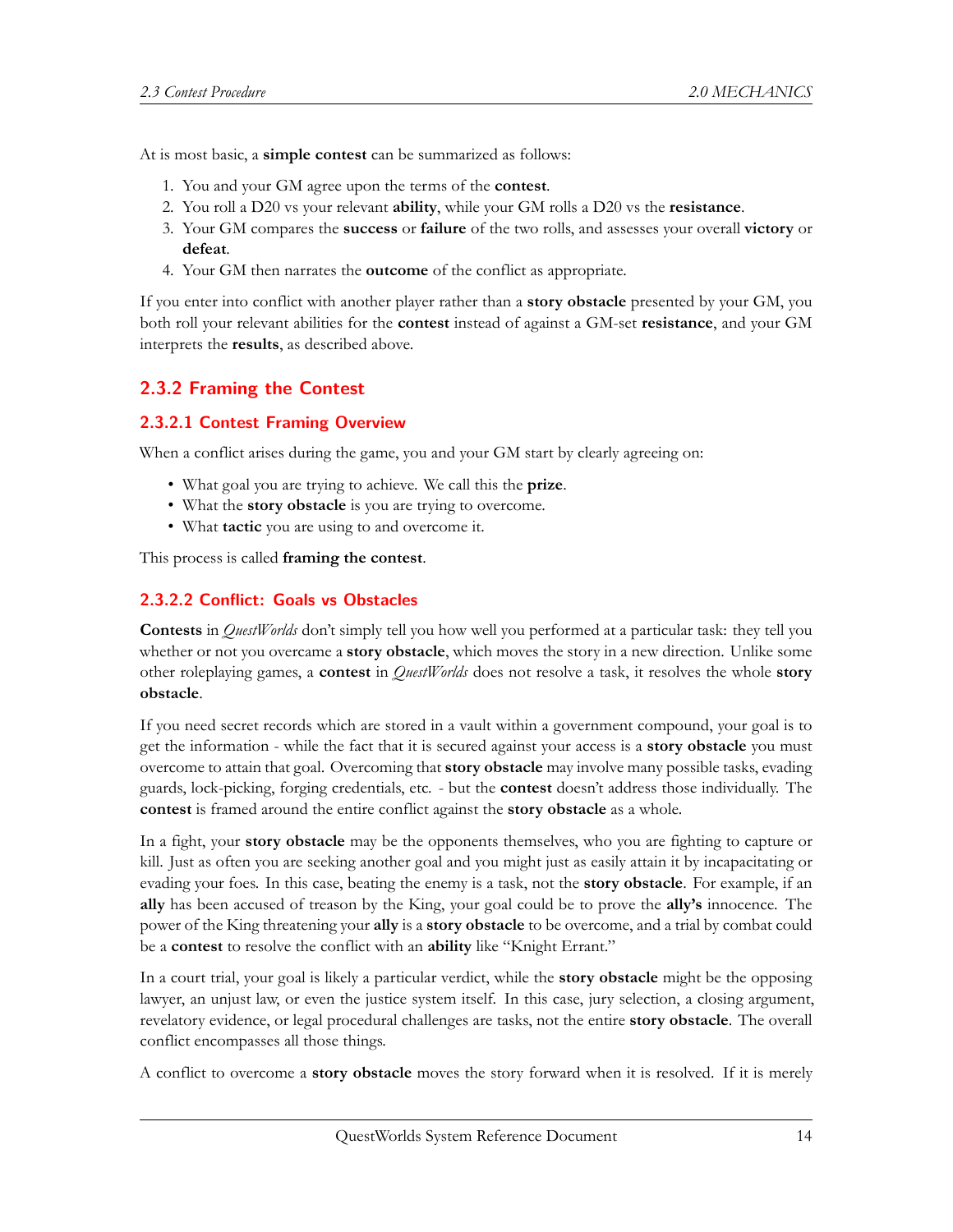a step toward resolving a **story obstacle** it is a task and not a conflict. While those component tasks may be interesting parts of narrating **tactics** and **results**, your GM should be sure to look for the **story obstacle** in conflict when framing a **contest**.

If there is no **story obstacle** to your actions, your GM should not call for a **contest** but simply let you narrate what you do, provided that seems credible.

For example, you are traveling from one star system to another. In the next star system you hope to confront the aged rebel who holds long-forgotten secrets that could bring freedom to the galaxy. Your GM feels there is no useful **story obstacle** for you to **contest** against, and so lets you describe heading down to the spaceport to secure a ship, meeting the captain and crew of your vessel, and traveling to the next world. Your GM encourages you to summarize what happens quickly so you can get to the meeting with the old rebel. Your GM knows that will be the real **story obstacle**, convincing the old rebel to part with their secrets.

## **2.3.2.3 Tactics**

You either choose an **ability** that represents any 'key moment' in overcoming that **story obstacle**, or a broad **ability** that lets you overcome the whole **story obstacle**. We call this choosing a **tactic**.

Your **tactic** might describe your using an **ability** that helps you overcome a task within the **story obstacle**: sneaking past the guards, picking the locks, choosing the right jury or skewering your opponent with your foil. Or, your **tactics** might describe using a broad ability like "Ninja", "Lawyer", or "Fencer" to overcome all those challenges that might form part of the **story obstacle**. Either way, if you succeed at that roll, you overcome the whole **story obstacle**. Or by failing at that roll, you fail to overcome the **story obstacle**, not just fail at one task.

When deciding on your **tactic**, focus on how your unique abilities would help you overcome the **story obstacle**. This as the "key moment" where we focus on your PC. Use this moment to reveal your PC's strengths to the group.

Your GM will determine if your **tactic** passes a **credibility test**. If you try to jump a 100 meters gap or run faster than a speeding car, your action is not credible and your GM will ask you to choose a different **tactic**.

Credibility depends on the genre, as what is not credible in a gritty police procedural might be in pulp where you might be able to leap from a bridge onto a speeding train. If in dispute, your GM should discuss with the group whether they consider your **tactic** credible for the genre.

**Extraordinary abilities** in some genres give you the capability to do the incredible. For example in a superhero genre you might fly or be invulnerable to bullets, in a fantasy genre hurl magical lightning bolts. A genre pack for the game should help define what incredible **tactics** are allowed for that game as part of an *Extraordinary Powers Framework*.

The GM can narrate the remaining tasks that make sense of the story depending on your **success** with that roll, or have them occur 'off-stage' for speed. Think of the way TV or Cinema often cuts to the key moment of drama in a break-in, over showing us the whole heist from beginning to end.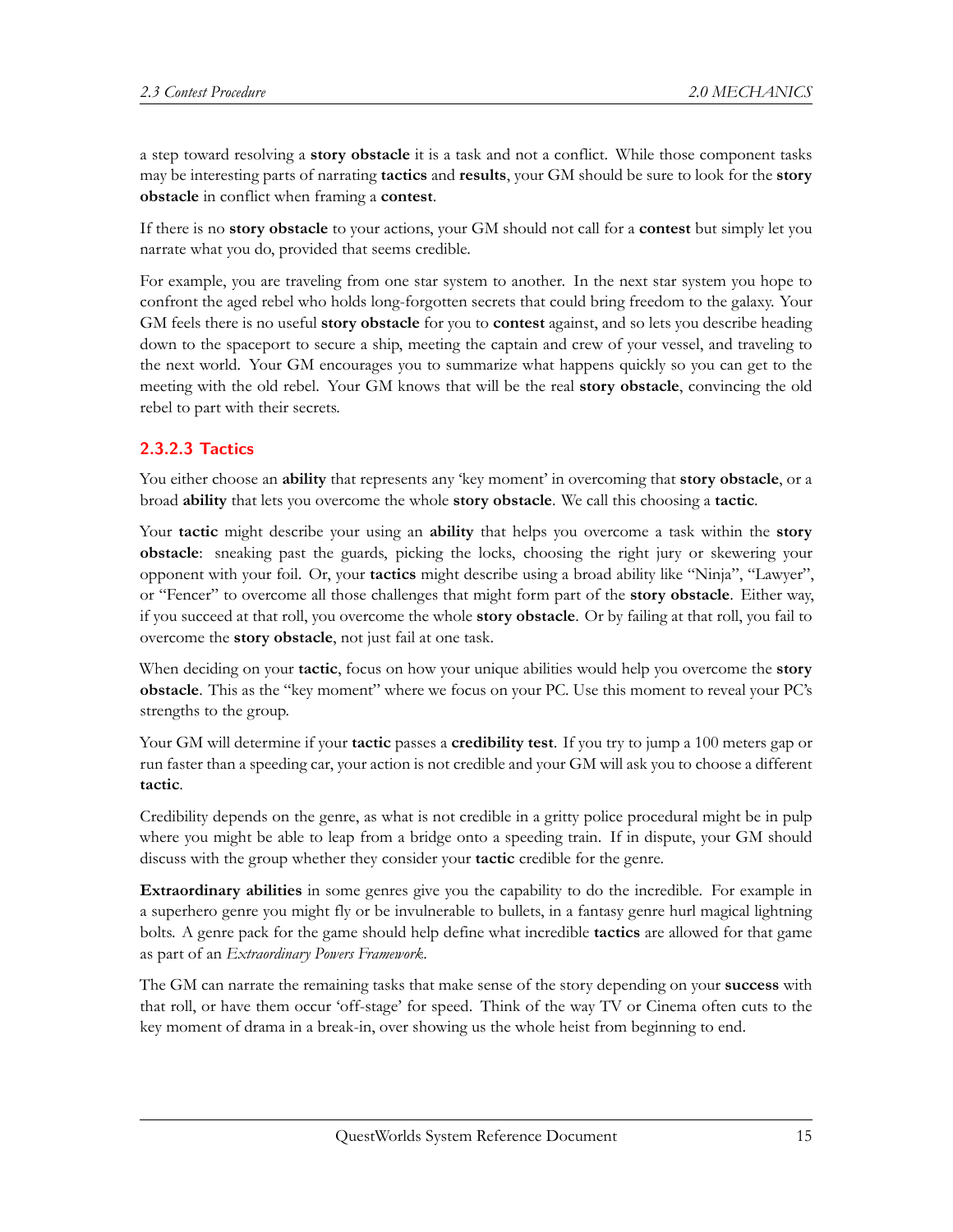#### **2.3.2.4 No Repeat Attempts**

A **contest** represents all of your attempts to overcome a **story obstacle**. If you lose it means that no matter how many times you tried to solve the problem, you finally had to give up. You can try again only if you use a new **tactic** to overcome the **story obstacle**.

### <span id="page-15-0"></span>**2.3.3 Resistance**

Your GM chooses a **resistance** to represent the difficulty of the **story obstacle**.

When setting **resistance**s it is important to understand that whilst traditional roleplaying games simulate an imaginary reality, *QuestWorlds* emulates the techniques of fictional storytelling.

Understanding this distinction will help you to play the game in a natural, seamless manner.

For example, let's say that your GM is playing a game inspired by fast-paced, non-fantastic, martial arts movies in a contemporary setting. You are running along a bridge, pacing a hovercraft, piloted by the main bad guy. You want your character, Joey Chun, to jump onto the hovercraft and punch the villain's lights out.

In a traditional, simulative game, your GM would determine how hard this is based on the physical constraints you've already described. In doing so, they would come up with imaginary numbers and measurements. Your GM would have to work out the distance between bridge and hovercraft. Depending on the rules set, they might take into account your relative speed to the vehicle. Then they would use whatever resolution mechanic the rules provide them with to see if Joey succeeds or fails. If you blow it, your GM will probably consult the falling rules to see how badly you injure yourself (if you land poorly), or the drowning rules, if you end up in the river.

In *QuestWorlds*, your GM starts not with the physical details, but with the proposed action's position in the storyline. They consider a range of narrative factors, from how entertaining it would be for you to **succeed**, how much **failure** would slow the pacing of the current sequence, and how long it has been since you last scored a thrilling **victory**. If, after this, they need further reference points, your GM can draw inspiration more from martial arts movies than the physics of real-life jumps from bridges onto moving hovercraft. Having decided how difficult the task ought to be dramatically,your GM will then supply the physical details as color, to justify their choice and create suspension of disbelief, the illusion of authenticity that makes us accept fictional incidents as credible on their own terms. If they want Joey to have a high chance of **success**, your GM describes the distance between bridge and vehicle as impressive (so it feels exciting if you make it) but not insurmountable (so it seems believable if you make it).

In other words, in *QuestWorlds* your GM will pick a **resistance** based on dramatic needs and then justify it by adding details into the story.

**Resistance** numbers are derived from a **base resistance**, which is modified according to the **resistance class**, as per the following table:

#### **2.3.3.1 RESISTANCE CLASS TABLE**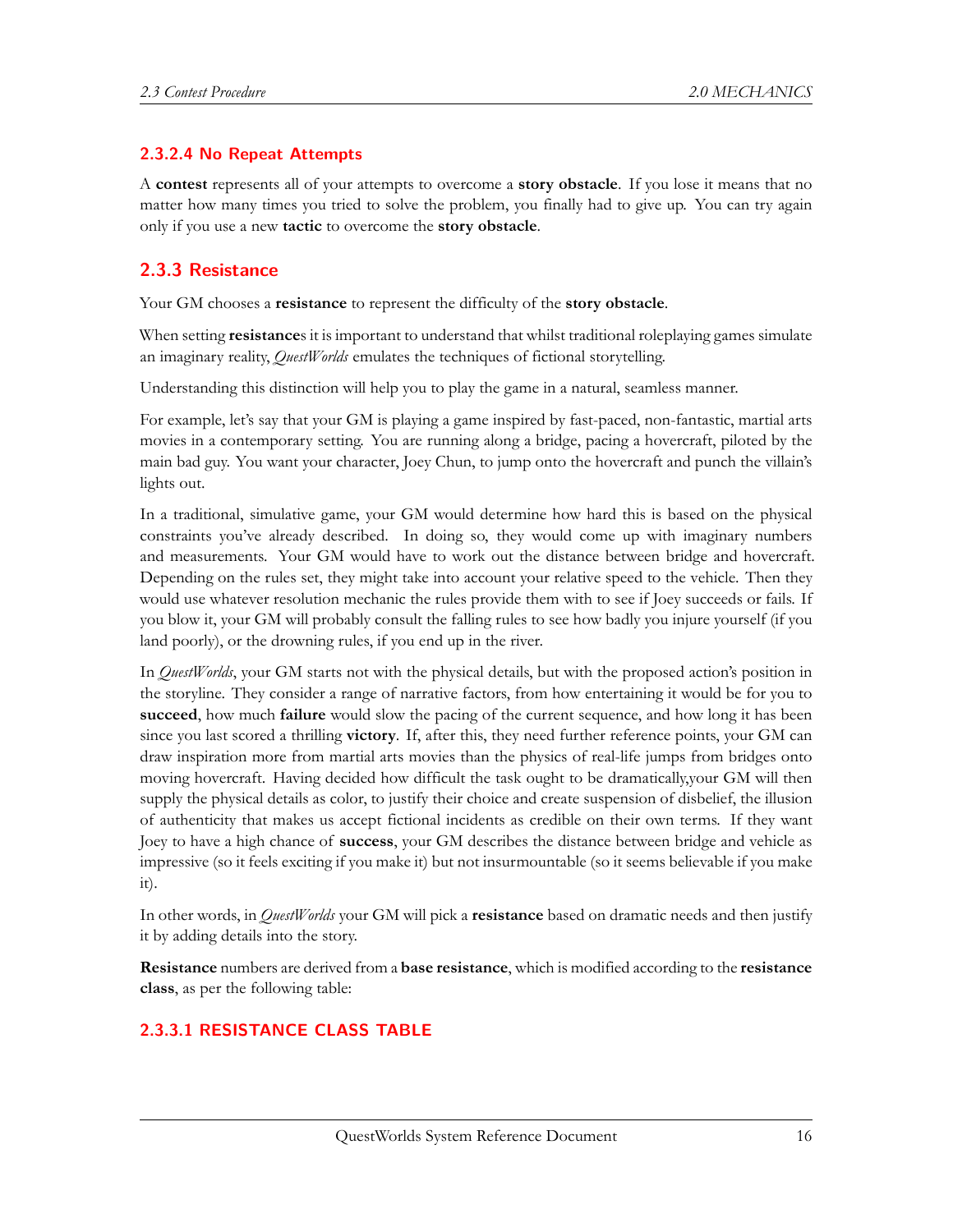| Class       | Value                            |
|-------------|----------------------------------|
| Extreme     | $Base + M2$                      |
| Huge        | Base +M                          |
| Very High   | $Base + 9$                       |
| High        | $Base + 6$                       |
| Raised      | $Base + 3$                       |
| Moderate    | Base                             |
| Low         | Base -3                          |
| Very Low    | Base -6                          |
| Tiny        | Base -9 or 6, whichever is lower |
| Rock-bottom | Base -M or 6, whichever is lower |
|             |                                  |

By default, the **base resistance** starts at 14.

It is often easier to remember that resistances follow the usual range of incrementing by  $3: +3, +6$ , +9, and then incrementing by masteries etc. than remember the resistance names. Similarly resistances decrement by 3: -3, -6, -9 and then decrement by masteries with a floor of -6.

All **contests** use the base number + **resistance class**, except for **contests** to determine **augments**.

**Augmenting** always faces a **moderate resistance**, this is always the unmodified base value.

#### <span id="page-16-0"></span>**2.3.4 Die Rolls**

To determine how well you use an **ability**, roll a 20-sided die (D20). At the same time, your GM rolls for the **resistance**.

Compare your rolled number with the **TN** to determine the **result**, a level of **success** or **failure** for the roll (not the **contest** as a whole).

- **Critical**: If the die roll is 1 (even when the **TN** is 1), you succeed brilliantly. This is the best **result** possible.
- **Success**: If the die roll is greater than 1 and less than or equal to the **TN**, you succeed, but there is nothing remarkable about the success.
- **Failure**: If the die roll is greater than the **TN** but not 20, you fail. Things do not happen as hoped.
- **Fumble**: If the die roll is 20, you fumble (even when the **TN** is 20). You fail miserably. This is the worst **result** possible.

Note that whatever your **result** the **outcome** will depend on comparing your roll with your opponents. So you might \***succeed**, but still lose the **prize**. At the same time, your GM should take into account your **result** when narrating the **outcome**, and not use your incompetence as a reason you failed to gain the **prize** if you succeeded, instead focusing on the **resistance**'s superiority despite your **success**.

#### <span id="page-16-1"></span>**2.3.5 Outcome**

Your roll and that of your GM's roll are compared to determine your overall **outcome** which will be either **victory** or **defeat** for the **contest** as a whole.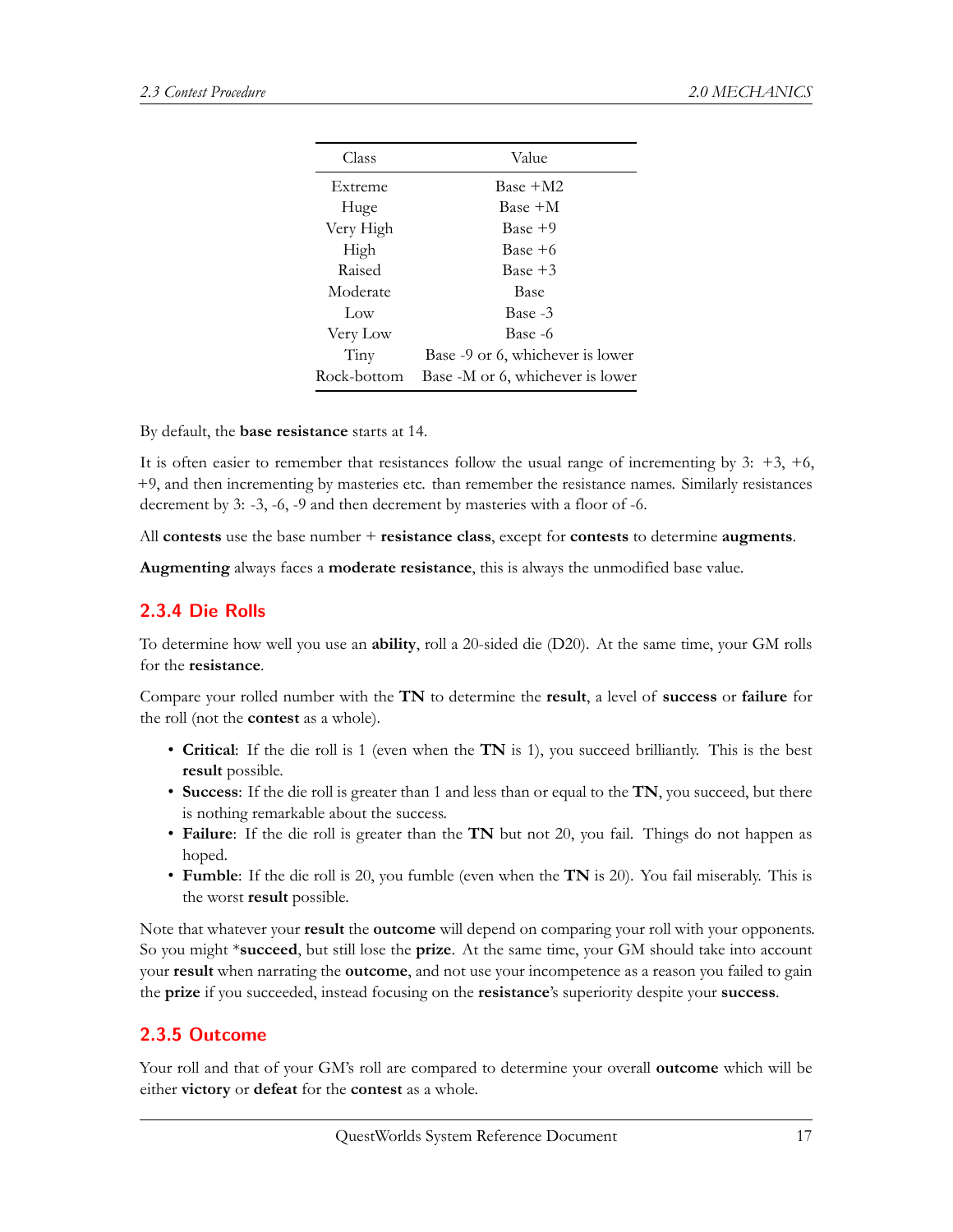If you have a better **result** than the GM, then you have a **victory** and you gain the **prize** set out when the **contest** was framed.

If you have a worse **result**, then you are **defeated** and do not gain the **prize**.

If you both have the same **result**, the better roll wins.

If your rolls tie, then it is a standoff.

A **critical** is a better result than a **success** which is, in turn, a better result than a **failure**, which is a better result than a **fumble**.

Your GM describes what happens, based on their interpretation of the **outcome**.

#### **2.3.5.1 Better Roll**

*QuestWorlds* supports two options for the "better roll": the highest roll, or the lowest roll. Some groups prefer lowest roll, some higher. The preference toward "low is better", is often because 1 is a **critical** and 20 a **fumble**, and toward "high is better" because the winner has rolled a higher number. Groups wanting higher abilities to win out slightly more often should use higher roll.

We also use the phrase "worse roll" to indicate the losing roll.

#### **2.3.5.2 Confusing Ties**

Your GM will describe most tied **outcomes** as inconclusive standoffs, in which neither of you gets what you wanted.

In some situations, ties become difficult to visualize. Chief among these are **contest**s with binary **outcomes**, where only two possible results are conceivable.

Your GM can either change the situation on such a tie, introducing a new element that likely renders the original **prize** irrelevant to both participants, or they can resolve the ties in your favor as a **marginal victory**.

#### **2.3.5.3 Bumps**

A **bump** affects the degree of **success** or **failure** of your die roll. A **bump** up improves your **result** by one step, changing a **fumble** to a **failure**, a **failure** to a **success**, or a **success** to a **critical**. **Bump** ups come from two sources: **masteries** and **hero points** (applied in that order). A **bump** down reduces **result** by one step, changing a **critical** to a **success**, a **success** to a **failure**, or a **failure** to a **fumble**. **Bump** downs come from one source: **masteries**.

**Bumps** always affect **results** not **outcomes**, although the outcome could change as a effect of gaining a different **result**.

#### **2.3.5.4 Bump Up with Mastery**

If you're engaged in a **contest** against a **resistance**, and you have an **ability** of 10M versus a **resistance** of 10, you enjoy an advantage. You get a **bump** to your die roll from that **mastery**.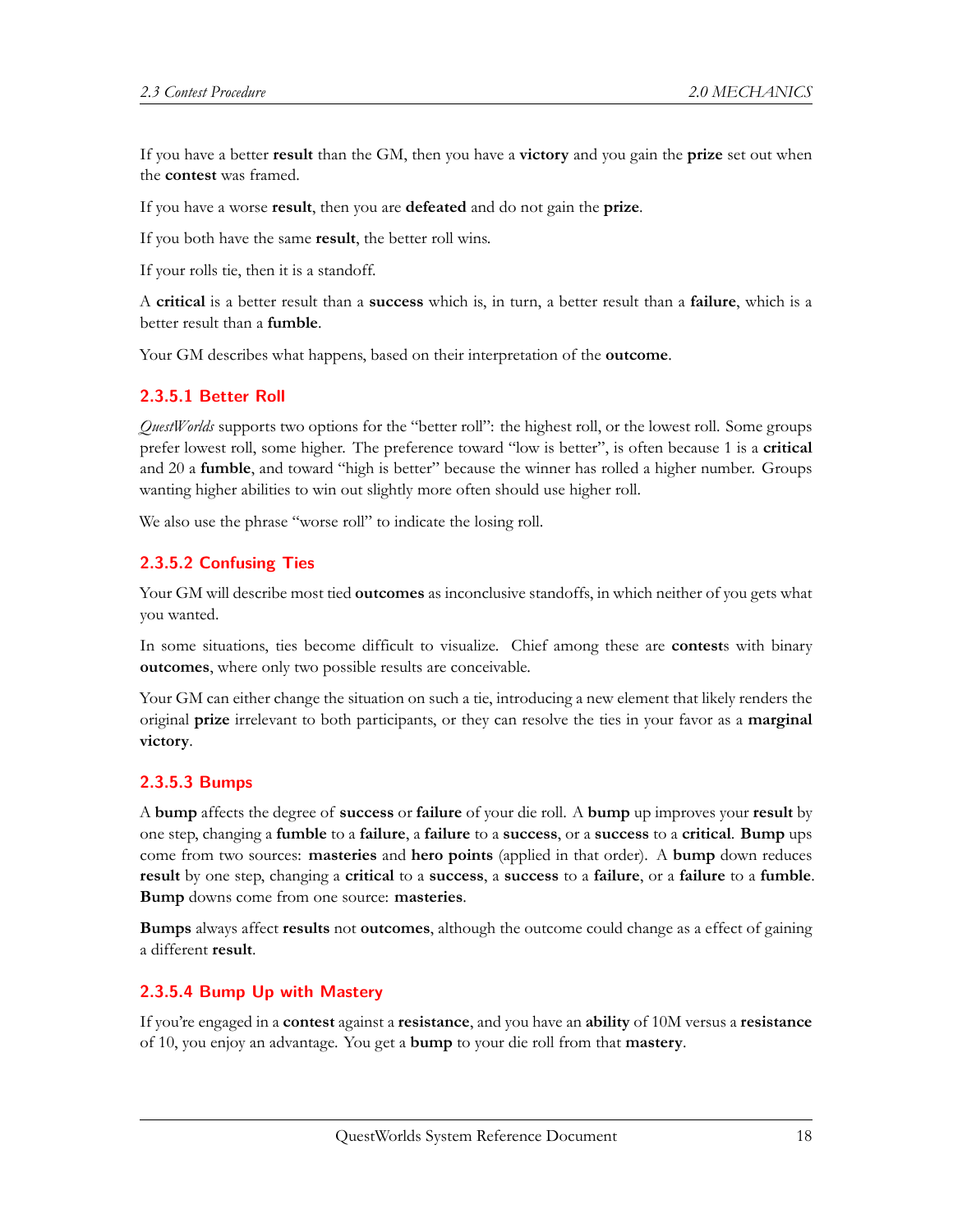You get one **bump** up for each level of **mastery** your PC has greater than your opponent's. So against a **resistance** of 14 a PC's **ability** of 7M is treated as 7 vs. 14 but we **bump** the **result** one step in the favor of the PC; a PC's **ability** of 3M2 is treated as 3 vs. 14 but we **bump** the **result** two steps in favor of the PC.

This reflects the fact that an **ability** above 20 would always succeed on a D20. Because each **mastery** represents **automatic success** (apart from a **fumble**) on a D20, you roll against the remainder, and treat the **mastery** as a **bump**. So on an **ability** of 27 is 7M, which means a **target number** of 7 and **bump** the **result**; an **ability** of 43 means 3M2 or a **target number** of 3 and **bump** the **result** twice.

Opposed **masteries** cancel out, each contestant reducing their **rating** by the same number of **masteries** until only one or neither of them has **masteries**. If you have two **masteries**, then you enjoy the same great advantage over an opponent with a single **mastery** as someone with one **mastery** has over an opponent with no **masteries**. If you have an advantage of two or more **masteries** over an opponent, you can pretty much count on pounding them into the dust.

This allows *QuestWorlds* to represent large differences in ability or **resistance**.

## **2.3.5.5 Bump Up with Hero Points**

You can spend a **hero point** to **bump** up any **result** by one step. You may only **bump** your own rolls, not those of other PCs or **supporting characters**—with the exception of **sidekicks** and **retainers**, which, as extensions of your character, you may spend **hero points** on. You can decide to use a **hero point** for a **bump** after the die roll **results** are calculated (including any **bump** ups from **masteries**).

You can only spend one **hero point** per roll.

## <span id="page-18-0"></span>**2.4 Augments**

You may sometimes face **contests** where more than one **ability** may be applicable to the conflict at hand. In such cases, you may attempt to use one **ability** to give a supporting bonus to the main ability you are using to frame the **contest**. This is called an **augment**. For example, if your character has the **abilities** "The Queen's Intelligencer" and "Master of Disguise", you might use the latter to **augment** the former when infiltrating a rival nation's capitol. Similarly, a character with "Knight Errant" and "My Word is my Bond" **abilities** might use one to **augment** the other when in conflict with a **story obstacle** the character has sworn to overcome.

Abilities that represent special items, weapons, armor, or other noteworthy equipment can be a common source of **augments**. However, this grows tired if over-used and you should try and restrict repeated use equipment used in this way to **contests** where they are particularly interesting or apropos.

**Augments** can also come from other characters' **abilities** if one character uses an **ability** to support another's efforts rather than directly engaging in the **contest**. **Augments** can even come from outside resources like support from a community, see §8, or other circumstantial help.

If you have a good idea for an **augment**, propose it to your GM while the **contest** is being framed. When making your proposal, describe how the **augmenting ability** supports the main one in a way that is both *entertaining* and *memorable*. Don't just hunt for mechanical advantage, show your group more about your PC when you **augment**, their attitudes, passions, or lesser known **abilities**. If you are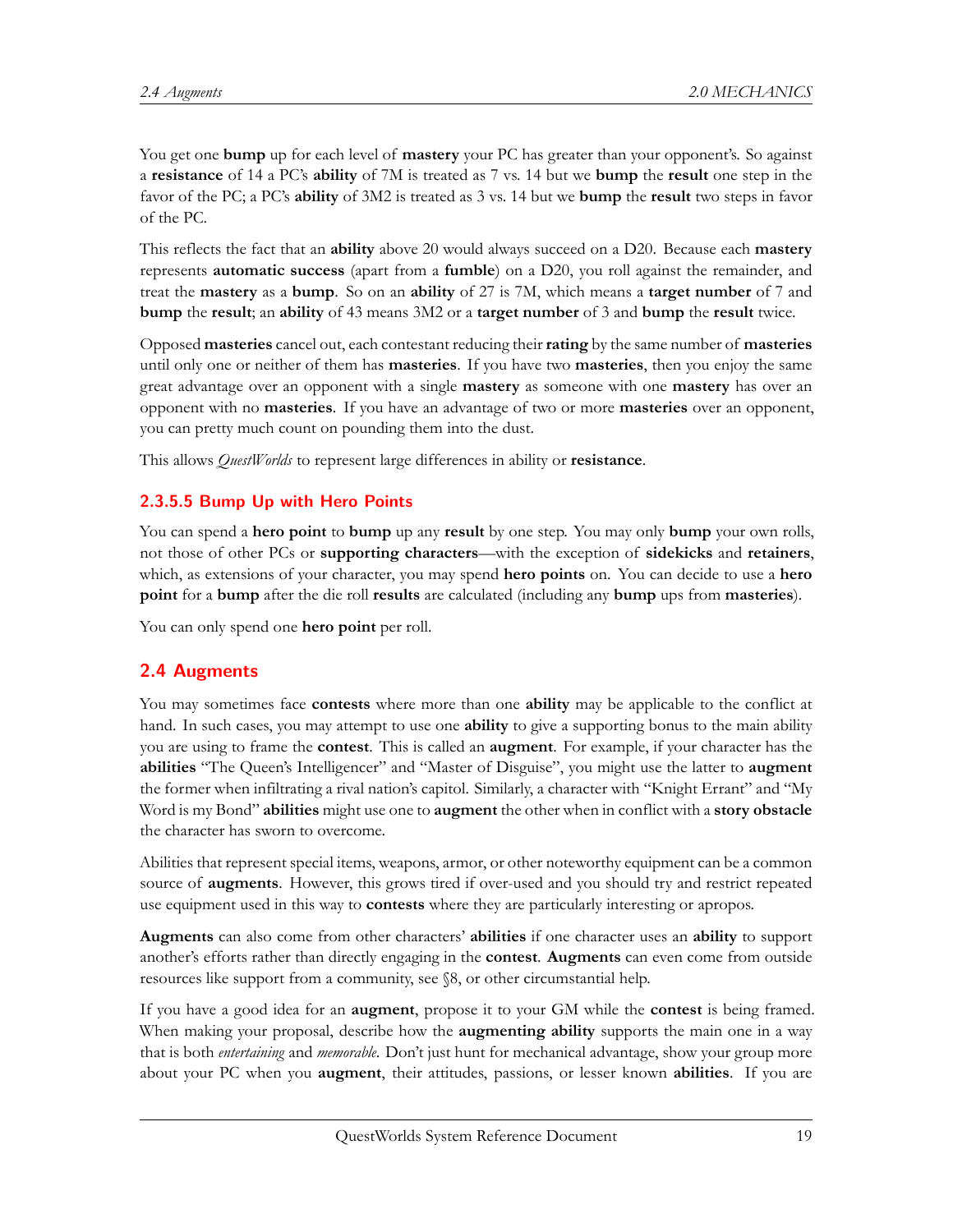**augmenting** with a **broad ability** like "Fool's Luck", be prepared to describe the unlikely events that tilt the scales in your favor. Your GM will decide whether the **augment** is justified and can refuse boring and uninspired attempts to **augment**, where you are just looking for a bonus to your roll and not adding to the story.

You may only use one of your own **abilities** to **augment** the **ability** you are using in the **contest**, and you may not use an **ability** to **augment** itself. However, **augments** from other players supporting you can add together with your own, along with other **modifiers**, including those from **benefits of victory** and from **plot augments**.

If you GM accepts your **augment** proposal, it will be resolved by one of the methods below. The main **contest** then proceeds as normal, with any bonus from the **augment** added onto the **rating** of the **ability** chosen when **framing the contest**. The **augment** remains in effect for the duration of the **contest**.

#### <span id="page-19-0"></span>**2.4.1 Rolled Augments**

To grant an **augment** to yourself, or another PC, in an upcoming **contest**, you engage in a **simple contest** against a **moderate resistance** before the main contest begins to determine whether the **augment** attempt results in an advantage. Frame this **augment contest** with your GM, making it clear how your supporting **ability** will achieve the goal of making your **ability** in the main **contest** more effective. **Augment contests** may not themselves be **augmented**, and if your **augment** attempt ends in **defeat**, you may not make another attempt at an **augment** for the main **contest**.

If you are victorious in the **augment contest**, your GM will award a bonus of +3 to the **ability** used in the main **contest**. If your description of how you were using the **augmenting ability** was particularly entertaining, your GM may increase the bonus to  $+6$ .

If you are using the advanced mechanic for **degrees of victory or defeat**, use the table below to interpret the **outcome** of the **simple contest**. Note that **penalties** for **defeat** when attempting an **augment** are much lessened compared to a regular **contest**.

#### <span id="page-19-1"></span>**2.4.1.1 AUGMENT TABLE**

| <b>Contest Outcome</b> | Modifier |
|------------------------|----------|
| Complete Victory       | $+M$     |
| Major Victory          | $+9$     |
| Minor Victory          | $+6$     |
| Marginal Victory       | $+3$     |
| Marginal Defeat        | 0        |
| Minor Defeat           | 0        |
| Major Defeat           | 0        |
| Complete Defeat        | . 3      |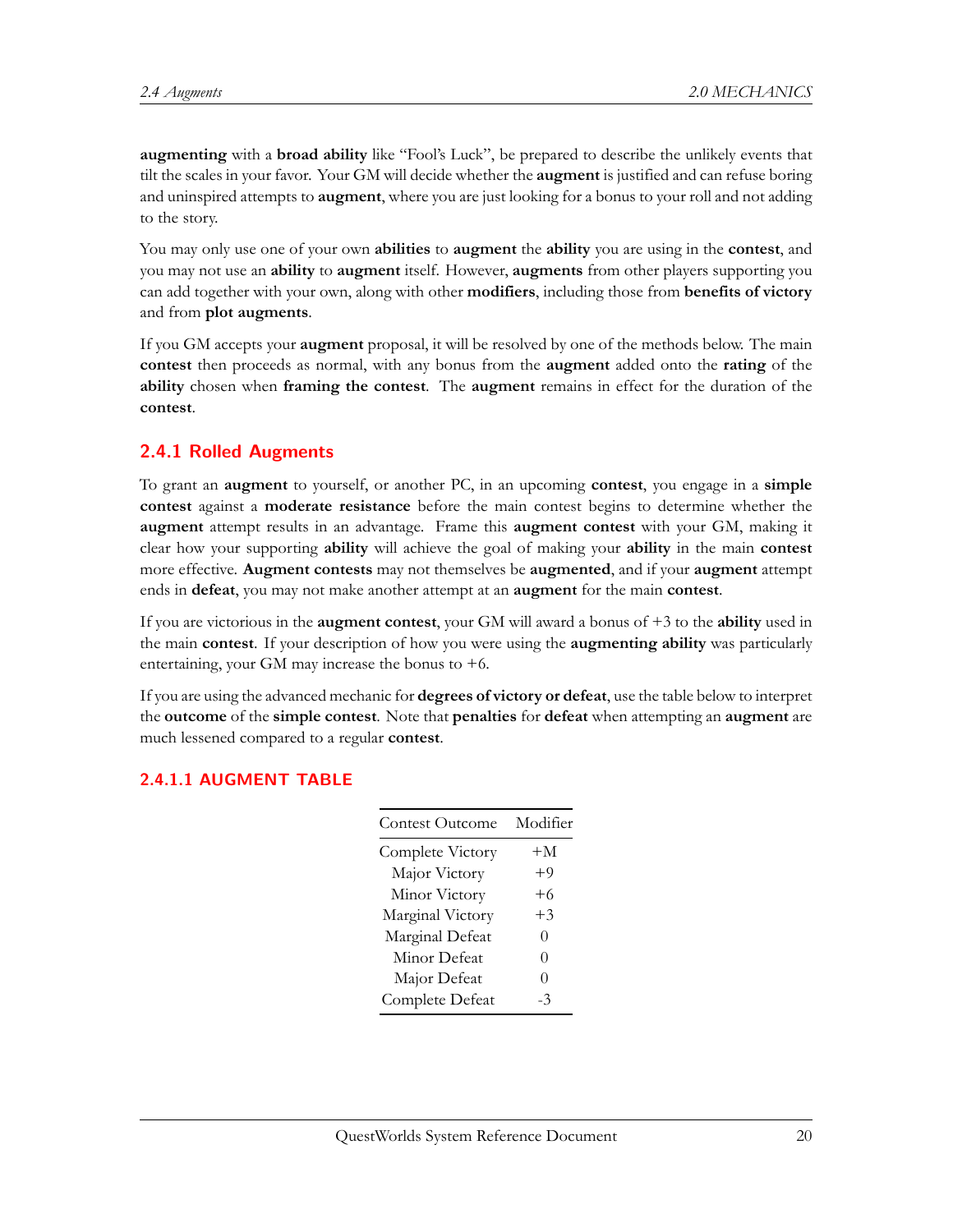### **2.4.2 Quick Augments**

While an **augment contest** before the main **contest** can be dramatic and exciting, it does also slow down the flow of play. An alternative approach, called a **quick augment**, alleviates this by replacing rolling with a bonus equal to one-fifth of the **augmenting rating**. If your GM accepts your proposal for an **augment**, simply divide the **augmenting ability rating** by five, round down if necessary, and add the modifier as a bonus to your **ability** in the upcoming **contest**.

It is at your GM's discretion whether to roll **augments** or use **quick augments**. Your GM may choose one preferred approach and use it in every instance, or choose one or the other on a case-by-case basis based on interest and flow of play.

#### <span id="page-20-0"></span>**2.4.3 Plot Augments**

A plot **augment** occurs when your GM decides that your **victory** over a previous **story obstacle** is sufficiently relevant to the **contest** at hand as to warrant a bonus much like a supporting **ability** can. The previous **contest** need not have been immediately prior to the current one, as long as its **outcome** remains relevant. The magnitude of a plot **augment** can be  $+3$ ,  $+6$ ,  $+9$ , or  $+M$ . The more challenging the previous **contest** was and the more relevant that **victory** is to the current challenge, the higher the **augment**.

#### <span id="page-20-1"></span>**2.5 Advanced Mechanics**

You can play *QuestWorlds* with just the basic mechanics and we recommend you start with this simpler set of rules whilst your GM masters the less-familiar ideas like **story obstacles** instead of task resolution, that make *QuestWorlds* different from traditional RPGs.

The advanced mechanics add detail to the Basic mechanics, which add detail, or generate in-game story developments, at the cost of more complexity.

#### <span id="page-20-2"></span>**2.6 Resolution Methods**

#### <span id="page-20-3"></span>**2.6.1 Long Contest**

Your GM should resolve most conflicts using the **simple contest** rules. However, every so often, your GM may want to stretch out the resolution, breaking it down into a series of actions.

An advanced rule, **long contests**, lets you zoom-in to task-level in **contests** to focus on your character struggling with a series of tasks in order to overcome the **story obstacle**, such as blow-by-blow exchanges with the king's champion in front of the tower where your father is held hostage, or exposing the lies of a witness in the court room to free a wrongly accused innocent man. Your GM should do this when they want to give you a chance to make your PC shine, by focusing in on how they handle themselves in a difficult situation, and giving them a chance to show their range of abilities.

As a rule of thumb, if you want resolution that moves closer to the task level, a **long contest** may be appropriate.

A sequence of die rolls, between one or more PCs and one or more **supporting characters**, breaks the conflict resolution into a series of actions.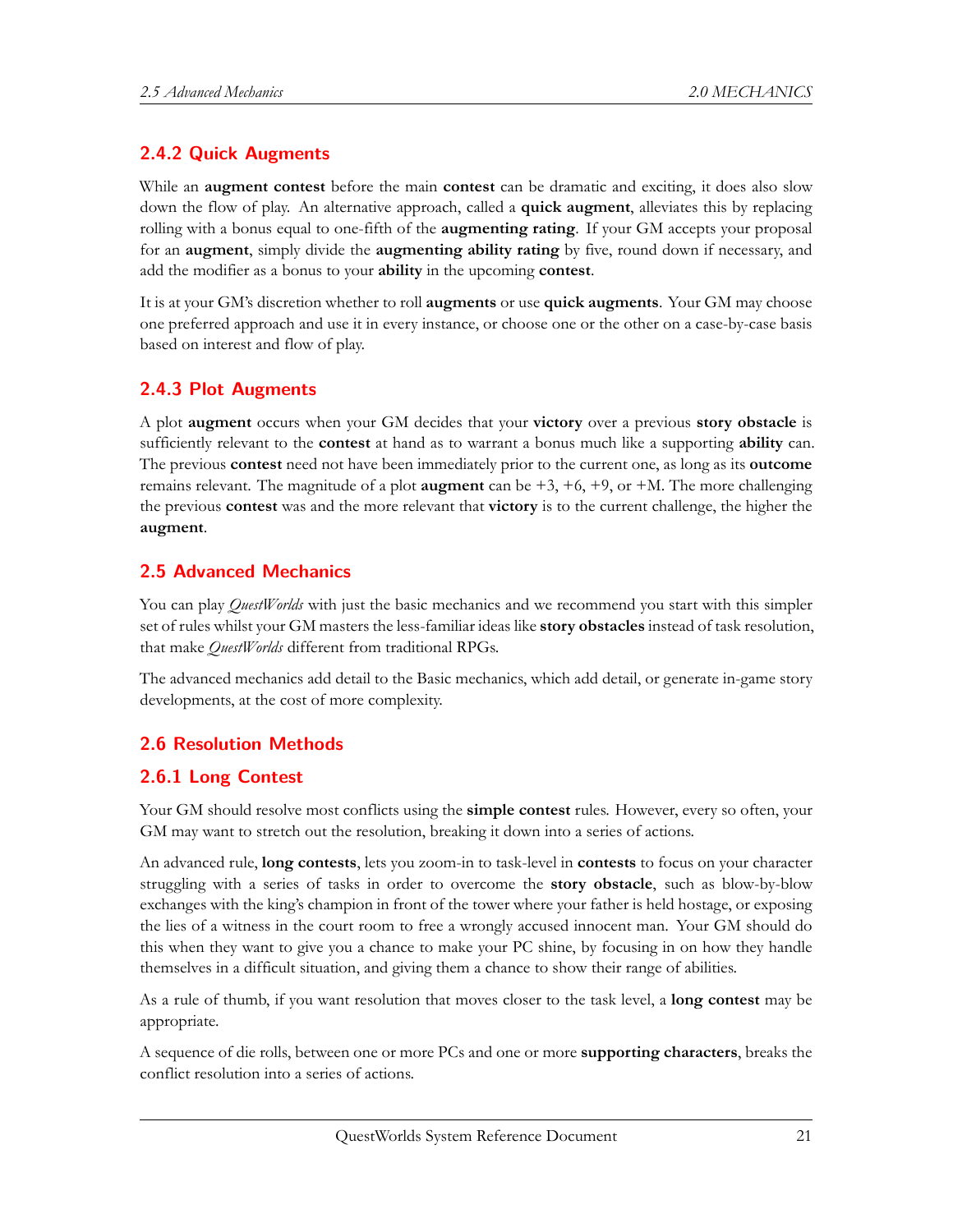A **long contest** trades speed for detail. For the flow of a story we recommend using **simple contest**s as much as possible. If you come from other roleplaying games that have task based **contests**, we recommend playing only using **simple contests**, until you have mastered the different approach of conflict based **contests**, before introducing **long contests**.

More details on **long contests** are available in §5.

# <span id="page-21-0"></span>**2.6.2 Escalating Contests**

If your GM chooses either the **scored contests** or **chained contests** form of **long contest** you can use an option called **escalating contests**.

**Escalating contests** allow your GM to switch a **simple contest** to a **long contest**. To do this, simply re-interpret the **simple contest outcome** as the first **round** of a **scored contest** or **chained contest**. For example, in a **contest** of magic at the Thaumaturgical Academy, Billiard, your PC, gains a **marginal victory** over their opponent Crowsky. The GM narrates the **outcome**, but although you get what you agreed, you want Crowsky to be humiliated. Your GM agrees to **escalating contest**, treating the **outcome** as the first **round** of a **scored contest**, and scores 1 **RP** against Crowsky before beginning adjudication with the second **round**.

**Escalating contests** can serve three functions:

- If you take part in a **contest** and after hearing the narrative feel aggrieved that you could not bring more **abilities** to bear, and the GM agrees that it would be interesting to let you shine for a moment, an escalating **contest** helps you bring more **abilities** into the **contest**.
- If you take part in a **contest** but the degree of **success** was not emotionally satisfying, an escalating **contest** gives you another chance to achieve the **outcome** you want.
- If your GM is unsure if a **simple or long contest** is appropriate then they can default to a **simple contest** and switch to **escalating** if required.

If you wish to use **escalating contests**, you need to choose **scored contests** as your **long contest** option.

## <span id="page-21-1"></span>**2.7 Resistance Progression**

Your GM may decide that **resistance** to your actions gets harder, as the campaign progresses. This reflects the trope of the type of challenges you face getting tougher as you improve.

Your GM should adopt a strategy that mimics a TV show where the **resistance** does not increase during a season of the show, allowing our protagonists to get more competent as the show progresses towards its climax. In the next season though the **resistance** usually goes up, and the writers reflect this with more challenging opposition in the new season of the show. At the same time, the opposition that was tough in the first season, now become mooks that can be easily dispatched to show the increased competence of the protagonists.

In that case your GM should increment the **resistance** by +3, +6 or +9 for the next campaign you play with the same characters. The size of the change should reflect the increase in your previous **abilities** in the last campaign. For example, if in the last season you increased your **occupation keyword** by  $+6$ , your GM may decide to increase the **resistance** by +3 or +6 to reflect the more challenging opposition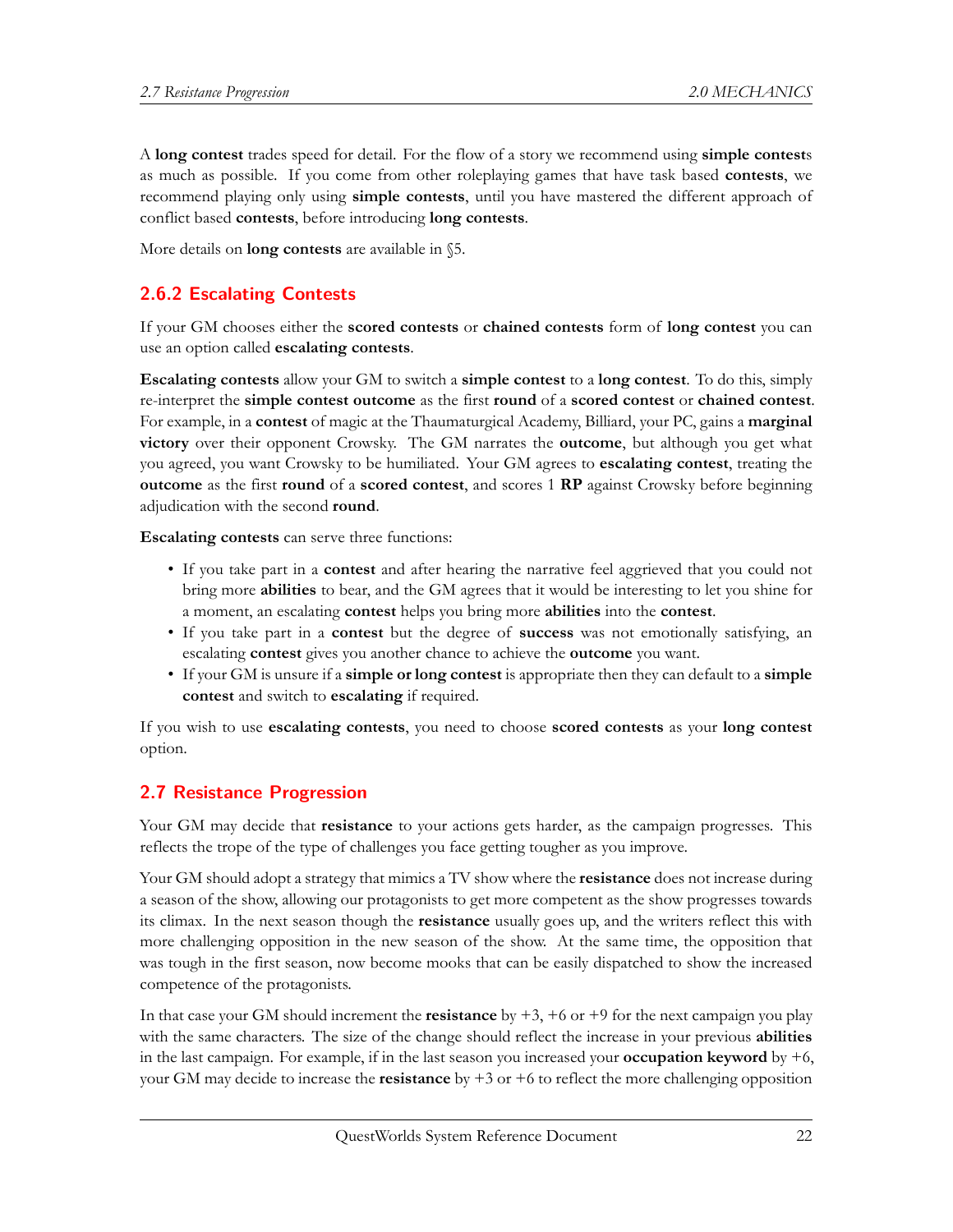in the new campaign. Your GM should also take into account that the opposition you were improving with respect to in the previous season should now be considered more-easily defeated mooks, and use lower **ratings** for them when they appear in the story.

# <span id="page-22-0"></span>**2.7.1 No Progression**

Your GM may also decide that the **resistances** do not get harder as the campaign progresses, reflecting the PCs **ability** to disregard minor challenges, and simply choose harder **resistances** to challenge the players.

# <span id="page-22-1"></span>**2.8 Degree of Victory or Defeat**

Often all you need to know to interpret the **outcome** of a resolution is whether you gained **victory** or suffered a **defeat**.

Sometimes, you'll want to know how great a **victory** you won, or how bad a **defeat** you endured. This may be important in providing **consequences or benefits** that drive further story.

All of the resolution methods have an option to yield the **Degree of Victor or Defeat** for the PC. The possible **Degree of Victory or Defeat**, from least to greatest, are: **marginal**, **minor**, **major**, **complete**. **Ties** are also possible.

If you struggle against NPCs or abstract forces, the interpretation of the **outcome** reveals whether you overcome the **story obstacle**, and any **consequences or benefits**; your GM narrates the fate of the NPCs or other forces depending on what makes sense. However, when you and another PC engage in a **contest** then a **victory** for one contestant means a corresponding **defeat** for the loser.

So whilst in a PC vs. PC duel the PC would only be killed on a **complete defeat**, an NPC, described as a **resistance**, might be killed on any **victory**, depending on how the **contest** was framed.

**Tie**: Tie means no **outcome**. Effort was expended, but the net **outcome** is that nothing consequential occurs, or else both sides lose or gain equally. If this is confusing, and you are not contending with another PC, your GM can rule that you gain a **marginal victory**.

**Marginal Victory**: Yes, but… You get what you want, the **prize**, but there are complications, the effect is more limited than you desired, or you have to make a hard choice between benefits or accept a loss to get one

**Minor Victory**: Yes… You get exactly what they want i.e. whatever was the **prize** in the **contest**.

**Major & Complete Victory**: Yes, and… You get the **prize**, and something else. You gain something, stealing a possession, gaining a new **follower**, or become renowned in song. If you want to distinguish a **complete** the effect is often permanent and no new **contests** should be framed for this **story obstacle**.

**Marginal Defeat**: No, but… You don't get what you want, you lose the **prize**, but it's not a total loss. You are able to salvage something from the **defeat**, a little more if you sacrifice something other than the **prize** to your opponent, that the opponent agrees to take instead.

**Minor Defeat**: No… You don't get what you want, you lose the **prize**. Any consequences or complications such as injury or loss of influence are short term and easily shrugged off. Just take the loss and rest up.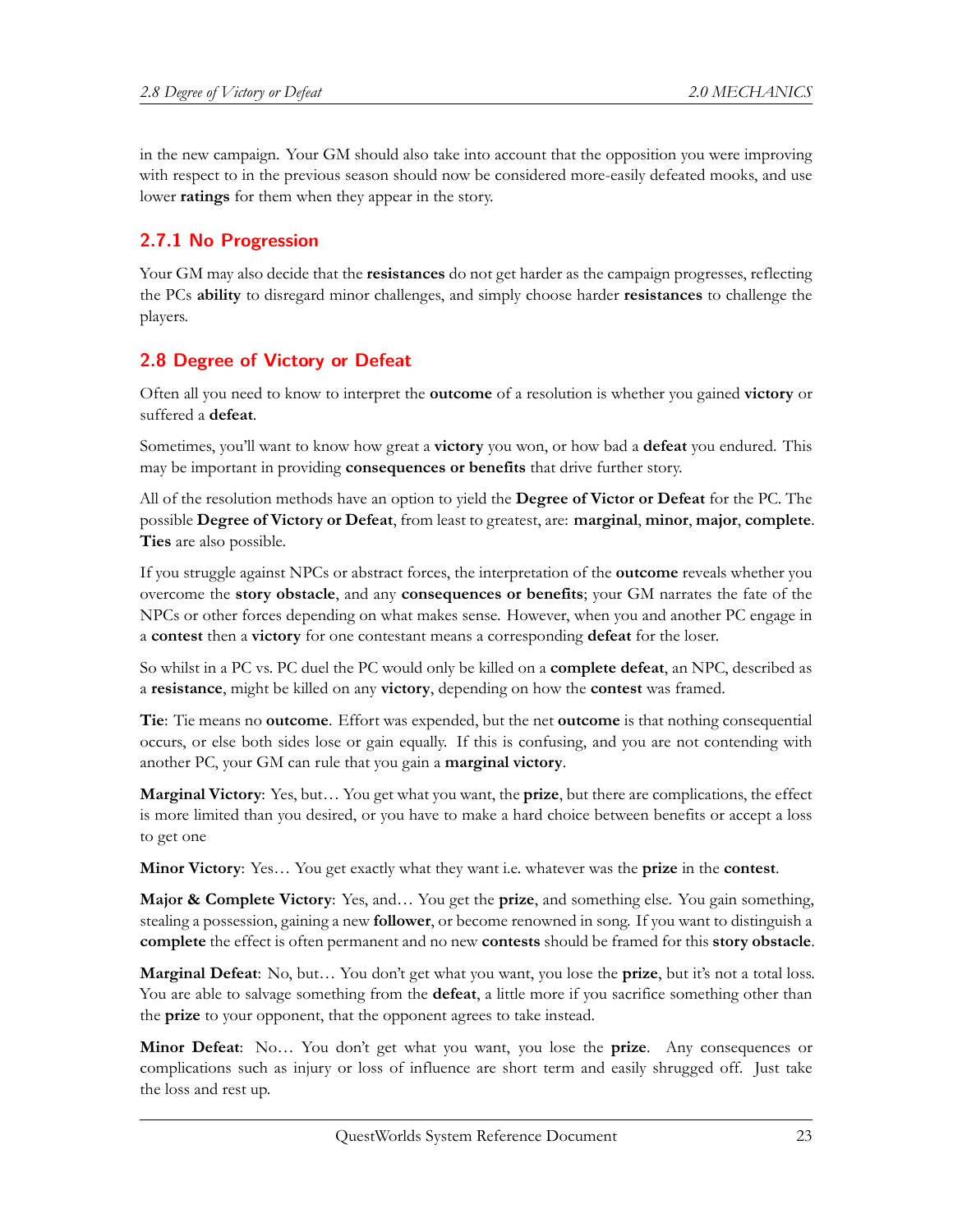**Major & Complete Defeat**: No and… You don't get what you want, you lose the **prize**, and there are long-term consequences. The situation might grow worse or more complicated or you might suffer adverse consequences that will require other conflicts to resolve: an injury that needs a healer, an insult that requires a formal apology, a loss of influence with the community that requires a triumph to win their trust again etc. You might be dead, or as good as. The **prize** is likely lost to you permanently. Or perhaps you lose something, an item is taken from you, a **follower** deserts you, your reputation lies in ruins as poets mock your defeat. If you want to distinguish, a **complete** should be bigger loss than a **major**, but you can often ignore this distinction.

Your GM will use the **degree of success** to determine any **benefits and consequences**, but be sure to describe the **success** in narrative terms.

If you are using a **stretch**, see §2.12.1, then **major or complete victories** you obtain are instead treated as **minor victories**.

#### <span id="page-23-0"></span>**2.9 Benefits and Consequences**

**Contests**, in addition to deciding whether you overcome a **story obstacle**, carry additional **consequences**. These are negative if you lose, and positive if you win.

Your GM may simply determine these from what makes fictional sense, given the agreed **prize** for the **contest**, as described above. Optionally your GM may impose **consequences of defeat** or provide **benefits of victory** if they desire ongoing **penalties** or **bonuses**. This rule is used in conjunction with **degree of victory or defeat**. Your GM should always respond to the flow of the story, if narrative consequences are enough, they should not reach for additional mechanical **penalties**.

## <span id="page-23-1"></span>**2.9.1 The Consequences of Defeat**

When you lose a **contest**, you may suffer **consequences**: literal or metaphorical injuries which make it harder for you to use related **abilities**.

- In a fight or test of physical mettle, you wind up literally wounded.
- In a social contest, you suffer damage to your reputation.
- If commanding a war, you lose battalions, equipment, or territories.
- In an economic struggle, you lose money, other resources, or opportunities.
- In a morale crisis, you may suffer bouts of crippling self-doubt.

From the least to the most punishing, the five **states of adversity** are: **hurt**, **impaired**, **injured**, **dying**, and **dead**. The first four are possible **consequences** of any **contest**. **Dying** PCs become **dead**, unless they receive intervention of some sort.

Although the levels refer to physical **states of adversity**, the consequences can be emotional, social, spiritual, magical, and so on.

#### **2.9.1.2 Hurt**

If you are **hurt**, you show signs of adversity and find it harder to succeed at **contests** related to your **defeat**. Either your flesh or pride may be bruised. Until you recover, you suffer a –3 **penalty** to all related **abilities**.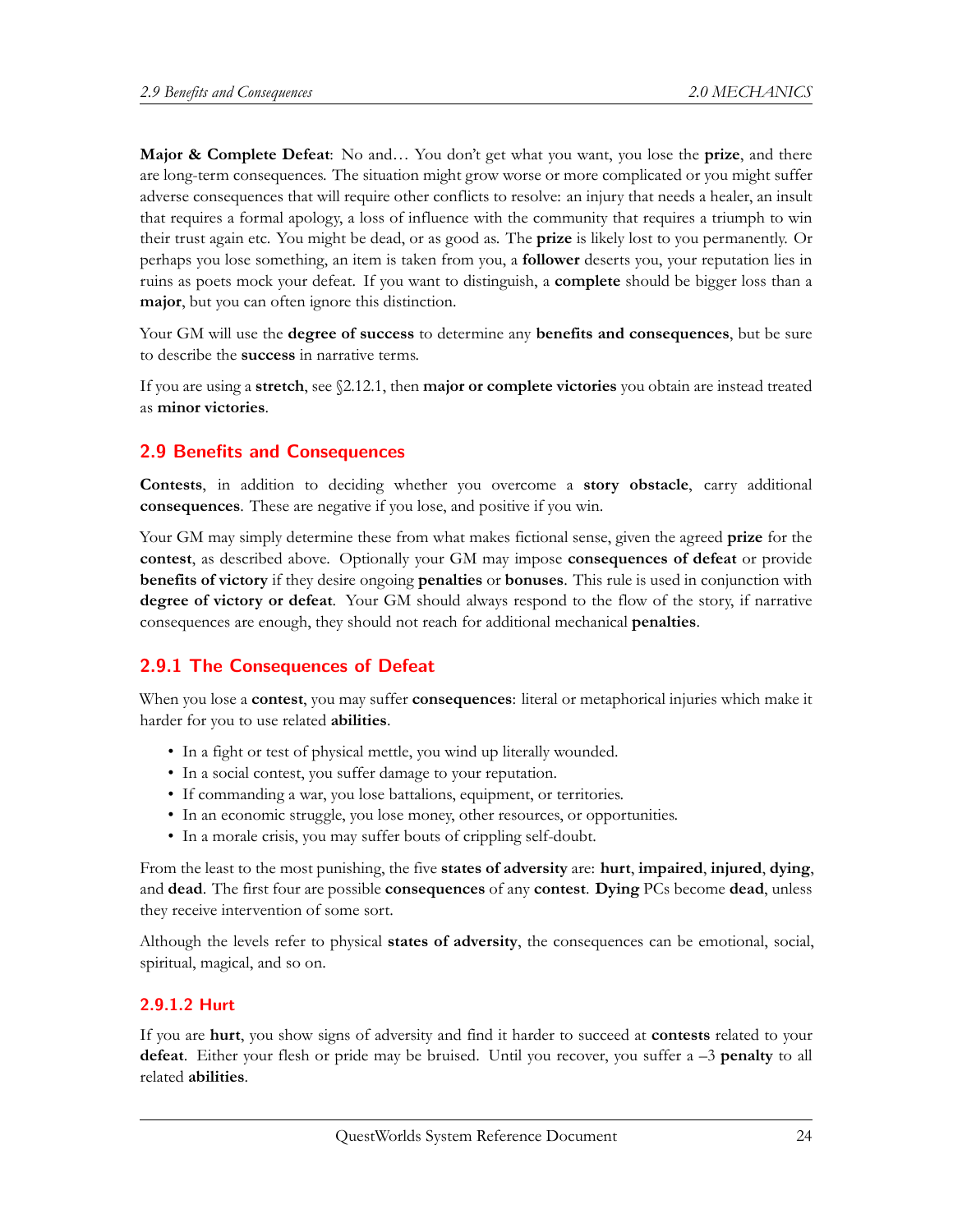You may suffer multiple **hurts** to the same **ability**. These are cumulative until recovery occurs.

Unless your GM has a dramatic reason to decide otherwise, your **hurts** vanish at the end of a session, after one day of rest per accumulated **hurt**, or when in-game events justify their removal.

#### **2.9.1.3 Impaired**

If you are **impaired**, you have taken a jarring blow, physically, socially, or emotionally, and you are much likelier to fail when attempting similar actions in the future. You suffer a –6 **penalty** to all related **abilities**. Impairments combine with **hurts** and with other impairments.

As bad as your condition may be, there's nothing wrong with you that some prolonged inactivity won't fix. A single **impairment** goes away after one week of rest, or when an in-game event (like miraculous or extraordinary treatment) occurs to make their removal seem believable.

#### **2.9.1.4 Injured**

If you are **injured**, you have suffered a debilitating blow which leaves you reeling. Physically you may have lost the use of a limb or sense, socially you may be shunned, and emotionally you may in shock. Although you should heal with time, you suffer a -9 **penalty** to all related **abilities**. Injuries combine with impairments and **hurts**.

A single **injury** goes away after a month's rest, or by miraculous intervention, as above.

#### **2.9.1.5 Dying**

If you are **dying** you will, without rapid and appropriate intervention, expire. To save you, the other PCs must overcome a **story obstacle**. Their attempt must be credible, using medicine or magic, as defined by your genre. Your GM should use a **very high resistance** for this **contest**, unless the story suggests otherwise. According to the conventions of dramatic storytelling, the character typically has just enough time left for the other characters to make this one attempt.

Successful intervention leaves the PC **injured**. Depending on the narrative circumstances, a **complete victory** on the intervention attempt may leave them merely **impaired**.

If intervention fails, you will die, but not necessarily immediately. Although irrevocably doomed, your GM may rule that the story suggests that you survive long enough to take one final, heroic, action.

To even take that **final action** if the GM offers you the chance, then you must succeed at a prior **contest of wherewithal** to rouse yourself to action. Appropriate abilities for the **contest of wherewithal** include:

- Physical action: Endurance, High Pain Threshold, Grim Determination, etc.
- Intellectual activity: Concentration, Iron Will, Love of Country (if action to be attempted is patriotic), etc.
- Social humiliation: Savoir Faire, Unflappable, Stoic Dignity

A **contest of wherewithal** faces a **moderate resistance**. Even if you succeed at the **contest of wherewithal**, you take an automatic **bump** down **penalty** whenever you use any related **ability** in a **contest**. (The **bump** down does not apply to the **contest of wherewithal** itself.) Where it seems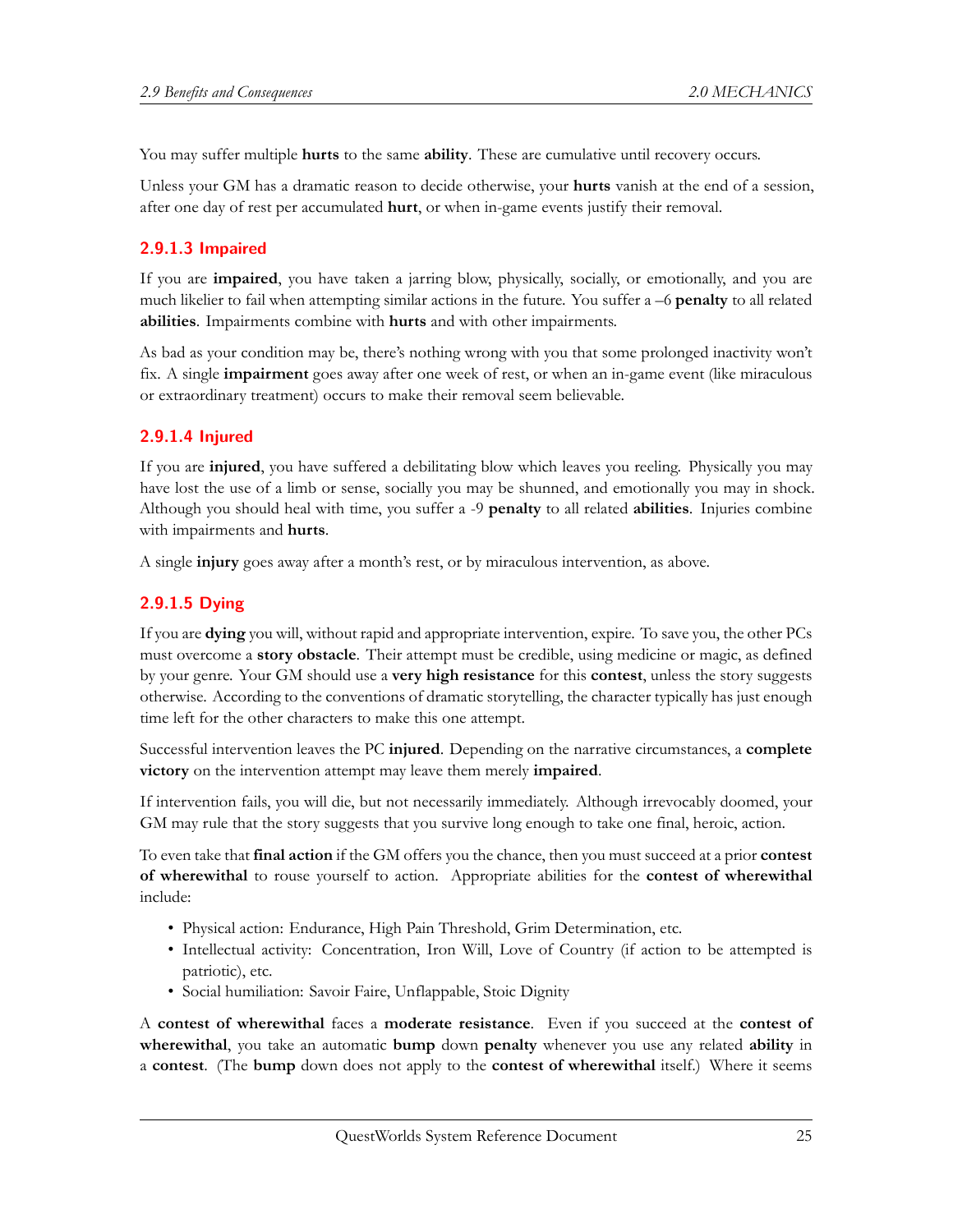apt, your GM may choose to ignore the **bump** down if you score a **major or complete victory** on the **contest of wherewithal**.)

Any active **hurts** or **impairments** continue to be counted against you as well.

Your **final action** cannot reverse the **outcome** of the **contest** that you lost, it must involve a new **story obstacle**. Your GM will rule if your action is allowable.

Like other **states of adversity**, **dying** may be literal or metaphorical. Your standing in society, business or politics may be on the brink of permanent extinction. You may be facing mental death — a permanent lapse into madness or senility.

#### **2.9.1.6 Dead**

If you die as a consequence of physical injuries, you are gone from the game, period.

Death from a non-physical **contest** will likely be metaphorical. If you die in an economic, social, spiritual, or artistic **contest**, you permanently lose abilities.

Even only metaphorically dead, your GM may declare that you have undergone changes so dire as to make your PC unplayable. You may be incurably insane, or be so socially shamed that you retire to a life of obscurity or religious meditation. You may be shunned by all around you, sent into permanent exile, or sentenced to long-term imprisonment with no hope of escape.

#### **2.9.1.7 CONSEQUENCES OF DEFEAT TABLE**

| Defeat   | State of  |                                                                       |
|----------|-----------|-----------------------------------------------------------------------|
| Level    | Adversity | Penalty                                                               |
| Marginal | Hurt      | $-3$ penalty to appropriate abilities                                 |
| Minor    | Impaired  | -6 penalty to appropriate abilities                                   |
| Major    | injured   | -9 penalty to appropriate abilities                                   |
| Complete | Dying     | No actions allowed. If 'final action', automatic bump down on uses of |
|          |           | appropriate ability                                                   |

## <span id="page-25-0"></span>**2.9.2 Benefits of Victory**

Just as when you experience **defeat** you can suffer ongoing ill effects in addition to the loss of the **prize** at hand, when you win you can gain benefits from that **victory**.

A **benefit of victory** gives you a bonus on the selected **abilities**, or in the specified situation, as determined by your **victory** level.

- In a fight or test of physical mettle, your workout leaves you sharp for the next encounter.
- In a social contest, you gain confidence and admiration from your triumph.
- If commanding a war, you gain strategic advantage over your enemy.
- In an economic struggle, your profits can be re-invested, or you drive competitors into the ground.
- In a morale crisis, you are buoyed up by success, nothing can stop you now.

Remember that the **benefit** does not have to be directly related to the **ability** used. Look to the goal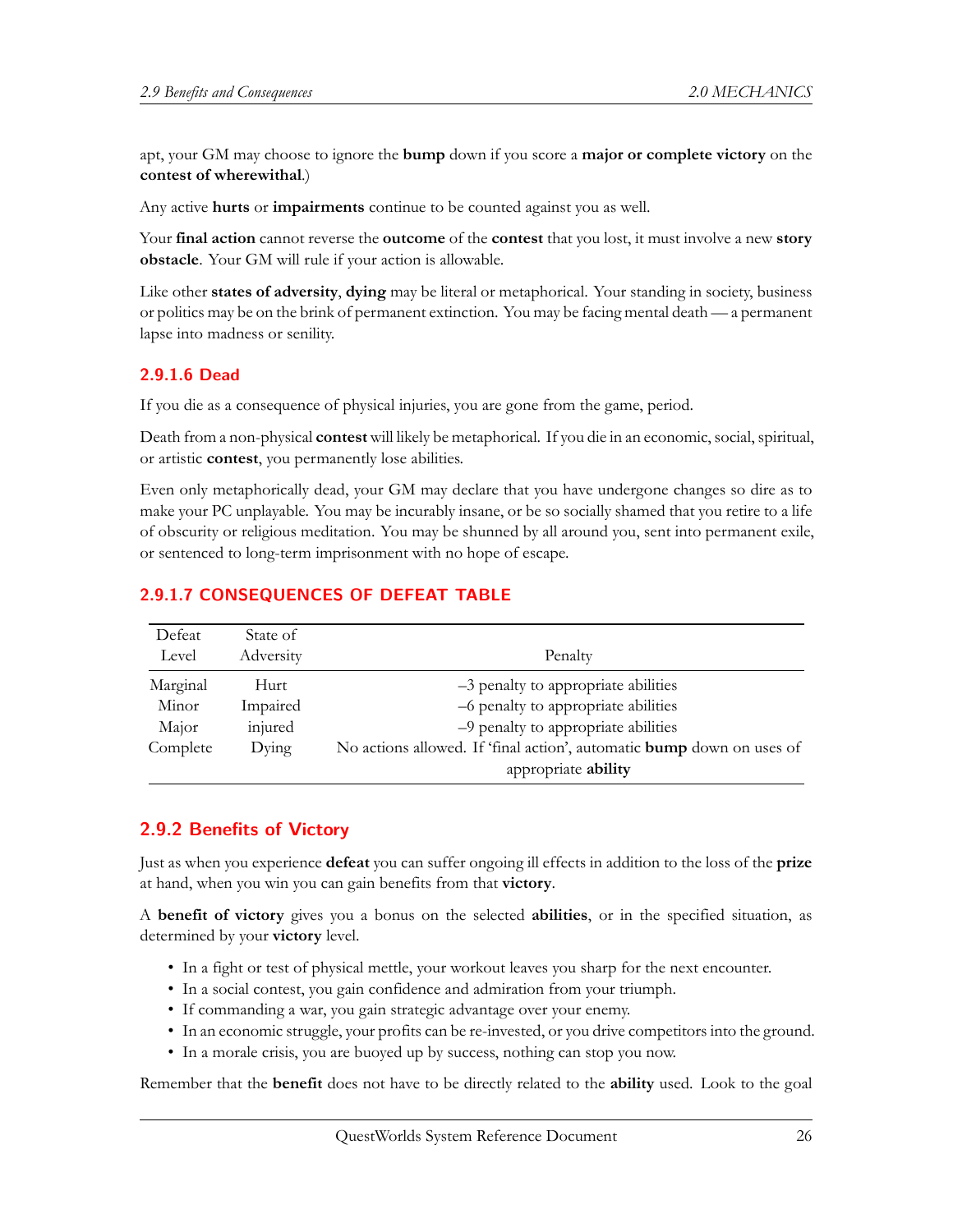of the **contest**. The abilities or situation should reflect the **story obstacle** that was overcome and the **tactic** used to overcome it.

- In a fight or test of physical mettle, your triumph has everyone rallying to your cause.
- In a social contest, you win powerful **allies** who will strengthen you in your fight against your enemies.
- If commanding a war, you pillage the enemy city and enrich your army.
- In an economic struggle, you gain status as one of the wealthy elite.
- In a morale crisis, your rallied troops strengthen your army.

A PC may apply **bonuses** from multiple **benefits** to a single **contest**.

From the least to the most robust the four **states of fortune** are: **fresh**, **pumped**, **invigorated**, and **heroic**.

#### **2.9.2.1 Fresh**

If you are **fresh**, you are lively and find it easier to succeed at **contests** related to your **victory**. You are on a roll and feel confident and able. Until you are **defeated**, you gain a +3 **bonus** to all related abilities.

You may be refreshed multiple times on the same **ability**. These are cumulative until **defeat** occurs.

Unless your GM has a dramatic reason to decide otherwise, your **freshness** vanishes at the end of a session, after one day of idleness, or when in-game events justify their removal.

## **2.9.1.3 Pumped**

If you are **pumped**, you are energized, physically, socially, or emotionally, and you are much likelier to succeed when attempting similar actions in the future. You gain a +6 **bonus** to all related abilities. **Pumped** combines with **fresh** and **pumped**.

As good as your condition may be, an extended period of idleness will cause you to lose your edge. A single **pumped** goes away after one week of idleness, or when an in-game event (like long drunken party) occurs to make their removal seem believable.

#### **2.9.1.4 Invigorated**

If you are **invigorated**, you are pulsing with hormones, mentally focused, or exuding confidence. Physically you can push your body to new personal bests of achievement, socially confidant and exuding charisma, and emotionally you are in touch with your feelings and resonate with those of others. Although this will fade with time, you gain a +9 **bonus** to all related abilities. **Invigorated** combines with **pumped** and **fresh**.

Being **invigorated** goes away after a month's idleness, or an in-game event, as above.

#### **2.9.1.5 Heroic**

If you are **heroic**, you have become unstoppable, physically at peak performance, socially, everyone wants to be you or be with you, and emotionally you have gained new insights into yourself and others around you. Although this will fade with time, you gain a **bump bonus** to all related abilities. Being **heroic** combines with **invigorated**, **pumped** and **fresh**.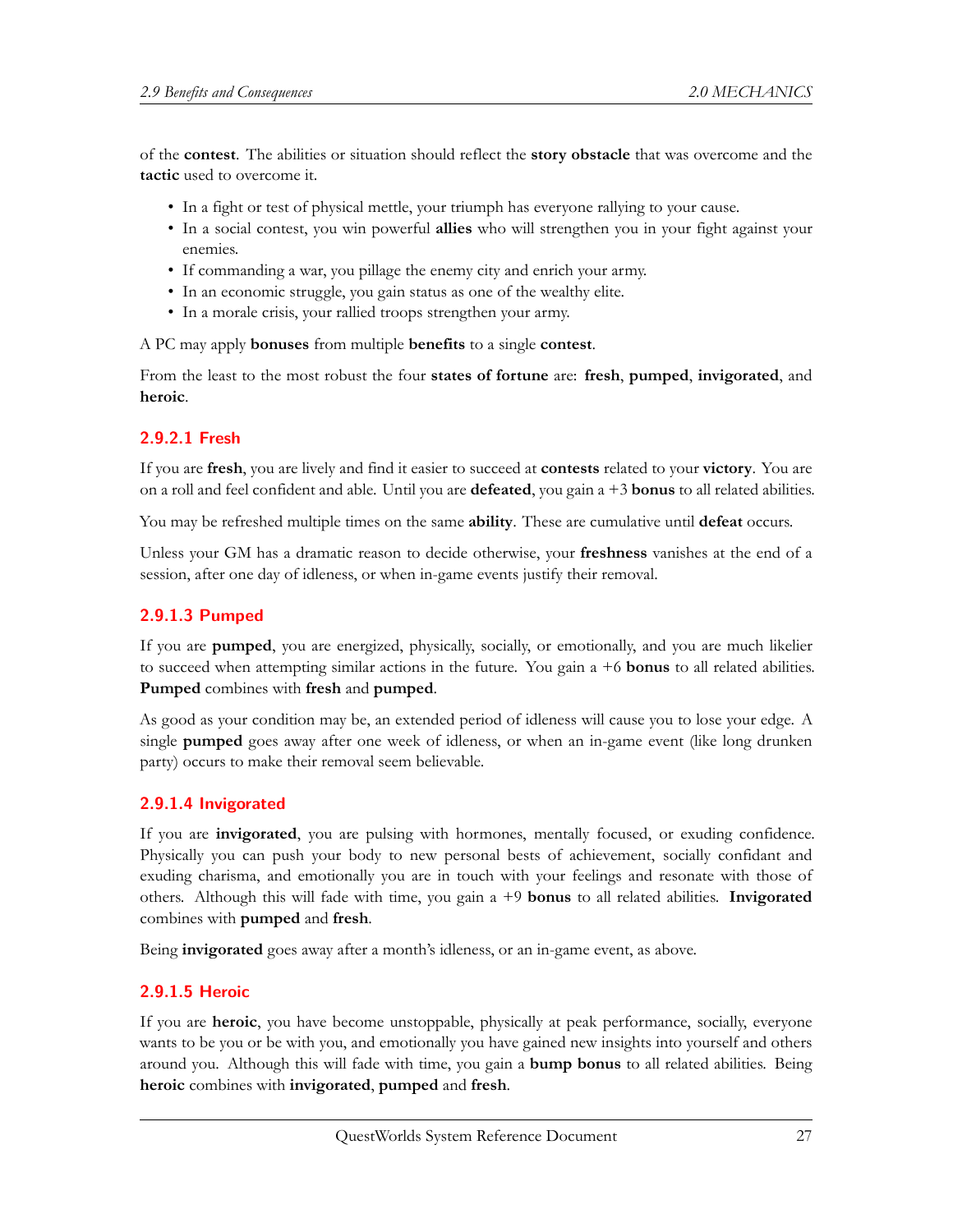Being **heroic** goes away after a season's idleness, or an in-game event, as above.

| Victory<br>Level | State of<br>Fortune | Benefit                                                               |
|------------------|---------------------|-----------------------------------------------------------------------|
| Marginal         | Fresh               | $+3$                                                                  |
| Minor            | Pumped              | $+6$                                                                  |
| Major            | Invigorated         | $+9$                                                                  |
| Complete         | Heroic              | You receive an automatic bump up on uses of an appropriate<br>ability |

# **2.9.1.6 BENEFITS OF VICTORY TABLE**

#### <span id="page-27-0"></span>**2.9.2 Clearly Inferior Opponents**

Defeating clearly inferior opponents neither teaches you anything nor significantly enhances your reputation; you are ineligible for a **benefit of victory** if the **resistance** you used in the **contest** exceeded the **resistance** by 6 or more. If, in the case of a **long contest**, you or your opponent used multiple **abilities**, compare the best **ability** you used to their worst.

## <span id="page-27-1"></span>**2.9.3 Recovery and Healing**

Consequences of **injured** or less lapse on their own with the passage of time. However, you'll often want to remove them ahead of schedule, with the use of **abilities**.

#### **2.9.3.1 Healing Abilities**

The **ability** used to bring about recovery from a **state of adversity** must relate to the type of harm.

You can heal physical injuries with medical or extraordinary **abilities**.

You can remove mental traumas, including those of confidence and morale, with mundane psychology or through **extraordinary abilities**. You might also remove them through a dramatic confrontation between the victim and the source of the psychic injury.

You use social abilities to heal social injuries. You probably have to make a public apology of some sort, often including a negotiation with the offended parties and the payment of compensation, either in disposable wealth or something more symbolic.

You can fix damage to items and equipment with some sort of repair **ability**. If you want to fix an extraordinary item, you may require genre-specific expertise: a broken magic ring may require a ritual to reforge.

Your GM should almost always resolve healing attempts as **simple contests**. An exception might be a medical drama, in which surgeries would comprise the suspenseful set-piece sequences of the game, and your GM might chose a **long contest**.

#### **2.9.3.2 Healing Resistances**

Default **resistances** to remove states of adversity are as follows: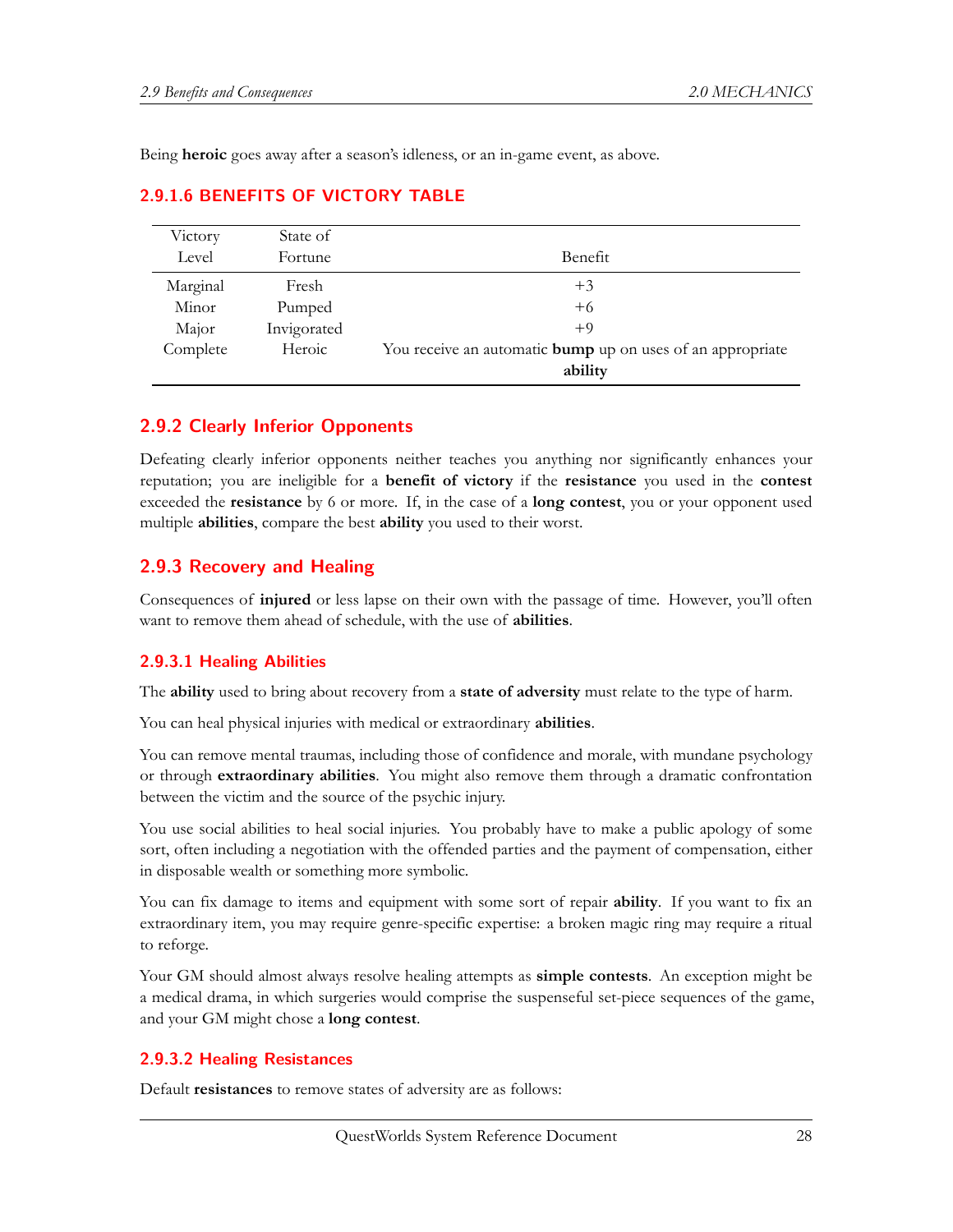| Consequence of Defeat Difficulty |           |
|----------------------------------|-----------|
| Hurt                             | Low       |
| Impaired                         | Moderate  |
| Injured                          | High      |
| Dying                            | Very High |

# **2.9.3.3 HEALING RESISTANCES TABLE**

#### **2.9.3.4 Outcomes of Healing**

When you make a successful healing attempt, you remove one level of **adversity** for each level of **victory**. A **major defeat** increases the subject's **consequences of defeat** by 1; a **complete defeat** adds an additional 2 levels to the **state of adversity**.

#### <span id="page-28-0"></span>**2.9.4 Waning Benefits**

Just as you recover from **consequences** with time, or through healing, so **benefits** fade with time.

At the end of a storyline, especially when a significant period of game-world time passes between the conclusion of one episode and the beginning of the next, the GM may declare that all **benefits** have expired.

#### <span id="page-28-1"></span>**2.9.5 Benefits Meet Consequences**

Because it is confusing to track both **benefits and consequences** against the same **ability** your GM may simply rule that one cancels the other out. This is particularly true of social **contest**s where a moment of shame can erase your previous triumphs, or your confidence eroded by a **failure**. Physical benefits may cancel out, flushed with victory you may be able to ignore pain, but it may defy credibility for wounds to be healed by an athletic performance.

Your GM may simply rule that **benefits** and **consequences** cancel out, or they may take the difference between the two benefits and create a new one. For example if you are **invigorated** by your previous performance in the dance **contest**, but then suffer a **hurt**, your GM may rule that your twisted ankle cancels out your energy from the last performance, or your GM might rule that your success sees you through the pain, but you are now only **pumped**.

#### <span id="page-28-2"></span>**2.10 Modifiers**

Your **rating** represents a general **ability** to succeed in the narrative, but modifiers reflect specific conditions that may make it easier or harder to overcome particular **story obstacles**. They are applied to your **ability** to get a final **target number** (**TN**).

Positive modifiers are called **bonuses**; negative modifiers are called **penalties**.

**Bonuses**, may raise your **ability** high enough to gain a **mastery**, in which case you get the **bumps** up or down that a **mastery** would normally supply.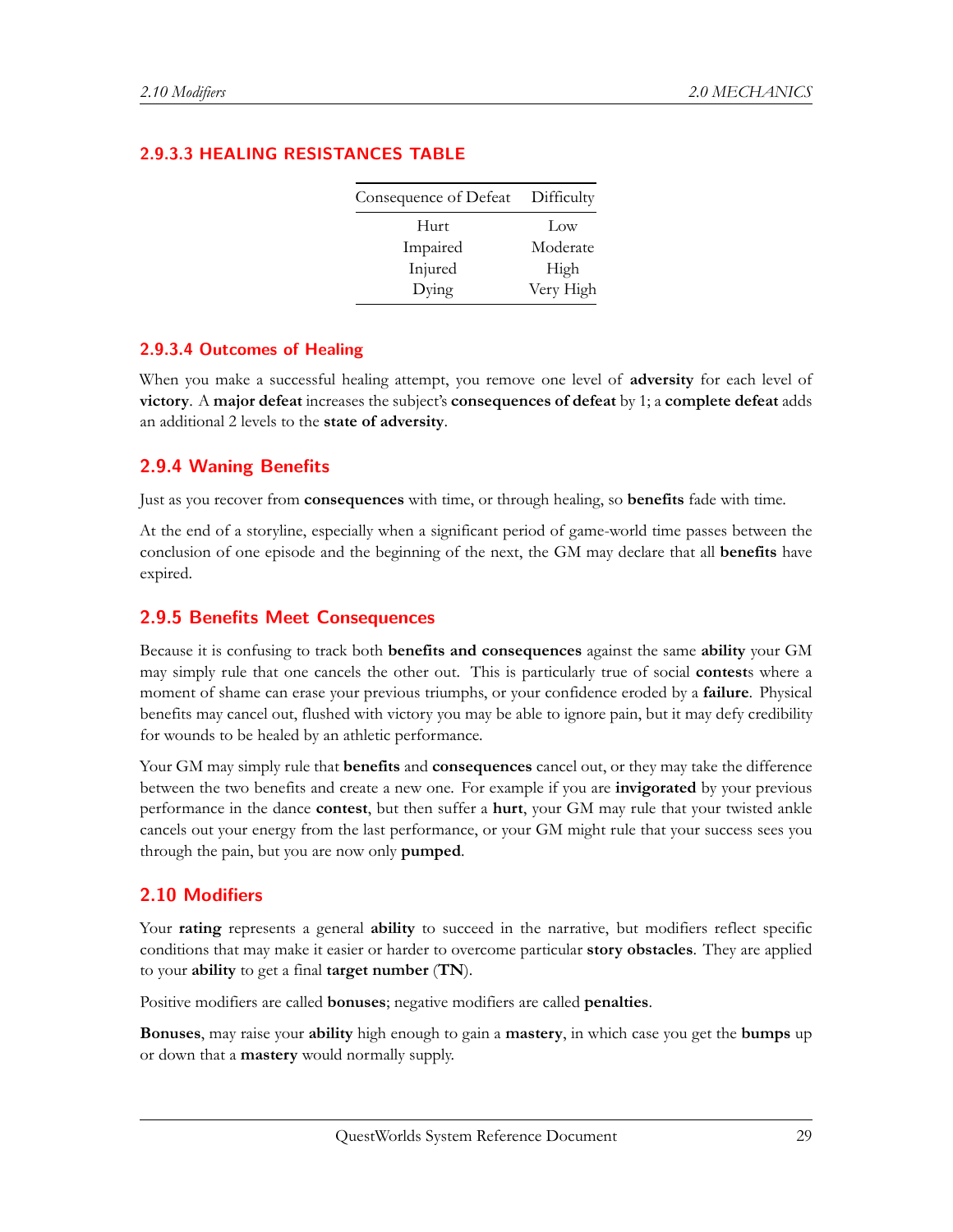**Penalties**, may lower an **ability** to the point where it loses one or more **masteries**. In this case, you lose the **bumps** up or down you would normally get.

Your GM should only use modifiers to alter your **target number** due to unusual circumstances you helped to create, or have some control over. If an unusual situation applies to a **resistance**, the GM should choose a **resistance** that reflects that. Modifiers never apply to the **resistance**.

If **penalties** reduce your **target number** to 0 or less, any attempt to use it automatically **results** in **failure**. You must find another way to achieve your aim.

#### <span id="page-29-0"></span>**2.10.1 Stretches**

When you propose an action using an **ability** that seems completely inappropriate, your GM rules it impossible. If you went ahead and tried it anyway, you'd automatically fail—but you won't, because that would be silly.

In some cases, though, your proposed match-up of action and **ability** is only somewhat implausible. A successful attempt with it wouldn't completely break the illusion of fictional reality—just stretch it a bit.

Using a somewhat implausible **ability** is known as a **stretch**. If your GM deems an attempt to be a **stretch**, the PC suffers a -3, –6, -9 **penalty**, or a **bump** down, to their **target number**, depending on how incredible the **stretch** seems to the GM and other players. Your GM should **penalize** players who try to create a 'do anything' **ability** that they then **stretch** to gain from raising fewer **abilities** in advancement to ensure balance with other PCs.

A default **stretch penalty** should be -6.

The definition of **stretch** is elastic, depending on genre.

Your GM should not impose **stretch penalties** on action descriptions that add flavor and variety to a scene, but do not fundamentally change what you can do with your **ability**. These make the scene more fun but don't really gain any advantage.

#### <span id="page-29-1"></span>**2.10.2 Situational Modifiers**

Your GM may also impose **modifiers** when, given the description of the current situation, believability demands that you should face a notable **bonus** or **penalty**. Your GM should choose **modifiers** of +6, +3, –3, or –6. **Modifiers** of less than 3 don't exert enough effect to be worth the bother. Those higher than 6 give the situational **modifier** a disproportionate role in determining **outcomes**.

During a **long contest**, they should typically last for a single **round**, and reflect clever or foolish choices.

#### <span id="page-29-2"></span>**2.11 Combined Abilities**

On certain occasions your GM may rule that you can only hope to achieve the **prize** by using two disparate **abilities**. When this occurs, average your two **ability ratings**, then apply any modifiers, to arrive at your **TN**.

Combining your abilities, rather than using the best one and **augmenting** it with other, is always a disadvantage. Your GM should only require combined **ability** use when story logic absolutely demands that you face a lower chance of **success**, because you have to do two things at once.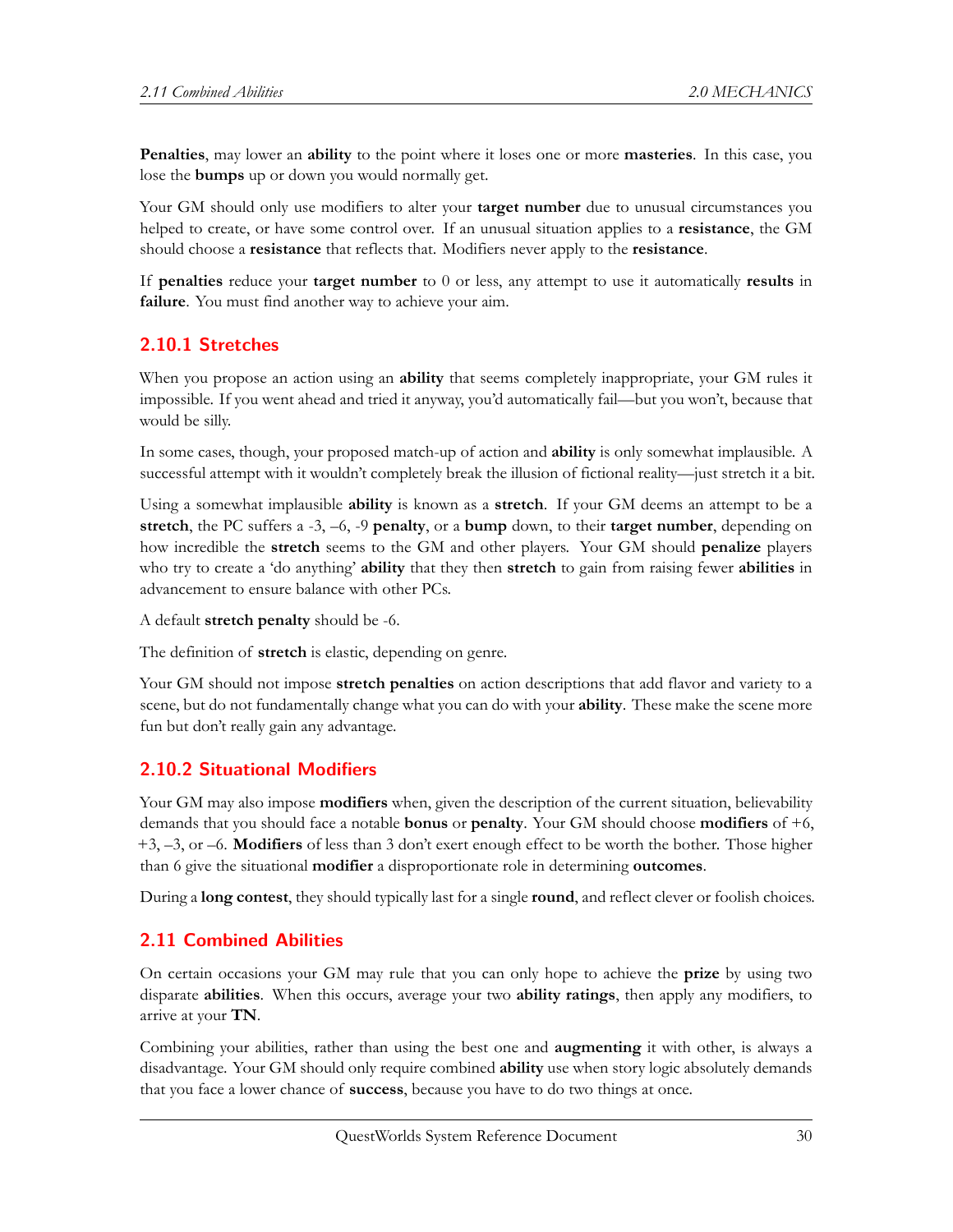## <span id="page-30-0"></span>**2.12 Mobs, Gangs, and Hordes**

Sometimes you will face large numbers of opponents. Your GM can treat many as one. Your GM divides the number of opponents by the number of contesting PCs. Your GM then treats each of these sections of the crowd as a single opponent with one **rating**. Their numbers are factored into the **rating** your GM assigns to them.

If in doubt, your GM should think of the **resistance** that would be dramatically appropriate for a single opponent and then adjust it with a **bonus** of +3, +6 or +9 depending on how outnumbered you are. No more than six foes can typically contend with you in a physical confrontation, or two in a social one, or they tend to get in each other's way.

When the mob loses an exchange, your GM describes individuals within it as being hurt or falling away. When it wins, describe them overwhelming you, or swelling in numbers.

# <span id="page-30-1"></span>**2.13 Ganging Up**

Sometimes you may outnumber your opponent. For a **simple contest** this can be often be handled by having your PC on point, and the other PCs **augmenting** you, breaking the usual rule on multiple **augments** if more than one person should be able to support you. Your GM may only allow as many of you to **augment** as they feel would help, not get in each other's way. For a **group contest, long or simple** if you enjoy a numerical advantage you should separately contest against a reduced **resistance**. Your GM should adjust the **resistance** to reflect your superior numerical advantage.

As above, if in doubt, the GM should think of the **resistance** that would be dramatically appropriate for a one-on-one confrontation and then adjust it with a **penalty** of -3, -6, or -9 depending on how significantly you outnumber them. As above, note that unless your opponent is extraordinarily large, you cannot confront them physically with more than about six people (include **followers**) or socially with about two people (again include **followers**) or people just get in each other's way.

## <span id="page-30-2"></span>**2.14 Mass Effort**

Clashes of massive forces resolve like any other **contest**, **simple** or **long**. These include:

- Military engagements
- Corporate struggles for market share Building competitions
- Efforts to spread a faith or ideology Dance competitions

If you are not participating in the **contest** and have no stake in its **outcome**, then your GM doesn't bother to run a **contest**. The GM just chooses an **outcome** for dramatic purposes.

Otherwise, your GM will start by determining your degree of influence over the **outcome**. They are either:

• Determining factors: The success of the effort depends mostly on your choices and successes. For example, you might be a military leader facing a force of roughly equal potency. As all else is equal, the better general will win the day. In this instance, your **tactic** should be a relevant leadership **ability**.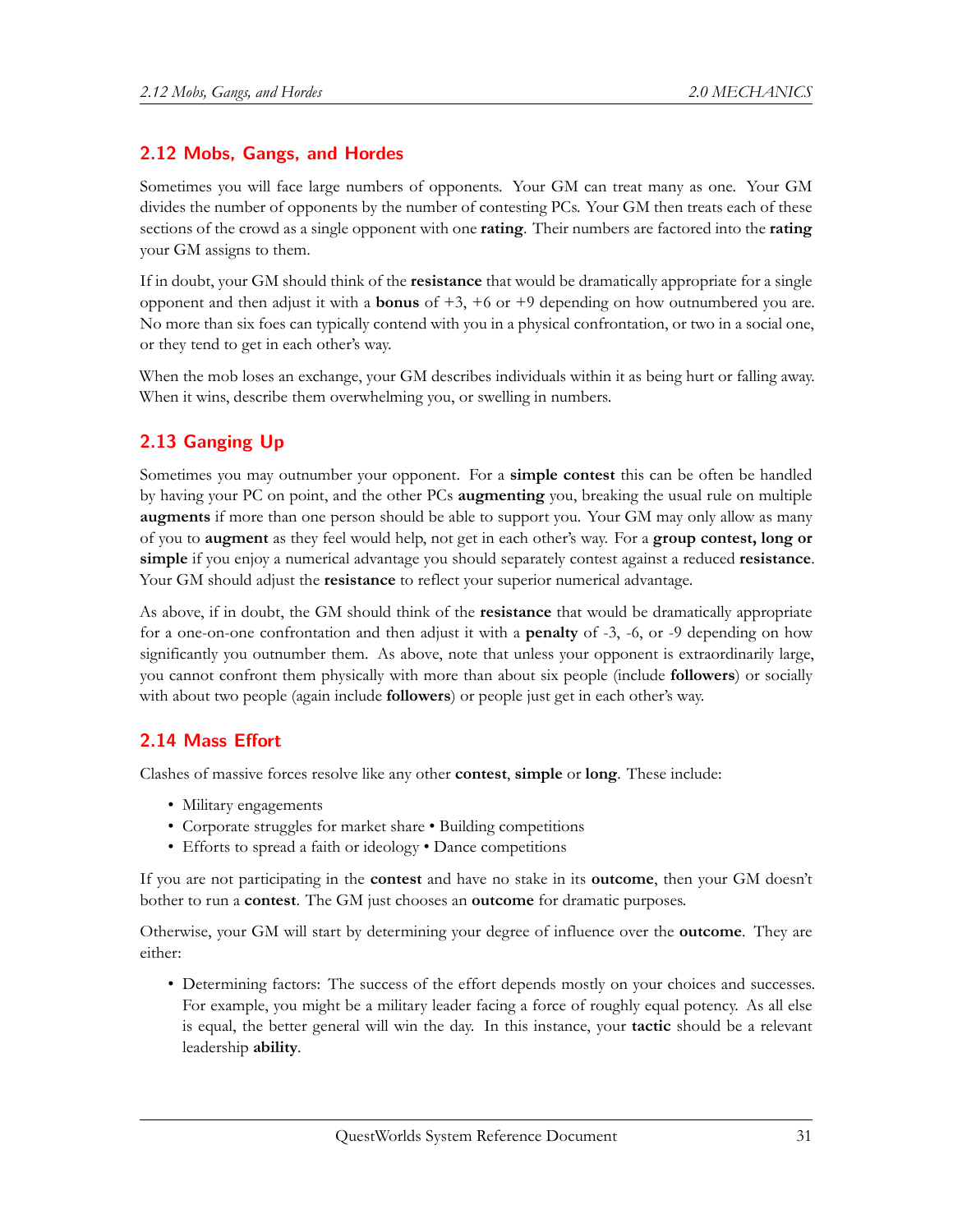- Contributors: One of the forces enjoys a clear advantage over the others, but your efforts may tip the balance in favor of a chosen side. Your GM will give you a **TN** to roll against that represents the strength of your force, but you can **augment** that **TN** with an appropriate leadership **ability**.
- Acted Upon: You have little influence over the **outcome**, but are stuck in the middle of the conflict and must struggle to prosper within it. The GM predetermines the **outcome** of the overall competition on dramatic grounds. To determine your fate in the battle, you **contest** against a **resistance** determined by the GM, derived from the overall battle **outcome**.

# <span id="page-31-0"></span>**2.15 Pyrrhic Victories**

In a Pyrrhic victory, you **boost** your chance of **success** in a **contest** by accepting negative consequence at its end, even if you succeed in overcoming the **story obstacle**. You gain a **bump** in the **ability** you are using to prosecute the **contest**, but at the **contest**'s end, you suffer a **state of adversity**, as per the Pyrrhic Victory Table.

As with any proposed action, you must convincingly describe the potentially suicidal risks you are taking to achieve their objective. You must also show how these risks can bring you the **victory** they seek.

# <span id="page-31-1"></span>**2.15.1 PYRRHIC VICTORY TABLE**

| Outcome          | State of Adversity |
|------------------|--------------------|
| Any Defeat       | Dead               |
| Marginal Victory | Dead               |
| Minor Victory    | Dying              |
| Major Victory    | Injured            |
| Complete Victory | Impaired           |

# <span id="page-31-2"></span>**2.16 Mismatched and Graduated Goals**

Sometimes, the two sides in a **contest** may have goals that do not directly conflict one another. A huntsman pursues a nurse, who is trying to escape through the forest with two small children. The huntsman wants to kill the nurse. The nurse wants to save the children.

When encountering **mismatched goals**, your GM should determine whether the mismatch is complete, or partial.

In a **complete mismatch**, neither side is at all interested in preventing the other's goal. A **complete mismatch** does not end in a **contest**; your GM asks what you are doing, and then describes each participant succeeding at their goals.

<span id="page-31-3"></span>In most instances, the **contest** goals are not actually **mismatched**, but **graduated**. You have both a **primary** and a **secondary** goal. In this case, your GM frames the **contest**, identifying which goal is which. To achieve both, you must score a **major or complete victory**. On a **minor or marginal victory**, you achieve only the **primary** goal. Your GM may present you with the choice of which objective you obtain, where that choice illuminates your PC's priorities.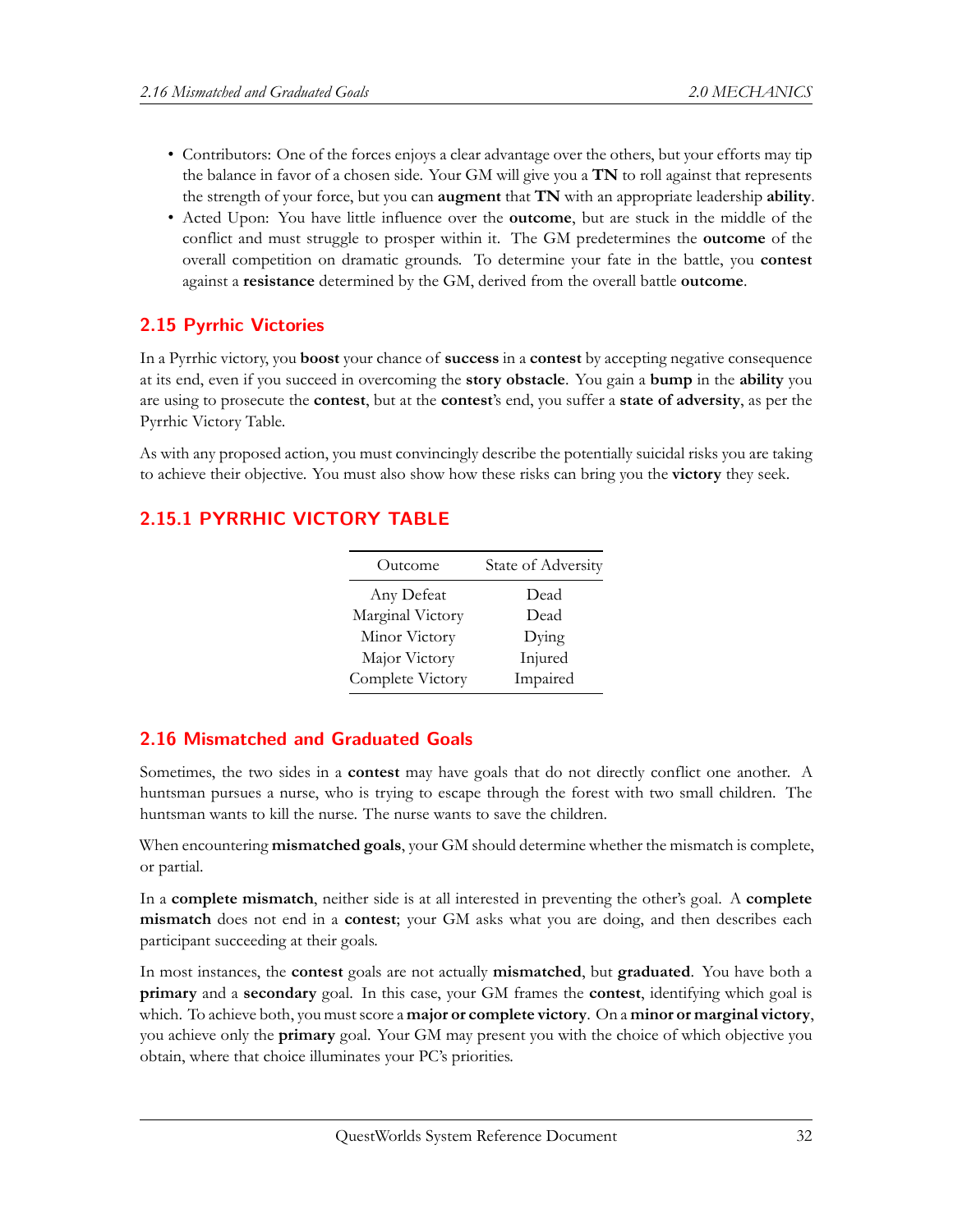# **2.17 Difficult Automatic Victory**

Two distinct methods allow your GM to create a sense of difficulty without allowing for the prospect of **failure**: the **arduous automatic victory**, and the **costly automatic victory**. Your GM will use a **costly automatic victory** where **failure** offers no entertaining plot branches, but when they still want the group to work for victory. In a **costly automatic victory**, you succeed, but at a price.

# <span id="page-32-0"></span>**2.17.1 Arduous Automatic Victory**

Your GM will use an **arduous automatic victory** to help with pacing. They will simply allow you to succeed without a **contest**, and then describe in sweat-inducing detail your hard-won **victory**. Unlike the standard **automatic victory**, the objective here is not to make you feel competent (though it may do that as well) but to emphasize the rigors of your grueling task, preserving suspension of disbelief.

## <span id="page-32-1"></span>**2.17.2 Costly Automatic Victory**

Your GM may use a **costly automatic victory** where **failure** offers no entertaining plot branches, but they still want you to work for **victory**. In a **costly automatic victory**, you succeed, but at a price.

Even if you suffer a **defeat**, you still overcome the **story obstacle**. You also, however, suffer a **state of adversity** to one or more **abilities**, in keeping with the **defeat** level, as per the **consequences of defeat** table.

The **state of adversity** might apply, as in an ordinary **contest**, to the abilities you used in that **contest**. Usually, though, they apply to some other resource-related **ability**, which may come to haunt you later on. When in doubt, ask yourself if the **penalty** will cripple the group in dealing with **contests**.

# <span id="page-32-2"></span>**3.0 Character Creation**

The first step in creating your character is to come up with a concept that fits in with the genre of game that your GM intends to run. With that, you can assign **abilities**, **ratings** for those **abilities**, and if required **flaws**.

In addition, you will want to give your character a name, and provide a physical description. We recommend focusing on three physical things about your PC that others would immediately notice, over anything more detailed.

## <span id="page-32-3"></span>**3.1 As-You-Go Method**

#### 1. Concept

The concept is a brief phrase, often just a couple of words that tells the GM and other players what you do and how you act. Start with a noun or phrase indicating your **occupation keyword** or area of expertise, and modify it with an adjective suggesting a **distinguishing characteristic**, a personality trait that defines you in broad strokes:

- haughty priestess
- hotshot lawyer
- noble samurai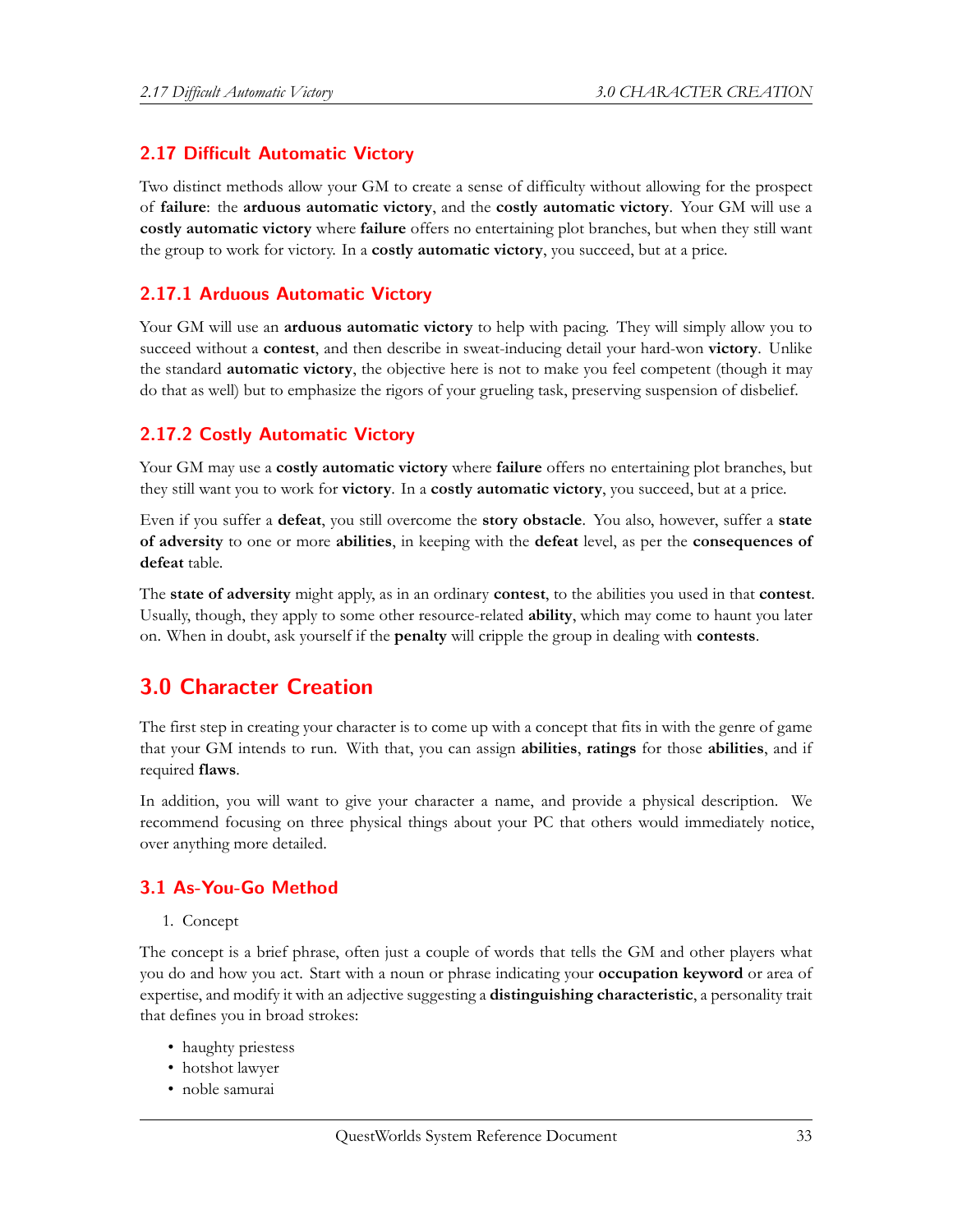- remorseful assassin
- sardonic ex-mercenary
- slothful vampire
- naive warrior
- 2. Now provide your character with a name.
- 3. If the series uses other **keywords**, such as those for culture or religion, you may gain one for free.
- 4. When events in the story put you in a situation where you want to overcome a **story obstacle**, make up an applicable **ability** on the spot. The first time you use an **ability** (including the two you start play with: **distinguishing characteristic** and **occupational keyword**), assign a **rating** to it. This may be a **breakout ability** from a **keyword**. You are restricted to only one **sidekick**.
- 5. If you want, describe **flaws**.
- 6. Once you have 12 **abilities** (including the two for character concept), and up to three **flaws** you are done creating your character.

# <span id="page-33-0"></span>**3.2 Assigning Ability Ratings**

You have now defined your **abilities**. These tell everyone what you can do. Now assign numbers to each **ability**, called **ratings**, which determine how well you can do these things.

Assign a starting **rating** of 17 to the **ability** you find most important or defining. Although most players consider it wisest to assign this **rating** to their **occupational keyword**, you don't have to do this. Assign a **rating** of 17 to your **distinguishing characteristic**. In some cases, you may treat your **distinguishing characteristic** as a **breakout ability** from a **keyword** in this case, treat it as a +4.

All other **abilities** start at a **rating** of 13.

Now spend up to 20 points to increase any of your various **ratings**, including **keywords**. Each point spent increases a **rating** by 1 point. You can't spend more than 10 points on any one **ability**.

Some genre packs may require you to have additional **keywords** that reflect the setting. These additional **keywords** come from the 12 **abilites** allowance, so in many genres you will have fewer wildcard **abilities** but better fit the setting.

# <span id="page-33-1"></span>**3.3 Keywords**

You may build your PC around one or more **keywords**. A **keyword** gives you a package deal: you get a number of **abilities** by selecting a pre-existing character concept, which the player then modifies.

**Keywords** are best suited for use as the PC's **occupation**.

In certain genres, you may require multiple **keywords**: for example, one for **occupation**, another for species or culture, and perhaps a third for religious affiliation.

Here are two ways to handle **keywords**. If in doubt, choose Umbrella.

**Keywords as Packages**: Treat **keywords** simply as shorthand for a package of **abilities**. These can be increased together during character creation, but are too unrelated to increase together during a game. You are still free to use the **keyword** as an **ability**, and in fact may prefer to write only the specific **abilities** they've improved on their character sheet.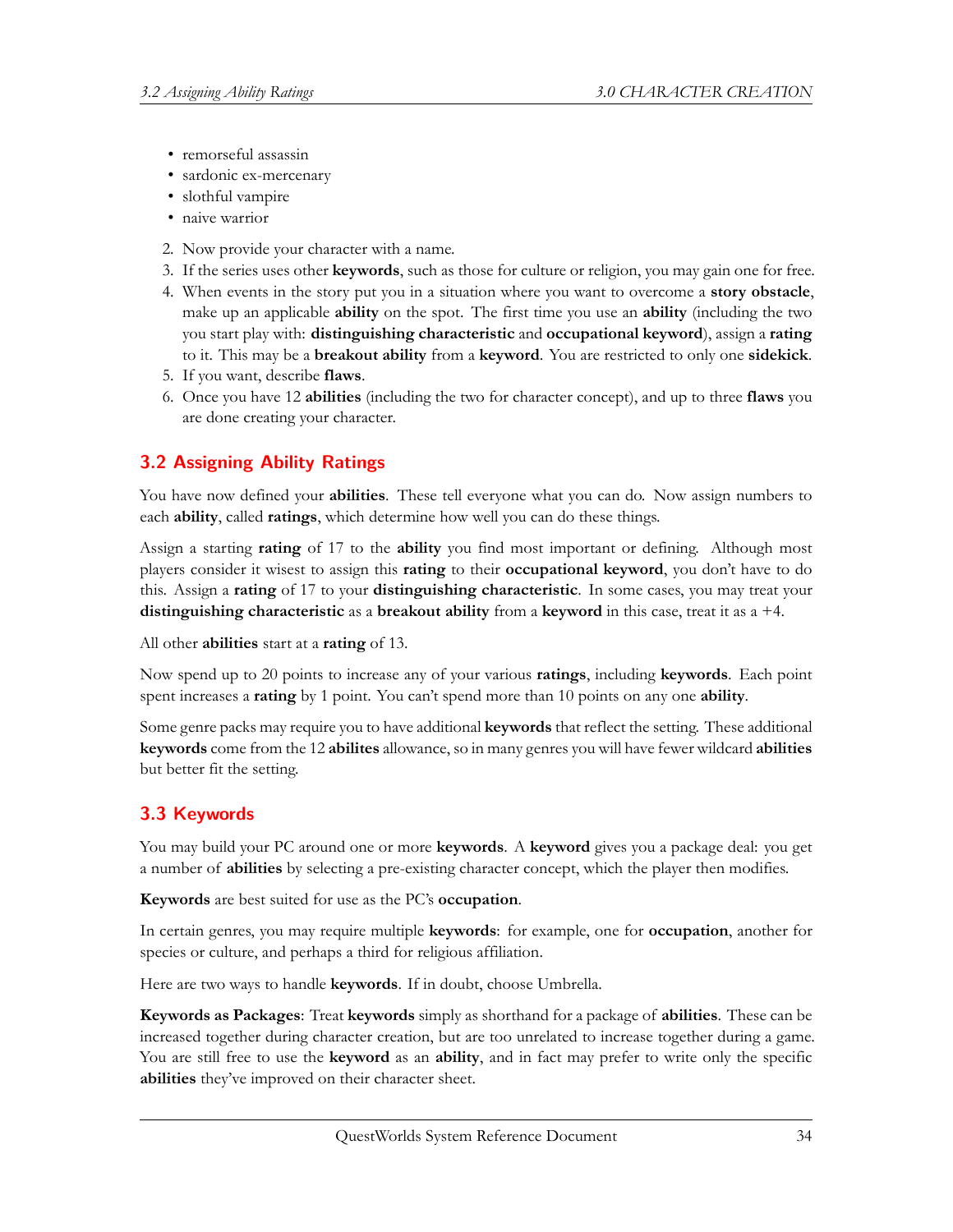**Keywords as an Umbrella**: Treat **keywords** both as raisable **abilities** and as a collection of more specific **abilities**. This approach keeps the character sheet from getting too cluttered but encourages specialization. If your character is particularly good at an aspect of that keyword, you create a **breakout ability** under the **keyword** at a **bonus** from the **rating** of the **keyword** you write these specialized **breakout abilities** under the **keyword**, along with how much they've improved from the **keyword**:

Detective 17 Forensics +2 Handgun +1

In this example, whilst the **rating** for most **contests** in which Detective was an appropriate **tactic** would be 17, for contests involving Forensics it would be 19, and for those involving firing a handgun it would be 18.

In some settings, an **ability** may be listed in more than one of a PC's **keywords**. Choose only one to detail it under.

# <span id="page-34-0"></span>**3.4 Flaws**

You may assign up to three **flaws** to their PC. Common flaws include:

- Personality traits: surly, petty, compulsive.
- Physical challenges: blindness, lameness, diabetes.
- Social hurdles: outcast, ill-mannered, hated by United supporters.

**Flaws** are assigned a **rating** equivalent to your **abilities**. The first **flaw** is rated at the highest **ability**, the second shares the same **rating** as the second-highest **ability**, and the third equals the lowest **ability**.

Certain **keywords** include **flaws**. **Flaws** gained through **keywords** do not count against the limit of three chosen **flaws**. All **flaws** after the third are given the same **rating** as the third **ability**. You may designate **flaws** from **keywords** as your first or second-ranked **flaw**. When **flaws** manifest during play, your GM places you in a **contest** against them, and rolls their associated **ratings** as **resistances** to your efforts. This method applies to **flaws** that primarily present you with additional **story obstacles** to overcome.

Your GM may decide during play that certain **flaws** are better expressed as **penalties** to your attempts to overcome other **resistances**. Divide the value by 5 and round (a **flaw** of 19 imposes a –4 **penalty**). This is appropriate where the player specifies that your **ability** to solve problems drops under certain specific conditions. Examples might include:

- Tongue-tied in large gatherings.
- Lousy with a stick shift.
- Can't stand snakes.

# <span id="page-34-1"></span>**3.5 Advanced Character Creation**

*QuestWorlds* offers two advanced methods of character creation: prose and list.

## <span id="page-34-2"></span>**3.5.1 The List Method**

This is like the As-You-Go method (see §3.1) but you spend all their points before the game begins. This is possible with the As-You-Go method as well, but the list method allows you to signal what they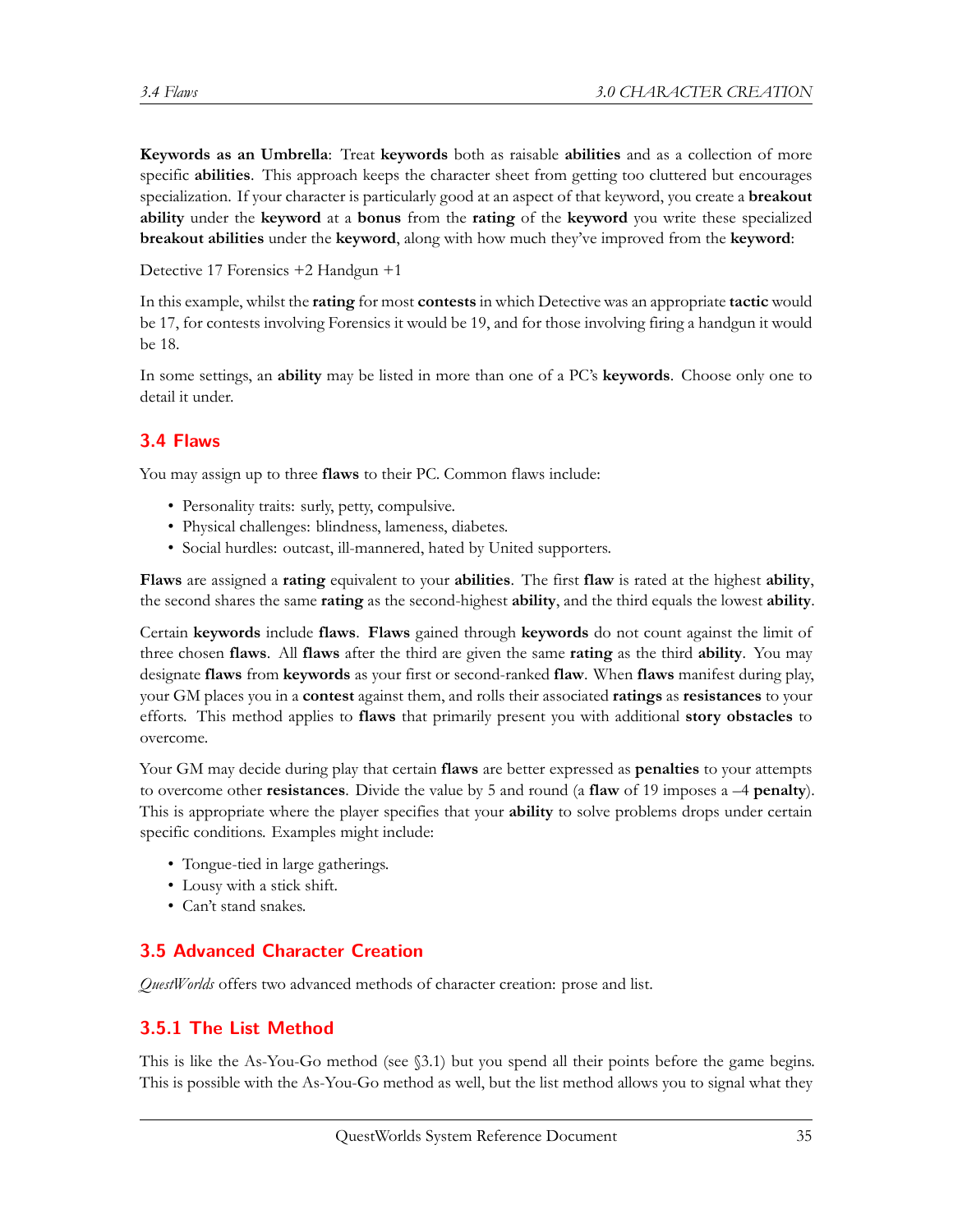want the game to be about from the abilities you pick, as opposed to reacting to material once the game begins.

# <span id="page-35-0"></span>**3.5.2 The Prose Method**

This is the most different method as you write a piece of prose and then pull **abilities** from that. Its intent is to emulate a character description in fiction, and indeed PCs can be built by copying text from a story and then identifying **keywords**. It is the least 'fair' of the character creation options.

# <span id="page-35-1"></span>**3.6 List Method**

1. Concept

The concept is a brief phrase, often just a couple of words that tells the GM and other players what you do and how you act. When in doubt, start with a noun or phrase indicating your **occupation**, and modify it with an adjective suggesting a **distinguishing characteristic**:

- haughty priestess
- hotshot lawyer
- noble samurai
- remorseful assassin
- sardonic ex-mercenary
- slothful vampire
- naive warrior
- 2. Now provide the character with a name.
- 3. Note their **occupation**, which is usually a **keyword**. You probably already picked this when you came up with your character concept.
- 4. If the series uses other **keywords**, such as those for culture or religion, you may have one of them for free.
- 5. Pick 10 additional **abilities**, describing them however the player wants. Only one of these **abilities** may be a **sidekick**.
- 6. If you want, describe up to 3 **flaws**.

# <span id="page-35-2"></span>**3.7 Prose Method**

You write a paragraph of text like you would see in a story outline, describing the most essential elements of your character. Include **keywords**, personality traits, important possessions, relationships, and anything else that suggests what you can do and why. The paragraph should be about 100 words long.

Compose the description in complete, grammatical sentences. No lists of **abilities**; no sentence fragments. Your GM may choose to allow sentences like the previous one for emphasis or rhythmic effect, but not simply to squeeze in more cool things you can do.

Once your narrative is finished, convert the description into a set of **abilities**. Mark any **keywords** with double underlines. Mark any other word or phrase that could be an **ability** with a single underline. Then write these **keywords** and **abilities** on your character sheet.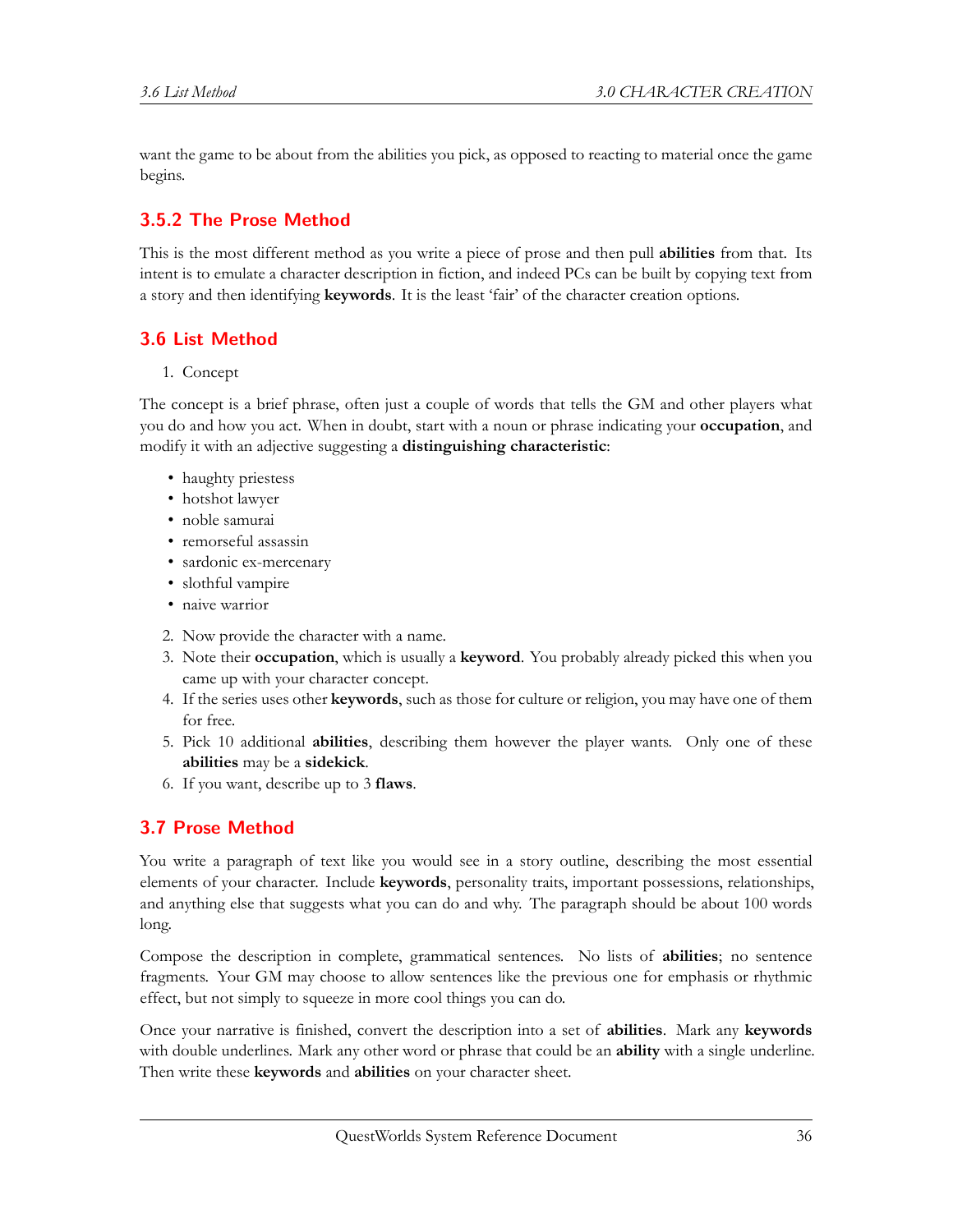There is no limit to the number of **abilities** you can gain from a single sentence, as long as the sentence is not just a list of **abilities**. If your GM decides a sentence is just a list, they may allow the first two **abilities**, or they may tell the player to rewrite the sentence. Note, however, that you cannot specify more than one **sidekick** in your prose description.

# **4.0 Simple Contests**

**Simple contest**s are the default resolution method for all **story obstacles**.

# **4.1 Simple Contest**

# **4.1.1 Procedure**

- 1. Your GM **frames the contest**.
- 2. You choose a **tactic**, and figure your PC's **target number** (**TN**) using the **rating** and any **modifiers**. The PCs **TN** is the **rating** of their **ability**, plus or minus **modifiers** the GM may give you.
- 3. Your GM determines the **resistance**. If two PCs contend, your opponent figures their **TN** as described in step 2.
- 4. Roll a D20 to determine your **success or failure**, then apply any **bumps**. Your GM does the same for the **resistance**. Compare your rolled number with your **TN** to see how well you succeeded or failed with your **ability**. Remember to apply any **bumps** from **masteries** or **hero points**.
- 5. Determine **victory** or **defeat**
- 6. Describe the **outcome** based on the **story obstacle**.

# **4.2 Group Simple Contest**

In the **group simple contest**, multiple participants take part in a **simple contest**. Each of you in your group conducts an individual **simple contest** against the GM, and the **outcomes** for each side are collated to determine the victor.

A **group simple contest** may pit all of you against a single **resistance**, representing one **story obstacle**. Alternatively, a **group simple contest** may be a series of paired match-ups between two groups of contestants. If you are forced to participate in more than one **contest**, then you face the standard multiple opponent **penalties**.

# **4.2.1 Procedure**

- 1. Your GM **frames the contest**.
- 2. You choose a **tactic**, and figure your PC's **target number** (**TN**) using the **rating** and any **modifiers**. Your **TN** is the **rating** of their **ability**, plus or minus **modifiers** the GM may give you.
- 3. Your GM determines the **resistance**. If two PCs contend, your opponent figures their **TN** as described in step 2.
- 4. For each of your group, roll a D20 to determine your **success or failure**, then apply any **bumps**. Your GM does the same for the **resistance**. Compare your rolled number with your **TN** to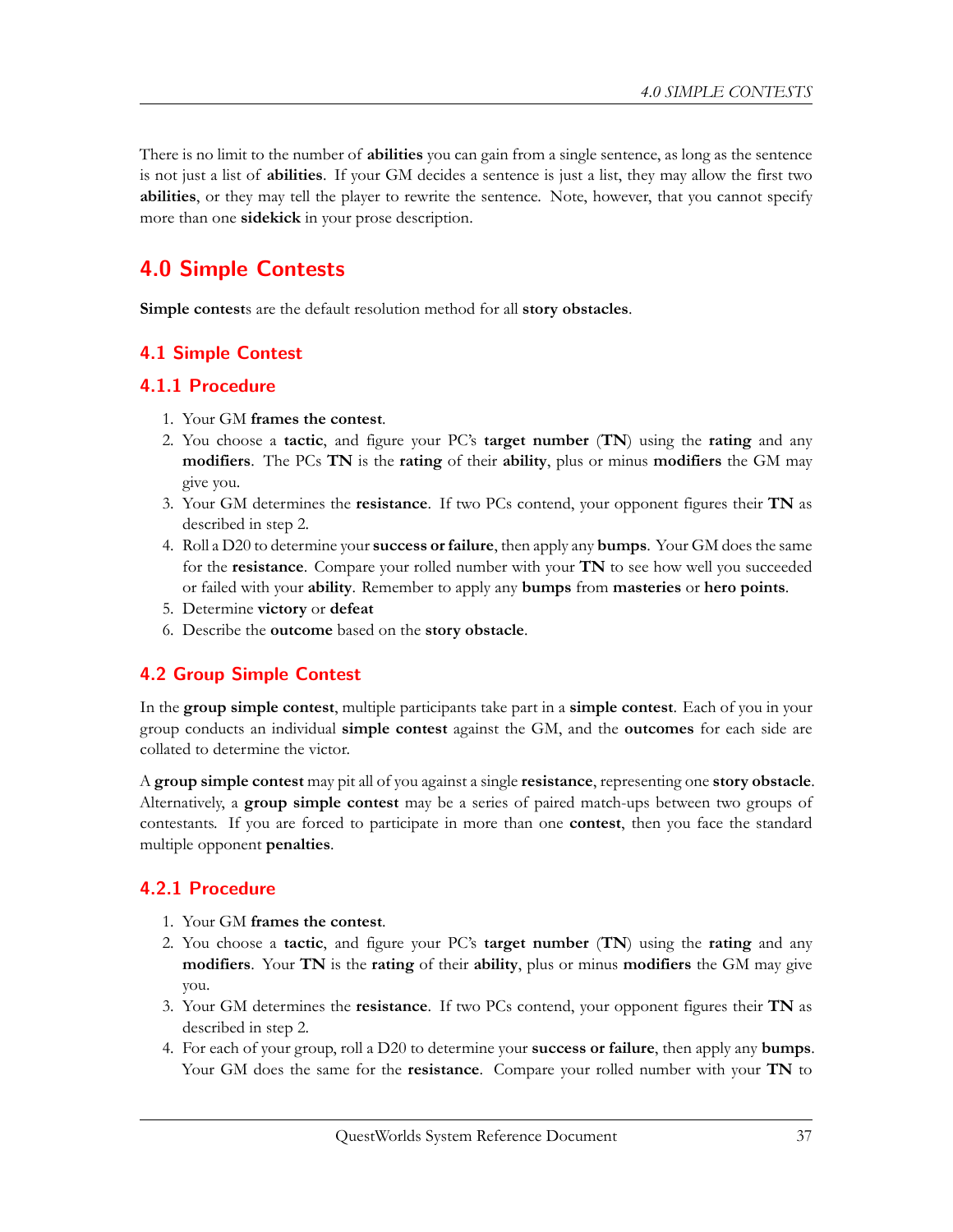see how well you succeeded or failed with your **ability**. Remember to apply any **bumps** from **masteries** or **hero points**.

- 5. Determine the number of **Outcome Points (OPs)** scored by the victor in the **contest** from the **group simple contest** table. On a tie the **victory** goes to the **better roll**.
- 6. Sum the **OPs** gained for each side.
- 7. The side with the highest number of **OPs** is the victor in the **contest**.
- 8. Describe the **outcome** based on the agreed **prize**.

### **4.2.2 Group Simple Contest Resource Points**

#### **4.2.2.1 GROUP SIMPLE CONTEST TABLE**

|                |               | Critical Success Failure Fumble |   |    |
|----------------|---------------|---------------------------------|---|----|
| Critical       |               | $\mathcal{L}$                   | 3 | C. |
| <b>Success</b> | $\mathcal{L}$ |                                 |   | 3  |
| Failure        | 3             | $\mathcal{L}$                   |   | 2  |
| Fumble         |               | ζ                               |   |    |

### **4.3 Advanced Simple Contests**

Advanced options for a simple contest allow greater granularity of the **outcome**, through **benefits of victory** and **consequences of defeat**.

# **4.4 Simple Contest**

#### **4.4.1 Advanced Procedure**

- 1. Your GM **frames the contest**.
- 2. You choose a **tactic**, and figure your PC's **target number** (**TN**) using the **rating** of your **ability**, plus or minus **modifiers** the GM may give you.
- 3. Your GM determines the **resistance**. If two PCs contend, your opponent figures their **TN** as described in step 2.
- 4. Roll a d20 to determine your **degree of victory or defeat**, then apply any **bumps**. Your GM does the same for the **resistance**. Compare your rolled number with your **TN** to see how well you succeeded or failed with your **ability**. Remember to apply any **bumps** from **masteries** or **hero points**.
- 5. Determine **victory** or **defeat**

*1. Determine degree of victory. Compare your success or failure with the GM's on the simple contest table.*

- *2. Determine benefits of victory or consequences of defeat.*
- 6. Describe the **outcome** based on the **story obstacle**.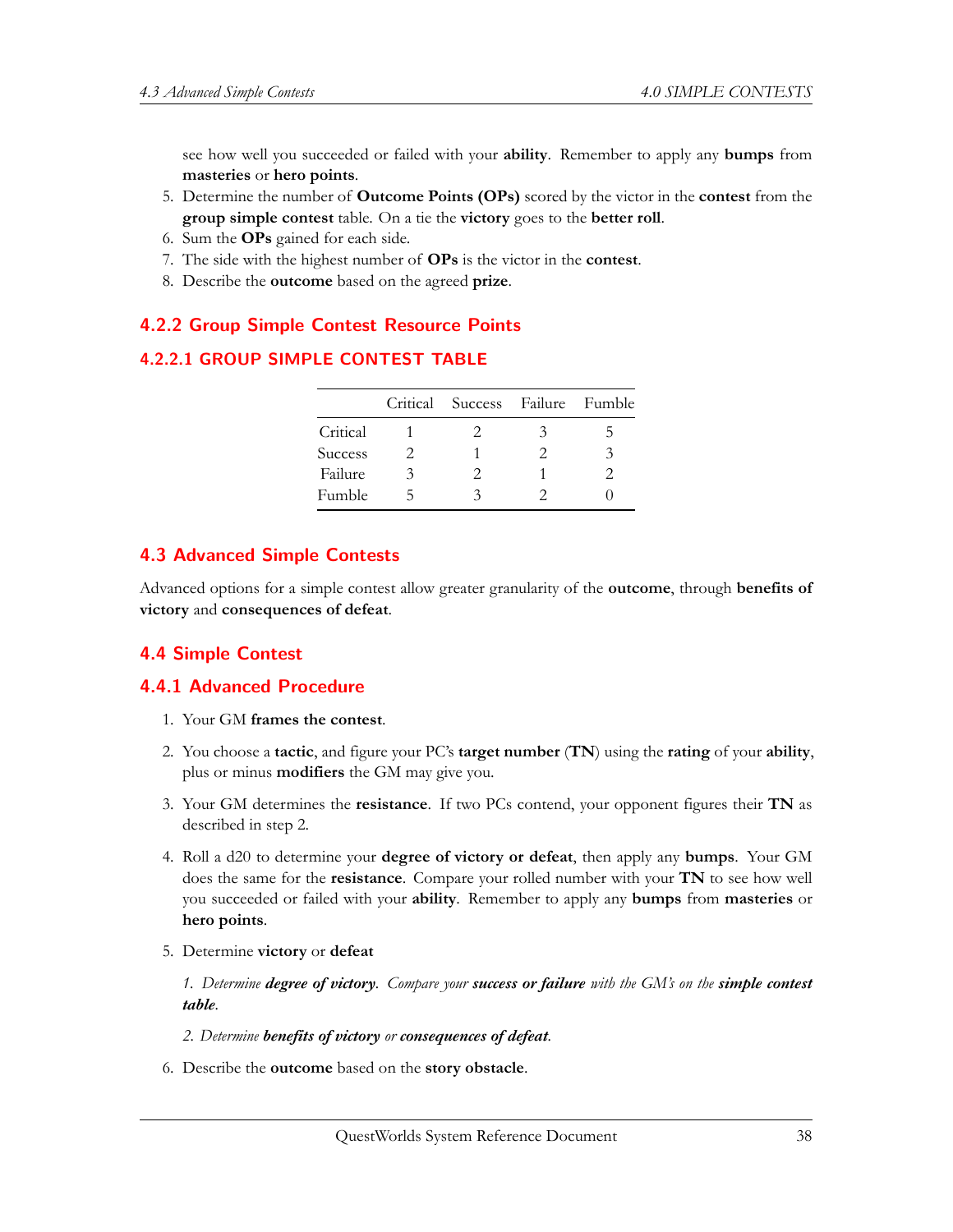# **4.4.2 Degree of Victory**

#### **4.4.2.1 SIMPLE CONTEST TABLE**

| Roll           | Critical                                         | <b>Success</b>                                   | Failure                                          | Fumble           |
|----------------|--------------------------------------------------|--------------------------------------------------|--------------------------------------------------|------------------|
| Critical       | Better roll $=$<br>Marginal Victory,<br>else tie | Minor Victory                                    | Major Victory                                    | Complete Victory |
| <b>Success</b> | Minor Victory                                    | Better roll $=$<br>Marginal Victory,<br>else tie | Minor Victory                                    | Major Victory    |
| Failure        | Major Victory                                    | Minor Victory                                    | Better roll $=$<br>Marginal Victory,<br>else tie | Minor Victory    |
| Fumble         | Complete Victory                                 | Major Victory                                    | Minor Victory                                    | $Tie*$           |

• In a **group simple contest** (see below), your GM may declare that both contestants suffer a \***marginal defeat** to indicate that, although their **results** cancel out with respect to each other, their situation worsens compared to other contestants.

### **4.5 Advanced Group Simple Contest**

#### **4.5.1 Procedure**

- 1. Your GM **frames the contest**.
- 2. You choose a **tactic**, and figure your PC's **target number** (**TN**) using the **rating** of your **ability**, plus or minus **modifiers** the GM may give you.
- 3. Your GM determines the **resistance**. If two PCs contend, your opponent figures their **TN** as described in step 2.
- 4. For each of your group, roll a D20 to determine your **degree of victory or defeat**, then apply any bumps. Your GM does the same for the **resistance**. Compare your rolled number with your **TN** to see how well you succeeded or failed with your **ability**. Remember to apply any **bumps** from **masteries** or **hero points**.
- 5. Determine the number of **OPs** scored by the victor in the **contest** from the **group simple contest table**. On a tie the **victory** goes to the **better roll**.
- 6. Sum the **OPs** gained for each side.
- 7. The side with the highest number of **OPs** is the victor in the **contest**.

*1. Determine degree of victory based on the difference between the winner and loser's outcome point totals on the group simple contest table.*

- *2. Determine benefits of victory or consequences of defeat.*
- 8. Describe the **outcome** based on the agreed **prize**.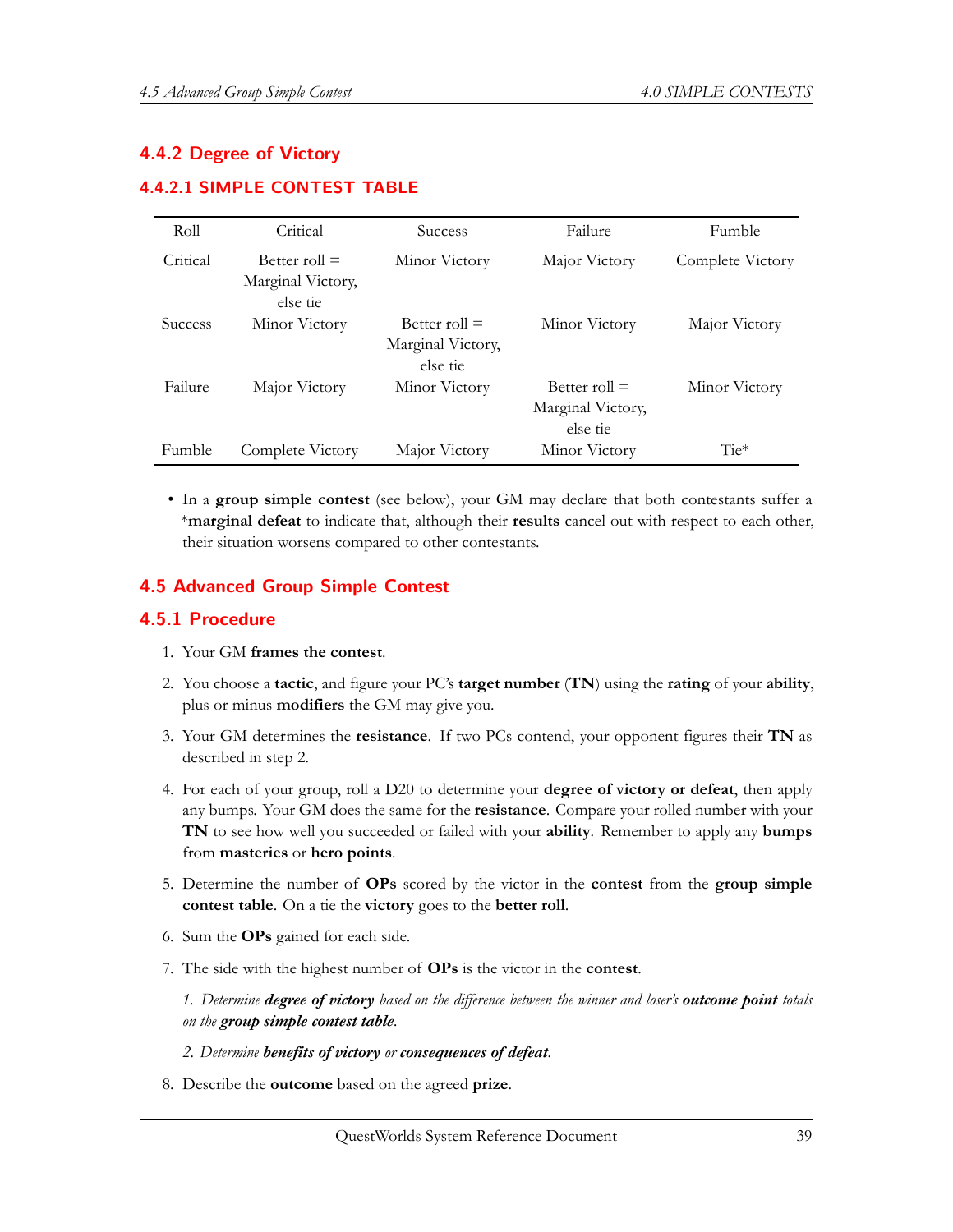|       | Difference Between OPs Winning Group's Degree of Victory |
|-------|----------------------------------------------------------|
|       | Marginal                                                 |
|       | Minor                                                    |
| $3-4$ | Major                                                    |
| $5+$  | Complete                                                 |

#### **4.5.1.1 DEGREE OF VICTORY TABLE**

# **4.5.2 Consequences and Benefits**

Depending on which approach seems to grow from the story, your GM may assign **consequences of defeat** or **benefits of victory** from **group simple contests** to the entire group, or to individual members who performed either especially well, or especially poorly. Your GM should default to rewarding or penalizing everyone. Your GM should resort to individualized repercussions or benefits only when a group reward defies dramatic credibility, or when competition within the group is a pivotal dramatic issue.

# **4.5.3 Boosting Outcomes**

Because they average together the **outcomes** of multiple participants, **group simple contests** tend to flatten **outcomes**, making **victories** more likely to be **marginal** or **minor** than **major** or **complete**.

To overcome this flattening effect, if the outcome of a **group simple contest** is a **tie** or **victory**, you may spend one or more **hero points** to purchase a **boost**; a **boost** assures a clearer victory.

The cost varies by the number of PCs participating:

- 1 **hero point** for 1-3 PCs.
- 2 **hero points** for 4-6 PCs.
- 3 **hero points** for 7-9 PCs.
- and so on...

You may spend twice as many **hero points** as required to gain a **double boost**. The points may be spent by any combination of players. They remain spent no matter how the **contest** resolves.

The **boost** increases the collective **victory** level by one step. A **double boost** increases it by two steps.

# **5.0 (Advanced) Long Contests**

Most conflicts should be resolved simply and quickly, using the **simple contest** rules.

However, every so often, your GM wants to draw out the resolution, breaking it down into a series of smaller actions, increasing the suspense you feel as you wait to see if they **succeed** or **fail**.

Think of the different ways a film director can choose to portray a given moment, depending on how important it is to the story, and how invested they want us to feel in its **outcome**.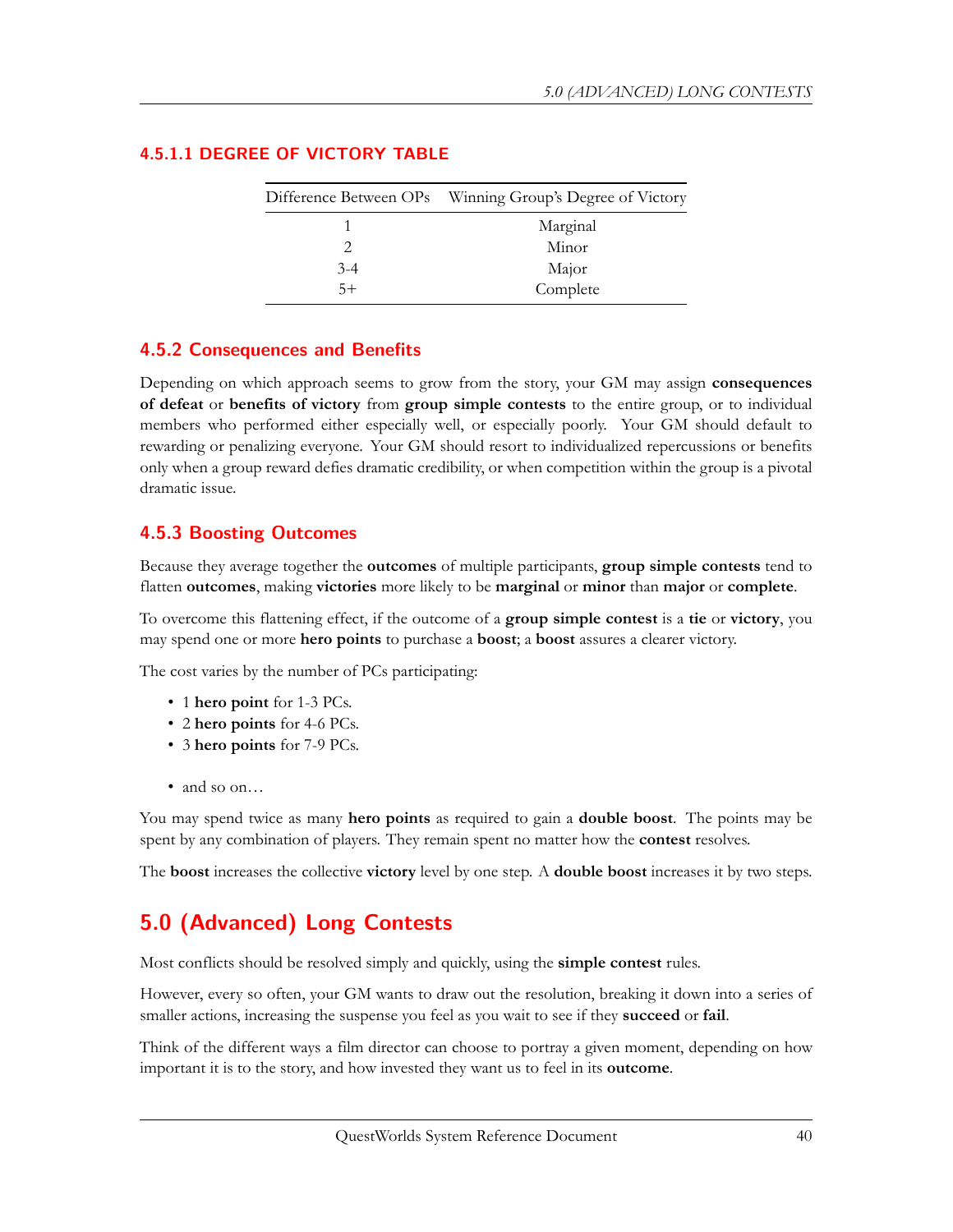For example, there are two ways to shoot a scene in which a thief breaks into the bank to steal the contents of the safe.

The action can be portrayed quickly, cutting to a moment with the thief, their ear pressed against the safe trying to get the tumblers to fall into place. Then they sigh with relief, open the safe, and get whatever is inside. In this instance, the story is about what happens after the thief gets what's in the safe, not about what might happen to them if they fail.

Another film might instead choose to make the bank robbery a pivotal turning point in the story, if not its climactic moment. It would spend many scenes building up to the safe-cracking sequence: obtaining the plans of the bank, learning the movements of the guards, crawling through the air conditioning ducts, sliding past the motion sensors and pressure plates, and finally cracking the safe itself. All of these scenes would be **rounds** of a **long contest**.

Remember that *QuestWorlds* uses conflict resolution. If you want to describe how you overcome a sequence of **story obstacles** to overcome the **resistance** then your GM should use a **long contest**, if you just want to move on to the next scene, use a **simple contest**.

Even a movie driven by action and suspense will typically include only a handful of these set-piece sequences. They need the rest of their running time to build up to their big moments, to make us care about the characters, and to give us quiet moments to contrast with the white-knuckle parts.

So pacing may always trump your desire to work through the sequence of events, as your GM may wish to resolve this conflict quickly. This is especially true if only one player is involved.

Your GM may be tempted, to adjudicate every fight with a **long contest**, because fights seem like they should be played out blow-by-blow. They should resist this temptation, as fights are often repetitive trading of blows that can drag when everyone repeats actions from **round** to **round**. Only use **long contests** for fights where the PCs want to do more than slug it out toe-to-toe with their opponents until only one is left standing.

There are three types of **long contest**. Your GM should choose one to use with their campaign: **scored contest**, **extended contest**, or **chained contest**.

# **5.1 Scored Contest**

**Scored contests** are longer and more dramatic than **simple contests**. Your GM uses **scored contests** when the **outcome** of the struggle is important, to generate suspense for you, or when your GM want a back-and-forth struggle. It is something you and your GM should visualize and describe.

A **scored contest** consists of one or more **rounds**, in which you perform actions that are similar to **simple contests**. However, actions and **rounds** do not decide the **outcome** of the whole **contest**, only who gains or loses **resolution points** at that time. In a **scored contest** there is no distinction between aggressor and defender, each **round** represents attempts by both parties to overcome their opponent. Your GM should determine who has the initiative to describe what they are doing for any **exchange**, based on their interpretation of the flow of events. If in doubt your GM should defer to you over your opponent to describe what you do in the **round**, and describe the NPC reacting to that.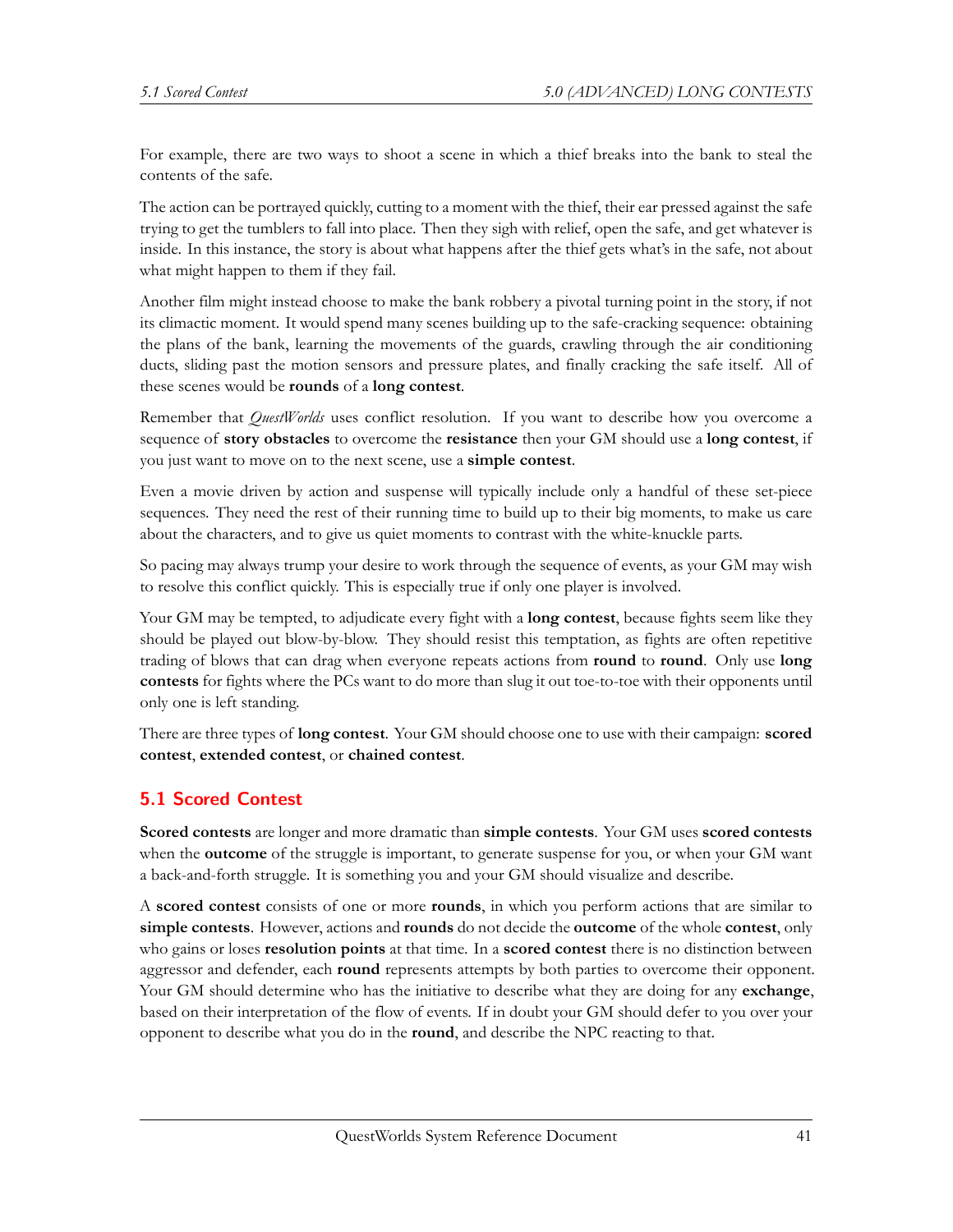# **5.1.1 Procedure**

- 1. Your GM **frames the contest**.
- 2. You choose a **tactic**, and figure your PC's **target number** (**TN**) using the **rating** of your **ability**, plus or minus **modifiers** the GM may give you.
- 3. Your GM determines the **resistance**. If two PCs contend, your opponent figures their **TN** as described in step 2.
- 4. Carry out one or more **rounds**, repeating as necessary.
	- 1. A **scored contest** unfolds as a series of **simple contests**. At the end of each **simple contest**, the winner scores a number of **resolution points (RPs)** to their tally, which varies between 1 and 5, depending on the **result**. Tied **results** leave the score unchanged.
	- 2. Your GM decides which opponent has the initiative and describes what they are trying to do to achieve the **prize**, the 'aggressor'. The 'defender' describes how they counter the aggressor's attempt to seize the **prize**. If it is not obvious from the unfolding narrative, your GM should choose your PC as the 'aggressor'.
	- 3. Conduct a **simple contest** as normal, but once the **outcome** has been determined, it becomes a number of **resolution points** scored by the winning side.
	- 4. The number of **resolution points** the winner garners at the end of each **round** depends on the **degree of victory** they scored. They get 1 point for a **marginal victory**, 2 for a **minor victory**, 3 for a **major victory**, and 5 for a **complete victory**.
	- 5. The first to accumulate a total of 5 points wins; their opponent is knocked out of the **contest** and loses the **prize**.
- 5. Determine the **scored contest outcome** based on **rising action** or **climax** (below).
- 6. Determine **benefits of victory** or **consequences of defeat**.
- 7. Describe the **outcome** based on the **story obstacle**.

Unlike in an **extended contest** (see below), where you usually take part in two **exchanges** with your opponent per **round** (one in which you choose the **AP bid**, and one in which your opponent does), here you and your opponent engage in a single **exchange** per **round** (in which whoever the GM determines has initiative describes an action to seize the **prize** and their opponent how they intend to stop them).

Your **resolution point** score tells you how well you're doing, relative to your opponent, in the ebb and flow of a fluid, suspenseful conflict. If you're leading your opponent by 0–4, you're giving them a thorough pasting. If you're behind 4–0, you're on your last legs, while your opponent has had an easy time of it. If you're tied, you've each been getting in some good licks.

In a fight, scoring 1 **RP** might mean that you hit your opponent with a grazing blow, or knocked him into an awkward position.

Scoring 2 **RPs** might mean a palpable hit, most likely with bone-crunching sound effects.

A 3 **RP** hit sends them reeling, and, depending on the realism level of the genre, may be accompanied by a spray of blood.

However, the exact physical harm you've dished out to them remains unclear until the **contest's** end. When that happens, the real effects of your various **victories** become suddenly apparent. Perhaps they stagger, merely dazed, up against a wall. Maybe they fall over dead.

In a debate, a 1 **RP** might occasion mild head nodding from spectators, or a frown on your opponent's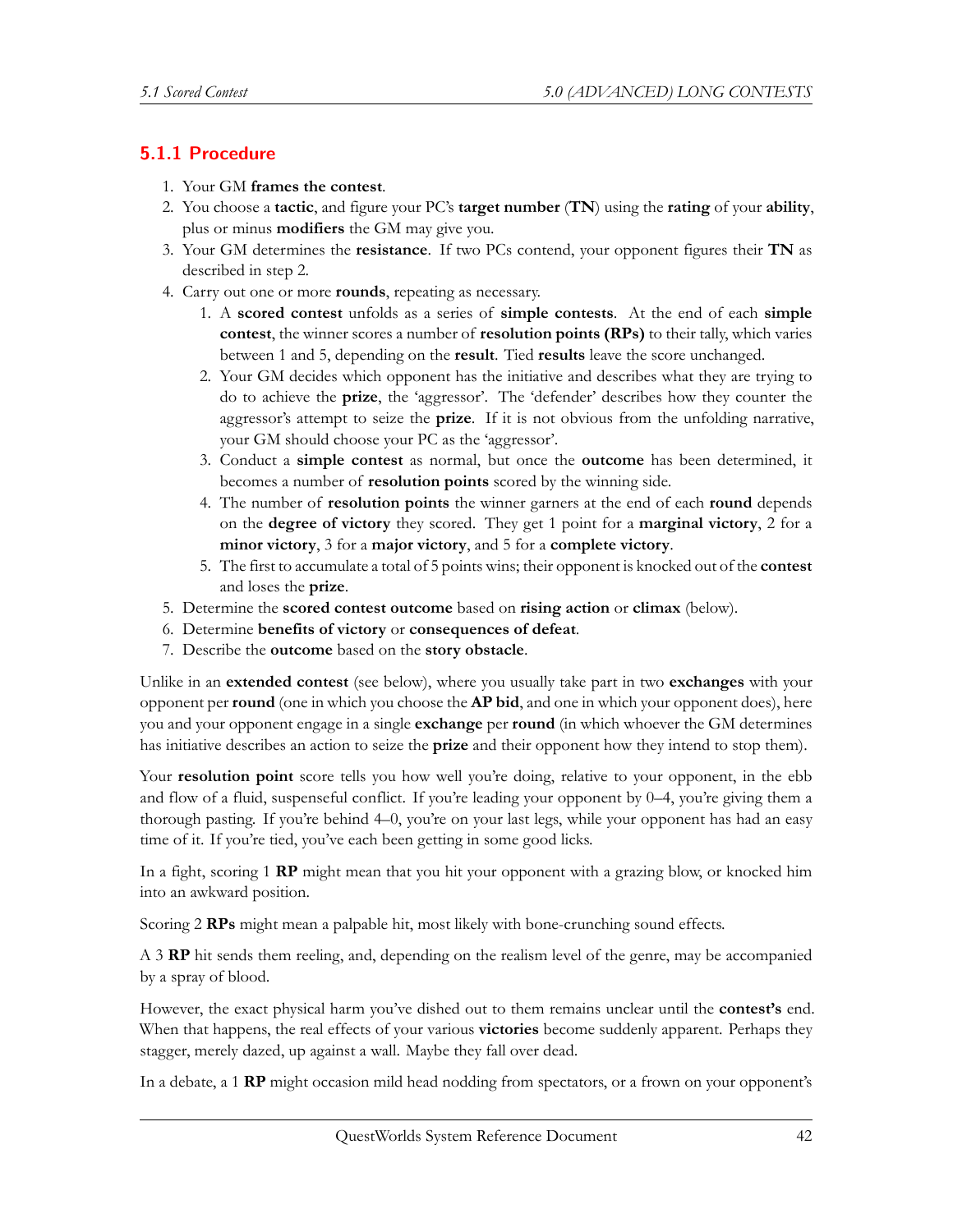face.

2 **RPs** would occasion mild applause from onlookers, or send a flush to your opponent's face.

On 3 **RPs**, your opponent might be thrown completely off-track, as audience members wince at the force of your devastating verbal jab.

In interpreting the individual **simple contests** within a **scored contest**, your GM is guided by two principles:

- 1. No consequence is certain until the entire **scored contest** is over.
- 2. When a character scores points, it can reflect any positive change in fortunes, not just the most obvious one.

|                |   | Critical Success Failure Fumble |               |     |
|----------------|---|---------------------------------|---------------|-----|
| Critical       |   | $\mathcal{L}$                   | 3             | b.  |
| <b>Success</b> | 2 |                                 | $\mathcal{L}$ | 3   |
| Failure        | 3 | 2                               |               |     |
| Fumble         | ↖ | 3                               | $\mathcal{L}$ | n/a |

# **5.1.1.1 RESOURCE POINT TABLE**

# **5.1.2 Scored Contest Outcomes**

As with all **contests**, if the contest involved a resistance we care about your **outcome**, win or lose, and the GM should feel free to narrate the **outcome** for the **resistance** depending on their interpretation of your **outcome** which may not be symmetrical. For example, if the **benefit of victory** for your PC is **pumped** the GM should feel free to interpret what this means for the resistance: in a melee they might be dead, in a social contest they might be exiled, or they might surrender in the melee or cede ground in a social contest. Your GM should focus on the **prize** that was agreed when determining how to narrate over the outcome for the **resistance**.

In a PC vs. PC contest however, your GM should treat the results as symmetrical when determining the **outcome**.

# **5.1.2.1 Rising Action**

**Rising action** refers to all of the many plot events and complications that occur between the beginning and the climax of a story. During this phase of your GM's story, they will use the **rising action** consequence table to assess **outcomes**.

Find the difference between you and your opponent's **resolution point** scores at the **contest**'s conclusion. Your GM then determines your **outcome** by cross-referencing with the following table to find your **benefits of victory** or **consequences of defeat**.

Note, you may suffer a **state of adversity**, even if you win the **prize**.

# **5.1.2.1 RISING ACTION CONTEST TABLE**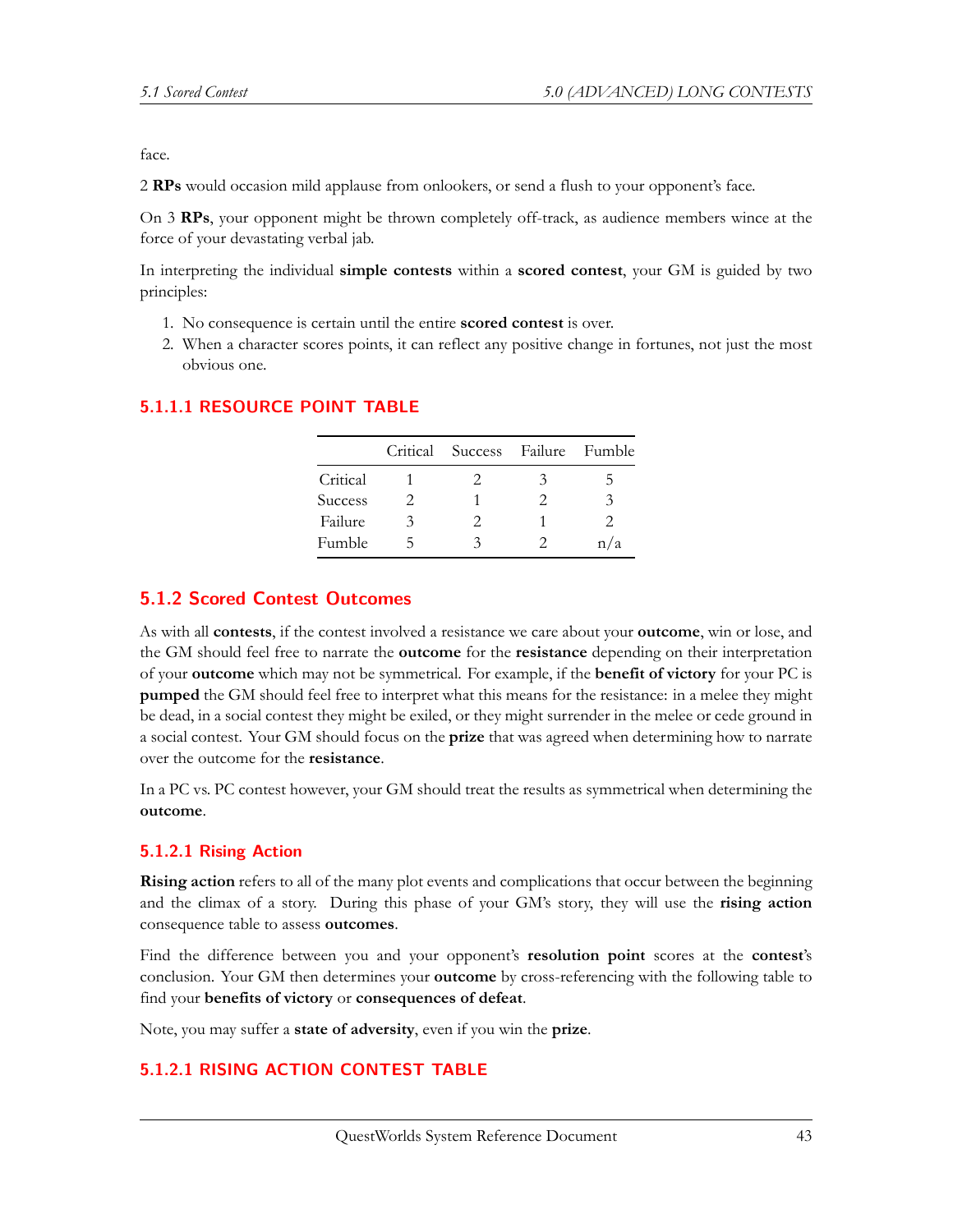| Difference  | <b>Negative Consequences</b> | Consequences/Benefit for | Victory/Defeat |
|-------------|------------------------------|--------------------------|----------------|
| Between RPs | for Loser                    | Winner                   | Level          |
|             | Hurt.                        | Hurt                     | Marginal       |
| 2           | Hurt                         | Fresh                    | Marginal       |
| 3           | Impaired                     | Pumped                   | Minor          |
| 4           | Impaired                     | Pumped                   | Minor          |
| 5           | Injured                      | Invigorated              | Major          |
| 6           | Injured                      | Invigorated              | Major          |
|             | Dying                        | Heroic                   | Complete       |
| 8           | Dead                         | Heroic                   | Complete       |
| $\Omega$    | Dead                         | Heroic                   | Complete       |
|             |                              |                          |                |

#### **5.1.2.3 Climax**

For the final, climactic confrontation that wraps up your GM's story, you may suffer a **state of adversity**, even if the **outcome** shows that you won the **prize**. This represents that at the **climax** you may triumph, but be laid low by the effort.

First, determine your **outcome** for the **contest** as for rising action, but in addition, if the outcome show that you gained the **prize** your GM now cross-references the **resolution points** scored against you by your opponent on the **climactic state of adversity** table to determine the **state of adversity** you suffered in winning that **victory**. If you lost the **prize** use the **RPs** scored against you to determine your **outcome** as per the **rising action** table above.

# **5.1.2.4 CLIMACTIC STATE OF ADVERSITY TABLE**

| Total Resolution Points Scored Against PC | State of Adversity |
|-------------------------------------------|--------------------|
| $\left( \right)$                          | Unharmed           |
|                                           | Dazed              |
| 2                                         | Hurt               |
| 3                                         | Hurt               |
| 4                                         | Impaired           |
| 5                                         | Impaired           |
| 6                                         | Injured            |
|                                           | Injured            |
| 8                                         | Dying              |
| 9                                         | Dead               |

# **5.1.3 Parting Shot**

In the **round** immediately after you take an opponent out of the **contest**, you may attempt to increase the severity of the consequences your opponent suffers by engaging in a **parting shot**. This is an attempt (metaphoric or otherwise) to kick your opponent while he's down:

• Striking an incapacitated enemy • Attacking a retreating army • Attaching one more punitive rider to a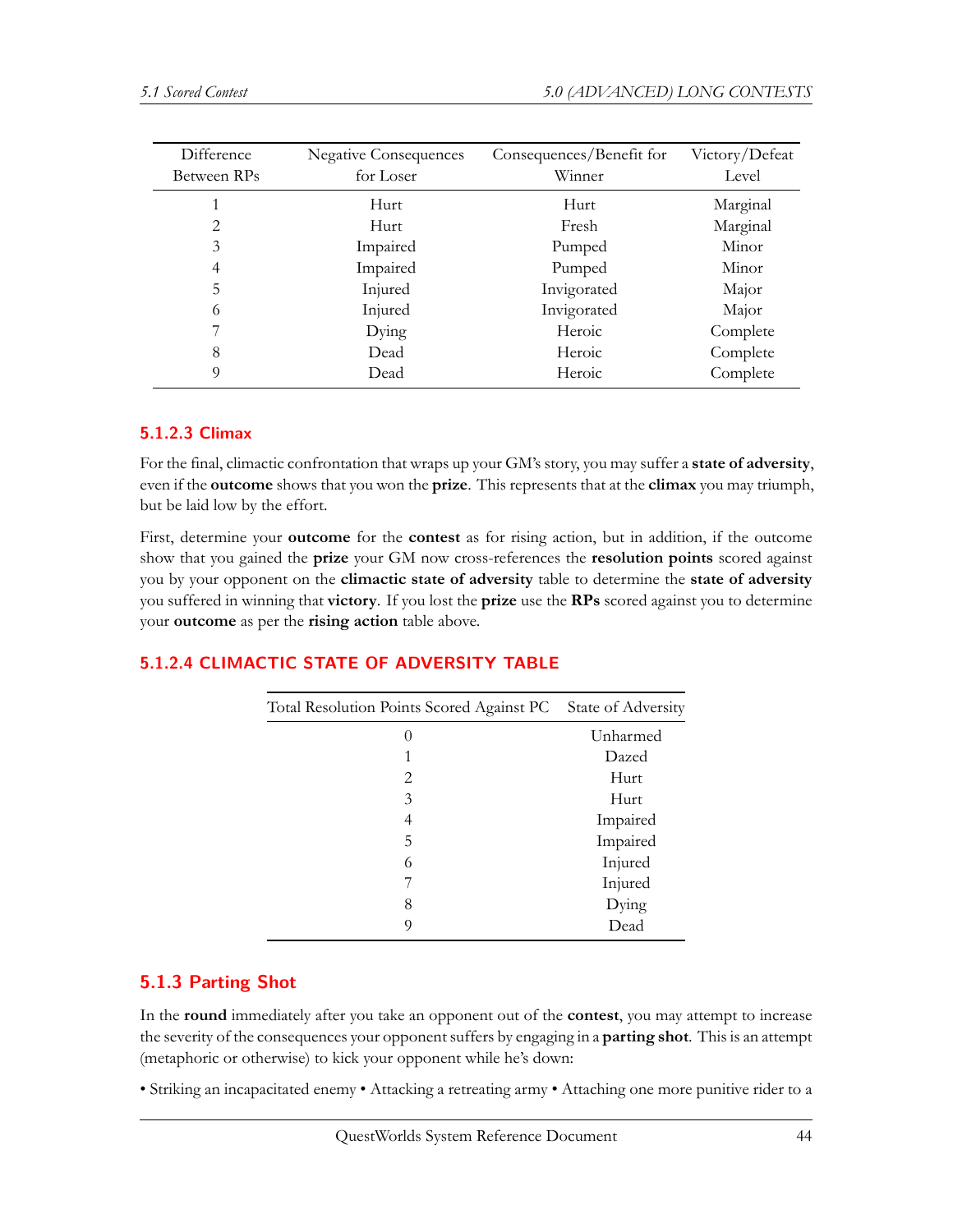legal settlement • Demanding additional money from a business partner • Delivering one last humiliating insult

Your GM should not use a **parting shot**.

If you succeed in your **parting shot** roll, you add the result from your roll to the final number of **resolution points** scored against your opponent in the round that removed them from the **contest**.

However, if your opponent succeeds, they take the number of **resolution points** they would, in a standard **round**, score against you, and instead subtracts them from the number of **resolution points** scored against them in the **round** that removed them from the **contest**. If the revised total is now less than 5 **RPs**, they return to the **contest**, and may re-engage you. Your GM describes this as a dramatic turnaround, in which your overreaching has somehow granted them an advantage allowing them to recover from their previous misfortune. The provisional consequences they suffered now go away, and are treated as a momentary or seeming disadvantage.

The **ability** you use must relate to the consequences the opposition will suffer, but needn't be the same one you used to win the **contest**. If the loser is a PC they use a suitable **ability** to resist; otherwise the GM rolls a suitable **resistance** value.

Where it makes sense, unengaged PCs may attempt **parting shots** against opponents taken out of the **contest** by someone else. You may not revive your teammates by using your lamest abilities to make **parting shots** on them; this, by definition, does not pass a **credibility test**.

# **5.1.4 Asymmetrical Round**

You may choose to briefly suspend your attempt to best your opponent in a **scored contest**, in order to do something else. An instance where you are trying to do something else and your opponent is trying to win the **contest** is called an **asymmetrical round**.

In an **asymmetrical round**, you do not score **RPs** against your opponent if you win the **round**. Instead, you succeed at whatever else you were doing. You still lose **RPs** if you fail. Often you will be using an **ability** other than the one you've been waging the **contest** with, one better suited to the task at hand. This becomes additionally dangerous when the **rating** associated with your substitute **ability** is significantly lower than the one used for the rest of the **contest**.

In addition to secondary objectives, as in the above example, you may engage in **asymmetrical round** to grant **augments** (see above) to yourself or others.

# **5.1.5 Disengaging**

You can always abandon a **contest**, but, in addition to failing at the **story obstacle**, you may also suffer negative consequences. In a **contest** where your opponent intends to harm you, you will always suffer negative consequences if you withdraw, unless you successfully disengage.

To disengage, you make an **asymmetrical round**, using the **ability** relevant to the **contest** you're trying to wriggle out of.

If you fail, your effort is wasted and the score against you increases, as it would have during a normal **round**. If you succeed, you escape the clutches, literal or metaphorical, of your opponent, without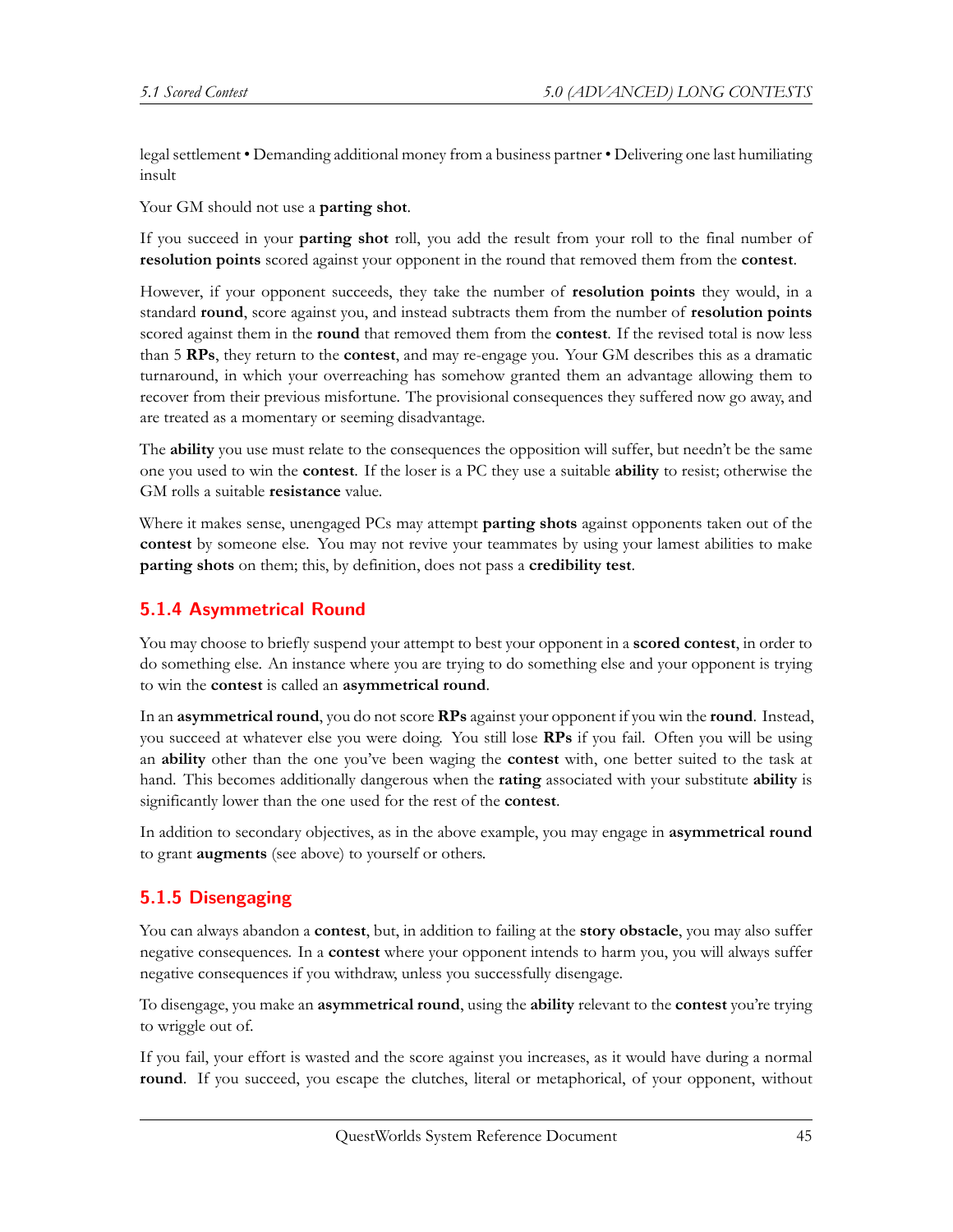further harm from a **contest** during the **rising action**. In a **climactic** scene, however, **RPs** scored during **contests** you disengaged from are still taken into account when determining **consequences**. In the case of a **group contest**, **consequences** against you are determined as soon as you disengage.

# **5.2 Group Scored Contest**

**Group scored contests** proceed as a series of **scored contests** between pairs of PC and opponents, interwoven so that they happen nearly simultaneously.

As in a **scored contest** between a single PC and an opponent, only one **simple contest** per pair of adversaries occurs each **round**. Usually the PCs make up one team, and their antagonists the other.

A **group scored contest** continues until one side has no active participants. If you **defeat** your opponent you can pair with a new opponent. The new opponent might be unengaged, but might also be engaged in an existing pairing. When you pair with a new opponent, you begin a new **contest**, even if your opponent is already engaged in a **contest**. Alternatively, if you are unopposed, you may choose to **assist**. Of course, you may be later engaged by an opponent who becomes free yourself.

You may lose some pairings amongst the PCs, but still win if the last participant standing is a PC; otherwise if the last participant belongs to the opposition you lose.

To determine the winning side's **victory** level, as opposed to individual **outcomes**, if there is only one opponent, use their **consequence of defeat**, otherwise, use the second-worst **consequence** among the defeated opponents.

# **5.2.1 Procedure**

- 1. Your GM **frames the contest**.
- 2. You choose a **tactic**, and figure your PC's **target number** (**TN**) using the **rating** of your **ability**, plus or minus **modifiers** the GM may give you.
- 3. The GM determines the **resistance**. If two PCs contend, your opponent figures their **TN** as described in step 2.
- 4. The PCs to choose their opponents in order of their **TN** where it makes sense. Otherwise your GM will allocate opponents to you dependent on what makes narrative sense.
- 5. Establish an order of the paired **contests**. There is no significant advantage to going first, but use your group's **TN**s from highest to lowest if no other option presents itself.
- 6. For each pairing your GM carries out one **round**. Then they repeat by carrying out more **rounds** in order, as necessary. The Group **scored contest** ends as soon as there are no active participants on one side of the conflict. The side with one or more participants left standing wins.
	- 1. A **scored contest** unfolds as a series of **simple contests**. At the end of each **simple contest**, the winner scores a number of **resolution points (RPs)** to their tally, which varies between 1 and 5, depending on the result. Tied results leave the score unchanged.
	- 2. Your GM decides which opponent in a pair has the initiative and describes what they are trying to do to achieve the **prize**, the 'aggressor'. The 'defender' describes how they counter the aggressor's attempt to seize the **prize**. If it is not obvious from the unfolding narrative, your GM should choose your PC as a the 'aggressor'.
	- 3. Conduct a **simple contest** as normal, but once the **outcome** has been determined, it becomes a number of **resolution points** scored by the winning side.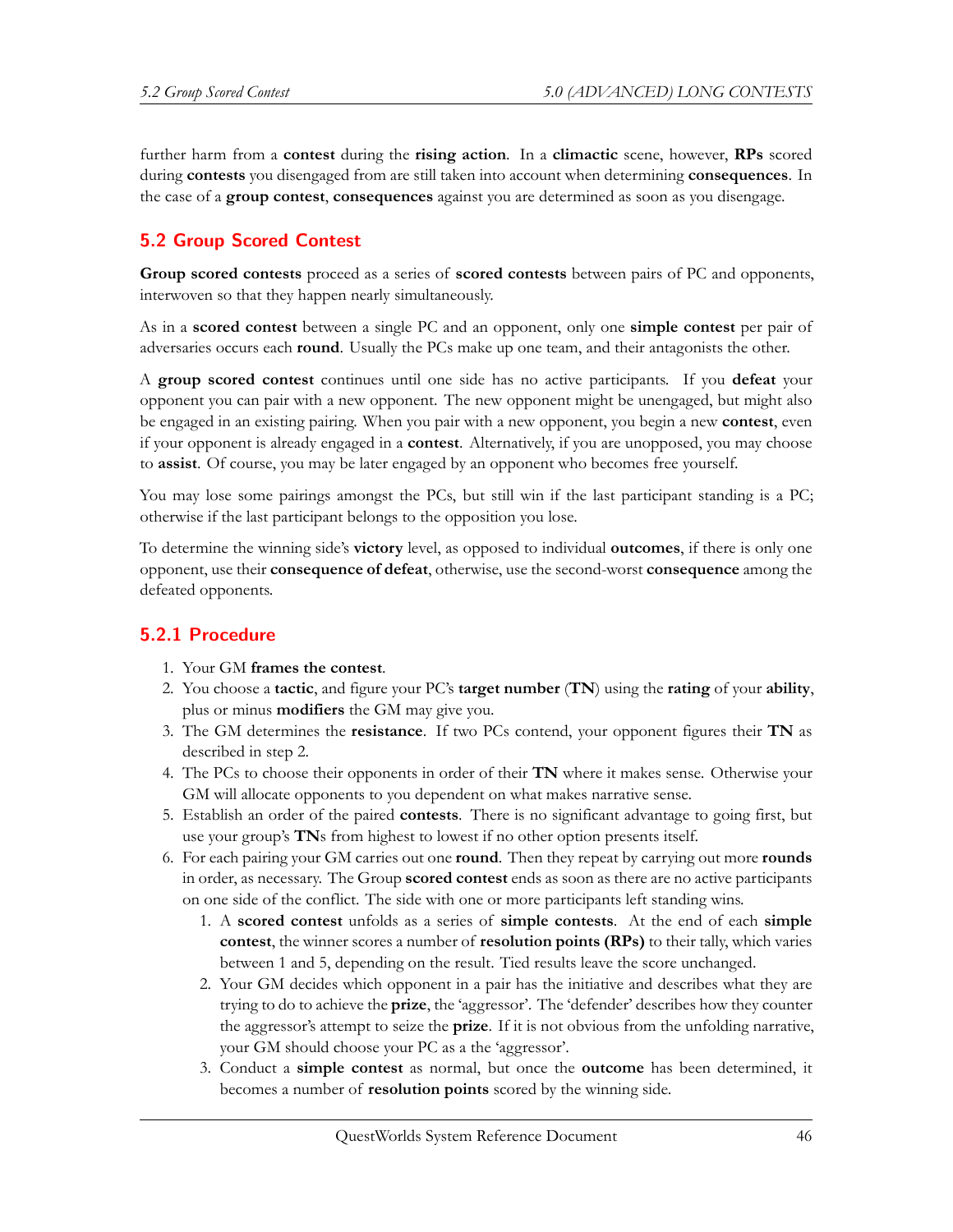- 4. The number of **resolution points** the winner garners at the end of each **round** depends on the **degree of victory** they scored. They get 1 point for a **marginal victory**, 2 for a **minor victory**, 3 for a **major victory**, and 5 for a **complete victory**.
- 5. The first to accumulate a total of 5 points wins; their opponent is knocked out of the **contest**.
	- 1. As one of a pair is eliminated from the **group contest**, their victorious opponents may then move on to engage new targets, starting new **contests**, which are then added to the end of the existing sequence.
	- 2. If participating in multiple pairings, each pairing is the first to 5 points, points already scored do not count. But the accumulated points do count when determining **consequences** in the **climatic** phase.
- 7. Determine **degree of victory** based on **rising action** or **climax** (above).
- 8. Determine **benefits of victory** or **consequences of defeat**.
- 9. Describe the **outcome** based on the **story obstacle**.

#### **5.2.2 Group Scored Contest Outcomes**

In a **group scored contest** the side that has the last undefeated contestant gains the **prize**.

If the PCs won, determine the group's overall **outcome** by using the second-best **outcome** obtained by the PCs, or if there is only one opponent, the **outcome**. If the PCs lost, determine the group's overall **outcome** by using the second-worst outcome obtained by the PCs, or if there is only one PC, the **outcome**.

*For example, your PC Lieutenant Jackson of the Royal Navy has led a shore-action against a French outpost. Lieutenant Jackson and two other PCs have victory outcomes at the end of the contest, so the Royal Navy wins the day. To determine how well the Royal Navy has done your GM looks at the three victorious outcomes for the Royal Navy, a major victory, a minor victory and a marginal victory. The second best outcome is a minor victory so your GM declares that the Royal Navy have a minor victory and have overrun the French outpost, but gained little else.*

*Later you lead your men in a spirited defense against a French boarding action of your ship. However, the French win the day, with Lieutenant Jackson and the other PCs suffering defeat outcomes at the end of the contest. Looking at your PCs outcomes there is a major defeat, two minor defeats and a marginal defeat. The French win the day with a minor defeat for your Royal Navy crew.*

To determine individual **consequences** or **benefits**, in **rising action**, even if you engage multiple opponents in a **rising action scored contest**, only use the last opponent you engaged to determine your individual **outcome**. In a climatic contest total the **resolution points** scored against you by all your opponents. If you engage more than one opponent, be sure to add the **resolution points** scored against you by all of them. If you lost, add 1 to your total. Your GM cross-references the total against the **climactic state of adversity** table.

#### **5.2.3 Unrelated Actions**

If you are not currently enmeshed in a **round**, either after a successful disengagement, or after winning a **round**, you may take actions within the scene that do not directly contribute to the **defeat** of the other side. These **unrelated actions** may grant an **augment** to yourself or to a teammate. You may achieve a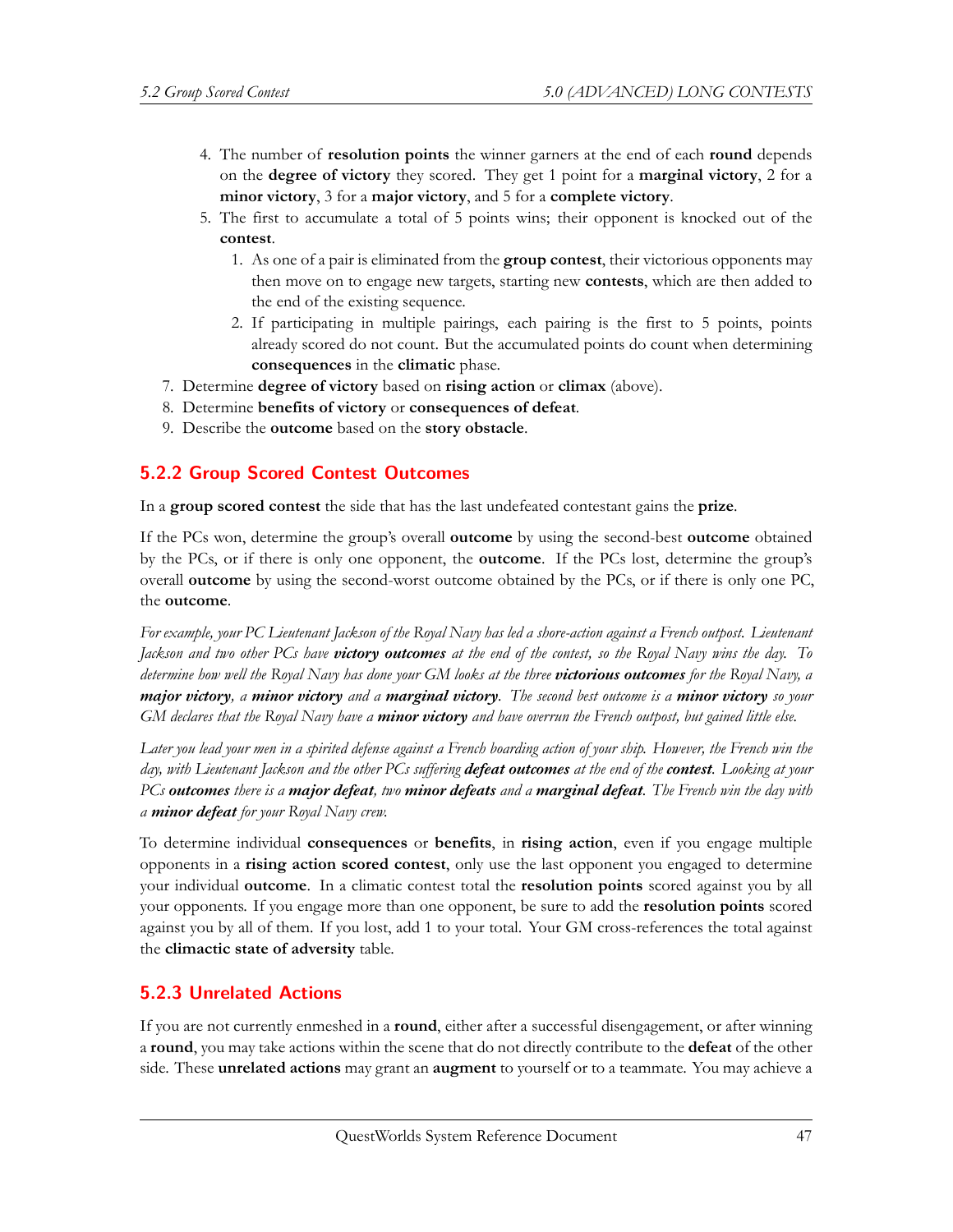secondary story objective. This resembles an **asymmetrical round**, except that, as you are not targeted by any opponents, there is no additional risk.

### **5.2.4 Assists**

You may take an **unrelated action** to grant an **assist** to a teammate enmeshed in a **round**. **Assists** are subject to the same restrictions as **augments**: they must be both credible and interesting.

Your first **assist** faces a **moderate resistance**. Each subsequent **assist** attempt to the same beneficiary, steps up by one factor on the table: high, then very high, then **nearly impossible**. The **resistance** escalation occurs even when another PC steps in to make a subsequent **assist**. This escalation allows the occasional dramatic rescue but makes it difficult for players to prolong losing battles to excruciating length. Your GM should make it seem credible by justifying the increasing **resistances** with descriptions of ever-escalating countermeasures on the part of the opposition.

Your GM may adjust the starting **resistance** up or down by one step to account for campaign credibility or other dramatic factors. If an **assist** as proposed seems too improbable or insufficiently useful, your GM should collaborate with you to propose alternate suggestions which would face **moderate resistance**.

The **assist** alters the score against your teammate according to the **outcome** of a **simple contest**

| Contest Outcome  | Change to Score Against Recipient |
|------------------|-----------------------------------|
| Complete Victory | -4                                |
| Major Victory    | -3                                |
| Minor Victory    | $-2.$                             |
| Marginal Victory | $-1$                              |
| Marginal Defeat  | $\left( \right)$                  |
| Minor Defeat     | $+1$                              |
| Major Defeat     | $+2$                              |
| Complete Defeat  | $+3$                              |

### **5.2.4.1 ASSIST TABLE**

Scores can never be reduced below 0.

#### **5.2.4 Followers**

You may choose to have your **followers** take part in **group scored contests** in one of three ways: as full contestants, as secondary contestants, or as supporters.

**Contestant**: The **follower** takes part in the **contest** as any other PC would. You roll for your **followers** as you would their main characters. However, your **followers** are removed from the **contest** whenever 3 **resolution points** are scored against them in a given **round**. An additional 2 **resolution points** are then scored against them, increasing the severity of any **consequences** they suffer.

**Secondary contestant**: To act as a secondary contestant, your **follower** must have an **ability** relevant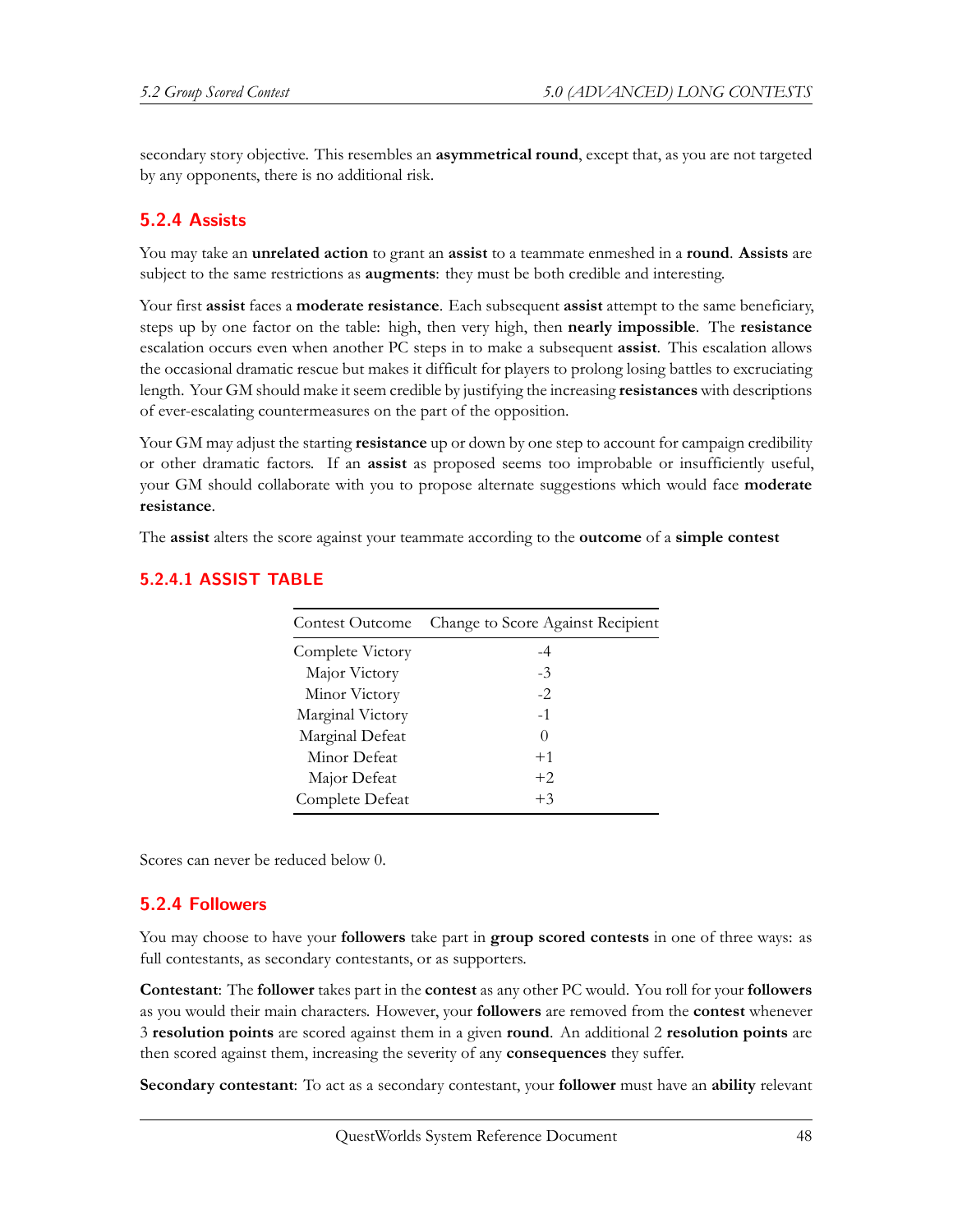to the **contest**. The **follower** sticks by your side, contributing directly to the effort: fighting in a battle, tossing in arguments in a legal dispute, acting as the ship's navigator, or whatever. Although you describe this, you do not roll for the **follower**. Instead, you may, at any point, shift any number of **resolution points** to a **follower** acting as a secondary contestant. Followers with 3 or more **resource points** lodged against them are removed from the scene. When a **follower** is removed from the scene, an additional 2 **resolution points** are lodged against them, increasing the severity of **consequences** they suffer.

**Supporter**: Your **follower** is present in the scene, but does not directly engage your opponents. Instead they may perform **assists** and other **unrelated actions**.

**Followers** acting in any of these three capacities may be removed from the **contest** by otherwise unengaged opponents. To remove a **follower** from a scene, an opponent engages your **follower** in a **simple contest**. Your GM sets the **resistance**, or if it is another PC's **follower** they determine the relevant **ability** of the **follower** engaging yours. On any failure, your **follower** is taken out of the **contest**. For **consequence** determination purposes, the follower has X+2 **resolution points** lodged against them, where X is the usual number levied by the **resolution point** table.

# **5.2.5 Risky Gambits**

During a **scored contest**, you can attempt to force a conflict to an early resolution by making a **risky gambit**. If you win the **round**, you lodge an additional 1 **resolution point** against your opponent. However, if you lose the **round**, your opponent lodges an additional 2 **resolution points** against you.

If both contestants engage in a **risky gambit**, the winner lodges an additional 2 **resolution points** against the loser.

#### **5.2.6 Defensive Responses**

In a **scored contest**, you can make a **defensive response**, lowering the number of **resolution points** lodged against you in a **round**. If you win the **round**, the number of **resolution points** you lodge against your opponent decreases by 1. If you lose, your opponent lodges 2 fewer **resolution points** against you. The total number of **resolution points** assigned by a **round** is never less than 0; there is no such thing as a negative **resolution point**.

# **5.2.7 Joining Scored Contests in Progress**

When you wish to join a **scored contest** in progress, you and your GM should discuss whether you accept the current framing. If so, you can participate. In a **scored contest**, you simply select an opponent and enter into a new **round**. If you want to achieve something other than the goal established during framing, you may instead perform **unrelated actions**, including **assists** and **augments**.

#### **5.2.8 Switching Abilities**

You may describe an action in a **scored contest** that is not covered by the **ability** that you started the contest with. There are two possibilities here: either you are trying to provide color to your actions in the **round**, without seeking to gain advantage, or you are seeking to gain advantage over your opponent with a novel **tactic**. In the former case, you can continue to use the **ability** you started the contest with, as you should not be penalized for wanting to enhance the contest with colorful or entertaining descriptions. In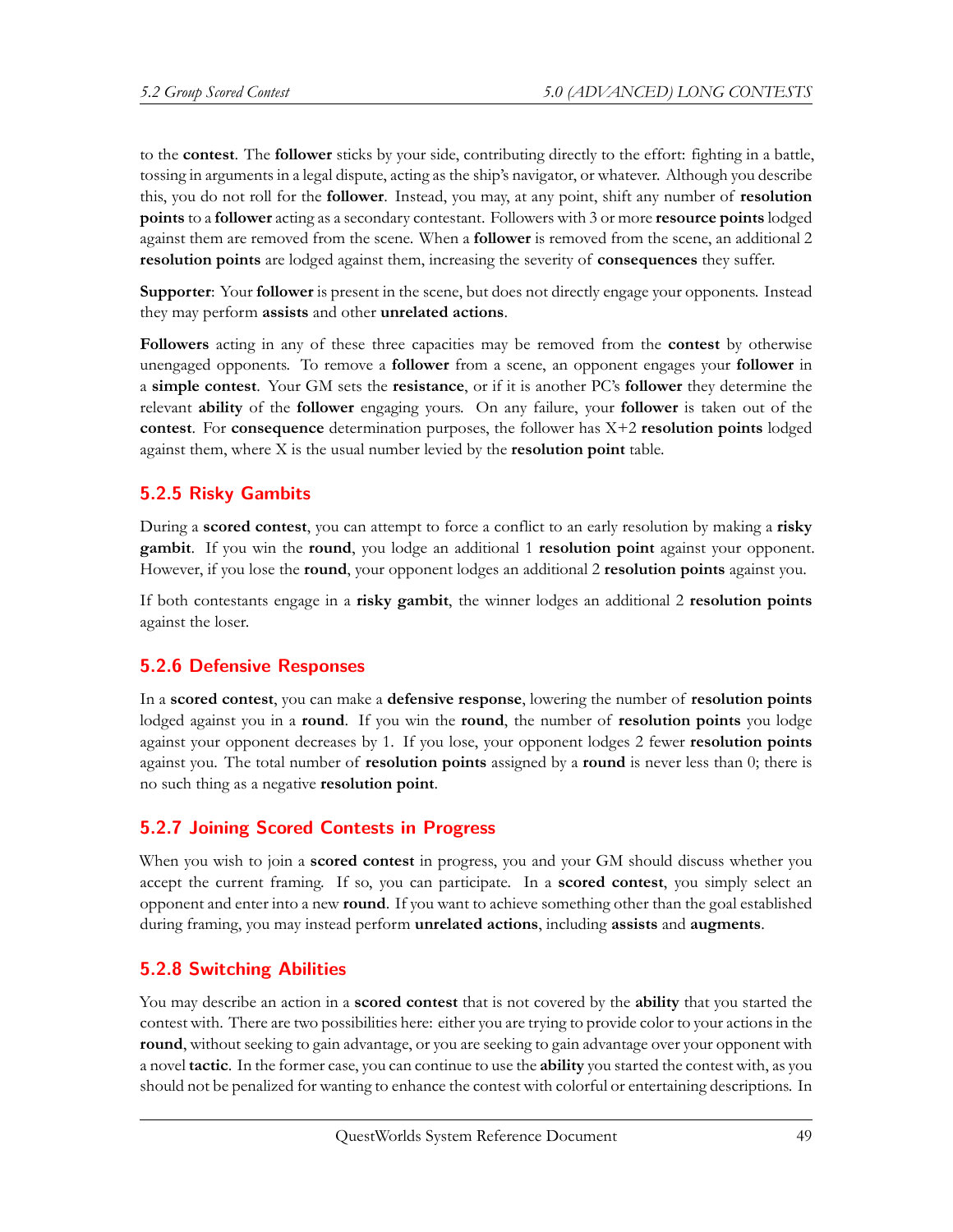the latter case you should switch **abilities**, and your GM must decide if the **resistance** changes because of your new **ability**. Your GM is encouraged to reward **tactics** that exploit weaknesses that have been identified in the story so far with a lower **resistance**. Sometimes your GM may respond with a higher **resistance** because your **tactic** looks less likely to succeed due to conditions already established in the story.

# **5.3 Extended Contest**

**Extended contests** are longer and more dramatic than **simple contests**. Your GM uses **extended contests** when the **outcome** of the struggle is important, to generate suspense for the players, or when they want a back-and-forth struggle. It is something you and your GM should visualize and describe.

An **extended contest** consists of one or more **rounds**, in which you perform actions that are similar to **simple contests**. However, actions and **rounds** do not decide the **outcome** of the whole **contest**, only who gains or loses **advantage points (AP)** at that time. You take actions in turn, an **exchange**, losing and gaining the advantage, until either you or your opponent runs out of **advantage points** and is **defeated**.

### **5.3.1 Procedure**

- 1. Your GM **frames the contest**.
- 2. You choose a **tactic**, and figure your PC's **target number** (**TN**) using the **rating** of your **ability**, plus or minus **modifiers** the GM may give you. Figure your starting **advantage point (AP)** total using the **TN**, including all **modifiers** and **augments**. The **AP** include +20 for each level of **mastery**, and can also be increased by **followers**.
- 3. The GM determines the **resistance**. The GM opposes the PC with a **resistance**—the harder the task or tougher the opponent, the higher the **resistance**. The GM figures starting **APs** for the **resistance** from the **resistance TN**.
- 4. Carry out one or more **rounds**, repeating as necessary.
	- 1. Each **round** consists of two **exchanges**: an action and immediate response.
		- 1. Describe your action towards the desired **prize**, what **ability** you use, and how much risk you take. "I want to climb straight up to that outcrop, taking chances if needed." You can specify your **AP bid**; if you do not, your GM determines this based on the amount of risk you are taking. The size of the **bid** mirrors how bold and risky your character's action is. Extreme or aggressive actions mean a high **AP bid**, and cautious actions require less.
		- 2. The **ability** used can be varied, but **APs** are always calculated on the first **ability** that you use in a contest. That **ability** must be used in the first **round**.
		- 3. You gamble a number of your **APs** in an attempt to reduce your opponent's **AP**, but if you fail the attempt you lose the **AP**.
		- 4. Roll a die to determine your **degree of victory or defeat**, then apply any **bumps**. Your GM does the same.
		- 5. Compare the results of the two die rolls on the Extended Contest Table to determine who loses **AP**; only when you have a **critical** can you gain **AP** from your opponent. The **AP bid** is multiplied by this number before applying the results. Thus, if you **bid** 3 **AP** and the result is "Loser loses 2x **bid**," the loser loses 3 x 2 = 6 **AP**. Round half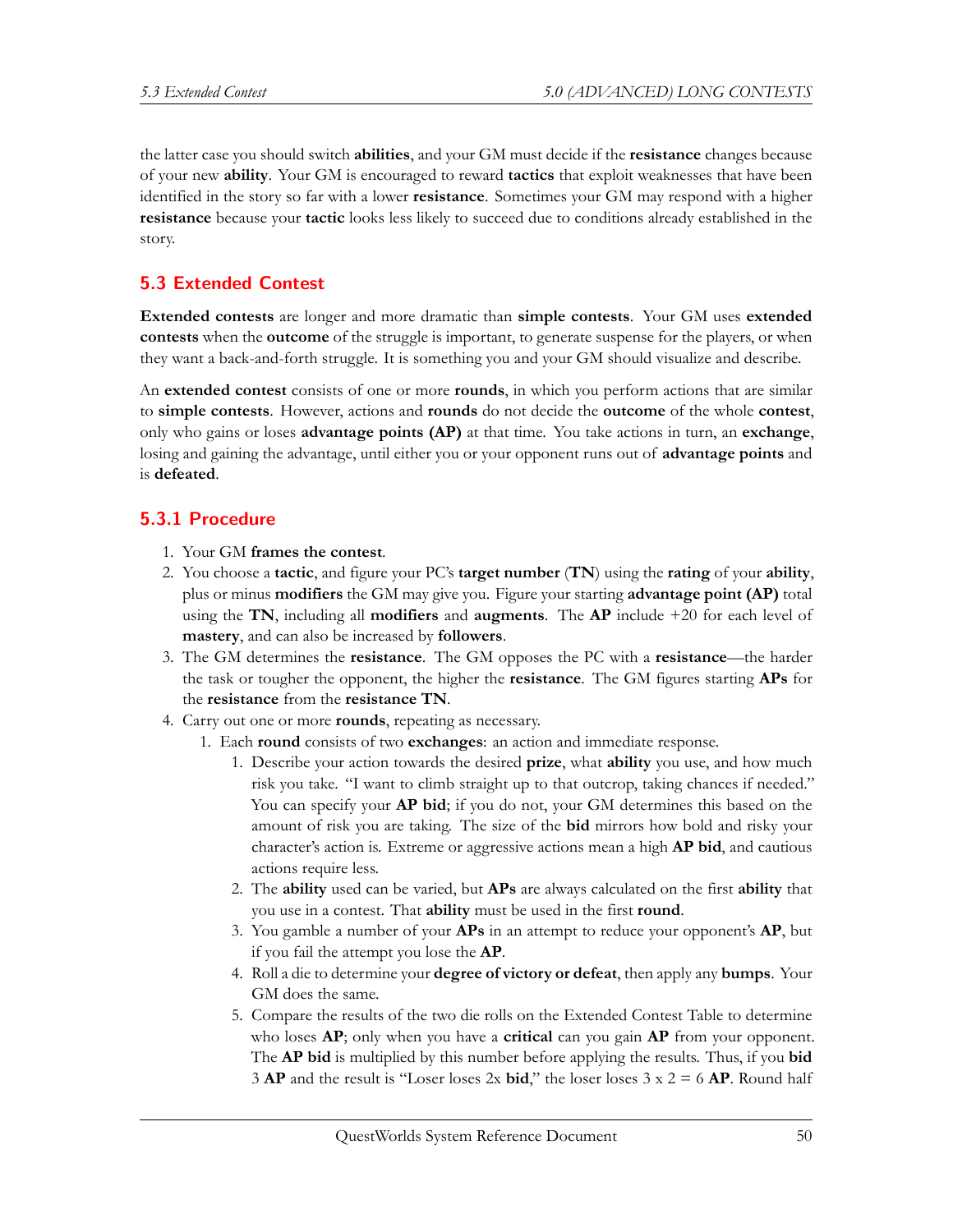points up.

- 6. Determine **outcome**. Each contestant's **AP** total rises or falls during the contest as they gain the upper hand or are driven back. **Exchanges** continue until one contestant reaches 0 **advantage points** or fewer. At that point, the contest is over (even if it is the middle of a **round**). The loser's final **AP** total determines the **outcome** for the victor. 7. The GM then hazards a number of **APs** for the **resistance**, in the same way.
- 5. **Advantage points** are only relevant for the length of a particular **contest**. Your PC does not have any until the next **extended contest** begins, when you calculate them all over again

|                | Critical                                                    | <b>Success</b>                                    | Failure                                           | Fumble                        |
|----------------|-------------------------------------------------------------|---------------------------------------------------|---------------------------------------------------|-------------------------------|
| Critical       | Worse roll<br>transfers $\frac{1}{2}x$ bid,<br>$else$ tie** | Loser transfers 1x<br>$hid**$                     | Loser transfers<br>$2x$ bid**                     | Loser transfers 3x<br>$bid**$ |
| <b>Success</b> | Loser transfers<br>$1x$ bid**                               | Worse roll loses<br>$\frac{1}{2}$ x bid, else tie | Loser loses 1x<br>bid                             | Loser loses 2x<br>$bid**$     |
| Failure        | Loser transfers<br>$2x$ bid**                               | Loser loses 1x bid                                | Worse roll loses<br>$\frac{1}{2}$ x bid, else tie | Loser loses 1x<br>$bid**$     |
| Failure        | Loser transfers<br>$3x$ bid**                               | Loser loses 2x bid                                | Loser loses 1x<br>$bid**$                         | $Tie*$                        |

#### **5.3.1.1 EXTENDED CONTEST TABLE**

• In a **group extended contest**, the GM may declare that both contestants lose 1⁄2x **bid** to indicate that, although their results cancel out with respect to each other, their situation worsens compared to other contestants. \*\* If the loser has **ability** 6 less than their opponent or worse, do not transfer, loser just loses AP instead.

#### **5.3.2 Advantage Points**

#### **5.3.2.1 Bidding Advantage Points**

The size of your **AP bid** reflects the risk inherent in your actions. You describe your action and intent, and say how many **APs** you want to **bid**. If you describe an all-out offensive with your sword cutting vicious arcs, you need to bid a lot of **APs**; if you say that you are circling your foe cautiously, a low **bid** is in order. Your GM will look at the level of risk you are taking, and may suggest that you change your **bid** to better match your actions. If you do not declare a **bid** before rolling the die, your GM will decide how many points are **bid** (using 3 as a default), with riskier actions calling for higher **AP bids**.

#### **5.3.2.3 Followers and Advantage Points**

**Followers** can act in different ways during a **contest**, **augmenting** you with their **abilities** or allowing you to use one of your **abilities** as if it were your own. Alternatively, a **follower** with a relevant **ability** or **keyword** can simply add their **APs** to the PC's at the beginning of the **contest**.

Remember to figure any **modifiers** into your **follower's ability** before adding it to your starting **AP** total.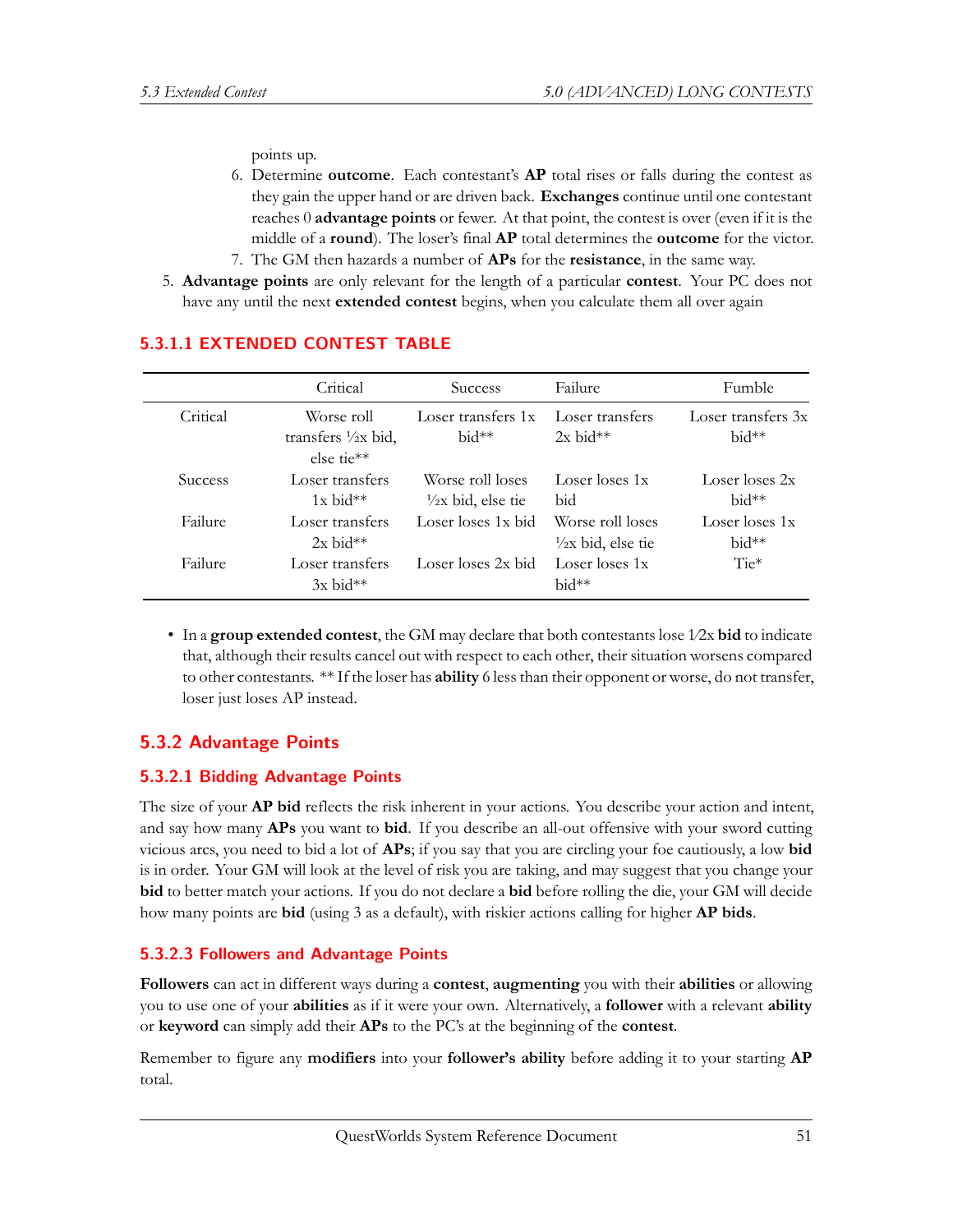Neither you nor the GM makes rolls for **followers**. Instead, their actions are subsumed into yours. The **follower's** relevant **ability** or **keyword** is used solely as a source of **advantage points**.

You can assign your **followers** to someone else, although you may have to succeed at a contest to persuade a reluctant follower to go along.

### **5.3.2.3 Advantage Point Knowledge**

Once your opponent has won or lost **APs** during the current contest, you can ask the GM what the opposition's **AP** total is. This is where the element of skill comes in. When choosing how many **APs** to stake, you must weigh the effect they want to gain if you succeed versus the risk you face if the action fails.

### **5.3.3 Extended Contest Outcomes**

At the end of the contest the **APs** of the loser determine the **benefits** for the winner or **consequences** for the loser. As with all **contests**, if the contest involved a **resistance**, and not another PC, we care about your **outcome**, win or lose, and the GM should feel free to narrate the **outcome** for the **resistance** depending on their interpretation of your **outcome**, which may not be symmetrical. For example, if the **benefit of victory** for your PC is **pumped** the GM should feel free to interpret what this means for the **resistance**: in a melee they might be dead, in a social contest they might be exiled, or they might surrender in the melee or cede ground in a social contest. Your GM should focus on the **prize** that was agreed when deciding how to narrate the resolution of the contest.

| Final AP Total    |          | Level of Defeat Consequence for Loser Benefit for Winner |             |
|-------------------|----------|----------------------------------------------------------|-------------|
| $0$ to $-10$ AP   | Marginal | Hurt                                                     | Fresh       |
| $-11$ to $-20$ AP | Minor    | Impaired                                                 | Pumped      |
| $-21$ to $-30$ AP | Major    | Injured                                                  | Invigorated |
| $-31$ or fewer AP | Complete | Dying                                                    | Heroic      |

# **5.3.3.1 EXTENDED CONTEST TABLE**

# **5.3.3 Group Extended Contests**

When an **extended contest** involves three or more contestants, it is a **group extended contest**. The conflict is often between two groups; each side wants to knock the other out of the contest by reducing all of its opponents to 0 or fewer **APs**.

Sometimes a contest will be a free-for-all involving three or more groups.

Rounds in a **group extended contest** differ in that the order of resolution is more complicated. At the start of the **round**, you state your action and **AP bid** and single out one or more opponents. Your GM then determines the order in which the contestants act. Taking surprise, withdrawals, and similar situations into effect, they have three options:

• Contestants can go in order from most daring to least daring **bid**: a reckless **bid** goes before a daring **bid**, as defined in "Bidding Advantage Points" above. Thus, the most heroic actions take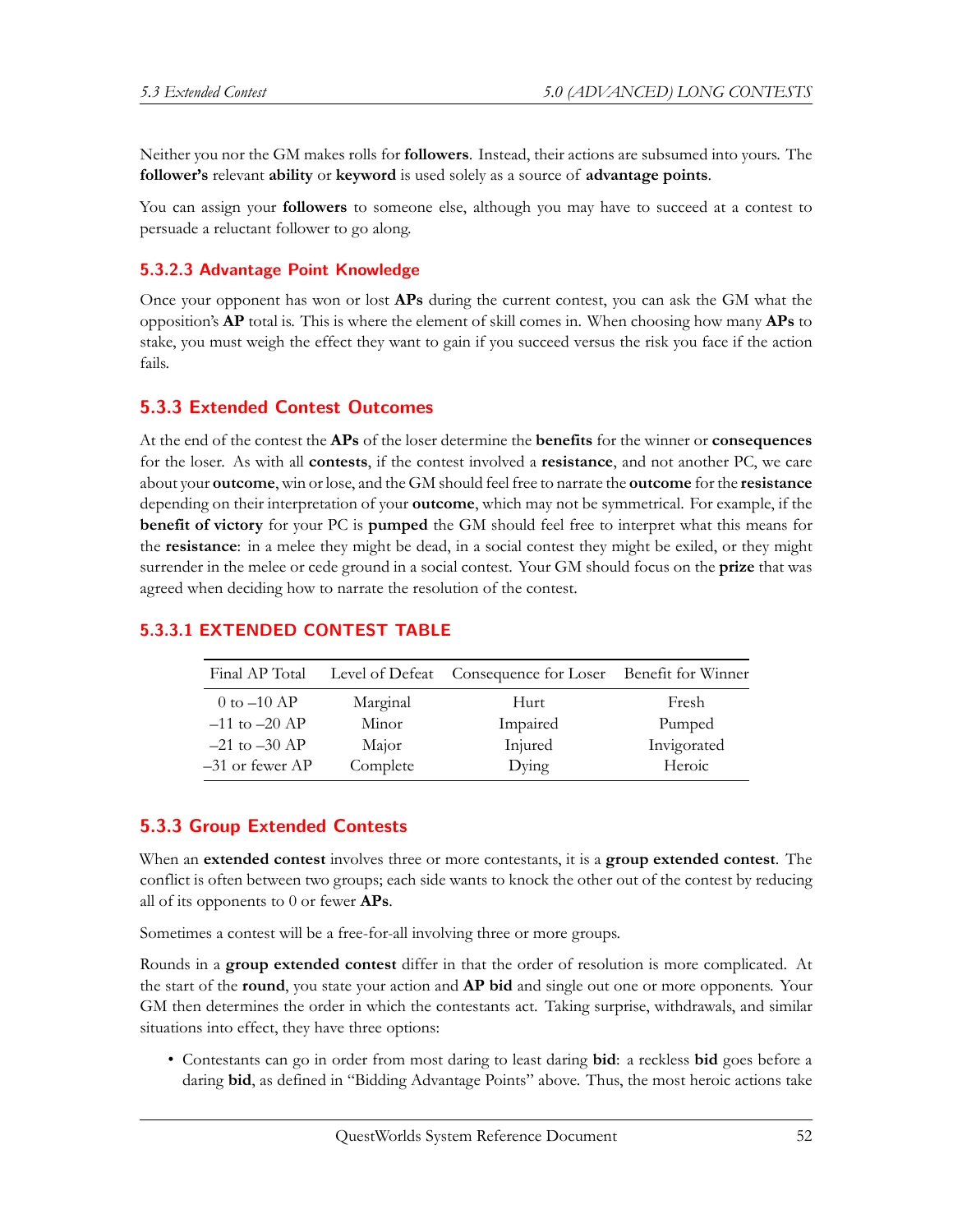precedence, acting in order of decreasing boldness. (In case of a tie, the contestant whose actual **bid** is higher goes first.)

- Contestants can go in order from highest **bid** to lowest: a **bid** of 20 **APs** goes before a **bid** of 5 **APs**. (In case of a tie, the contestant whose **bid** is the most daring goes first.)
- Contestants can go in order from highest to lowest **AP** total. (In case of a tie, the highest or most daring **bid** goes first.)

During a standard **extended contest** an opponent immediately responds to your action with their own, but in a **group extended contest** this is not true—they cannot act (against you or anyone else) until their turn comes. You may want to change your declared action if another character attacks you first, and your GM will normally allow you to do so, usually to return an attack in kind.

The order in which contestants act is also important because a character (whether PC or **resistance** such as an NPC) can be knocked out of the contest before their turn comes. If your chosen opponent is knocked out before your PC acts, the GM decides if you can change your declared action.

You always have the option of delaying and allowing other contestants to act before you. You can jump back into the action at any time during the **round**, although again your GM determines if you can change your stated action.

When all characters still in the contest have completed their action the **round** ends and a new one begins.

#### **5.3.2.5 Group Extended Contest Outcomes**

In a **group extended contest** the side that has the last undefeated contestant gains the **prize**.

If the PCs won, determine the group's overall **outcome** by using the second-best **outcome** obtained by the PCs, or if there is only one opponent, the **outcome**. If the PCs lost, determine the group's overall **outcome** by using the second-worst outcome obtained by the PCs, or if there is only one PC, the **outcome**.

*For example, your PC Lieutenant Jackson of the Royal Navy has led a shore-action against a French outpost. Lieutenant Jackson and two other PCs have victory outcomes at the end of the contest, so the Royal Navy wins the day. To determine how well the Royal Navy has done your GM looks at the three victorious outcomes for the Royal Navy, a major victory, a minor victory and a marginal victory. The second best outcome is a minor victory so your GM declares that the Royal Navy have a minor victory and have overrun the French outpost, but gained little else.*

*Later you lead your men in a spirited defense against a French boarding action of your ship. However, the French win the day, with Lieutenant Jackson and the other PCs suffering defeat outcomes at the end of the contest. Looking at your PCs outcomes there is a major defeat, two minor defeats and a marginal defeat. The French win the day with a minor defeat for your Royal Navy crew.*

To determine individual **consequences** or **benefits**, use the **AP** of last opponent you engaged to determine your individual **outcome**.

# **5.3.4 Parting Shot**

When you **defeat** an opponent in an **extended contest**, you can act again immediately to try to make their **consequences of defeat** more severe. This is called a **parting shot**. You once again **bid AP** and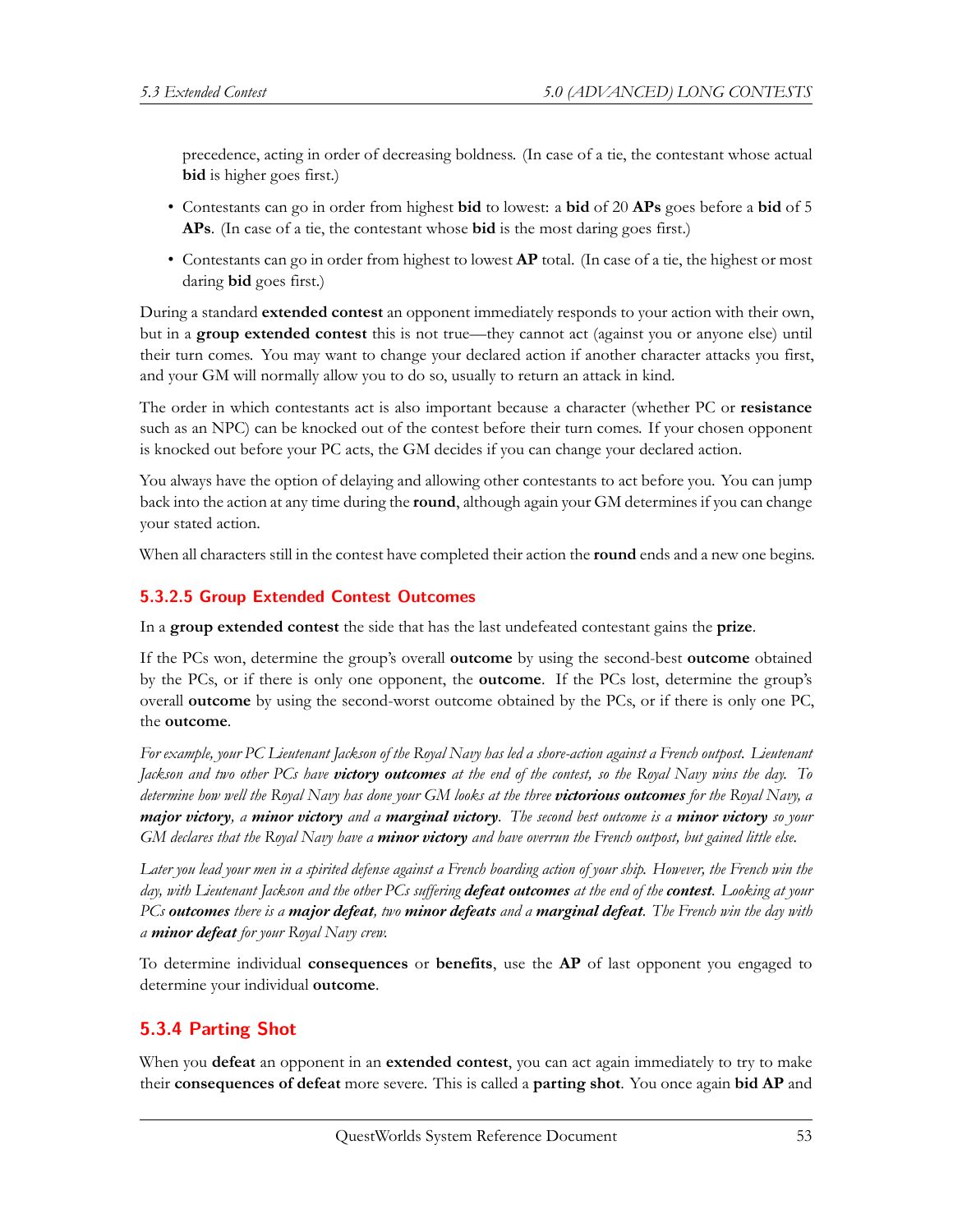use an appropriate **ability** against your opponent. If you succeed, their **AP** will decrease; their **outcome** may or may not change, but they cannot finish the **round** by taking an action against you.

**Parting shots** are risky; if you fail, an **AP** transfer might bring your opponent back into the **contest**. Your stumble can give them an opening that they can exploit in an effort to snatch **victory** from the jaws of **defeat**.

The **consequences of defeat** can remain after a **parting shot**, if the GM chooses. Thus, an opponent might keep a **penalty** from a defeat even if they are handed another chance by their opponent's failed **parting shot**.

# **5.3.5 Final Action**

If your PC falls to 0 or fewer **advantage points** in a standard **extended contest**, you are **defeated**. In a **group extended contest**, however, you can still try a **final action** to stay in the **contest** as long as you are not **dying** (which allows for no actions). A **final action** represents the knack to come back when your opponent turns away to gloat or deal with the other player characters. A character may only attempt one **final action** in any **contest**.

To attempt a **final action**, you must be free from attention by the opposition. You must spend a **hero point**. This does not provide a **bump** up on the roll to come; it is the cost of performing a **final action**. You can use a relevant **ability** in a **simple contest** against the number of **APs** your PC is below 0. Even if you succeed, the original **consequences of defeat** still apply: a **hurt** still takes a –3 to appropriate **abilities** until healed.

If you win the **simple contest**, you rejoin the contest with a positive **AP** total. Your new total is a fraction of your original **AP** total at the outset of the **contest**. If you fail the **simple contest**, your **AP** total drops even further, perhaps worsening your **outcome**.

Your GM should not use a **final action** for the **resistance** (and has no **hero points** which are required for this).

| Result           | AP change                                      |
|------------------|------------------------------------------------|
| Marginal Victory | Rejoin contest with $1/8$ of your starting APs |
| Minor Victory    | Rejoin contest with 1/4 of your starting APs   |
| Major Victory    | Rejoin contest with $1/2$ of your starting APs |
| Complete Victory | Rejoin contest with full starting APs          |
| Marginal Defeat  | Lose APs equal to $1/8$ of your starting value |
| Minor Defeat     | Lose APs equal to $1/4$ of your starting value |
| Major Defeat     | Lose APs equal to $1/2$ of your starting value |
| Complete Defeat  | Lose APs equal to your full starting value     |
|                  |                                                |

#### **5.3.5.1 FINAL ACTION RESULTS TABLE**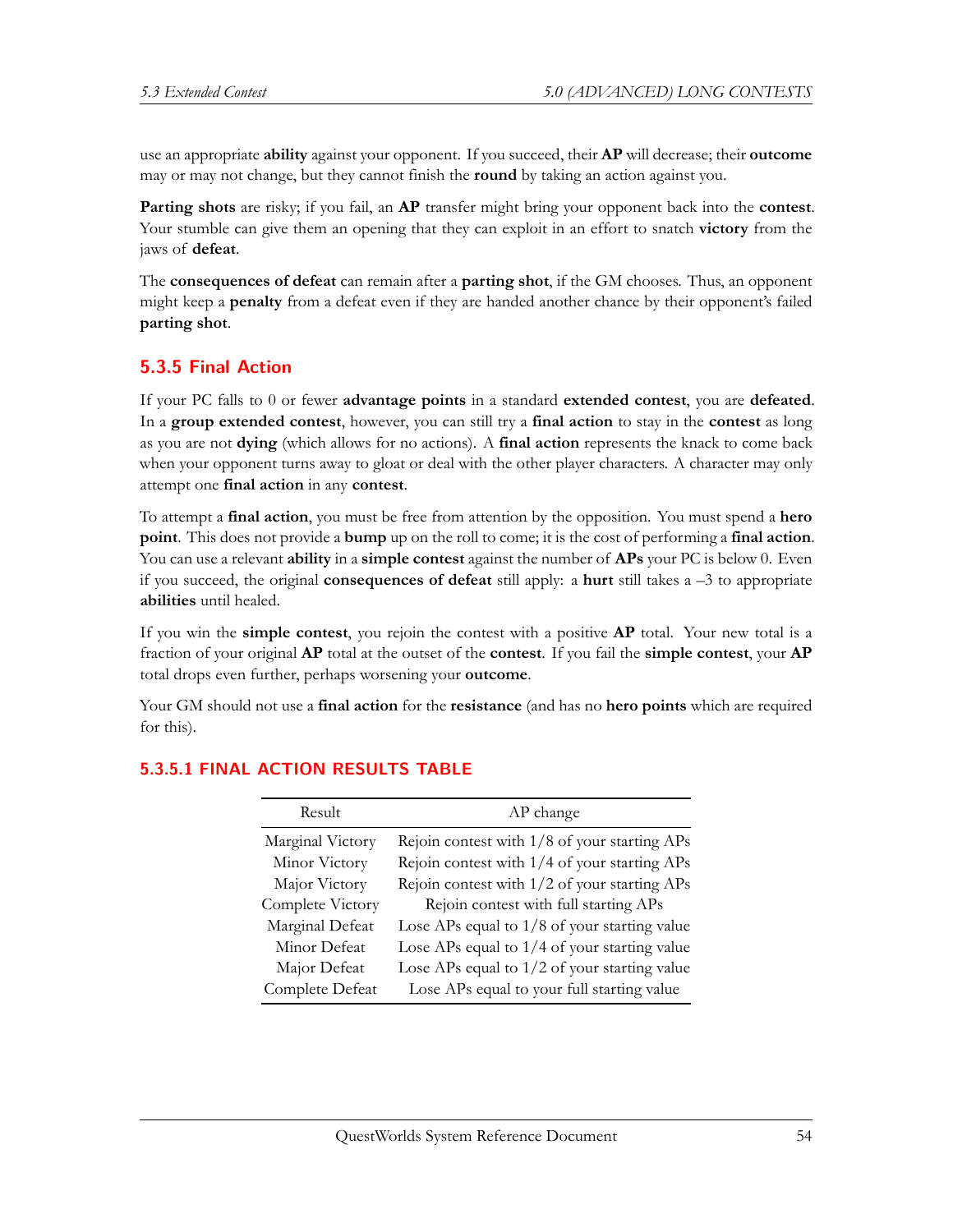# **5.3.6 Desperation Stake**

You can stake more **advantage points** than you currently have, to a maximum of your starting **AP** total. This allows you to attempt a **desperation stake** even when you are within a single **AP** of **defeat**. Your GM can never stake more **advantage points** than they have.

# **5.3.7 Unrelated Action**

If you are unengaged, you can forfeit your action to do something unrelated to the object of the contest. You might want to try to open a door, haul an important piece of equipment out of your saddlebags, heal yourself with magic, or **augment** an **ability**. Depending on the circumstances, you may have to engage in a **simple contest** to find out if you succeed at the **unrelated action**.

# **5.3.8 Asymmetrical Exchange**

If you are engaged, you may choose to briefly suspend your attempt to best your opponent in an **extended contest**, in order to do something else. An instance where you are trying to do something else and your opponent is trying to win the **contest** is called an **asymmetrical exchange**.

In an **asymmetrical exchange**, you do not score **APs** against your opponent if you win the **exchange**. Instead, you succeed at whatever else you were doing. You still lose **AP** if you fail. Often you will be using an **ability** other than the one you've been waging the **contest** with, one better suited to the task at hand. This becomes additionally dangerous when the **rating** associated with your substitute **ability** is significantly lower than the one used for the rest of the **contest**.

In addition to secondary objectives, as in the above example, you may engage in **asymmetrical exchange** to grant **augments** (see above) to yourself or others.

# **5.3.9 Switching Abilities**

You can usually switch freely from one **ability** to another in the middle of an **extended contest**. It makes sense to do so if you think a different **ability** will yield an advantage. You may need to do an **unrelated action** to switch abilities—for example, when changing weapons or equipment.

Your **AP** total stays the same when you change your **ability**, so it makes sense to start the contest with your best **ability** (appropriate to your goal, of course). If this seems odd, remember that **advantage points** measure advantage—how well the character is doing in the contest at the current moment. They do not measure proficiency; that is what the **target number** is for.

When you switch **abilities**, your **prize** does not change, just the means by which you pursue it.

# **5.3.10 Disengaging**

To disengage from an **extended contest** when your opponent is actively trying to keep you in the conflict, take an **unrelated action** to make a **simple contest** roll against the **resistance**. You use an **ability** relevant to your attempt to disengage; the opponent counters with the **resistance** or, if a PC, an appropriate **ability**. If the GM attempts to disengage, they use the **resistance** to do so. These **abilities** may or may not be those used in the main **contest**.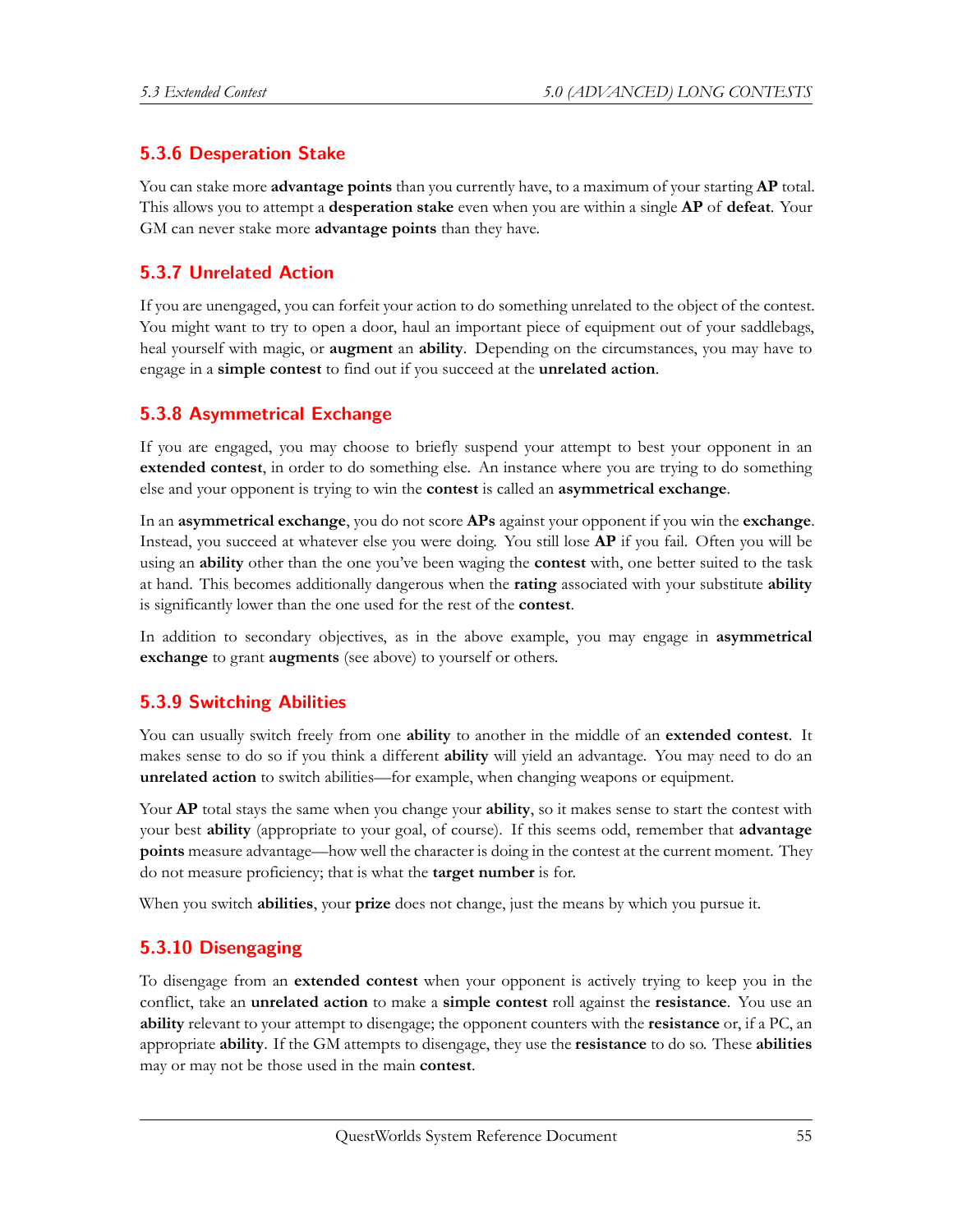On any **victory**, you are able to leave the **contest**. On any **defeat**, you must remain in the **contest**, and transfer a fraction of your current **APs** to your opponent.

If you withdraw from a **group extended contest** and later decide to rejoin it (or are forced to), you rejoin with the **advantage point** total you had when you left. If you can show how your leaving and returning substantially changes the situation, the GM may restore some of your **AP**—for example, if you leave a street fight to get your **followers** from a nearby tavern. Leaving a **contest** just to pick up a weapon or catch your breath is an **unrelated action**, and does not change your **advantage points**.

### **5.3.10.1 AP TRANSFER FROM FAILED DISENGAGEMENT TABLE**

| Level of Defeat | AP transferred              |
|-----------------|-----------------------------|
| Marginal        | $1/8$ of your current total |
| Minor           | $1/4$ of your current total |
| Major           | 1/2 of your current total   |
| Complete        | Your current total - 1      |

### **5.3.11 AP Lending**

**AP lending** is a common and important option in **extended contests**. You can transfer some or all of your **advantage points** to another PC engaged in a **group extended contest** on your side. With more **advantage points**, they can stay in the **contest** for longer, or make larger **bids** without driving themselves to **defeat**.

You cannot lend **advantage points** to yourself.

If a **follower's AP** are already included in your **AP** total, the **follower** cannot lend them to you.

Use an **unrelated action** and describe what your character is trying to do to improve the position of the target. For example, your PC might throw them a weapon, jeer at an opponent, or simply shout words of encouragement. Then, state the number of **AP** you are trying to **lend**. (The GM may suggest a higher or lower **bid** based on the action you describe.) This determines the **resistance** you face in a **simple contest**, with **outcomes** as determined below. Beware: PCs trying to aid their comrades in this way risk worsening their friend's position.

| Outcome                | AP Transferred                                                       |
|------------------------|----------------------------------------------------------------------|
| Complete Victory       | Target gains the attempted AP; lender does not lose AP               |
| Major or Minor Victory | Target gains the attempted AP; lender loses the AP                   |
| Marginal Victory       | Target gains 1/2 the attempted AP; lender loses 1/2 the attempted AP |
| Tie                    | No Effect                                                            |
| Marginal Defeat        | Target gains nothing; lender loses $\frac{1}{2}$ the attempted AP    |
| Minor or Major Defeat  | Target gains nothing; lender loses the attempted AP                  |
| Complete               | Target and lender each deduct the attempted AP from their totals     |

#### **5.3.11.1 AP LENDING TABLE**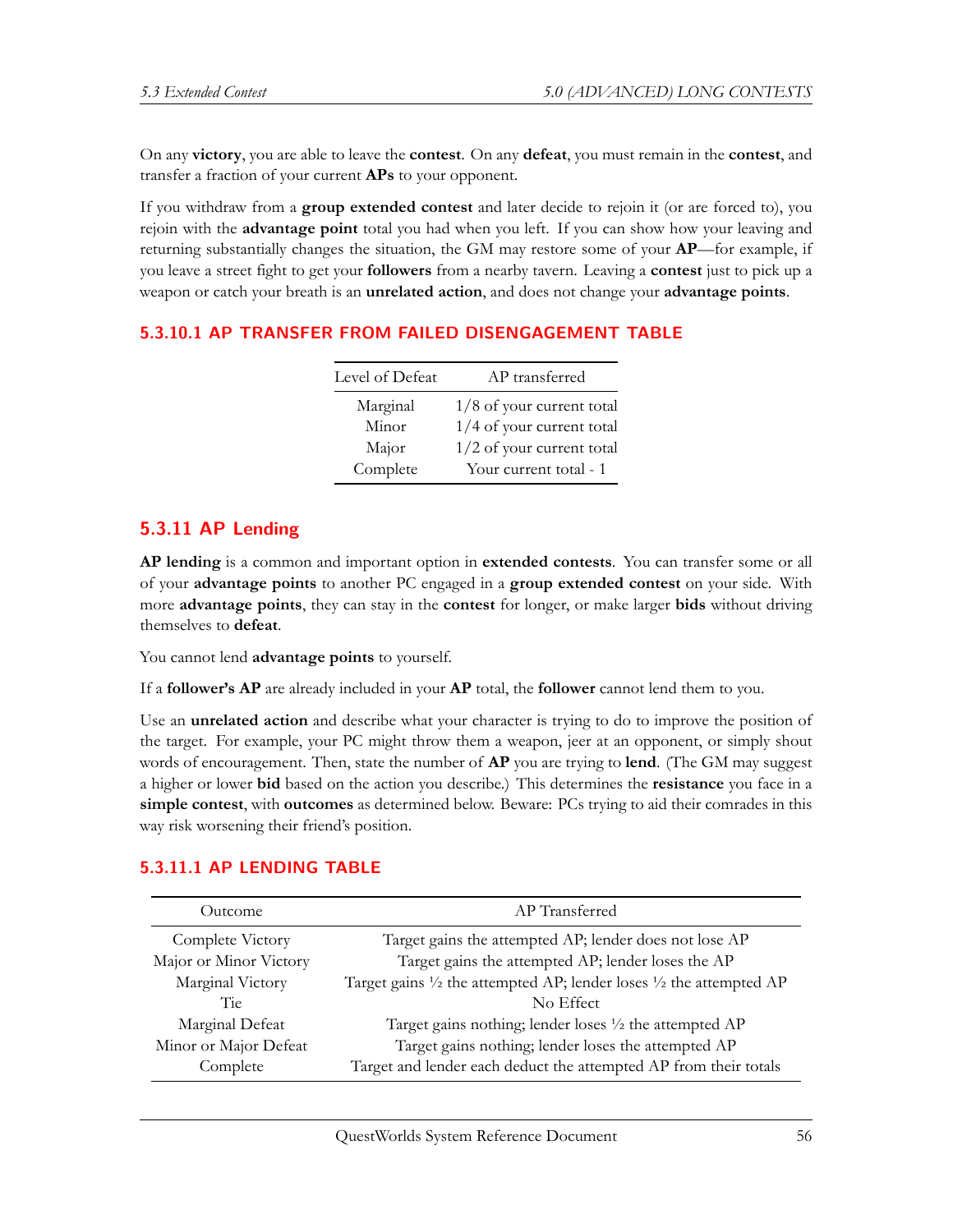# **5.3.12 AP Gifting**

If you are uninvolved in the contest you can also increase a participant's **AP** total. You **bid** a number of **APs** which may not exceed your **target number**. The **resistance** is twice the **bid**. The amount transferred depend on the **outcome**.

### **5.3.12.1 AP GIFTING TABLE**

| Outcome                | AP Transferred                     |
|------------------------|------------------------------------|
| Complete Victory       | Recipient gains 2x bid             |
| Major or Minor Victory | Recipient gains bid                |
| Marginal Victory       | Recipient gains 1/2 of bid         |
| Tie                    | No Effect                          |
| Marginal Defeat        | Recipient's opponent gains 1/2 bid |
| Minor or Major Defeat  | Recipient's opponent gains bid     |
| Complete               | Recipient's opponent gains 2x bids |

### **5.3.13 Edges and Handicaps**

Your GM may want rules to represent opponents who strike rarely but with great effect or who strike often but with little impact per blow. The first quality can be represented with an **edge**; the second, with a **handicap**. **Edges** and **handicaps** are designated using  $\hat{\ }$  ( $\hat{\ }$ 5, for example), **handicaps** with a minus sign  $(-25)$ .

**Edges** and **handicaps** affect only the **advantage points bid** in an **extended contest**. Your **edge** is added to your **AP bid** when your opponent must **lose** or **transfer APs**. Your **handicap** is subtracted from your bid when your opponent **loses** or **transfers APs**. A contestant's **edge** or **handicap** never affects his **AP** when he defends, only when he is attacking.

Most GMs find **edges** and **handicaps** more trouble than they're worth, and depict these phenomena with description alone. Earlier books made more extensive use of **edges** and **handicaps** to represent the quality of equipment carried by the PCs. For example, your suit for chainmail might be ^4 and your sword ^3. In games where restricted access to equipment is a significant part of the setting and your GM wants to use extended contests it may make sense to use them, otherwise we recommend ignoring them.

# **5.4 Chained Contest**

**Chained contests** do not defer **consequences** to the end of the **contest**, instead your GM applies the **consequences of defeat** to the loser in the **contest** immediately following a **round**. This leads to a grittier feel to the **contest**, but at the price of a death spiral: once you lose the **consequences of defeat** make it likelier that you will lose again.

To run an **extended contest** your GM runs a **simple contest** as normal, and then applies the **outcome** according to the following table, with the **consequences** taking immediate effect.

You decide if you wish to continue the **chained contest**, and your GM makes a similar determination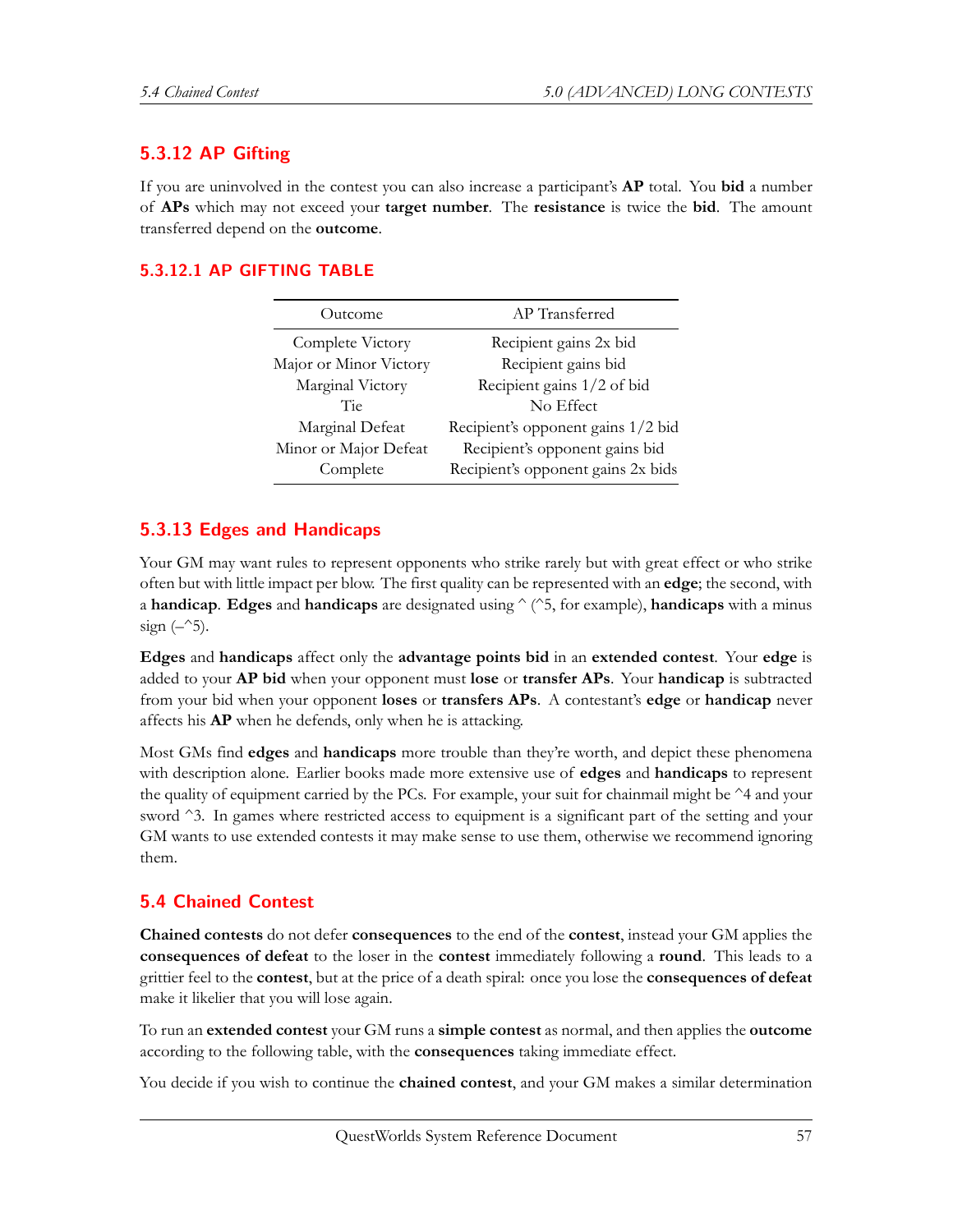for the **resistance**. Both you and your GM then express your intent. If your or your GM wishes to continue, play out another **simple contest**.

If you, or your GM, wishes to **disengage**, then on any **victory** you leave the contest, without inflicting consequences on the opposition. If both you and the GM wish to leave the contest, then you both **disengage**, and the contest ends. If any contestant is reduced to a **complete defeat**, the **contest** ends automatically.

**Chained contests** are the simplest form of **long contest**, and you may prefer them for that reason. They also tend to produce the most extreme **outcomes**, as participants tend to continue until **complete defeat**.

**Chained contests** are symmetric, in that they indicate the **outcome** for the loser, and as this is applied in steps, give the GM no freedom to interpret the **outcome** for the loser when narrating.

| Roll           | Critical                    | Success              | Failure                     | Fumble               |
|----------------|-----------------------------|----------------------|-----------------------------|----------------------|
| Critical       | Worse roll is <b>hurt</b> . | Opponent hurt. If    | Opponent Injured.           | Opponent Dying:      |
|                | If tied, no effect.         | already hurt in this | If already Injured          | player has them at   |
|                |                             | contest, Injured. If | in this contest,            | complete mercy.      |
|                |                             | already injured,     | Dying                       | Contest is over.     |
|                |                             | Dying                |                             |                      |
| <b>Success</b> | PC is hurt. If              | Worse roll is hurt.  | Opponent hurt. If           | Opponent Injured.    |
|                | already hurt in this        | If tied, no effect   | already hurt in this        | If already Injured   |
|                | contest, Injured. If        |                      | contest, Injured. If        | in this contest,     |
|                | already injured,            |                      | already injured,            | Dying                |
|                | Dying                       |                      | Dying                       |                      |
| Failure        | PC is Injured. If           | PC is hurt. If       | Worse roll is <b>hurt</b> . | Opponent hurt. If    |
|                | already Injured in          | already hurt in      | If tied, no effect          | already hurt in this |
|                | this contest, Dying         | contest, Injured. If |                             | contest, Injured. If |
|                |                             | injured, Dying       |                             | already injured,     |
|                |                             |                      |                             | Dying                |
| Fumble         | PC Dying:                   | PC is Injured. If    | PC is hurt. If              | Both make a          |
|                | opponent has them           | already Injured in   | already hurt                | mistake. No effect   |
|                | at complete mercy.          | this contest, Dying  | contest, Injured. If        | on contest. Side     |
|                | Contest is over.            |                      | already injured,            | effects at GM's      |
|                |                             |                      | Dying                       | discretion           |

# **5.4.1 CHAINED CONTEST TABLE**

# **5.4.1 Group Chained Contest**

In a **group chained contest** opponents pair off and fight a series of **chained contest rounds** with each other.

Your GM should determine the order of action, but as all rounds represent actions by both aggressor and defender there is no advantage to be obtained by going first. If there are surplus characters on your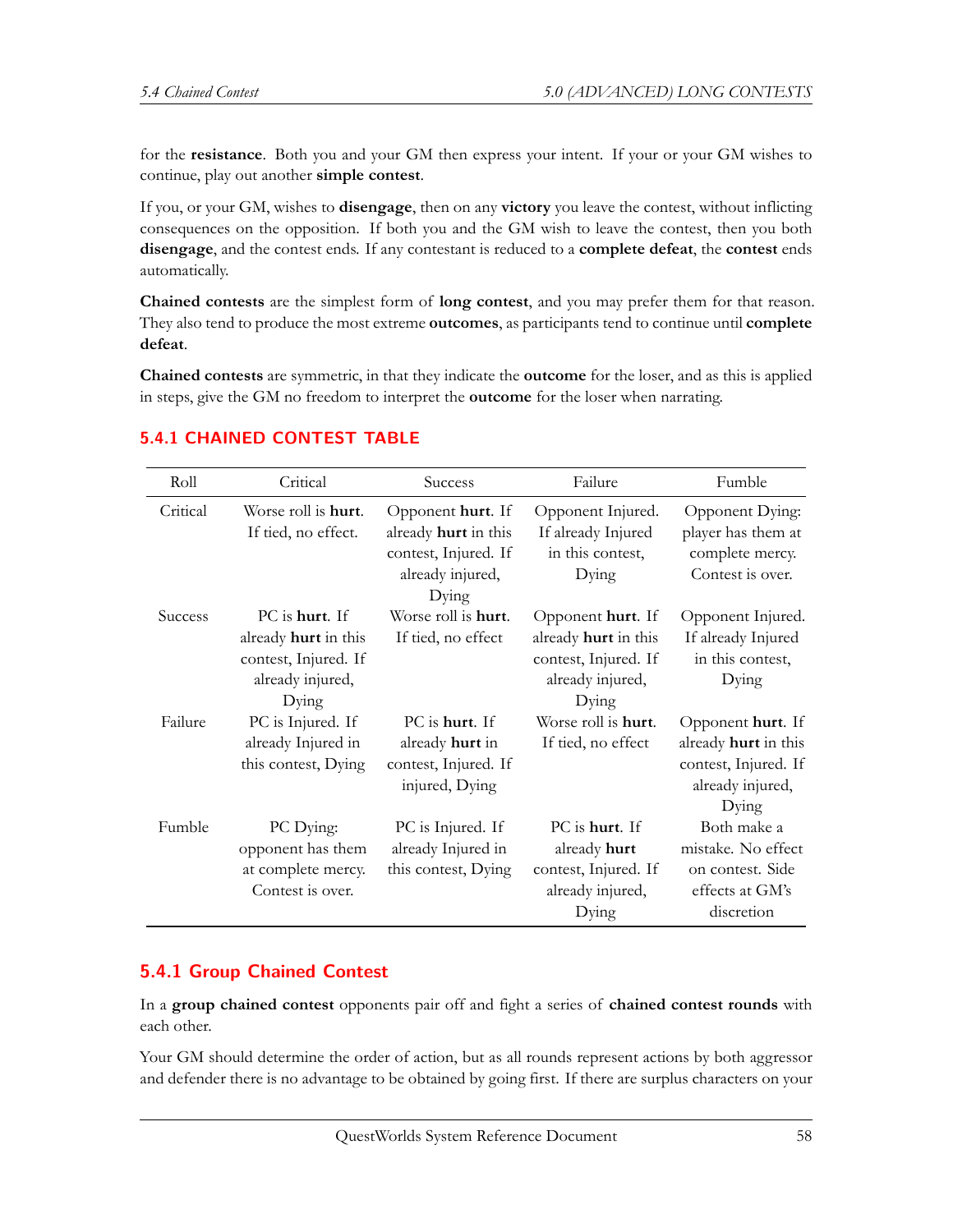side, you may engage an already engaged opponent in a second **contest**; your GM may choose to apply a **penalty** to them as they are already engaged with one opponent. Alternatively you may choose to **augment** an existing player character, reflecting aiding them in their fight instead.

# **5.4.2 Group Chained Contest Outcomes**

In a **group chained contest** the side that has the last undefeated contestant gains the **prize**.

If the PCs won, determine the group's overall **outcome** by using the second-best **outcome** obtained by the PCs, or if there is only one opponent, the **outcome**. If the PCs lost, determine the group's overall **outcome** by using the second-worst outcome obtained by the PCs, or if there is only one PC, the **outcome**.

*For example, your PC Lieutenant Jackson of the Royal Navy has led a shore-action against a French outpost. Lieutenant Jackson and two other PCs have victory outcomes at the end of the contest, so the Royal Navy wins the day. To determine how well the Royal Navy has done your GM looks at the three victorious outcomes for the Royal Navy, a major victory, a minor victory and a marginal victory. The second best outcome is a minor victory so your GM declares that the Royal Navy have a minor victory and have overrun the French outpost, but gained little else.*

*Later you lead your men in a spirited defense against a French boarding action of your ship. However, the French win the day, with Lieutenant Jackson and the other PCs suffering defeat outcomes at the end of the contest. Looking at your PCs outcomes there is a major defeat, two minor defeats and a marginal defeat. The French win the day with a minor defeat for your Royal Navy crew.*

Individual **consequences** or **benefits** will have already been determined by the **chained contest outcomes** on each **round**.

# **5.4.3 Followers in a Chained Contest**

**Followers** may augment your character in a **chained contest**.

In addition, if you suffer a defeat in a round of a **chained contest** you may transfer that **outcome** to a follower, but they suffer a **state of adversity** one level worse than you would do, so marginal becomes minor etc., and the **follower** is removed from the **contest**.

# **5.5 No Nesting**

Your GM should never "nest" one **long contest** inside another. If a **long contest** is in progress and you want to perform an action your GM should treat it as an **unrelated action**, or disallow it completely during the current **contest**.

# **5.6 Extended vs Scored Contests vs Chained Contests**

We recommend that your GM chooses one form of **long contest** only, and sticks to it, within a given campaign of *QuestWorlds*. If in doubt, use a **scored contest** by default.

**Scored contests** have the advantage of speed and simplicity. **Extended contests** have the advantage of each **exchange** allowing both parties to take turns acting, over your GM adjudicating who has the initiative; the bidding system also adds drama. **Chained contests** offer the benefit of grittier exchanges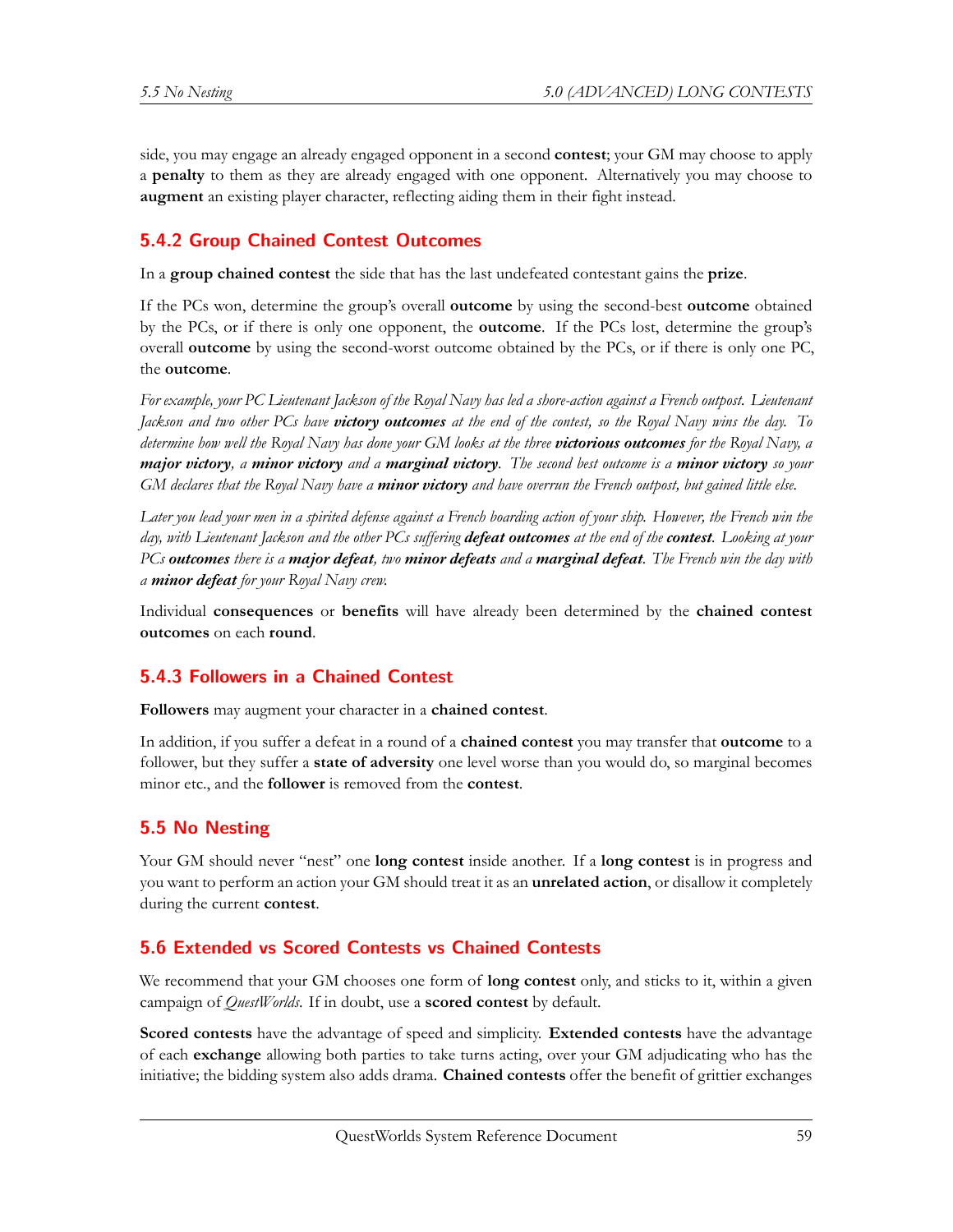where the **outcomes** of each **round** have impact, as opposed to being 'cosmetic' until the end of the **contest**.

**Scored contests** require more interpretation by your GM, to determine who has the initiative and describe the nature of the next **round**. **Extended contests** drama comes at the cost of increased complexity, and some harder to interpret corner cases. **Chained contests** create a death spiral which can be hard to break out of.

Both **scored contests** and **chained contests** can be used as an **escalating contest**, see §2.8.2

# **5.7 Extremely Long Contests**

There's no particular time scale associated with **contests**. But some **contests** may by their very nature be a drama that can't be resolved at one point in the narrative. Examples include political campaigns, construction projects, or seductions. These can be resolved by **long contests** where each **round** is conducted at an appropriate moment, rather than sequentially. Your GM will need to keep track of the **resolution or advantage points** and the **resistance**, though this might change as the context changes (a civil war started by the players could impede their castle-building plans). The challenges of each round will vary, and you may use a different **ability** or **augment** in the next exchange.

# **6.0 Relationships**

Abilities may represent your relationship to NPCs.

# **6.1 Supporting Characters**

Many relationships connect you to NPCs controlled by the GM.

When you try to use one of these relationships to solve a problem, your **tactic** is your relationship **ability**. You can't simply go to the **supporting character** you have a relationship with, stick them with the problem, and expect to see it solved.

If you succeed, the **supporting character** helps you solve the problem. If you fail, they don't. As with any **ability**, you must still specify how the NPC goes about overcoming the **story obstacle**. Calls on relationships are almost always **simple contests**.

In crucial situations, it may seem dramatically inappropriate for you to solve a problem indirectly, by working through others. Your GM can expose the **supporting character** to serious risk. If the character dies or otherwise suffers a change of status that renders them useless to you, you permanently lose the relationship **ability**.

Before putting **supporting characters** at serious risk, your GM should make sure the players understand the magnitude of the possible consequences.

When **supporting characters** undertake significant risk, the **supporting character** may suffer a **consequence of defeat** commensurate with the level of the **defeat** in the **contest**. Or it may simply be your relationship that is damaged or destroyed.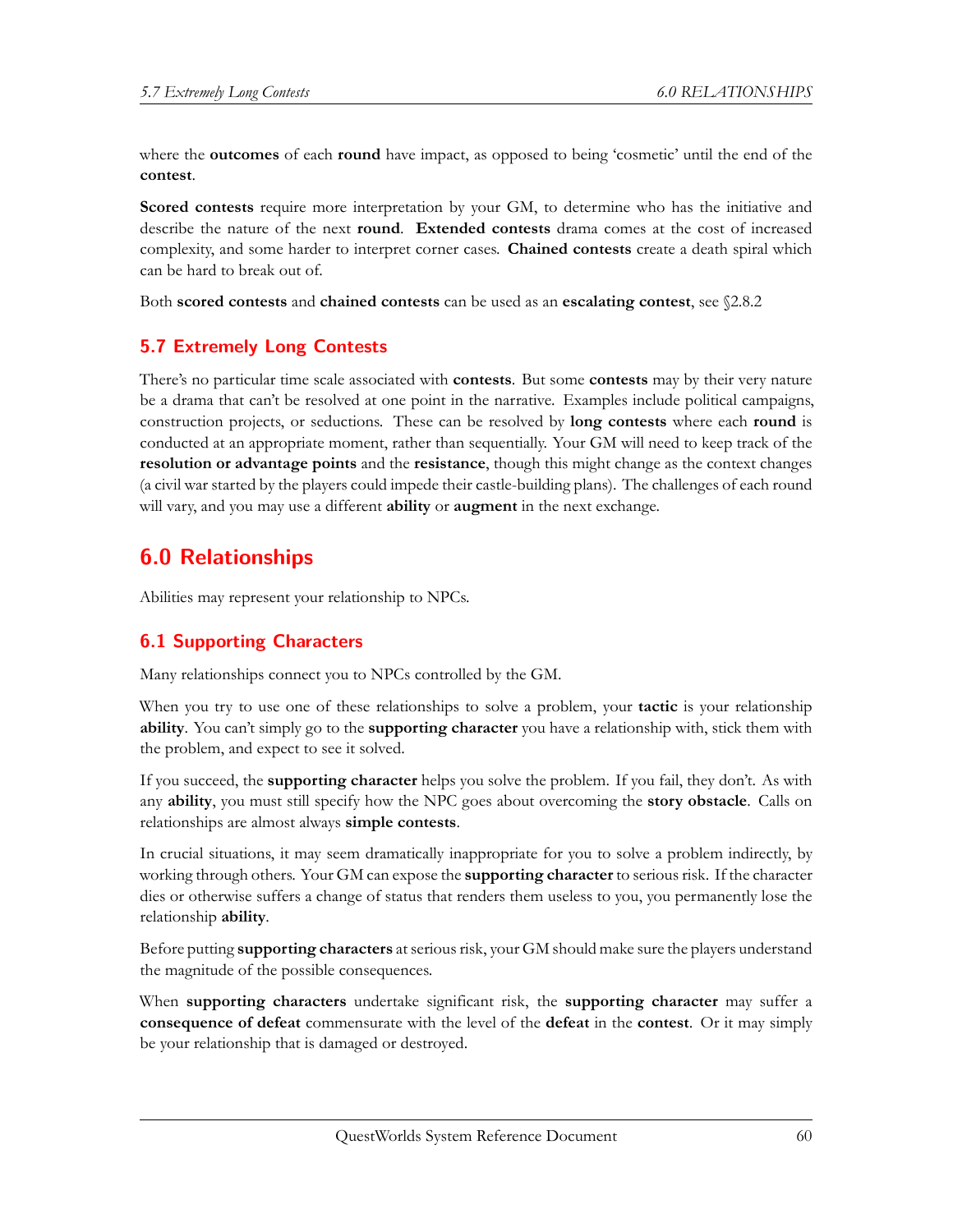# **6.2 Allies**

An **ally** is a character of roughly the same level of accomplishment as you, often in the same or a similar line of work. For every favor you ask of them they'll ask one of you. These reciprocal favors will be roughly equivalent in terms of risk, time commitment, resistance class, and inconvenience.

# **6.3 Patrons**

**Patrons** enjoy greater access to assets than you, either through personal ownership (as in a Merchant Prince) or authority (as in the governor of a province). They may lend you advice or provide you with assets but are too busy and important to personally perform tasks for you. They may hire you to do jobs, or issue orders within a command structure to which you both belong.

When you roll your **patron** relationship, your GM adjusts the resistance class depending on what you have done for them lately.

# **6.4 Contacts**

A **contact** is a specialist in an **occupation**, skill, or area of expertise. **Contacts** provide your information and perform minor favors, but will expect information or small favors from you in return.

You can describe a **contact** as being a particular individual, or as a group of similar individuals.

# **6.4.1 Occupational Contacts**

Any **occupational keyword** can be treated as a source of **contacts**. However, using an **occupational keyword** as a source of **contacts** will always be a **stretch**. To more reliably draw on particular **contacts** associated with your occupation, you should take an explicit ability. Use a **breakout ability** if you are using **umbrella keywords**.

# **6.5 Followers**

A **follower** is a **supporting character** that travels with you and contributes on a regular basis to your success.

There are two types of followers: **sidekicks** and **retainers**.

**Followers** need not be people, or even sentient beings: you can write up a spirit guardian, trusty robot, or companion animal as a **follower**.

# **6.5.1 Sidekick**

A **sidekick** is a **supporting character** under your control. Most of the time they stay at your side to render assistance, but they can also go off and perform errands or missions on their own.

You should give your **sidekick** a name. You should, when asked, explain how the **sidekick** came to be your **follower**, and why they continue in that role.

**Sidekicks** start with three **abilities**, one rated at 16 and the others at 13. Any of these **abilities** may be a **keyword**. At least one of them should indicate a **distinguishing characteristic**.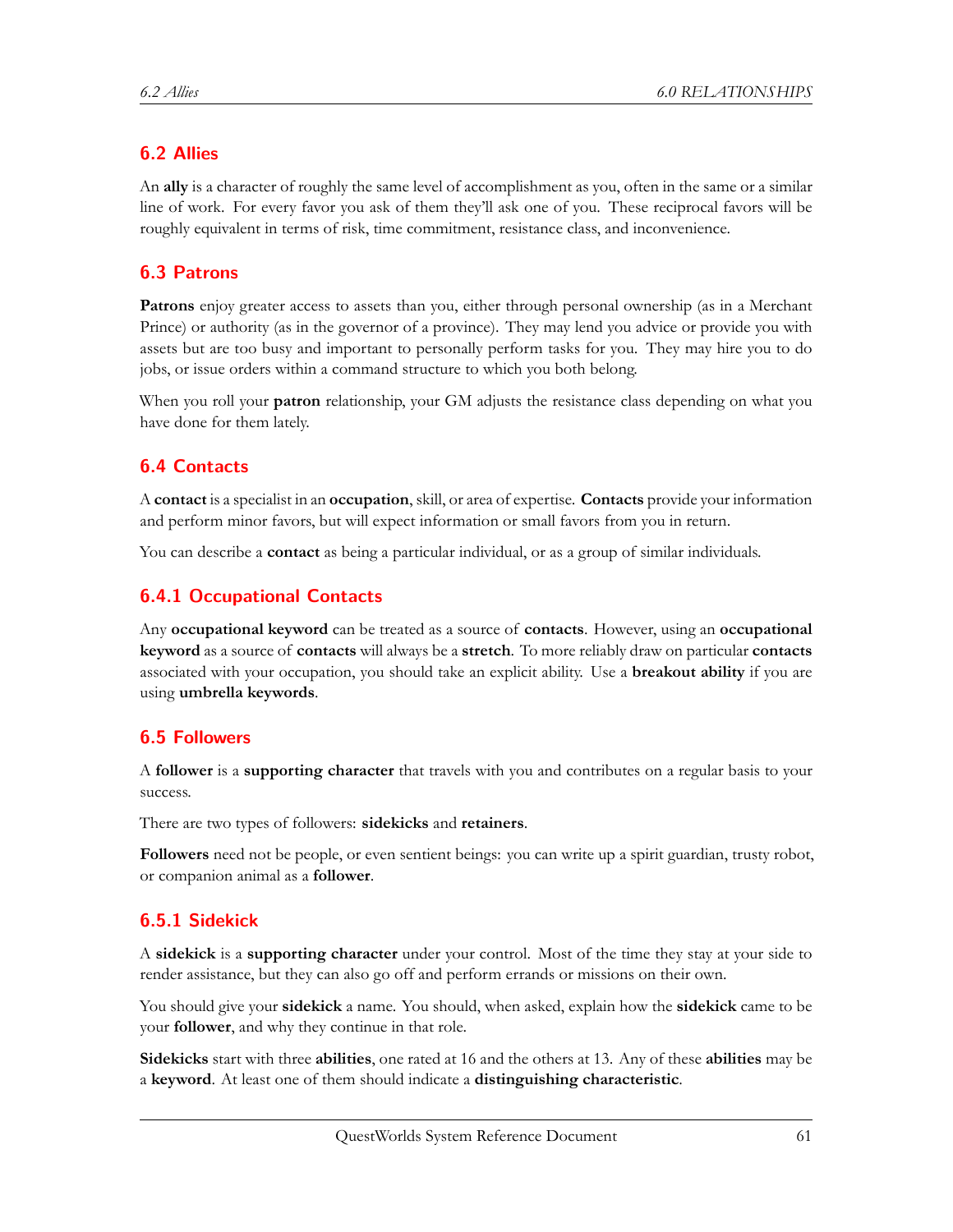If the sidekick is nonhuman or a member of an unusual culture, one of its three starting **abilities** must be its species or culture **keyword**.

Once you have determined the **sidekick's** base **abilities**, they allocate 15 additional points between three of them, spending no more than 10 on any one **ability**.

You can improve these **abilities** through the expenditure of **hero points**.

You may use any of your **sidekick's abilities** as your own. The **sidekick** can go off and do things without you.

#### **6.5.2 Replacing Lost Sidekicks**

As a **consequence of defeats** in which they participated, **sidekicks** can be killed or leave your service permanently.

Defeat in physical **contests** can lead to literal death. Metaphorical deaths from non-violent **contests** indicate a break you. The **sidekick** may angrily withdraw from your service, but is more likely to sorrowfully retire. You may be able to bring a **sidekick** back from metaphorical death by overcoming **story obstacles**.

If you lose a **sidekick**, you may create a new one without needing to spend a **hero point**. You must explain how the new **sidekick** has come to be your new **follower**.

You may find it convenient to promote **retainers** to **sidekick** status, giving them names and personalities, with a sudden improvement in **abilities** and **ratings** to match.

#### **6.5.3 Retainers**

A **retainer** is a more or less anonymous servant or helper. You may specify a single **retainer**, or, where appropriate to your character concept, an entire staff of them.

Like any other **ability**, a **retainer ability** allows you to overcome relevant **story obstacles** by engaging in a **contest**. To model the contribution of **retainers**, when you are acting, you can use them to **augment** your **ability**. Your GM can rule that **consequences of defeat** apply to **retainers**.

**Retainers** generally regard you with all the affection and loyalty due to an employer or master. If you treat them more poorly than is expected for their culture, your GM should increase the **resistance class** of attempts to make use of their talents.

If you lose **retainers** for any reason, you can replace them simply by providing a convincing explanation of how you go about it.

#### **6.6 Relationships as Flaws**

Certain relationships with **supporting characters** act as **flaws**. They impose obligations on you, prompting your GM to present you with **story obstacles** you have no choice but to overcome.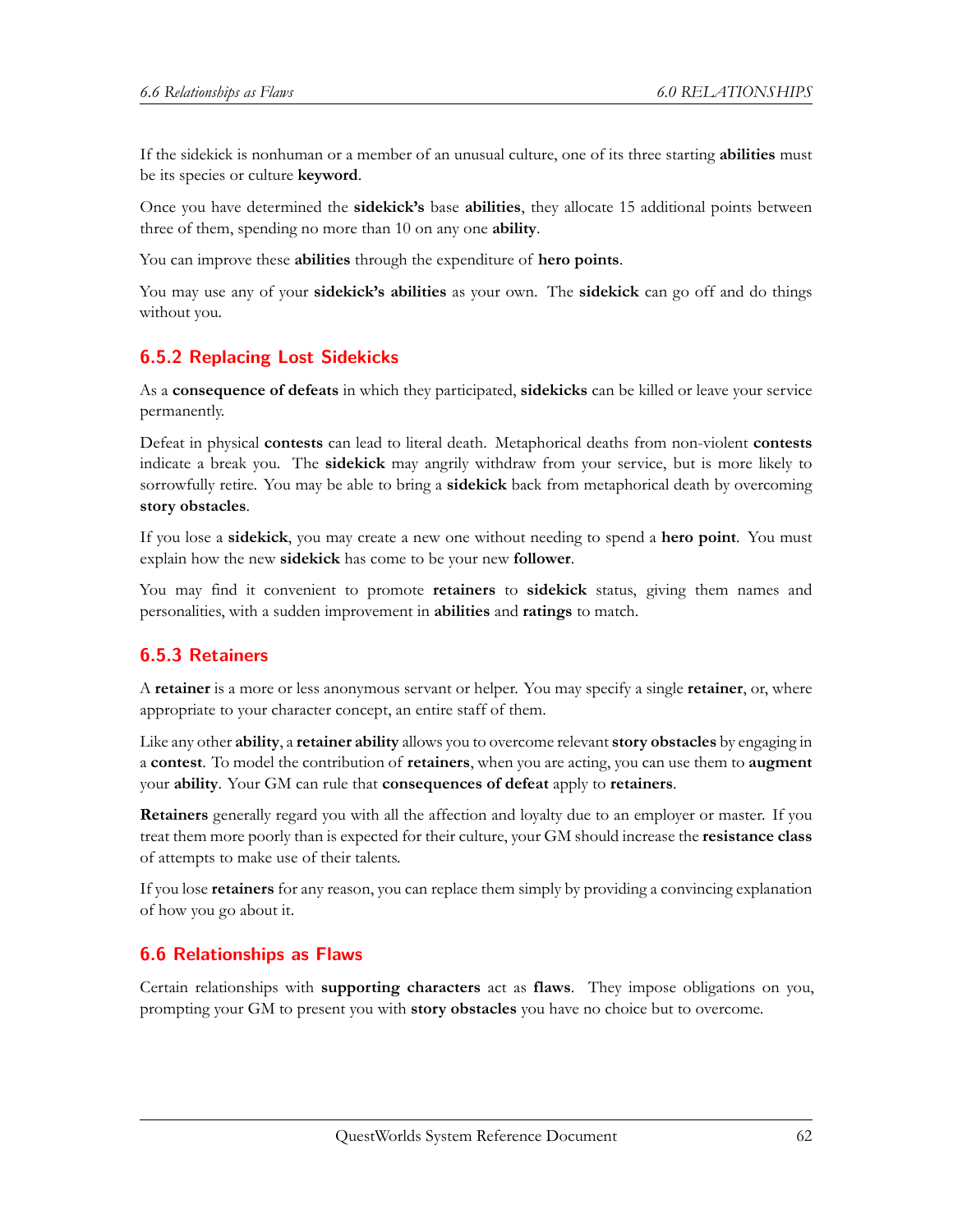# **6.6.1 Dependents**

A **dependent** is a person, usually a family member or loved one, who requires your aid and protection. Your GM should periodically create storylines in which your **dependent** is endangered.

Rather than taking a **dependent** as a **flaw**, you may find it more fruitful to specify the nature of your relationship as an **ability**, such as *Love for Wife* or *Love for Son*.

# **6.6.2 Adversaries**

An **adversary** is a rival, enemy or other individual who can be relied upon to periodically disrupt your plans.

The **adversary's** goals are probably the opposite of yours, although they could be a bitter rival within the same community, organization, or movement.

To treat an **adversary** as an **ability**, rather than a **flaw**, describe your emotional response to them. Examples: *Hates Leonard Crisp*, *Fears the Electronaut*, *Sworn Vengeance Against Heimdall*. That way, you still inspire your GM to add the plot elements you desire, but can use your antipathy toward the enemy to **augment** your **target number**s against them.

# **7.0 Hero Points**

**Hero points (HP)** are a resource that you must carefully allocate. They allow you to heighten your **victories** and dull your **defeats**. They are the currency you pay to improve your **abilities** over time.

# **7.1 Improving Your Character**

You start each session with one **HP**. Any time that you take a significant action the GM can award you another **hero point**. The action should involve a **contest** but need not be successful. An action should be heroic or villainous in order to earn a **hero point**, not dull. Are the other players interested in what just happened? Don't trigger **contests** just to win **hero points**, your actions should drive story or character development forward.

During a session you can spend those **HPs** as normal.

Your GM should award a maximum of 5 **HPs** in a session to you.

Unspent **HPs** at the end of the session become **experience points (XPs)** and accumulate between sessions.

When you accumulate 10 **XPs**, you can buy an advance. An advance allows you to select two of the following. You cannot choose an element more than once.

- +9 to a standalone **ability** or breakout **ability**; or +6 to a **keyword**.
- +6 to a standalone **ability** or breakout **ability**; or +3 to a **keyword**.
- a new standalone **ability** at 13; or a new breakout **ability** at + 1.
- a new standalone **ability** at 13.
- Turn a stand-alone **ability** into a **keyword** by adding a new +1 breakout **ability** to it.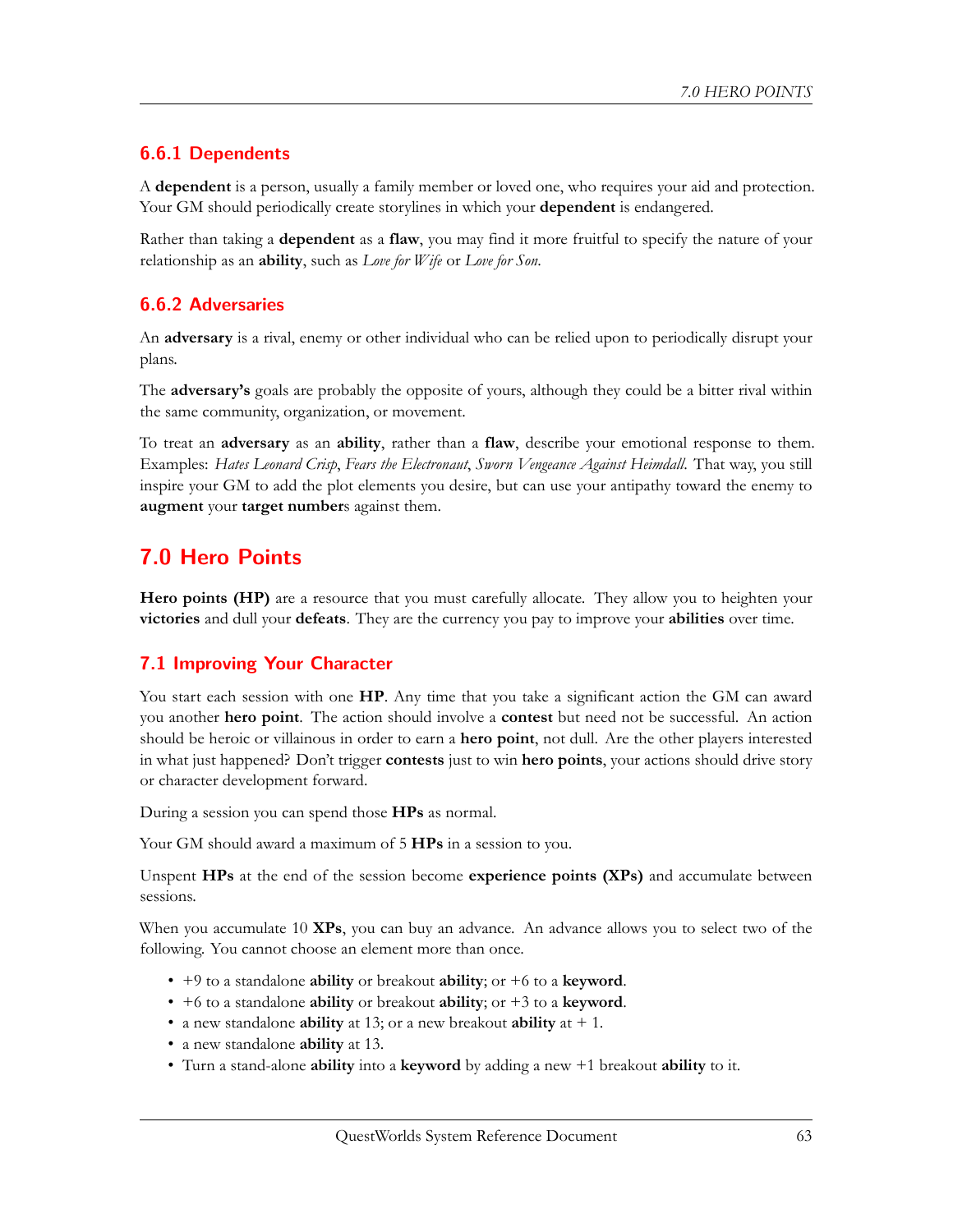In some genres you may wish to maintain a tally of the total **XPs** earned as a measure of your reputation.

# **7.1.1 Catch-Ups**

To encourage well-rounded characters, a package deal, called a **catch-up**, becomes available whenever you acquire via improvement a new **mastery** in one of your **abilities** (**keyword** or stand-alone). Any time you one of your **ratings** crosses a **mastery** threshold (i.e. 20 -> 21, 40 -> 41, etc). you may also improve up to three **abilities** or **keywords** of your choice increase by three points each, as long as the chosen **abilities** are currently rated five or more points lower than your newly adjusted **rating** in the raised **ability** that triggered the **catch-up**.

You may not increase the bonus of **breakout abilities** under a **keyword** with a **catch-up**, nor does net effective value of a breakout **ability** crossing a **mastery** threshold trigger a **catch-up**. Only a **keyword**'s base **rating** is considered in this context.

# **7.1.2 Directed Improvements**

On occasion your GM may increase one of your **abilities**, by +3, +6 or +9, or give you a new **ability**, usually rated at 13. These are called **directed improvements**.

**Directed improvements** are usually rewards for overcoming particularly important or dramatic **story obstacles**. They happen immediately, rather than at session's end.

Your GM will tend to use them to raise **abilities** that would otherwise fall behind, but should increase due to story logic, or introduce new **abilities** for the same reason. ## 7.2 Advanced Hero Points

An advanced option for **hero points** allow greater player authorship in the game.

# **7.2.1 Plot Edits**

*QuestWorlds* is a co-operative game, and you may create details about the setting as the normal part of narration. Your GM should allow this, as long as they do not break credibility. So, you may describe your PC walking over to the pot of soup bubbling on the fire, swiping a drink from the tray the waiter is carrying at the governor's ball, or taking the monorail to the next city to continue your investigation. Your GM should allow these additions without interruption, providing it does not confer significant advantage to your PC. Mostly this will be using elements that have already been established as part of the setting.

A **plot edit** is a more significant moment of good fortune that you wish to narrate, that provides advantage to your PC. You are not just describing something that is plausible in the environment, but something whose existence aids you in overcoming **story obstacles** or uncovering secrets.

A **plot edit** might be thought of as 'fate' or 'luck.'

Spending **hero points** for a **plot edit** allows you to modify the setting or environment in your PC's favor. The chance encounter in the street with an NPC, favorable weather, car keys in the sun visor, the forthcoming eclipse, the wind that fills the sails.

Your GM is the arbitrator of whether a **plot edit** is allowed. It should not suspend the disbelief of the other players in the game or setting or hamper their enjoyment. It should not derail or short-circuit the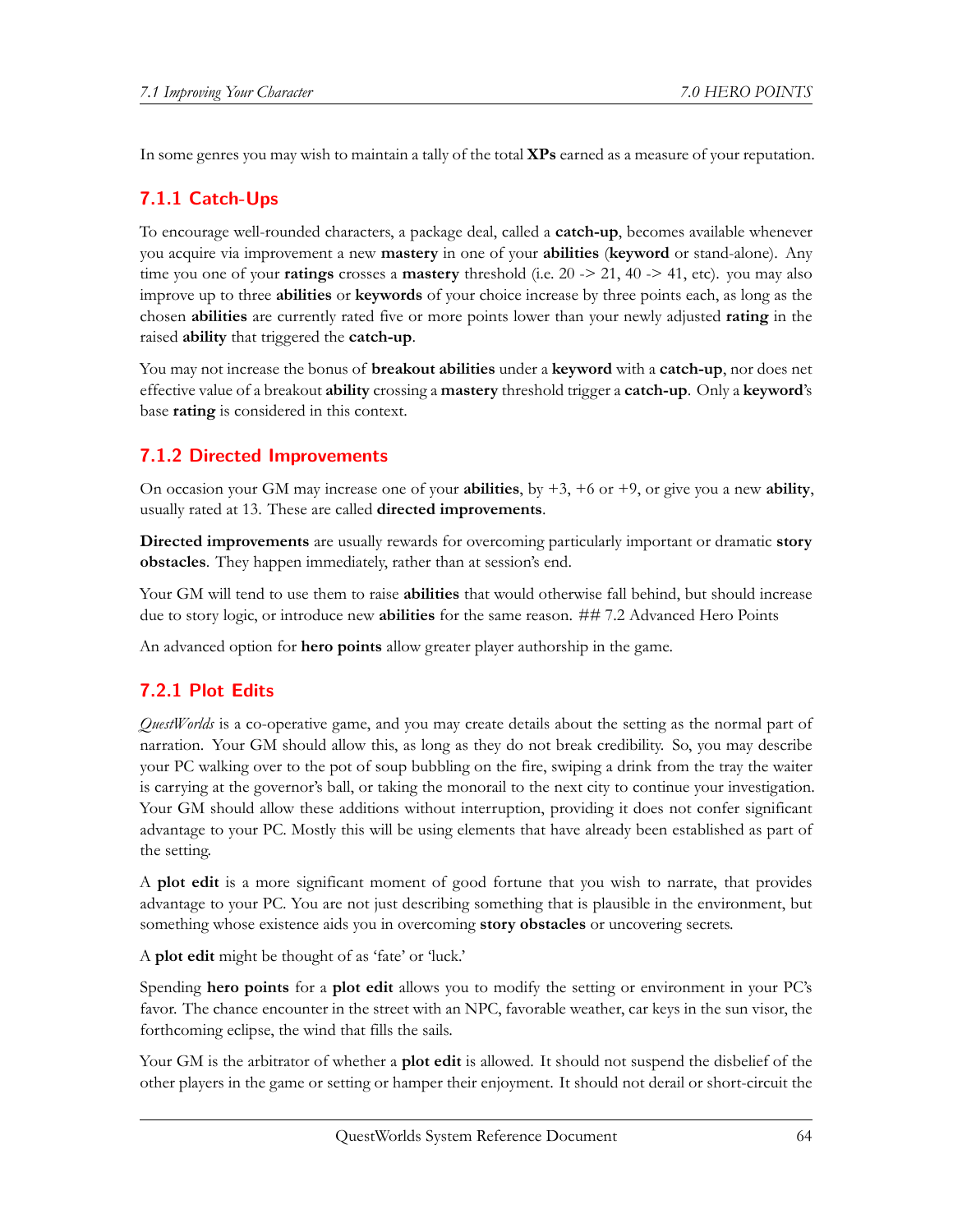game's entertainment. The **plot edit** should, by contrast, be something that enhances the story for all the players.

The cost, in **hero points**, of a **plot edit**, is given by the following table.

| Level    | Cost         | Impact                                                                                                                                     | Example                                                                                                                                                           |
|----------|--------------|--------------------------------------------------------------------------------------------------------------------------------------------|-------------------------------------------------------------------------------------------------------------------------------------------------------------------|
| Minor    | $\mathbf{1}$ | A credible change that does<br>not alter the situation but<br>offers an edge that could be<br>exploited                                    | The space suit your PC<br>grabbed from the rack<br>during the escape was a<br>belter's suit with powerful<br>headlamps                                            |
| Moderate | 2            | A substantive change that<br>does not alter the situation<br>but offers an alternate<br>avenue for resolution                              | The gate guard at the secret<br>government facility tonight<br>is an old war buddy<br>established by the PC in a<br>prior scene and cemented as<br>a relationship |
| Major    | 3            | A substantive change that<br>does not flow from<br>previously established facts<br>in the story. A <i>deus ex</i><br><i>machina</i> change | The XO of the Patrol ship is<br>an old drinking buddy of<br>your PC, a fact not<br>previously established in<br>play                                              |
| Extreme  | 5            | A stroke of good fortune<br>that is unrelated to prior<br>events and resolves a<br>conflict or reveals a secret                            | The vampire has failed to<br>notice the approaching sun<br>rise, which disintegrates<br>them just as they are about<br>to drain the incapacitated<br>PC           |

# **7.2.1.1 PLOT EDIT TABLE**

# **8.0 (Advanced) Community Resources and Support**

Some series revolve around the relationship between a band of influential figures and the community they protect. In defense of the community, they can **bolster**, expend, and juggle its various **resources**.

These advanced rules allow your GM to track the rise and fall of the fortunes of your community, and your impact on them.

If your GM intend to play a game centered around a community, you should have a relationship **ability** to that community.

It is possible that you have relationships with other communities that are not the focus of play. Treat these relationships as **abilities** that you can call on, but your GM should not track these communities with these rules. Your GM should pick the level of community that provides the greatest dramatic potential from its competition for **resources**, friendly or otherwise, with its rivals.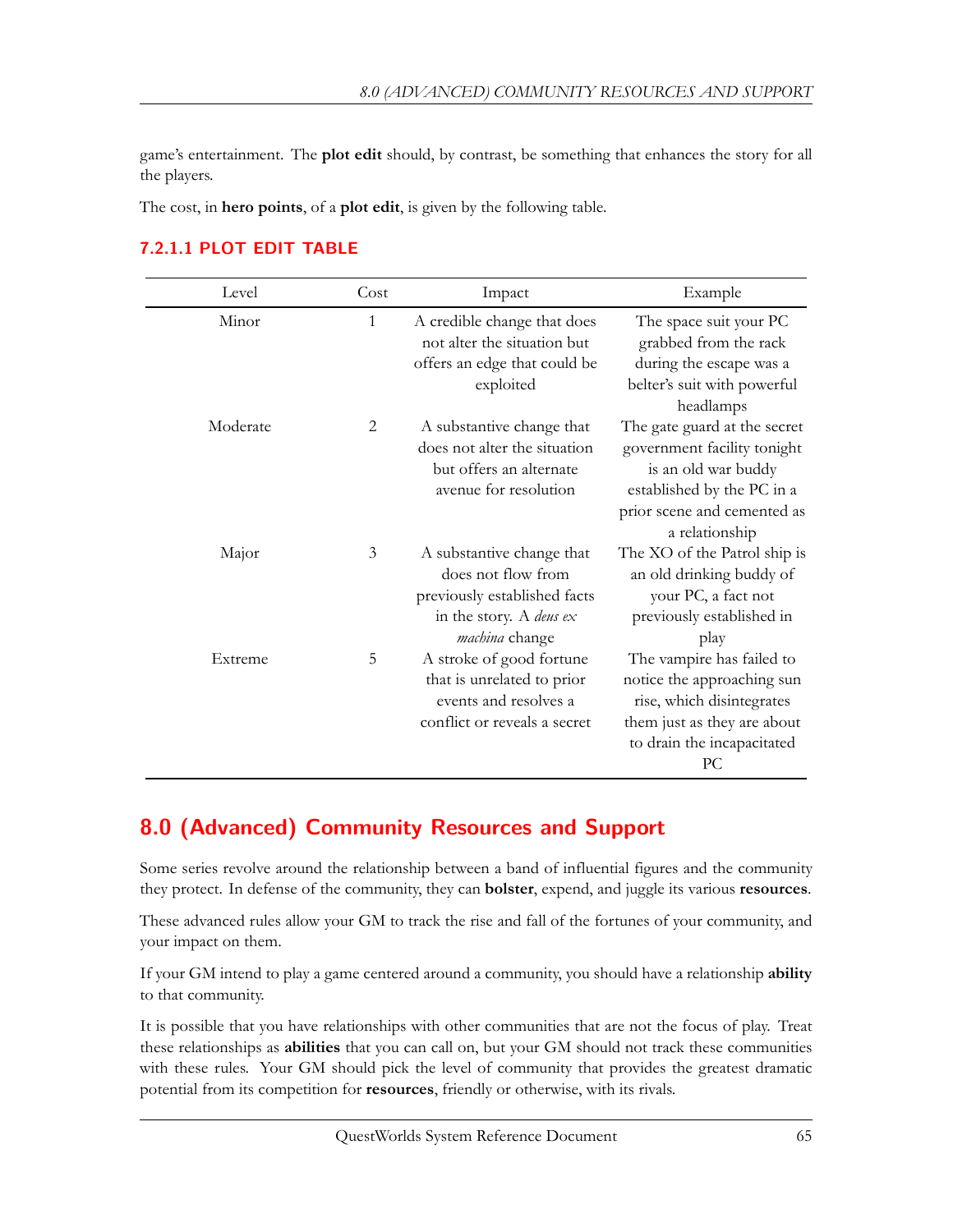Some campaigns do not center on a community, with the adventurers being footloose wanderers. In that case, even if you have community **abilities**, your GM will not track any community. Before you decide this though, consider where your PCs might turn for help, succor, or aid. Is there somewhere in the campaign defined as a place of refuge and safety for you. It may well be that there is a community, the bar where other footloose adventurers all meet, who will help each other out in a tight spot for example, that your GM can model.

# **8.1 Community Design**

### **8.1.1 Defining Resources**

Communities can have a type of **ability** called a **resource** that your GM defines. Your PC can try to draw on their community's **resources** to use them as **abilities**. Your GM should focus on no more than five or so broadly-labeled **resource** types, so that the PCs can care about (and have a chance of successfully managing) all of them.

Most communities have variants of the following **resources**, perhaps with more colorful names:

- Wealth the **ability** of the community to provide financial help, whether counted primarily in dollars, credits, or cattle
- Diplomacy the **ability** to extract favors from other communities, while minimizing the cost of its reciprocal obligations
- Morale the community's **ability** to believe in its capacity to achieve its goals, and willingness to follow the directives of its leaders

The following abilities might appear, depending on setting:

- Military its **ability** to defend itself from outside threats, and to aggressively achieve its own aims through force of arms (for settings where communities of the size you're tracking field their own armed units)
- Magic the collective **ability** of its people to perform supernatural acts (for fantasy worlds)
- Technology its access to specialized, rare or secret devices or scientific knowledge not shared by its rivals (for post- apocalyptic or SF worlds)

Similar communities in the genre, should have the same set of **resources**.

# **8.1.2 Specify an interval**

Your GM chooses a suitable interval to mark changes in **resources**. For genres bound by the agricultural season, this is usually a season, for a military genre it might be a campaign, for a ship a voyage.

# **8.1.3 Assigning Ability Ratings**

Your GM distributes the following **ratings** between the five abilities: 12W, 9W, 18, 18, and 12. Note that the size of the group doesn't affect the **ratings**.

Your GM may create a questionnaire that asks the players to make choices about the history of their community. They can choose their multiple-choice answers by consensus, majority vote, or take turns. Each question secretly assigns a score to one or more resource types. When you're done, rank the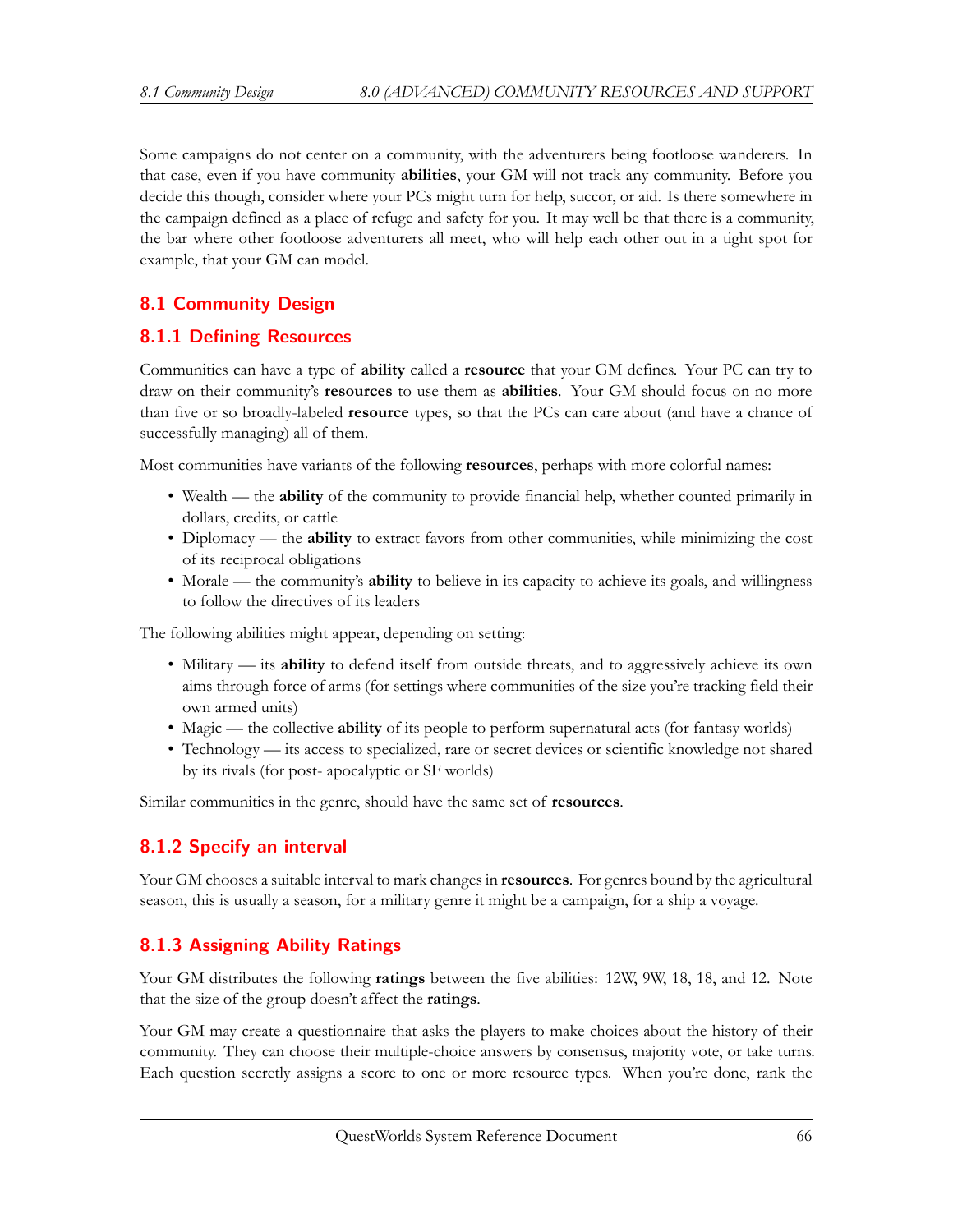**resources** in the order of the scores, assigning the high **ratings** to the highest questionnaire results and the lowest to the low.

A questionnaire introduces your setting in a punchy, interactive format, and tailors the community to the players' desires, increasing their investment in it.

### **8.1.4 Resource Notation**

Your GM will keep track of **modifiers** to community **resources** with a copy of the following record sheet. They will use a pencil, because the numbers will fluctuate.

Your GM lists the names and **ratings** of your chosen **resources** in the first row. Under the total column for each, your GM will list the total current modifier. Under the PC column, your GM lists **bonuses** resulting from PC activities (as opposed to un-cemented **background events**.) When PCs **cement a background benefit**, your GM adds its bonus to the PC column.

When PC activity reduces a **penalty** but does not eliminate it, your GM will alter the entry under the Total column to reflect the reduction, but leave the PC column blank.

#### **8.1.4.1 RESOURCE NOTATION TABLE**

Total PC Total PC Total PC Total PC Total PC

#### **8.2 Drawing on Resources**

You can use community **resources** as **abilities** after convincing the community to let you expend precious assets. This requires a preliminary **contest** using a social **ability**, most likely your community relationship. Your GM will use a **moderate resistance** as the baseline, with higher **resistance**s when your proposals seem selfish or likely to fail, and lower ones when everyone but the dullest dolt would readily see their collective benefits. Your GM may increase **resistance**s if your group draws constantly on community **resources** without replenishing them.

The lobbying effort and the actual resource use require framing, a clear description of what you are doing, and other details to bring them to fictional life. You can use **resource abilities** directly, or to **augment** your own **abilities**.

Unlike character abilities, each use of community **resources** temporarily **depletes** it.

On a **victory**, you win the **prize** specified by **contest framing**, and a **penalty** is applied to subsequent uses of the **resource**.

On a **defeat**, you lose the **prize** and an even more severe **penalty** is applied to subsequent **resource** uses. If you fail to secure the **prize** you were seeking, the depletion **penalty** is also applied to your social and community **abilities** when interacting with members of your community. This reflects community displeasure at your fruitless expenditure.

**Penalties** from the Resource Depletion Table replace standard **penalties** for **defeat**, not add to them.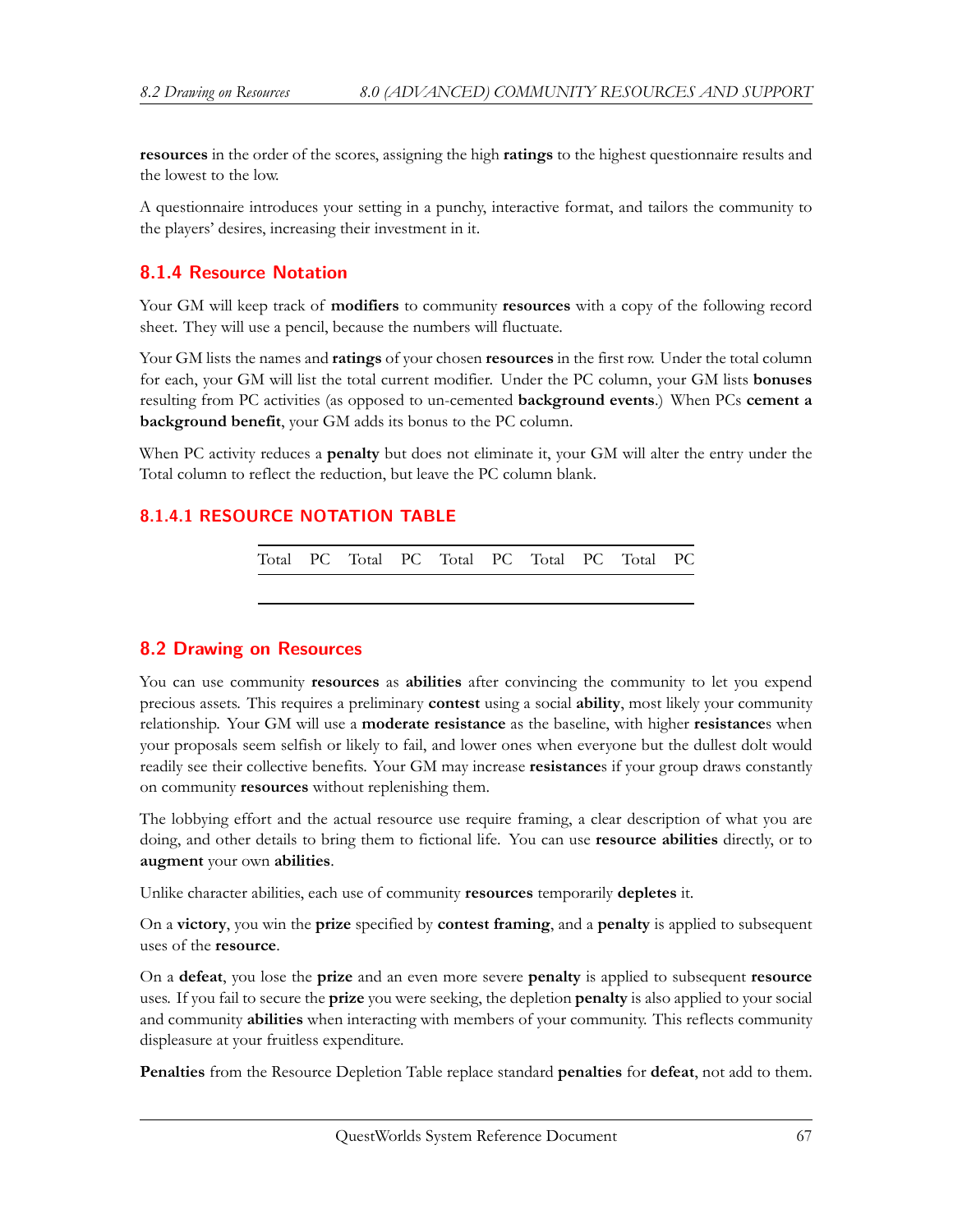Like other **modifiers** to **resources**, depletion **penalties** end at the end of the current interval. These include **depletion penalties** applied to character **abilities**. However, a **depletion penalty** left unattended at the end of the interval can result in a permanent drop in the relevant **resource**.

If your GM wants resource depletion to lead to longer-lasting social **penalties**, at the cost of some extra bookkeeping, they can have the characters shed a 3-point **penalty** at the end of each interval.

| Contest Outcome  | Depletion Penalty |
|------------------|-------------------|
| Complete Victory |                   |
| Major Victory    | -3                |
| Minor Victory    | -3                |
| Marginal Victory | -3                |
| Marginal Defeat  | -6                |
| Minor Defeat     | -6                |
| Major Defeat     | $-6$              |
| Complete Defeat  | -9                |

# **8.2.1 RESOURCE DEPLETION TABLE**

# **8.2.2 Required Resource Use**

As part of your GM's setting design, they may specify that certain actions in a setting always require the use of a community **resource**. Because the **resource** use is obligatory, it need not meet the usual criteria for entertainment value. Also, when the resource is used as an **augment**, you can also add a second **augment** from some other **ability**, adjudicated according to the standard rules, including entertainment value criteria. (This way, the required **resource** use doesn't penalize you by forcing you to **augment** with a low-rated **resource** when you could otherwise use a higher-rated **ability**.)

# **8.2.3 Penalties to Resources**

Threats to community **resources** act as a spur to PC action. Your GM may rule that the **penalty** from any **outcome** may be applied to a **resource**. (It might at the same time be applied to one or more PC **abilities**.)

When choosing a **penalty** arising from a player **defeat** in a **simple contest**, your GM will use the **consequences of defeat** table. For a **long contest**, the **penalty** corresponds to the second worst **state of adversity** suffered by a defeated group member.

If your group voluntarily concede a **contest** by withdrawing, your community suffers **resource depletion** equivalent to a **major defeat**.

# **8.2.4 Bolstering Resources**

You can add **bonuses** to **bolster** community **resources** by seeking out and overcoming relevant **story obstacles**, specifying in the **contest framing** that the proceeds of **victory** go the community. If you succeed, **bonuses** from the **benefits of victory** table are applied to a resource instead of one or more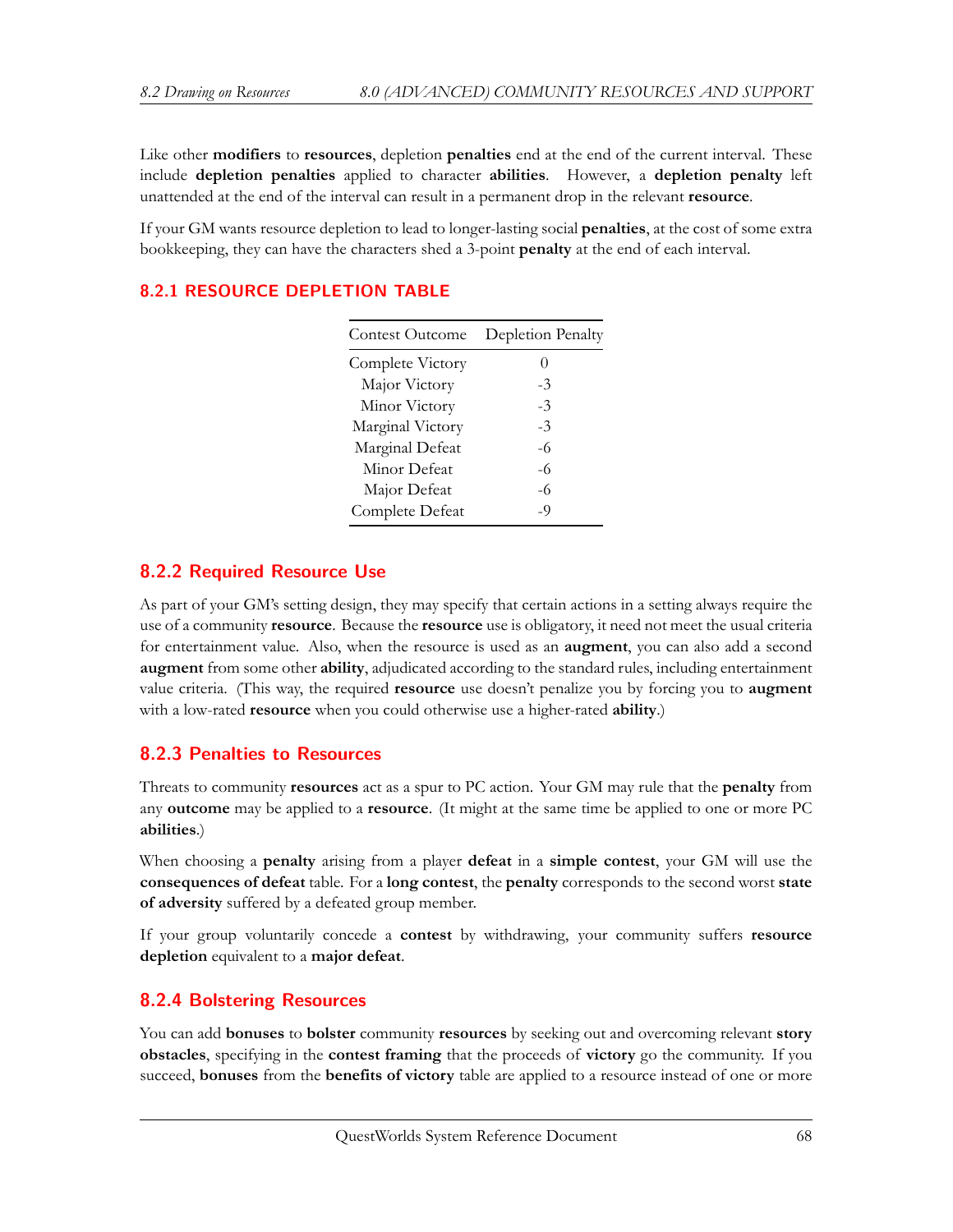character abilities. (Your GM may rule that the bonus also applies to you in social situations that involve community members, reflecting gratitude for their efforts on behalf of the community.)

# **8.2.5 Background Events**

Your changes to **resources** take center stage in a series, but in the background all sorts of other events periodically alter the community's prosperity. These include the actions of other community members, who are **depleting and bolstering resources** all the time, as well as the unexpected intrusion of outside forces.

At the beginning of each interval, one of your group should perform a **simple contest** of each **resource** against a **resistance** equal to the average value of all **resources**. These **contests** simulate **background events** outside of your control or influence; they can't be **augmented** or **bumped** up with **hero points**.

The **outcome** of the **contest** may apply a **modifier** to a **resource**, as per the following table:

### **8.2.6 RESOURCE FLUCTUATION TABLE**

| Outcome          | Depletion Penalty |
|------------------|-------------------|
| Complete Victory | +9                |
| Major Victory    | $+6$              |
| Minor Victory    | $+3$              |
| Marginal Victory | 0                 |
| Marginal Defeat  | 0                 |
| Minor Defeat     | -3                |
| Major Defeat     | -6                |
| Complete Defeat  | -9                |

Except where your group is exceptionally keen on tracking **resources**, your GM should skip the **background events** process when the PCs are long absent from home. Your GM should rejigger them to serve their plot purposes when they return. The GM may also want to shuffle this process offstage when the PCs are occupied by epic events. This prevents them from having to flee from a climactic plot development to go home and tend to the beet crop.

# **8.2.7 Crisis Tests**

When **resources** endure **penalties**, you conduct a **crisis test** at the beginning of each game session to see if trouble strikes the community. A high but **penalized rating** can still lead to crisis, because people have adjusted to the equilibrium it offers and feel squeezed when it shifts on them.

A **crisis test** is a **simple contest** (one for each **penalized ability**) of the **resource rating** against a **resistance** equal to the average of all **resource ratings**. Like **background event** checks, these can't be **augmented** or **bumped** up by player action. On any **defeat**, the community starts to visibly suffer.

Your GM invents the specific reasons for each fluctuation and narrates them to you.

**Crisis tests** should spur you to action, challenging you to find ways to **bolster** the affected **resources**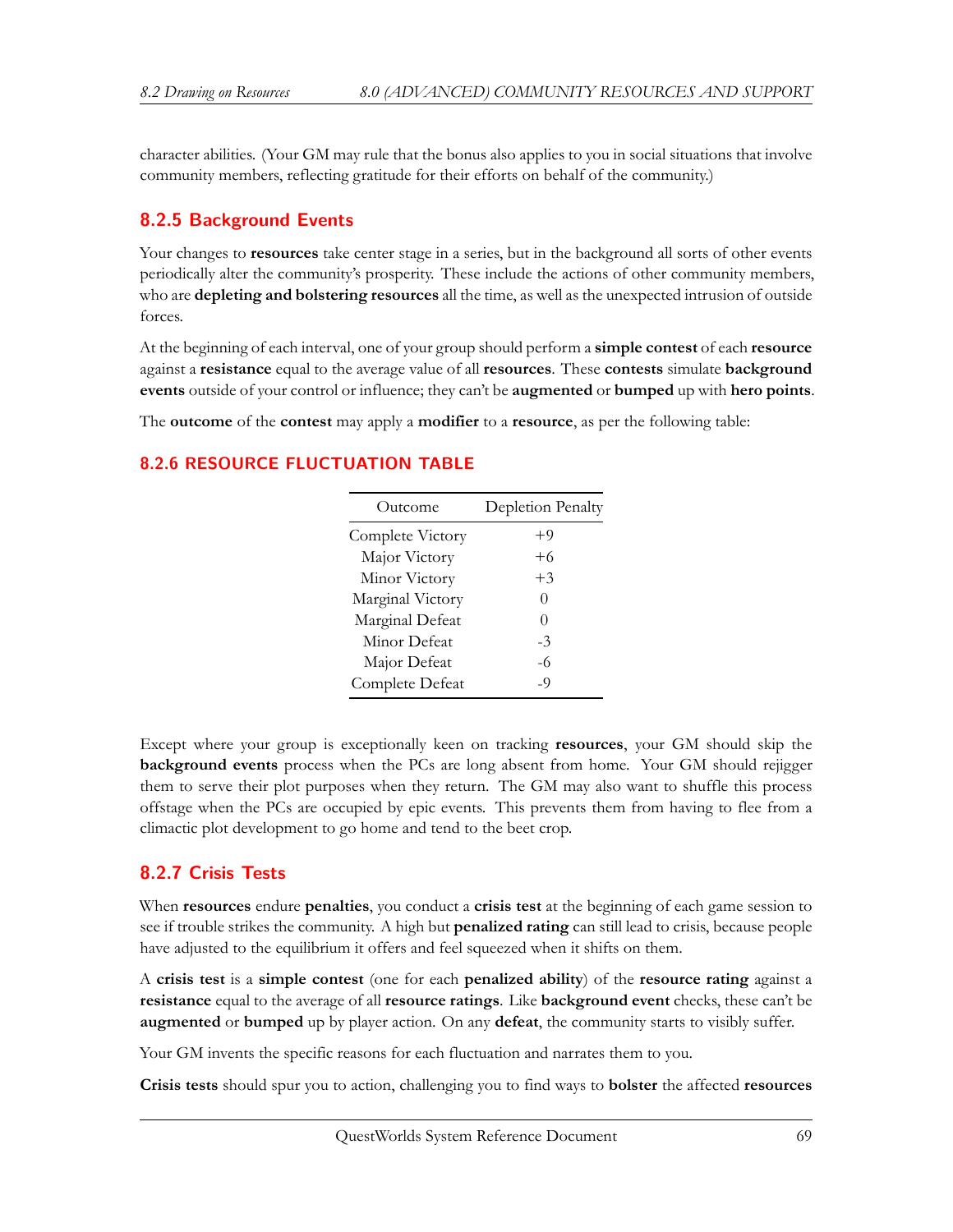(see above). When **bolstered**, the **crisis** is reversed. If you neglect your duties or fail, the **crisis** worsens.

Your GM will call for **crisis tests** only as needed, as a tool to generate story. If your group already has enough story on its hands, your GM will suspend them until you next need a new plot hook.

# **8.2.8 Cementing Benefits of Background Events**

**Bonuses** from **background events** are temporary, unless you take steps to **cement your benefits**. Doing so requires you to overcome a major **story obstacle**, perhaps taking focus for an evening's worth of play. If you succeed, the **background event bonus** may, as per the next section, later solidify into a permanent increase in the **resource's rating**.

When you **cement a background bonus**, your GM changes their notation of that **bonus**.

# **8.3 Changes to Resource Ratings**

At the end of your GM's chosen interval, they review the Resource Notation Table.

Any **resource** with a **bonus** of 3 or more in its PC column increases by 1 for each 3 points of **bonus**, for a maximum increase of 3.

Any **resource** with a **penalty** in its Total column decreases by 1 for each 3 points of **penalty**, for a maximum loss of 2.

Any remaining **modifiers** are now reduced to 0.

The GM now start a new Resource Notation Table, with **resource ratings** altered to reflect any changes from the above process.

Having made permanent changes to the community's **resource ratings**, your GM then restarts the cycle by again testing for a new set of **background events**.

# **8.4 Changes from Plot Events**

Your GM may decide that certain remarkable triumphs or horrifying catastrophes may directly alter a **resource rating**, independent of the resource tracking system given here. The possibility of a dramatic swing in community fortunes should be made clear by your GM during **contest framing**, so that you know the **prize** and can pull out all the stops to secure **victory** or stave off **defeat**.

# **9.0 Appendix**

# **9.1 Glossary of Terms**

**Ability** Anything you can apply to solve a problem or overcome an obstacle

**Advantage Point (AP)** A measure of advantage in an **extended contest**.

**Ally** A **supporting character** of roughly equal ability to your own.

**AP** Abbreviation for Advantage Point.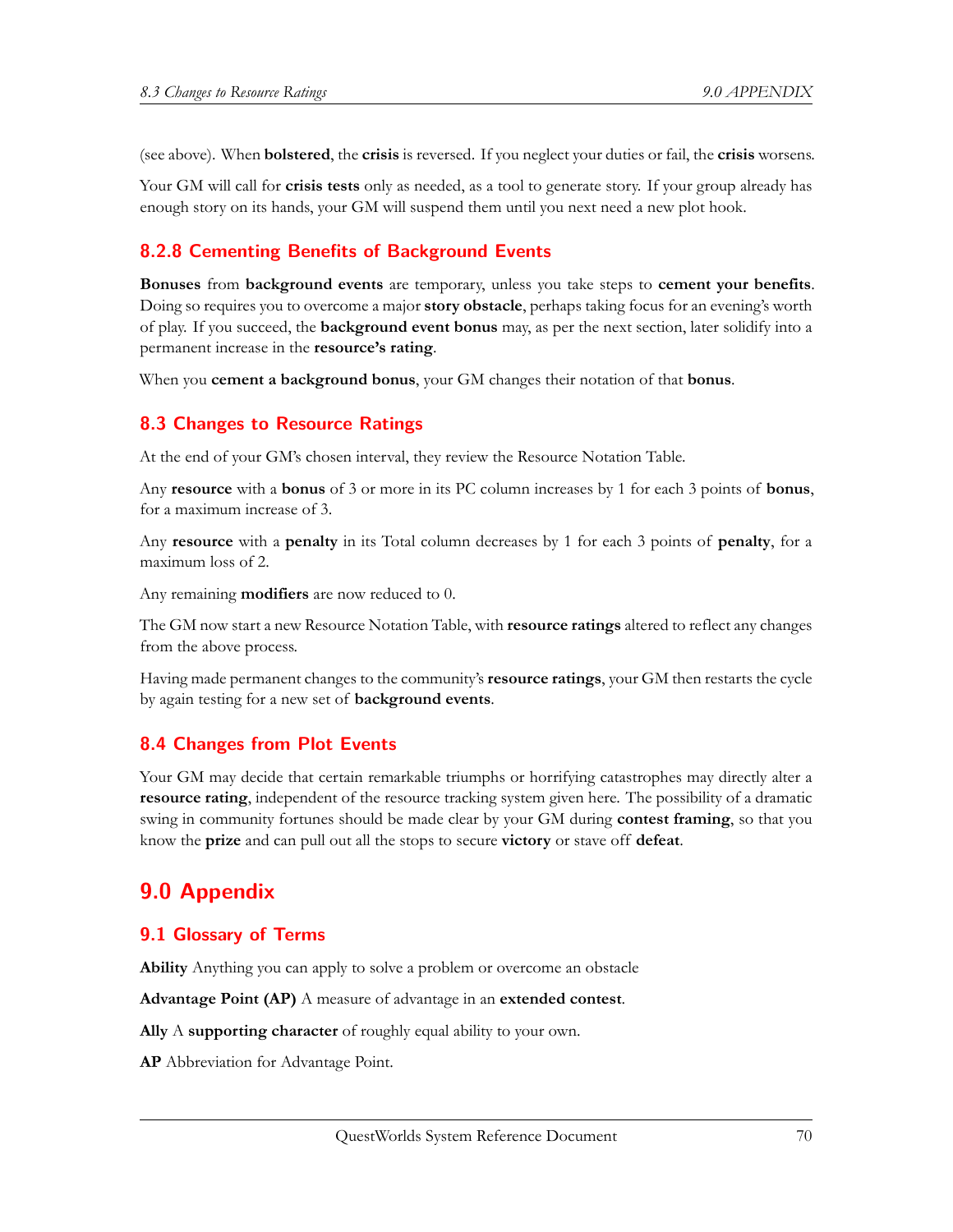**AP Gifting** When you help another character, whilst uninvolved in a **contest**, by giving them **advantage points** in an **extended contest**.

**AP Lending** When you help another character, whilst engaged in a **contest**, by lending them **advantage points**, in an **extended contest**.

**Asymmetrical Exchange** In a **extended contest**, where you are pressed by an opponent, but want to do something other than contend directly for the **prize**.

**Asymmetrical Round** In a **scored contest**, where you are pressed by an opponent, but want to do something other than contend directly for the **prize**.

**Assist** In a **scored contest**, if you are unengaged you may use an **assist** to reduce the **resource points** scored against another character.

**Augment** Using one **ability** to help another **ability**

**Automatic Victory** You have an appropriate **ability** and the GM feels **failure** is not interesting, or makes the PC looks un-heroic.

**Background Event** An off-stage **bonus** or **penalty** applied to a **resource**.

**Base resistance** The **TN** for a **moderate resistance class**, from which all other **resistance classes** are figured as a **bonus** or **penalty**.

**Benefit of Victory** Long term positive modifier, because you won a **contest**, against a challenging opponent (not -6 or less than your **ability**). Usually a **state of fortune**.

**Bid** Also an **AP Bid** or **advantage point bid** is your wager in an **extended contest**.

**Bolster** A **story obstacle** to apply a bonus to a community **resource**

**Bonus** A positive modifier.

**Boost** Spending points ahead of a **group simple contest outcome**, to improve the victory.

**Bump** An increment of the **result** of a roll, up or down. So a bump up moves a **fumble**, to a **failure**, to a **success** to a **critical**, a bump down moves a **critical**, to a **success**, to a **failure** to a **fumble**. One step is moved per **bump**. It is usually the impact of a **hero point** or **mastery**.

**Catch-Up** When you cross a **mastery** threshold you can increase lesser used **abilities** to ensure they keep pace.

**Climax** A **long contest story obstacle** that provides the conclusion to a story.

**Contact** A **supporting character** who shares an **occupation** or interest with your character.

**Contest** Where there is uncertainty as to whether a PC can overcome a **story obstacle** or discover a secret, then your GM can call for a contest to determine if the PC succeeds or fails. A contest may be **simple** (one roll) of **extended** (a series of rolls).

**Consequences of Defeat** Long term negative modifier, because you lost a contest. Usually a **state of adversity**.

**Contest of Wherewithal** A **contest** that allows a **dying** character to complete one **final action**.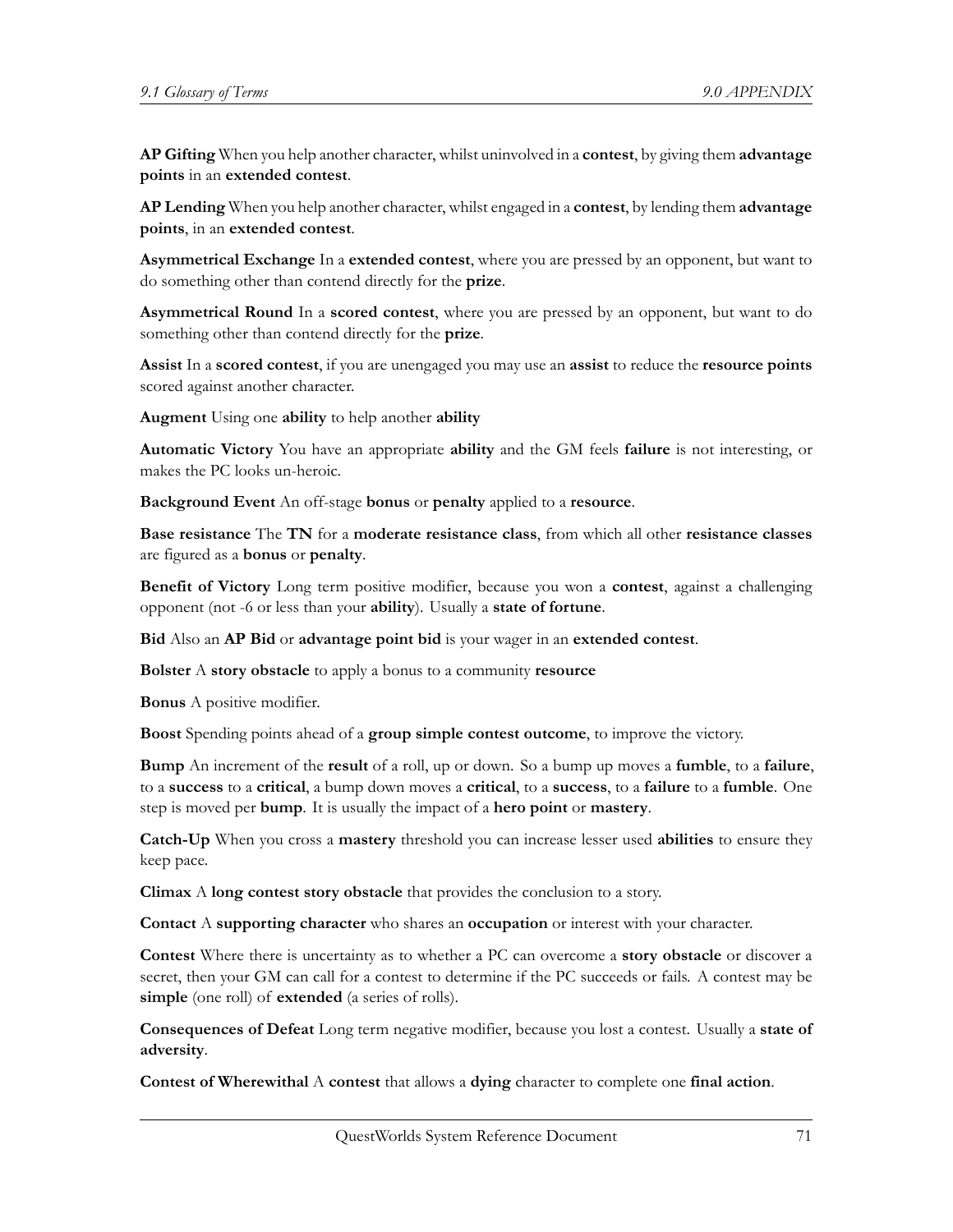**Contest Framing** Setting the stakes of the **contest**, what is this conflict about. Often not the immediate aftermath of victory.

**Complete Defeat** No, and…. You have lost, and the impact is long-lasting, maybe even fatal or terminal.

**Complete Victory** Yes, and… You have won, and the impact is long-lasting, possibly a permanent change in your favor.

**Credibility Test** Is it possible to perform the action without an **ability**, with an ordinary **ability**, or only with a **extraordinary ability**?

**Crisis Test** Used to determine if a **resource** that has a **penalty** creates a crisis.

**Defeat** Your **result** is worse than the **resistance's** result.

**Defensive Response** In a **long contest** you can choose a defensive **tactic** which reduces the **resource points** you lose on a negative **result**.

**Degree of Victory or Defeat** How well did you triumph, or how badly did you fail: **Critical**, **Success**, **Failure**, **Fumble**.

**Dependent** A **supporting character** who depends on your PC.

**Depletion** Use of a community **resource** leads to its depletion.

**Directed Improvement** When your GM grants you a new **ability**, or an increase to an existing one, to recognize a story event.

**Distinguishing Characteristic** The dominant personality **ability** that others recognize in a character.

**Dying** A **state of adversity**, where the character's **defeat** will end their participation.

**Edge** In an **extended contest** adds to the **APs** lost or transferred when you win an **exchange**.

**Exchange** In an **extended contest** a round is divided into two **exchanges** where both aggressor and defender act. In a **group extended contest** a round consists of a sequence of **exchanges** where everyone acts in turn. The GM determines the order of action.

**Extended Contest** A type of **long contest** in which you track the relative advantage one opponent has over another using **advantage points**.

**Experience Points (XP)** When you do not spend a **hero point** in a session it becomes an **experience point**, which can accumulate between sessions.

**Extraordinary ability** Certain genres allow player characters to have **abilities** that exceed human norms, these are **extraordinary abilities**. A genre pack normally outlines what is possible as part of its extraordinary powers framework.

**Failure** Rolling over your **target number**. It can be a **fumble** or just a plain **failure**.

**Final Action** An attempt by **defeated**, but unengaged, PCs to re-enter an **extended contest**.

**Flaw** An **ability** that penalizes you instead of helping you.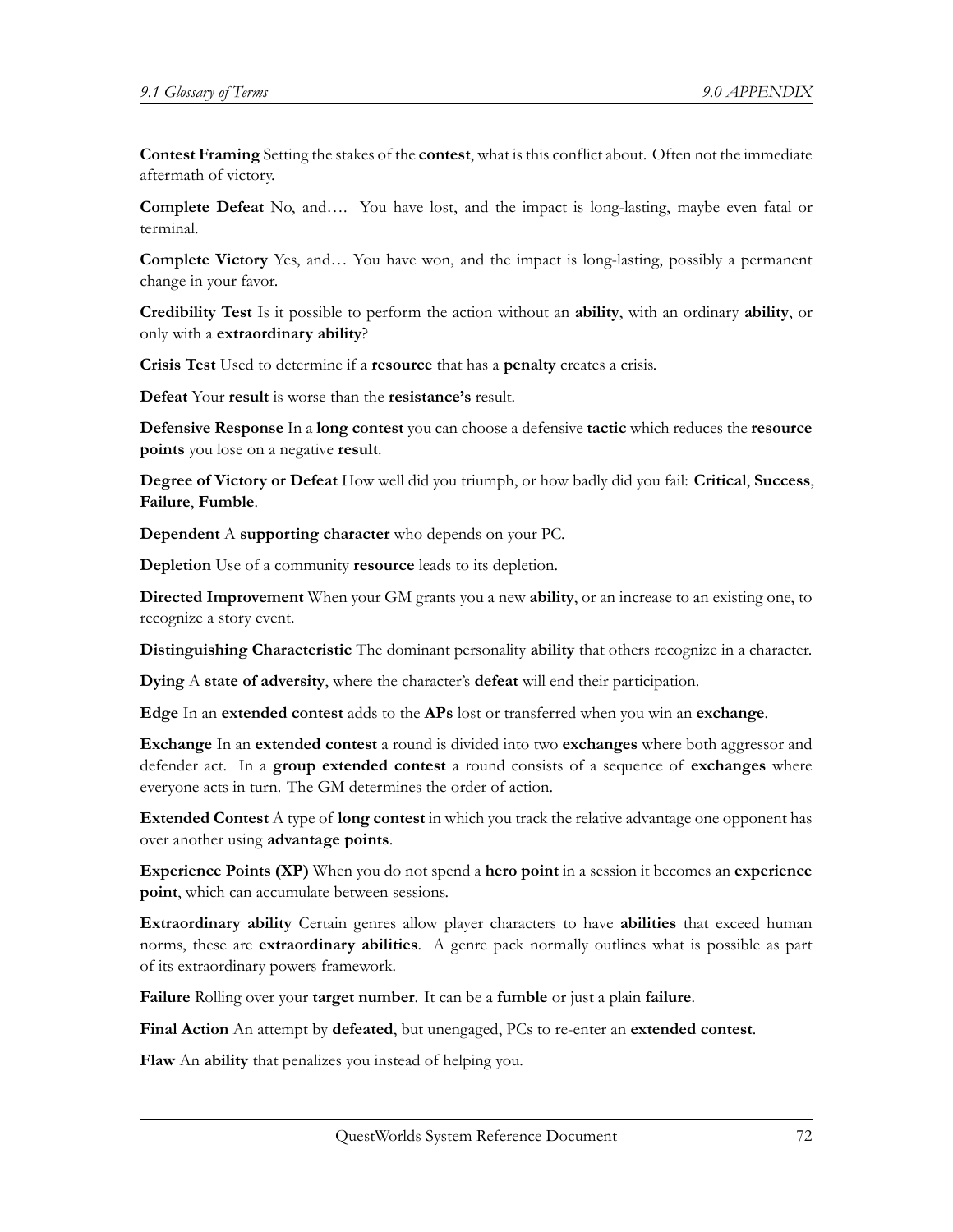**Fumble** The worst **failure result**, a notable failure either due to incompetence or bad luck.

**Follower** A **supporting character** under your control. Either a **sidekick** or **retainer**

**Framing the contest** You and your GM agree on the **prize** for the victor, and your tactic in trying to win it.

**Group Chained Contest** A **chained contest** in which more than a pair of opponents contend for the **prize**

**Group Extended Contest** An **extended contest** in which more than a pair of opponents contend for the **prize**

**Group Scored Contest** A **scored contest** in which more than a pair of opponents contend for the **prize**

**Group Simple Contest** A **simple contest** where one side has multiple participants.

**Graduated Goals** When a contestant has a **primary** and **secondary** goal, and may have to choose between them if their **outcome** is not a **major** or **complete** victory.

**Handicap** In an **extended contest** subtracts from the **APs** lost or transferred when you win an **exchange**.

**Hero Point** Allows you to alter fate for a player character, either by a **bump** to their **result** or a **plot edit**. If unused, becomes an **experience point** at the end of the session.

**Hurt** A state of adversity, a flesh wound or injured pride, heals at the end of a session.

**Keyword** A single **ability** that encompasses a range of abilities within it, such as an **occupation** or culture. An **ability** within an **umbrella keyword** is a **break-out ability**, an **ability** within a **package keyword** is a **stand-alone ability**.

**Long Contest** A **contest** where we drill-down to the individual exchanges that resolve the conflict. We support **scored**, **extended**, and **chained contests**

**Major Defeat** No, and. You have lost, and the impact is long-lasting.

**Major Victory**, Yes, and. You have won, and the impact is long-lasting.

**Marginal Defeat** No, but… You don't get what you want, but the damage may be mitigated.

**Marginal Victory** Yes, but… You get what you want, but you may have to make a hard choice.

**Modifiers** Adjustments to a **target number** due to circumstance.

**Mastery** An **ability rating** that rises above 20 is said to have a **mastery**. **Masteries** cancel each other out in **contests**. **Masteries** that are not cancelled provide a **bump**.

**Minor Defeat** No… you don't get the agreed **prize**.

**Minor Victory** Yes… you get the agreed **prize**.

**Mismatched Goals** When the opposing sides in a **contest** want different **prizes**.

**Occupation** An **ability** that indicates the profession, or primary area of expertise, of your character.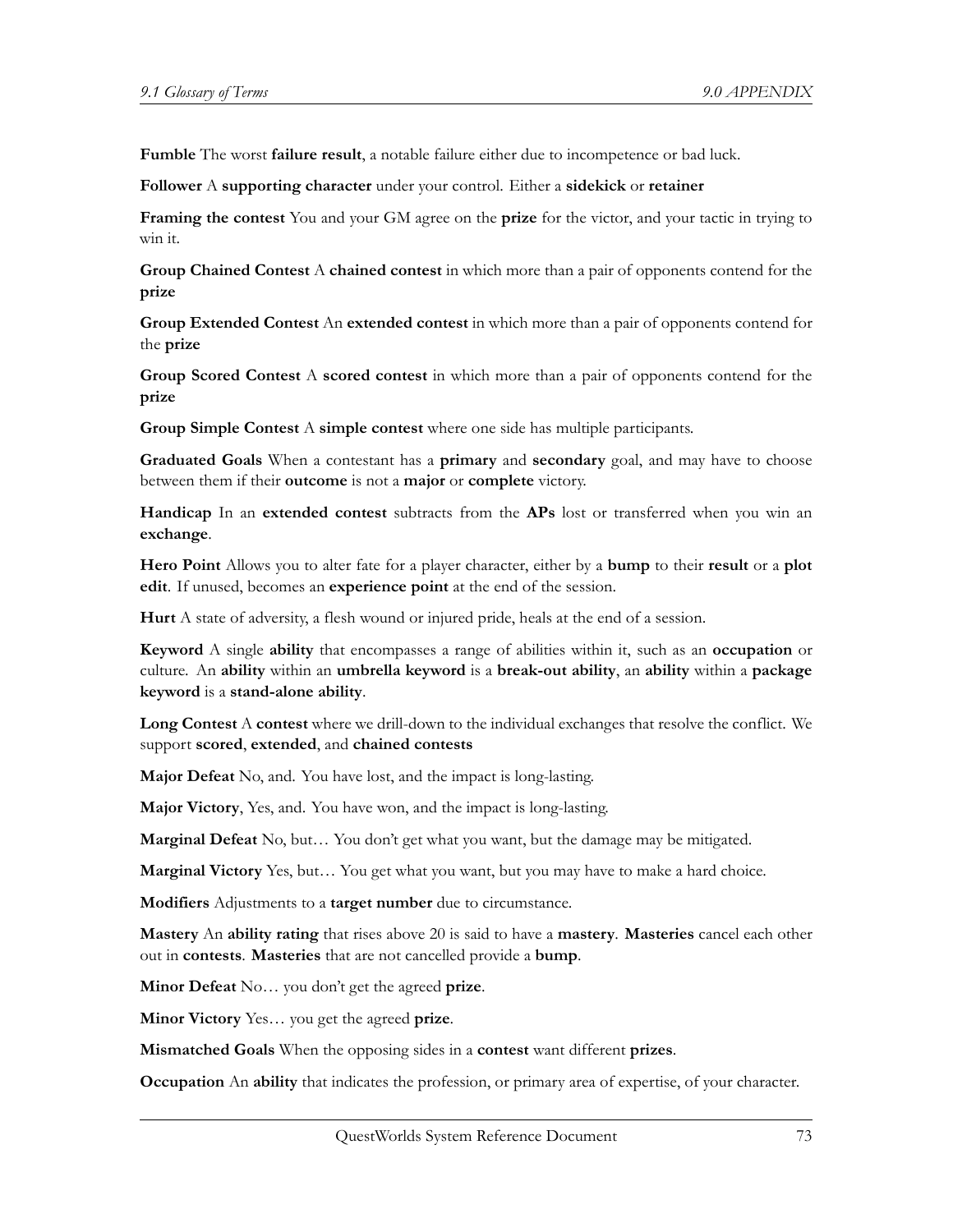**Outcome** A **contest** has an **outcome**, described as a **victory** or **defeat** in obtaining the **prize** that was agreed in **contest framing** for any PCs involved.

**Outcome Point** A point scored in favor one side in a **group simple contest**

**Parting Shot** An attempt to make your opponent's **defeat** worse in a **long contest** (**scored** or extended), by 'finishing them off'.

**Patron** A **supporting character** with superior assets.

**Penalty** A negative modifier.

**Prize** What is at stake in the **contest**, decided during **framing**.

**Rating** An ability has a rating, indicating how likely a character is to succeed at using it.

**Resistance** The forces opposing the PC in a conflict, or concealing a secret that must be overcome by using an **ability** in a **contest**. One of: **Nearly Impossible**, **Very High**, **High**, **Moderate**, **Low**, **Very Low**.

**Resistance Class** The **bonus** or **penalty** to the **resistance TN**, depending on the GM's interpretation of how *dramatically* hard the **story obstacle** is.

**Resolution Point (RP)** In a **scored contest** an **RP** tracks the advantage one contestant has over the other.

**Resource** A community **ability** that your PC may draw on.

**Result** The **outcome** of a die roll against a **TN**. One of **critical**, **success**, **failure**, and **fumble**.

**Retainer** A **follower** of your PC who is not 'fleshed out' and cannot act independently.

**Rising Action** A **scored contest** where the **story obstacle** is a step towards the final **story obstacle** of this story.

**Risky Gambit** In a **long contest** you can take an action that puts you at more risk on defeat, but enhances victory.

**Round** A **long contest** is broken into a series of rounds, each of which is an attempt to obtain the **prize**. In an **extended contest** a round is further broken into a number of **exchanges** in which all participants have the chance to act.

**Scored Contest** A **long contest** where we track the relative advantage one contestant has over another using **resolution points**

**Sidekick** A fleshed out **follower** of your PC who can act independently.

**Supporting Characters** Additional characters under the player's control that play a supporting role to their PC.

**Simple Contest** A one roll resolution method, the default **contest** type, used when learning the **outcome** matters more than the breakdown of how you achieved it.

**Stand Alone Ability** An **ability** raised separately to a **keyword**. It may have been added to the character as part of a **package keyword**, or on its own.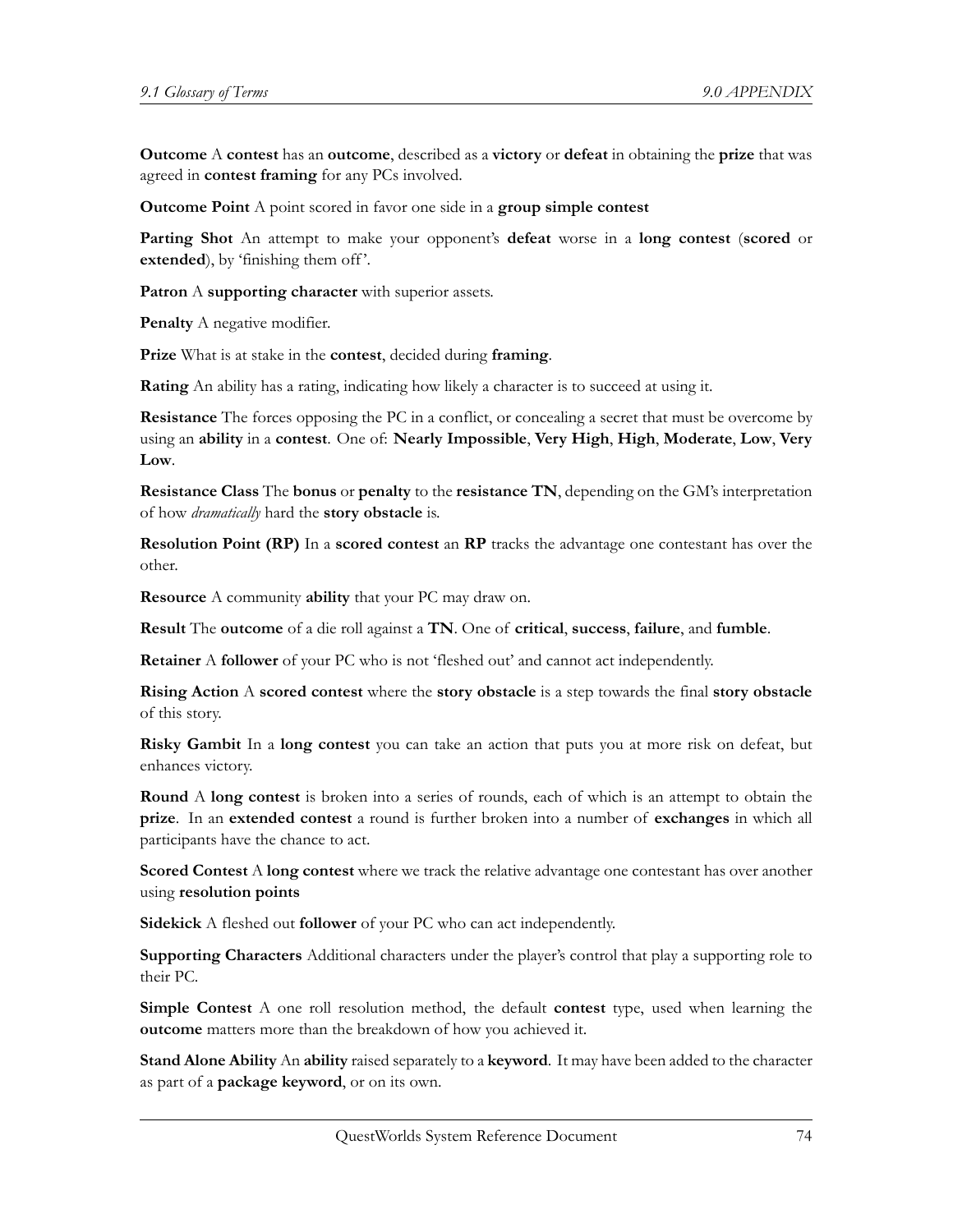**State of Adversity** How 'banged up' a PC is, physically or metaphorically, following a **defeat**: **Hurt**, **Injured**, **Impaired**, **Dying** and **Dead**

**State of Fortune** A 'boost' to the PC which may be physical or metaphorical.

**Story Obstacle** Something that prevents you from getting what you want, the **prize**. A **story obstacle** is the trigger for a **contest**.

**Stretch** A **penalty** applied to an **ability** because it is stretches credibility that it is a reasonable **tactic**.

**Success** Rolling under your **target number**. It can be a **critical** or just a plain **success**.

**Target Number (TN)** The number, either an **ability rating**, or a **resistance**, to roll under or equal to in order to **succeed**.

**TN** Abbreviation for **Target Number**

**Unrelated Action** An action when you are disengaged in a **long contest** that does not relate to your attempt to win the **prize**.

**Victory** Your **result** is a better roll than the **resistance**.

## **9.2 Version Changes**

## **Version 2.2**

These are the major changes in this version of the rules

- Clarified that contest results are only reciprocal between PCs. When the contest is against a resistance set by the GM, the results indicate whether the PC gains the prize, and the GM narrates the result for the resistance based on this.
- Rephrased the contest results to emphasize: Yes, No, And..., But..., This change is designed to dissuade GMs from misunderstanding that the prize is obtained on a marginal victory, one of the most common result types, and instead encourage GMs to allow PCs to fail forward on such a result by introducing downstream complications.
- Provided clarity that consequences of defeat and benefit of victory are optional and the GM should focus on using the prize to narrate the outcome of a contest, only applying mechanical benefits if they make sense.
- Specific Ability Bonuses are dropped. They were hard for the GM to adjudicate and the same intent is better served by using a stretch on a broad ability when contesting against a PC with a more specific ability.
- A winning group in a Group Simple Contest does not suffer a Consequence of Defeat as a result of a low RP difference victory any more, the GM should narrate consequences from the level of victory, if appropriate.
- Dropped the negative consequences for the winner in an Extended Contest during the Rising Action. If the winner is a PC the degree of success already suggests consequences in addition to the prize on a marginal victory. So this rule is an over-complication.
- Made it clear that only a PC should use a parting shot, not the resistance.
- Long contests include both extended contest and scored contests. Between version 1 and version 2 extended contests switched to scored contests, this approach restores both variants, but requires